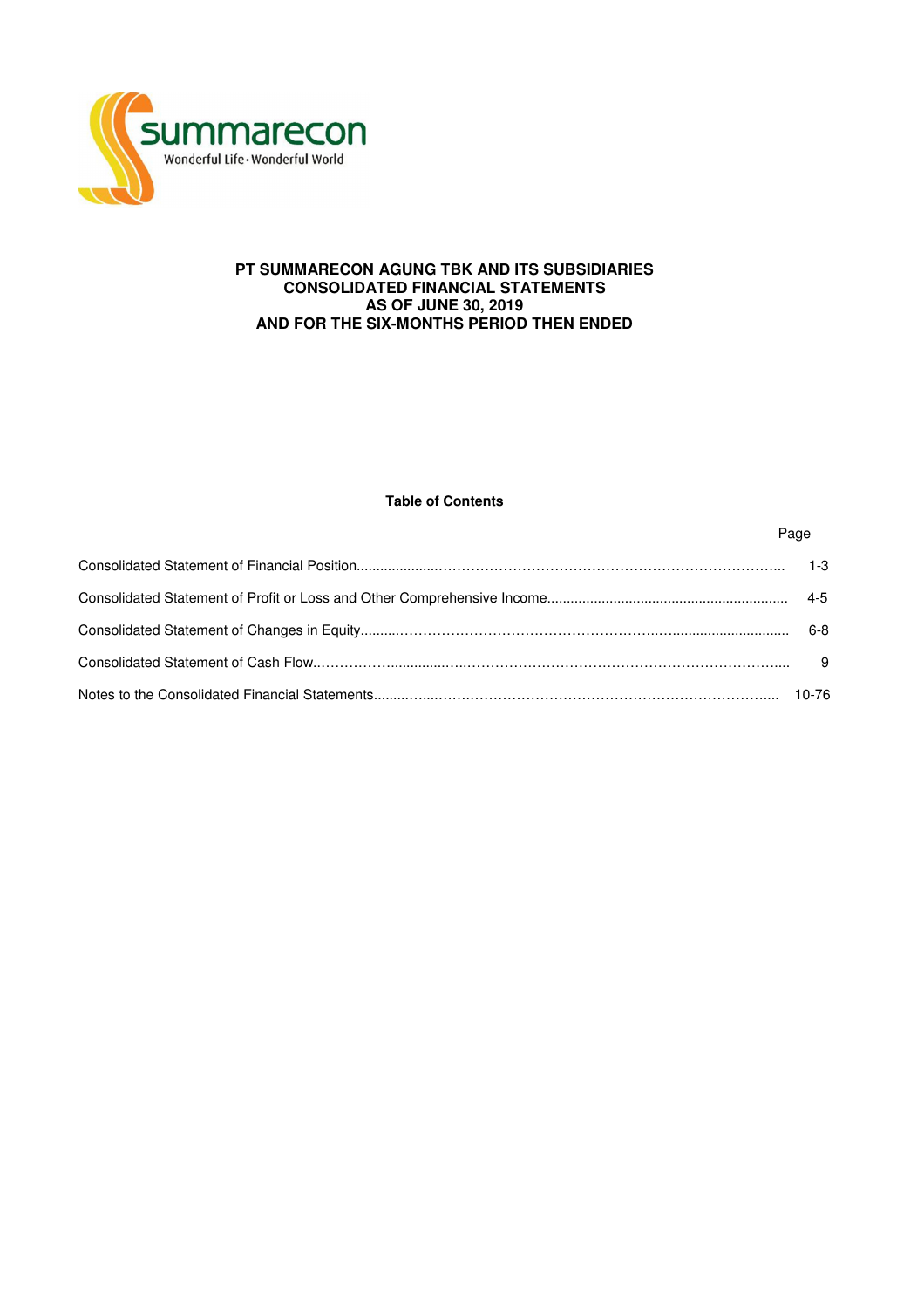# **PT SUMMARECON AGUNG Tbk AND ITS SUBSIDIARIES CONSOLIDATED STATEMENT OF FINANCIAL POSITION**  As of June 30, 2019

(Expressed in thousands of Indonesian Rupiah, unless otherwise stated)

|                                    | <b>Notes</b>            | June 30, 2019<br>(unaudited) | December 31, 2018 |
|------------------------------------|-------------------------|------------------------------|-------------------|
| <b>ASSETS</b>                      |                         |                              |                   |
| <b>CURRENT ASSET</b>               |                         |                              |                   |
| Cash and cash equivalents          | 2d, 2r, 2u, 4           | 1,517,273,396                | 1,533,562,079     |
| Trade receivable                   | 21,2u,5,12              |                              |                   |
| <b>Related Parties</b>             | 2f,30                   | 35,659,721                   | 51,232,423        |
| <b>Third Parties</b>               |                         | 255,077,111                  | 342,635,716       |
| Others receivables                 | 2u                      | 110,458,235                  | 17,837,038        |
| Due from related parties           | 2f,2u,30                | 46,155,302                   | 43,169,875        |
| Inventories                        | 2g,2m,2n,6              | 10,964,008,227               | 7,890,253,215     |
| Prepaid taxes                      | 2t, 17a                 | 267,005,115                  | 252,831,843       |
| Prepaid expenses                   | 2h                      | 38,818,360                   | 29,083,035        |
| Advance payments                   | 8                       | 336,713,943                  | 347,100,725       |
| Other current financial assets     | 2u, 11                  | 208,069                      | 60,013            |
| Other current assets               |                         | 43,164                       | 43,164            |
| <b>Total current assets</b>        |                         | 13,571,420,643               | 10,507,809,126    |
|                                    |                         |                              |                   |
| <b>NON-CURRENT ASSETS</b>          |                         |                              |                   |
| Trade receivables                  | 21,2u,5,12              |                              |                   |
| <b>Related Parties</b>             | 2f,30                   |                              | 4,268,941         |
| <b>Third Parties</b>               |                         | 40,597,683                   | 46,844,718        |
| Due from related parties           | 2f, 2u, 30              | 35,532,986                   | 30,988,752        |
| Undeveloped land                   | 2i, 7, 12, 13           | 3,847,392,675                | 6,435,862,052     |
| Investment in associates           | 1e,2z                   | 59,254,238                   | 5,754,948         |
| Advance payments                   | 8                       | 674,432,088                  | 627,225,107       |
| <b>Fixed assets</b>                | 2j,2n,9,12              | 360,577,294                  | 376,728,691       |
| Investment properties              | 2k, 2l, 2n,<br>10,12,13 | 4,343,311,516                | 4,385,918,890     |
| Deferred tax assets                | 2t                      | 604,743                      | 605,798           |
| Other non-current financial assets | 2d, 2e, 2u, 11, 12      | 855,837,743                  | 701,497,350       |
| Other non-current assets           |                         | 158,381,178                  | 175,737,695       |
| <b>Total non-current assets</b>    |                         | 10,375,922,144               | 12,791,432,942    |
| <b>TOTAL ASSETS</b>                |                         | 23,947,342,787               | 23,299,242,068    |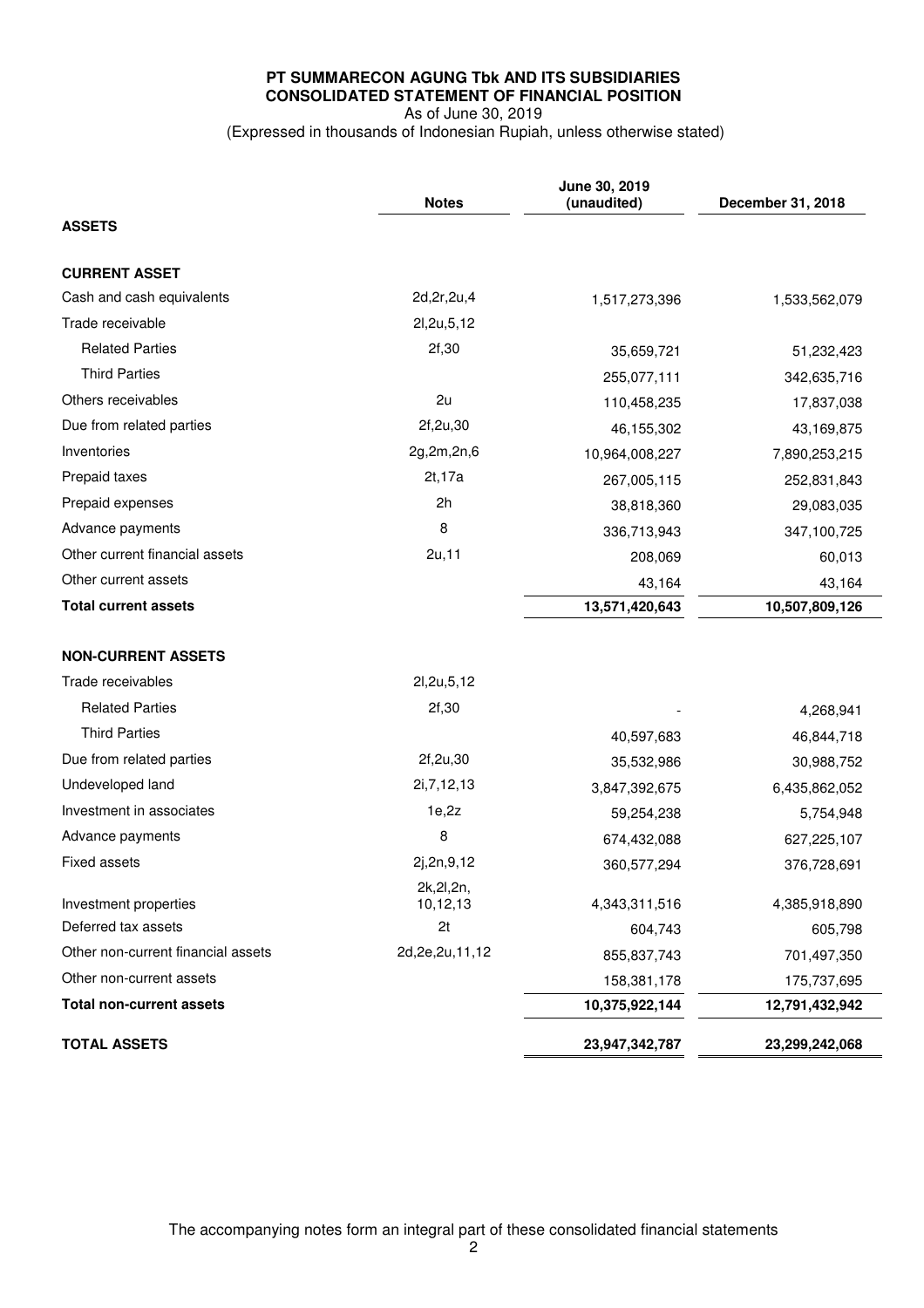# **PT SUMMARECON AGUNG Tbk AND ITS SUBSIDIARIES CONSOLIDATED STATEMENT OF FINANCIAL POSITION (Continued)**  As of June 30, 2019

(Expressed in thousands of Indonesian Rupiah, unless otherwise stated)

|                                              | <b>Notes</b>   | June 30, 2019<br>(unaudited) | December 31, 2018 |
|----------------------------------------------|----------------|------------------------------|-------------------|
| <b>LIABILITIES &amp; EQUITY</b>              |                |                              |                   |
| <b>CURRENT LIABILITIES</b>                   |                |                              |                   |
| Short-term bank loans                        | 2r, 2u, 12, 31 | 1.941340.272                 | 1,782,154,804     |
| Trade payables to third parties              | 2r, 2u, 14, 31 | 64,013,882                   | 76,740,768        |
| Other payables                               | 2r, 2u, 15     | 327,617,822                  | 261,345,102       |
| Due to related parties                       | 2f,2u,30       | 11,945,184                   | 1,540,354         |
| Accrued expenses                             | 2r, 2u, 16, 31 | 1,210,058,992                | 1,026,275,642     |
| Taxes payable                                | 2t, 17b        | 50,089,946                   | 61,282,470        |
| Liability for short-term employee benefits   | 2q,2u,18       | 19,724,603                   | 17,480,794        |
| Downpayments received and security deposits  | 2l, 2u, 19     |                              |                   |
| Related parties                              | 2f,30          | 993,801                      | 4,512,936         |
| Third parties                                |                | 1,462,908,271                | 1,632,545,643     |
| Unearned revenues                            | 2l, 2p, 20     |                              |                   |
| <b>Related parties</b>                       |                | 101                          |                   |
| Third parties                                |                | 445,912,823                  | 435,221,014       |
| Current maturities of long-term debts - net: | 2u, 12         |                              |                   |
| Loans from banks and financing institutions  | 2r,31          | 1,197,250,785                | 833,070,713       |
| Bonds payable and sukuk ijarah               | 2u, 2y, 13     | 1,099,433,661                | 1,098,443,190     |
| <b>Total current liabilities</b>             |                | 7,831,290,143                | 7,230,613,430     |
| <b>NON-CURRENT LIABILITIES</b>               |                |                              |                   |
| Long-term debts - net of current maturities: | 2u, 12         |                              |                   |
| Loans from banks and financing institutions  | 2r,31          | 2,539,574,682                | 3,191,392,773     |
| Bonds payable and sukuk ijarah               | 2u, 2y, 13     | 1,704,351,237                | 1,701,539,899     |
| Other payables                               | 2u, 15         | 13,973,504                   | 11,033,504        |
| Liability for long-term employee benefits    | 2q, 18         | 127,779,485                  | 128,017,375       |
| Downpayments received and security deposits  | 21, 2u, 19     |                              |                   |
| Related parties                              | 2f,30          | 8,518,251                    | 7,796,159         |
| Third parties                                |                | 2,426,859,609                | 1,904,111,709     |
| Unearned revenues                            | 2l, 2p, 20     | 83,315,987                   | 53,034,649        |
| Other non-current financial liabilities      | 2u             | 7,842,450                    | 7,842,450         |
| Deferred tax liabilities                     | 2t             | 3,231,117                    | 3,155,555         |
| <b>Total non-current liabilities</b>         |                | 6,915,446,322                | 7,007,924,073     |
| <b>TOTAL LIABILITIES</b>                     |                | 14,746,736,465               | 14,238,537,503    |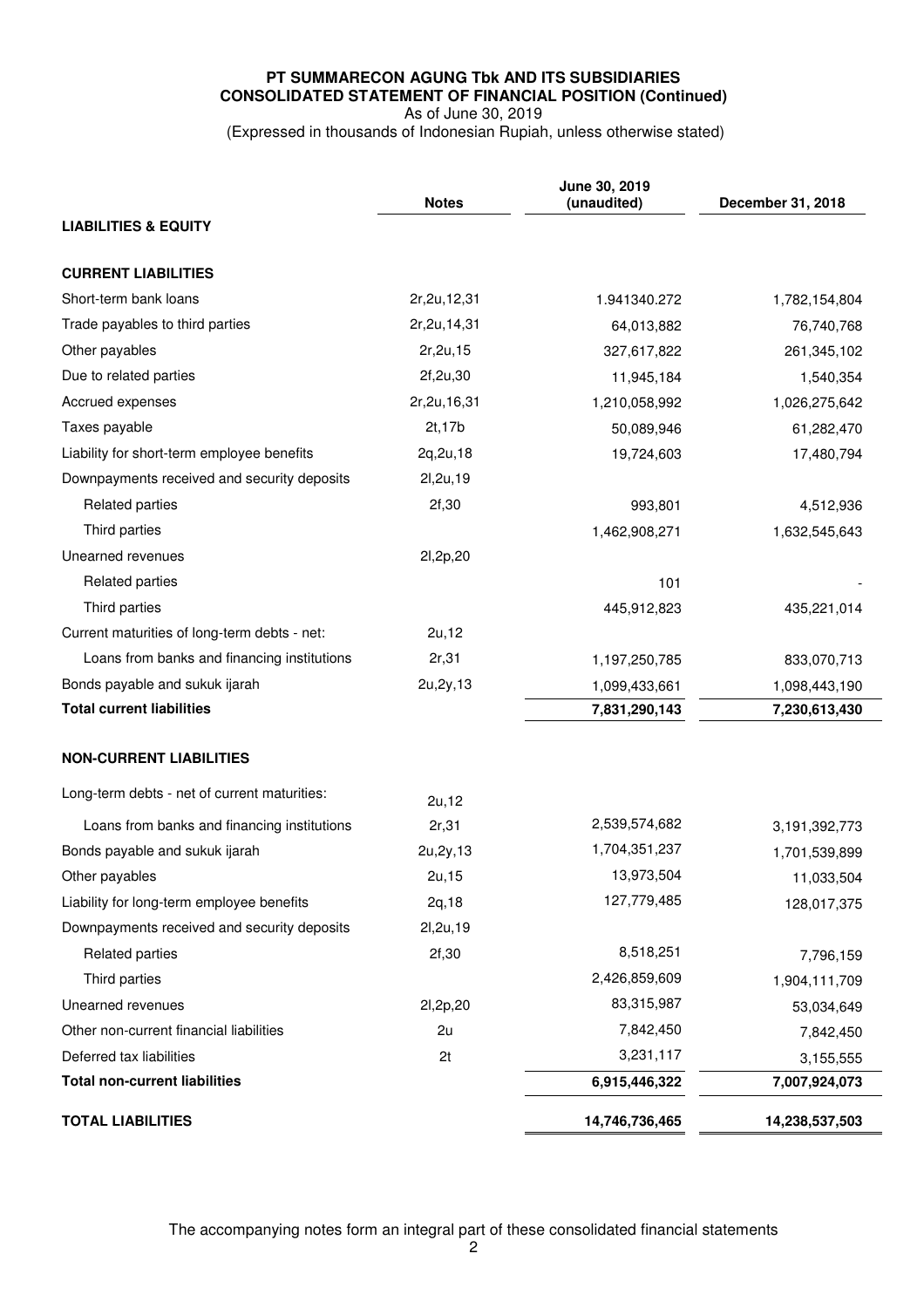# **PT SUMMARECON AGUNG Tbk AND ITS SUBSIDIARIES CONSOLIDATED STATEMENT OF FINANCIAL POSITION (Continued)**  As of June 30, 2019

(Expressed in thousands of Indonesian Rupiah, unless otherwise stated)

|                                                                                                   | <b>Notes</b> | June 30, 2019<br>(unaudited) | December 31, 2018 |
|---------------------------------------------------------------------------------------------------|--------------|------------------------------|-------------------|
| <b>EQUITY</b>                                                                                     |              |                              |                   |
| Equity atrributable to Owners of the Parent Entity                                                |              |                              |                   |
| Capital stock:<br>Authorized - 25.000.000.000 share at par<br>value Rp100 per share (full amount) |              |                              |                   |
| Issued and fully paid - 14.426.781.680<br>shares                                                  | 1b,22        | 1,442,678,168                | 1,442,678,168     |
|                                                                                                   |              | 22,996,315                   |                   |
| Additional paid-in capital                                                                        | 1b,2o,2x,23  |                              | 22,996,315        |
| Differences from transactions with Non-controlling<br>interests                                   | 2c           | 1,557,398                    | 1,557,398         |
| Retained earnings:                                                                                |              |                              |                   |
| Appropriated                                                                                      | 24           | 111,529,848                  | 104,451,832       |
| Unappropriated                                                                                    |              | 5,407,426,709                | 5,331,907,420     |
| Total Equity Attributable to:                                                                     |              |                              |                   |
| Owners Of the Parent Entity                                                                       |              | 6,986,188,438                | 6,903,591,133     |
| Non-controlling interests                                                                         | 2c,21        | 2,214,417,884                | 2,157,113,432     |
| <b>TOTAL EQUITY</b>                                                                               |              | 9,200,606,322                | 9,060,704,565     |
| <b>TOTAL LIABILITIES AND EQUITY</b>                                                               |              | 23,947,342,787               | 23,299,242,068    |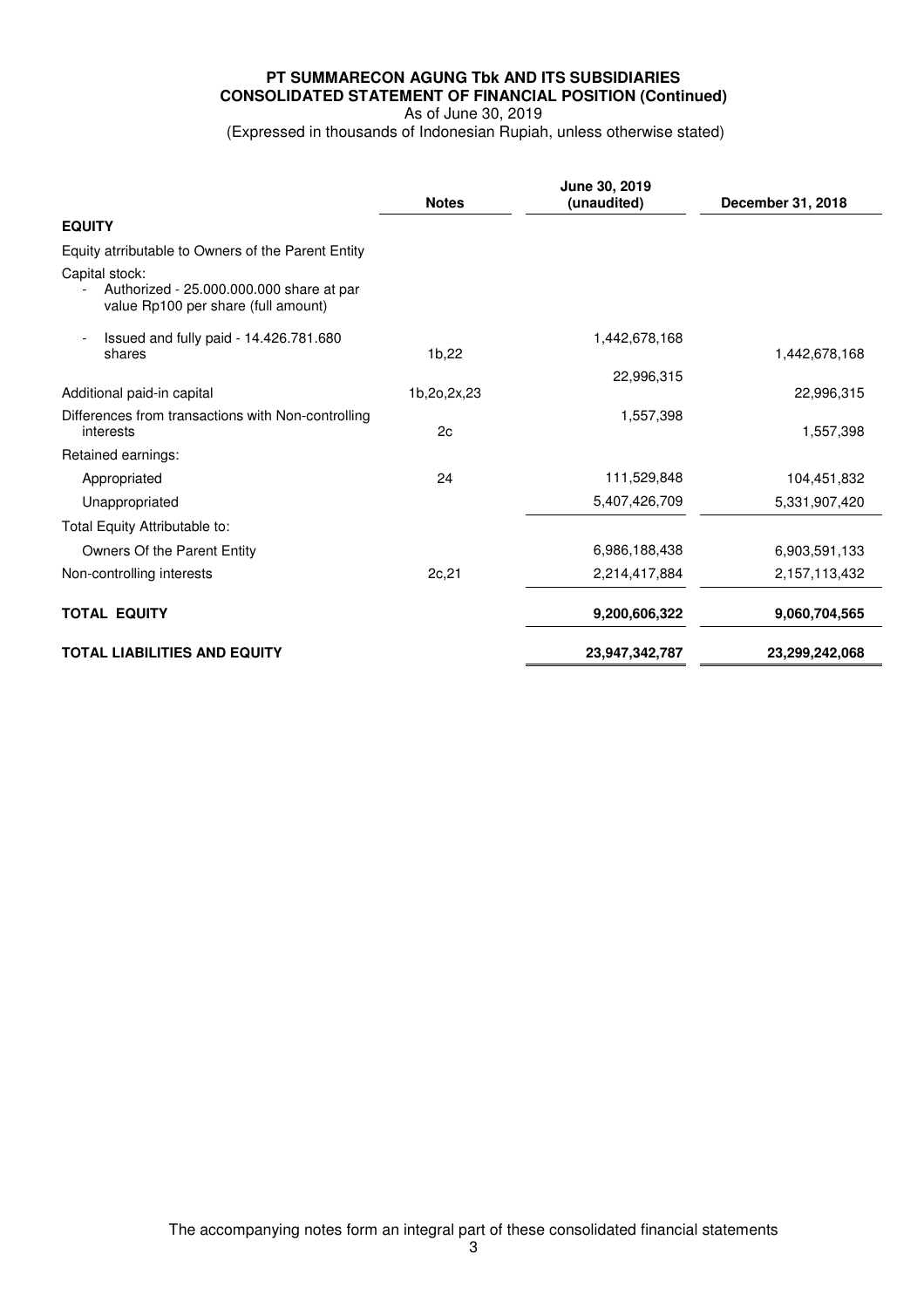# **PT SUMMARECON AGUNG Tbk AND ITS SUBSIDIARIES CONSOLIDATED STATEMENT OF PROFIT OR LOSS AND OTHER COMPREHENSIVE INCOME**

For the Six-Months Period Ended June 30, 2019 (Unaudited) (Expressed in thousands of Indonesian Rupiah, unless otherwise stated)

|                                                                                                                              | <b>Notes</b> | June 30, 2019<br>(unaudited) | June 30, 2018<br>(unaudited) |
|------------------------------------------------------------------------------------------------------------------------------|--------------|------------------------------|------------------------------|
| <b>NET REVENUES</b>                                                                                                          | 2f,2p,26,30  | 2,677,810,474                | 2,663,256,463                |
|                                                                                                                              |              | (1,391,259,570)              |                              |
| <b>COST OF SALES AND DIRECT COSTS</b>                                                                                        | 2p,27        |                              | (1,420,835,656)              |
| <b>GROSS PROFIT</b>                                                                                                          |              | 1,286,550,904                | 1,242,420,807                |
| Selling expenses                                                                                                             | 2p,28        | (145, 917, 209)              | (156, 999, 763)              |
| General and administrative expenses                                                                                          | 2p,28        | (486, 107, 033)              | (453, 716, 860)              |
| Other operating income                                                                                                       |              | 3,211,070                    | 3,235,985                    |
| Other operating expenses                                                                                                     |              | (1,601,016)                  | (274, 582)                   |
| <b>INCOME FROM OPERATIONS</b>                                                                                                |              | 656,136,716                  | 634,665,587                  |
| Finance income                                                                                                               |              | 61,940,742                   | 31,873,500                   |
| Finance cost                                                                                                                 | 29           | (381, 246, 288)              | (341, 395, 638)              |
| Equity in net income of associates                                                                                           | 2z           | 3,499,281                    |                              |
| PROFIT BEFORE FINAL TAX<br><b>AND INCOME TAX EXPENSE</b>                                                                     |              | 340,330,451                  | 325, 143, 449                |
| <b>FINAL TAX EXPENSE</b>                                                                                                     | 2t           | (120, 826, 928)              | (117, 052, 107)              |
| <b>PROFIT BEFORE INCOME TAX EXPENSE</b>                                                                                      |              | 219,503,523                  | 208,091,342                  |
| <b>INCOME TAX EXPENSE - NET</b>                                                                                              | 2t           | (3, 182, 377)                | (6,828,925)                  |
| PROFIT FOR THE PERIOD                                                                                                        |              | 216,321,146                  | 201, 262, 417                |
| <b>OTHER COMPREHENSIVE INCOME</b><br>(EXPENSE)                                                                               |              |                              |                              |
| Item that will not be reclassified to<br>profit or loss in subsequent periods:<br>Gain (loss) on employee benefits liability |              | 5,695,809                    | 8,657,741                    |
| Deferred income tax                                                                                                          |              | 16,827                       | (154, 105)                   |
| TOTAL COMPREHENSIVE INCOME                                                                                                   |              |                              |                              |
| <b>FOR THE PERIOD</b>                                                                                                        |              | 222,033,782                  | 209,766,053                  |
| PROFIT FOR THE PERIOD<br><b>ATTRIBUTABLE TO:</b>                                                                             |              |                              |                              |
| Owners of the Parent Entity                                                                                                  |              | 149,018,577                  | 78,375,136                   |
| Non-controlling Interests                                                                                                    | 2c,21        | 67,302,569                   | 122,887,281                  |
| <b>TOTAL</b>                                                                                                                 |              | 216,321,146                  | 201,262,417                  |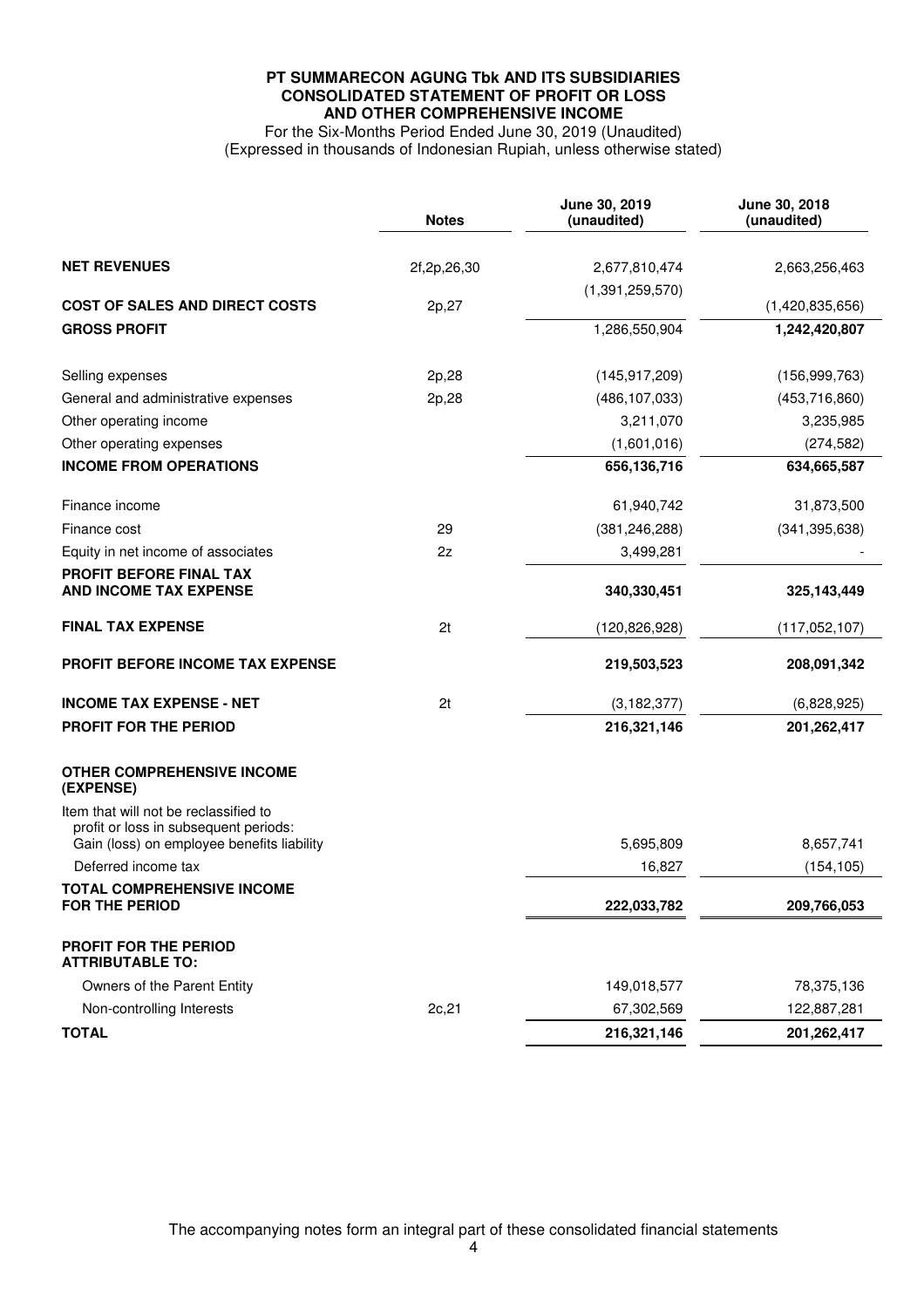# **PT SUMMARECON AGUNG Tbk AND ITS SUBSIDIARIES CONSOLIDATED STATEMENT OF PROFIT OR LOSS AND OTHER COMPREHENSIVE INCOME (Continued)**

For the Six-Months Period Ended June 30, 2019 (Unaudited) (Expressed in thousands of Indonesian Rupiah, unless otherwise stated)

|                                                                                                                             | <b>Notes</b> | June 30, 2019<br>(unaudited) | <b>June 30, 2018</b><br>(unaudited) |
|-----------------------------------------------------------------------------------------------------------------------------|--------------|------------------------------|-------------------------------------|
| <b>TOTAL COMPREHENSIVE INCOME</b>                                                                                           |              |                              |                                     |
| FOR THE YEAR ATTRIBUTABLE TO:                                                                                               |              |                              |                                     |
| Owners of the Parent Entity                                                                                                 |              | 154,731,213                  | 86,878,772                          |
| Non-controlling Interests                                                                                                   | 2c,21        | 67,302,569                   | 122,887,281                         |
| <b>TOTAL</b>                                                                                                                |              | 222.033,782                  | 209,766,053                         |
| <b>EARNINGS PER SHARE ATTRIBUTABLE TO</b><br><b>THE PARENT</b><br><b>OWNERS</b><br>OF.<br><b>ENTITY</b><br>(full<br>amount) | 2v.22.35     | 10.33                        | 5,43                                |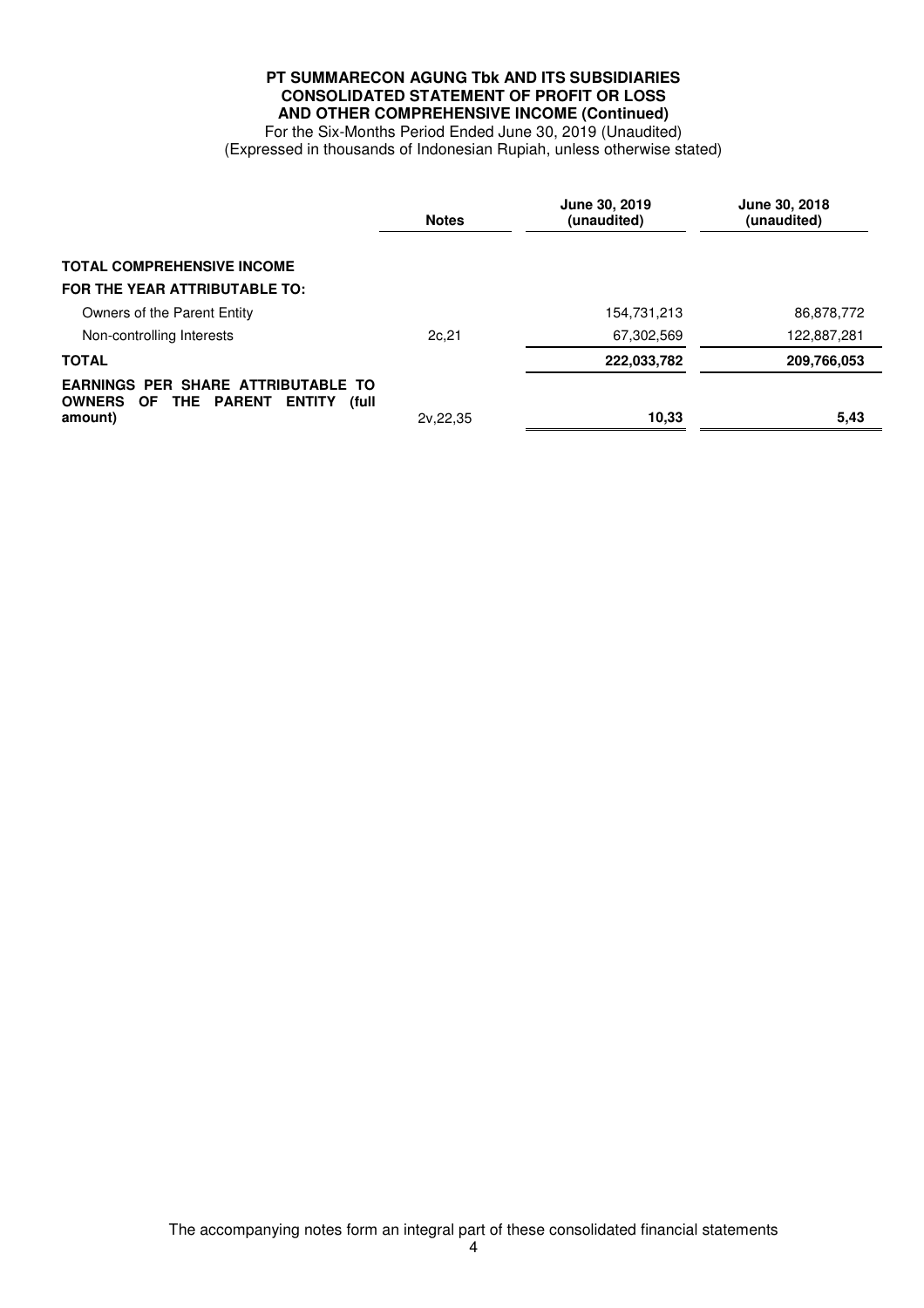# **PT SUMMARECON AGUNG Tbk AND ITS SUBSIDIARIES CONSOLIDATED STATEMENT OF CHANGES IN EQUITY For the Six-Months Period Ended June 30, 2019 (Expressed in thousands of Indonesian Rupiah, unless otherwise stated)**

|                                                                             |              |                                                  | Equity Attributable to Owner of the Parent Entity |                                                                                            |                                 |                |                          |                                     |                        |
|-----------------------------------------------------------------------------|--------------|--------------------------------------------------|---------------------------------------------------|--------------------------------------------------------------------------------------------|---------------------------------|----------------|--------------------------|-------------------------------------|------------------------|
|                                                                             |              |                                                  |                                                   |                                                                                            | <b>Retained Earnings</b>        |                |                          |                                     |                        |
|                                                                             | <b>Notes</b> | <b>Issued and</b><br>fully paid<br>capital stock | <b>Additional</b><br>paid-in capital              | <b>Differences</b><br>from<br>transactions<br>with non-<br>controlling<br><b>Interests</b> | Appropriated -<br>reserved fund | Unappropriated | <b>Total</b>             | Non-controlling<br><b>interests</b> | <b>Total</b><br>equity |
| Balance as of January 1, 2018                                               |              | 1,442,678,168                                    | 22,996,315                                        | 1,557,398                                                                                  | 99,357,313                      | 4,943,312,285  | 6,509,901,479            | 1,843,840,584                       | 8,353,742,063          |
| Appropriation for general reserve                                           | 24           |                                                  |                                                   |                                                                                            | 5,094,519                       | (5,094,519)    |                          |                                     |                        |
| Cash dividend                                                               | 25           |                                                  |                                                   |                                                                                            | $\overline{\phantom{a}}$        | (72, 133, 908) | (72, 133, 908)           |                                     | (72, 133, 908)         |
| Total comprehensive income for<br>the year                                  |              |                                                  |                                                   |                                                                                            | $\overline{\phantom{a}}$        | 465,887,534    | 465,887,534              | 241,914,103                         | 707,801,637            |
| Payments to Non-controlling<br>interest in subsidiaries                     | 21           |                                                  |                                                   |                                                                                            |                                 |                | $\overline{\phantom{a}}$ | (79, 450, 000)                      | (79, 450, 000)         |
| Sold its ownership in indirect<br>subsidiary<br>with loss of control effect |              |                                                  |                                                   |                                                                                            | $\overline{\phantom{a}}$        | (63, 972)      | (63, 972)                | (6,481,255)                         | (6, 545, 227)          |
| Capital stock increase paid by<br>Non-controlling interests                 | 21           |                                                  |                                                   |                                                                                            |                                 |                |                          | 169,050,000                         | 169,050,000            |
| Capital reduction in indirect<br>subsidiaries                               | 21           |                                                  |                                                   |                                                                                            |                                 |                | $\overline{\phantom{a}}$ | (11,760,000)                        | (11,760,000)           |
| <b>Balance as of</b><br>December 31, 2018                                   |              | 1,442,678,168                                    | 22,996,315                                        | 1,557,398                                                                                  | 104,451,832                     | 5,331,907,420  | 6,903,591,133            | 2,157,113,432                       | 9,060,704,565          |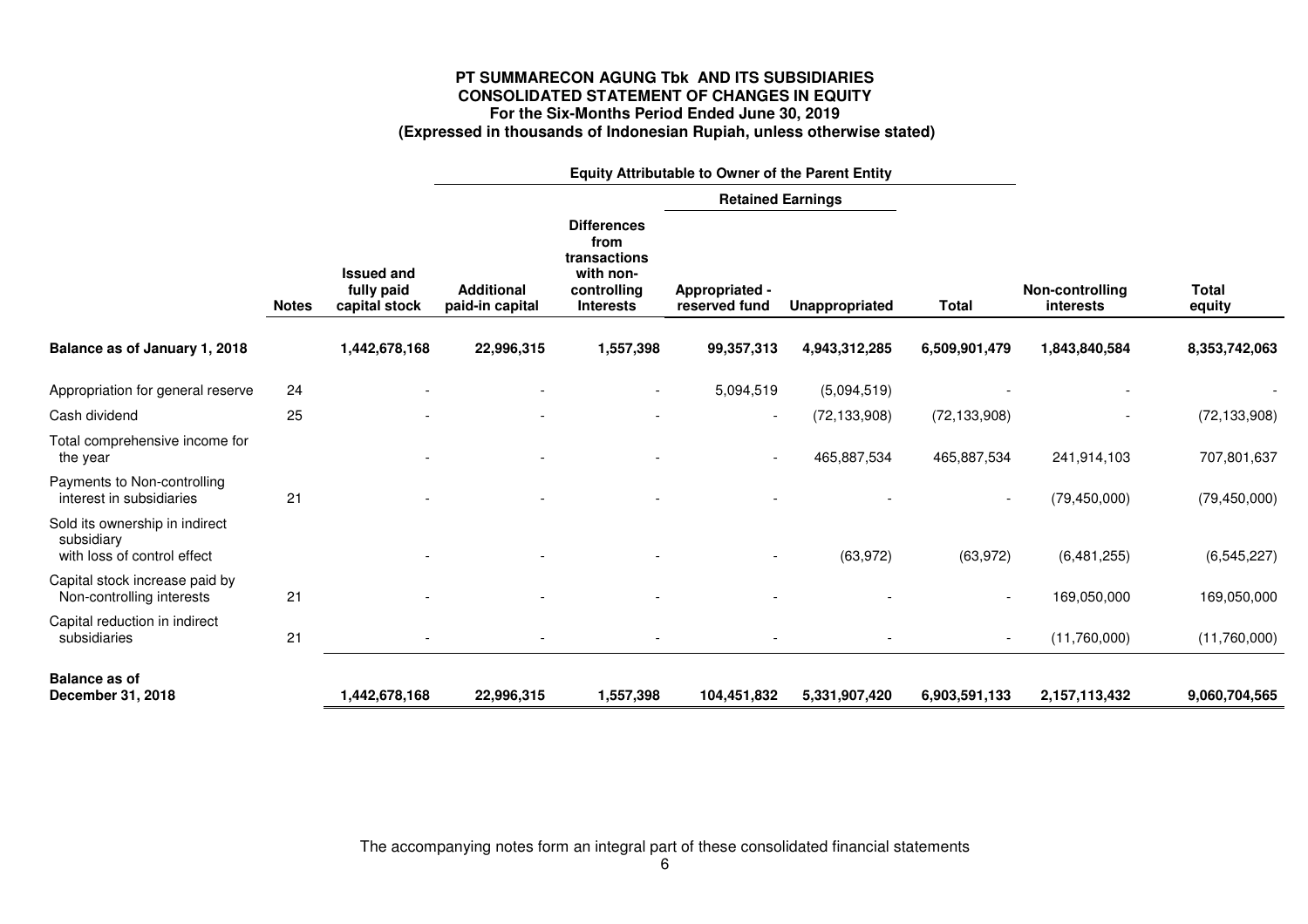# **PT SUMMARECON AGUNG Tbk AND ITS SUBSIDIARIES CONSOLIDATED STATEMENT OF CHANGES IN EQUITY (Continued) For the Six-Months Period Ended June 30, 2019 (Expressed in thousands of Indonesian Rupiah, unless otherwise stated)**

|                                                          |              |                                                  |                                      |                                                                                            |                                 |                |                |                              |                        | <b>Retained Earnings</b> |  |  |  |
|----------------------------------------------------------|--------------|--------------------------------------------------|--------------------------------------|--------------------------------------------------------------------------------------------|---------------------------------|----------------|----------------|------------------------------|------------------------|--------------------------|--|--|--|
|                                                          | <b>Notes</b> | <b>Issued and</b><br>fully paid<br>capital stock | <b>Additional</b><br>paid-in capital | <b>Differences</b><br>from<br>transactions<br>with non-<br>controlling<br><b>Interests</b> | Appropriated -<br>reserved fund | Unappropriated | <b>Total</b>   | Non-controlling<br>interests | <b>Total</b><br>equity |                          |  |  |  |
| Balance as of January 1, 2018                            |              | 1,442,678,168                                    | 22,996,315                           | 1,557,398                                                                                  | 99,357,313                      | 4,943,312,285  | 6,509,901,479  | 1,843,840,584                | 8,353,742,063          |                          |  |  |  |
| Appropriation for general reserve                        |              |                                                  |                                      |                                                                                            | 5,094,519                       | (5,094,519)    |                |                              |                        |                          |  |  |  |
| Cash dividend                                            |              |                                                  |                                      |                                                                                            |                                 | (72,133,908)   | (72, 133, 908) |                              | (72, 133, 908)         |                          |  |  |  |
| Net comprehensive income for<br>the year                 |              |                                                  |                                      |                                                                                            | $\overline{\phantom{0}}$        | 86,878,772     | 86,878,772     | 122,887,281                  | 209,766,053            |                          |  |  |  |
| Payments to non-controlling<br>interests in subsidiaries |              |                                                  |                                      |                                                                                            |                                 |                |                | (79, 450, 000)               | (79, 450, 000)         |                          |  |  |  |
| Balance as of June 30, 2018                              |              | 1,442,678,168                                    | 22,996,315                           | 1,557,398                                                                                  | 104,451,832                     | 4,952,962,630  | 6,524,646,343  | 1,887,277,865                | 8,411,924,208          |                          |  |  |  |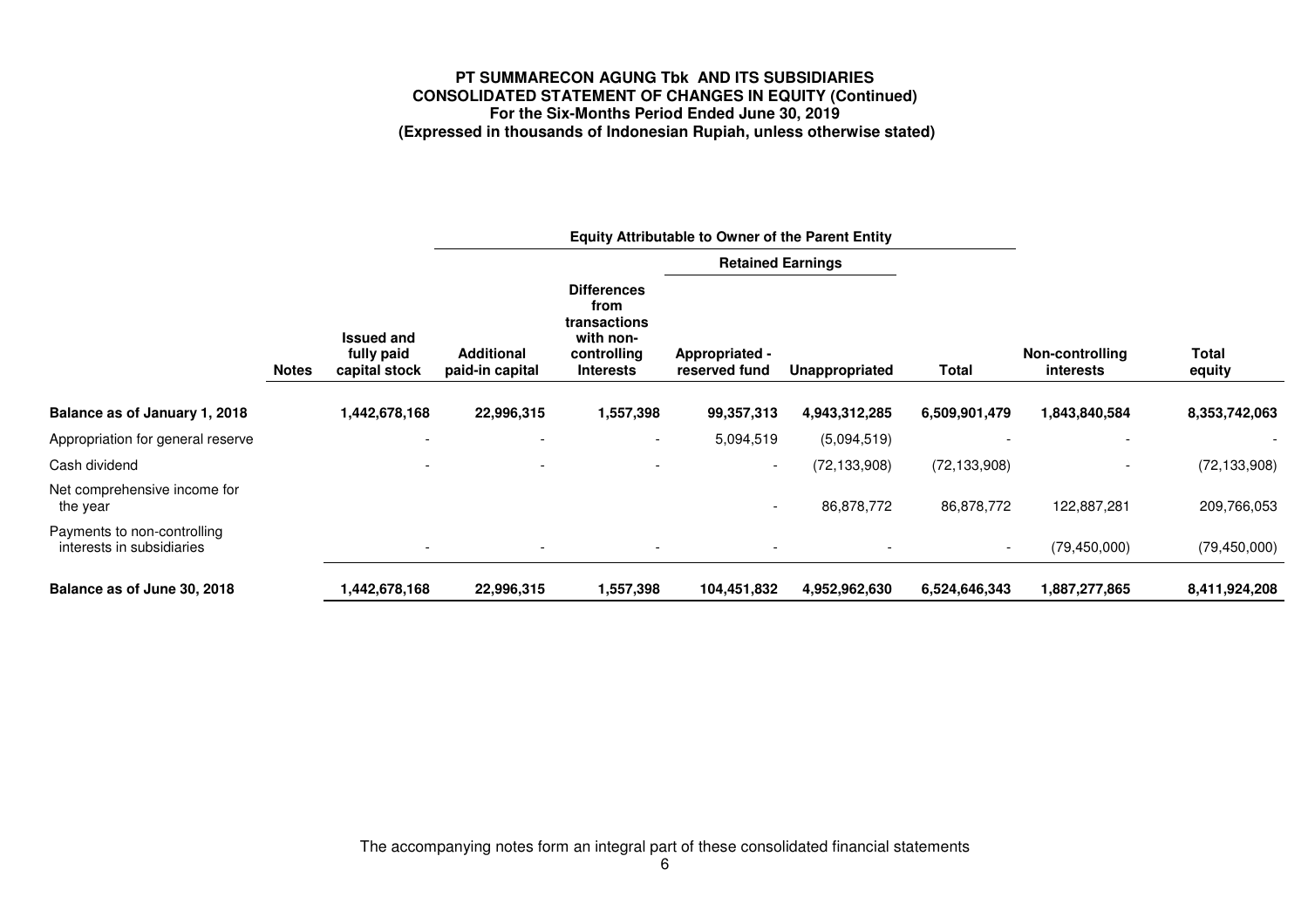# **PT SUMMARECON AGUNG Tbk AND ITS SUBSIDIARIES CONSOLIDATED STATEMENT OF CHANGES IN EQUITY (Continued) For the Six-Months Period Ended June 30, 2019 (Expressed in thousands of Indonesian Rupiah, unless otherwise stated)**

|                                                                               |              |                                                  |                                      | <b>Equity Attributable to Owner of the Parent Entity</b>                                   |                                 |                |                |                                     |                        |
|-------------------------------------------------------------------------------|--------------|--------------------------------------------------|--------------------------------------|--------------------------------------------------------------------------------------------|---------------------------------|----------------|----------------|-------------------------------------|------------------------|
|                                                                               |              |                                                  |                                      |                                                                                            | <b>Retained Earnings</b>        |                |                |                                     |                        |
|                                                                               | <b>Notes</b> | <b>Issued and</b><br>fully paid<br>capital stock | <b>Additional</b><br>paid-in capital | <b>Differences</b><br>from<br>transactions<br>with non-<br>controlling<br><b>Interests</b> | Appropriated -<br>reserved fund | Unappropriated | <b>Total</b>   | Non-controlling<br><i>interests</i> | <b>Total</b><br>equity |
| Balance as of January 1, 2019                                                 |              | 1,442,678,168                                    | 22,996,315                           | 1,557,398                                                                                  | 104,451,832                     | 5,331,907,420  | 6,903,591,133  | 2,157,113,432                       | 9,060,704,565          |
| Appropriation for general reserve                                             |              |                                                  |                                      |                                                                                            | 7,078,016                       | (7,078,016)    |                |                                     |                        |
| Cash dividend                                                                 |              |                                                  |                                      |                                                                                            | $\overline{\phantom{a}}$        | (72, 133, 908) | (72, 133, 908) |                                     | (72, 133, 908)         |
| Net comprehensive income for<br>the period                                    |              |                                                  |                                      |                                                                                            |                                 | 154,731,213    | 154,731,213    | 67,302,569                          | 222,033,782            |
| Payments to non-controlling<br>interests in subsidiaries                      |              |                                                  |                                      |                                                                                            |                                 |                |                | (101,000,000)                       | (101,000,000)          |
| Capital contributions paid by non-<br>controlling interest in<br>subsidiaries |              |                                                  |                                      |                                                                                            |                                 |                |                | 91,001,883                          | 91,001,883             |
| Balance as of June 30, 2019                                                   |              | 1,442,678,168                                    | 22,996,315                           | 1,557,398                                                                                  | 111,529,848                     | 5,407,426,709  | 6,986,188,438  | 2,214,417,884                       | 9,200,606,322          |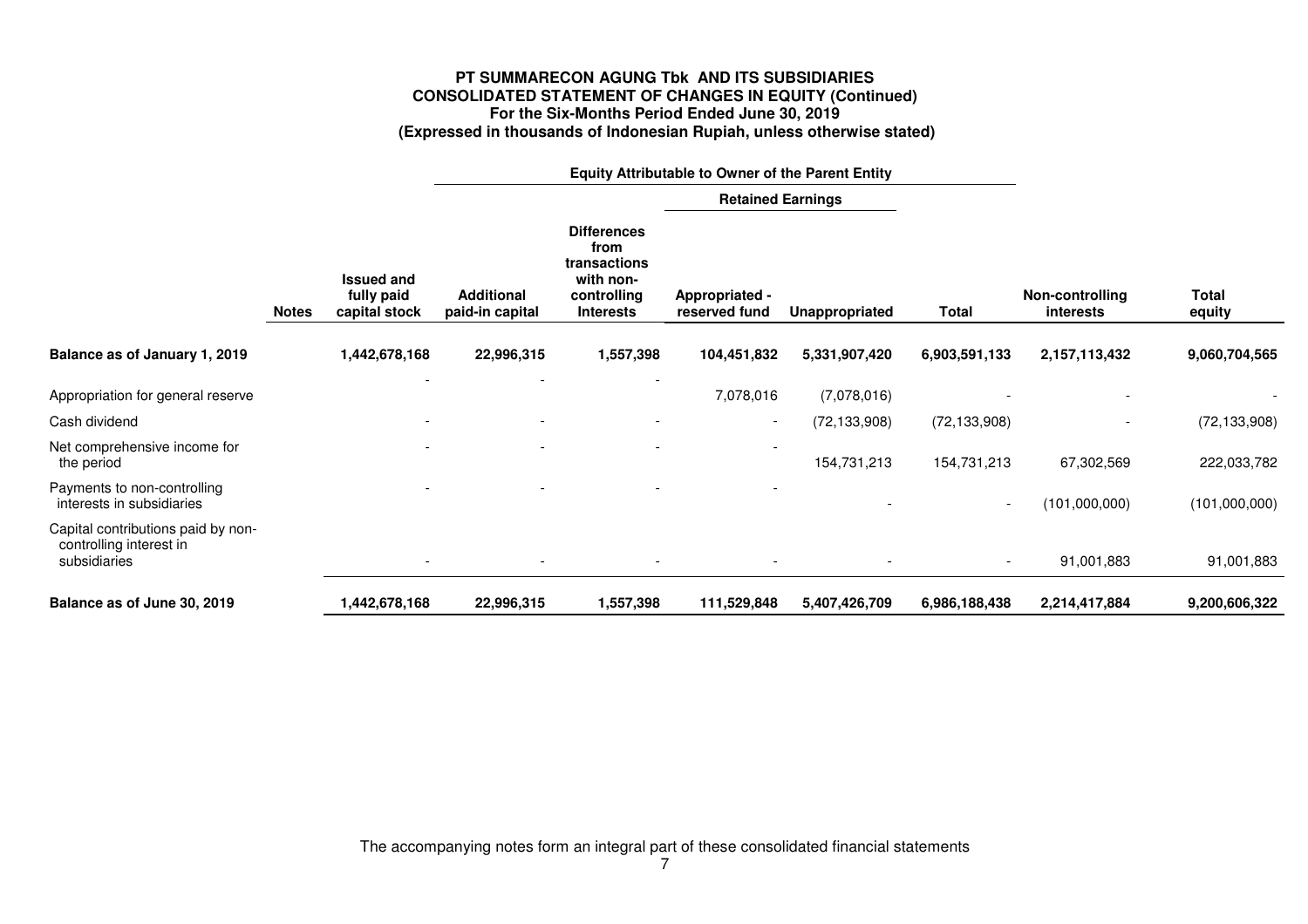# **PT SUMMARECON AGUNG Tbk AND ITS SUBSIDIARIES NOTES TO THE FINANCIAL STATEMENTS As of June 30, 2019 and for the Six-Months Period Ended June 30, 2019 (Expressed in thousands of Indonesian Rupiah, unless otherwise stated)**

|                                                                  |              | For the Six-months Period Ended<br><b>June 30,</b> |                     |  |  |
|------------------------------------------------------------------|--------------|----------------------------------------------------|---------------------|--|--|
|                                                                  | <b>Notes</b> | 2019<br>(unaudited)                                | 2018<br>(unaudited) |  |  |
| <b>CASH FLOWS FROM OPERATING ACTIVITIES</b>                      |              |                                                    |                     |  |  |
| Cash receipts from customers                                     |              | 3,036,083,622                                      | 2,959,765,217       |  |  |
| Receipts of interest income                                      |              | 58,662,574                                         | 30,624,749          |  |  |
| Cash payments to:                                                |              |                                                    |                     |  |  |
| Suppliers and for other operating expenses                       |              | (1,741,072,608)                                    | (2,028,317,267)     |  |  |
| Employees                                                        |              | (399, 025, 007)                                    | (335, 822, 975)     |  |  |
| Payments of:                                                     |              |                                                    |                     |  |  |
| Interest expense                                                 |              | (371, 871, 063)                                    | (310, 150, 463)     |  |  |
| Final tax                                                        |              | (137, 766, 183)                                    | (128, 478, 129)     |  |  |
| Income taxes                                                     |              | (3,971,923)                                        | (3,667,232)         |  |  |
| Net cash provided by operating activities                        |              | 441,039,412                                        | 183,953,900         |  |  |
| <b>CASH FLOW FROM INVESTING ACTIVITIES</b>                       |              |                                                    |                     |  |  |
| Acquisitions of fixed assets and investment properties           |              | 787,320                                            | 1,003,143           |  |  |
| Acqusitions of undeveloped land                                  |              | (142, 857, 798)                                    | (214, 703, 967)     |  |  |
| Proceeds from sales of fixed assets and<br>investment properties | 9,10         | (94, 815, 069)                                     | (64, 402, 196)      |  |  |
| Payment of due from<br>related parties                           |              | (7,485,073)                                        | (21, 637, 929)      |  |  |
| Payment of advance for investment                                |              | (100,000)                                          |                     |  |  |
| Net cash used in investing activities                            |              | (244, 470, 620)                                    | (299, 740, 949)     |  |  |
| <b>CASH FLOW FROM FINANCING ACTIVITIES</b>                       |              |                                                    |                     |  |  |
| Proceeds of bank loans                                           |              | 1,337,273,966                                      | 1,316,940,280       |  |  |
| Receipt (payment) of due to related parties                      |              | 10,404,830                                         | (25,000,000)        |  |  |
| Drawdown of (placement for) restricted time deposits             |              | 6,584,496                                          | 1,102,829           |  |  |
| Payment of bank loans and financing institutions                 | 12           | (1,466,119,531)                                    | (720, 412, 593)     |  |  |
| Payment to non-controlling interests                             |              | (101,000,000)                                      | (79, 450, 000)      |  |  |
| Cash dividends paid by the Company                               |              | (1,236)                                            |                     |  |  |
| Payment of bonds payable                                         |              |                                                    | (300,000,000)       |  |  |
| Net cash provided by (used in) financing activities              |              | (212, 857, 475)                                    | 193,180,516         |  |  |
| <b>NET INCREASE IN CASH AND</b><br><b>CASH EQUIVALENTS</b>       |              | (16, 288, 683)                                     | 77,393,467          |  |  |
| <b>CASH AND CASH EQUIVALENTS</b><br>AT BEGINNING OF YEAR         | 4            | 1,533,562,079                                      | 1,482,320,678       |  |  |
| <b>CASH AND CASH EQUIVALENTS</b><br>AT END OF PERIOD             | 4            | 1,517,273,396                                      | 1,559,714,145       |  |  |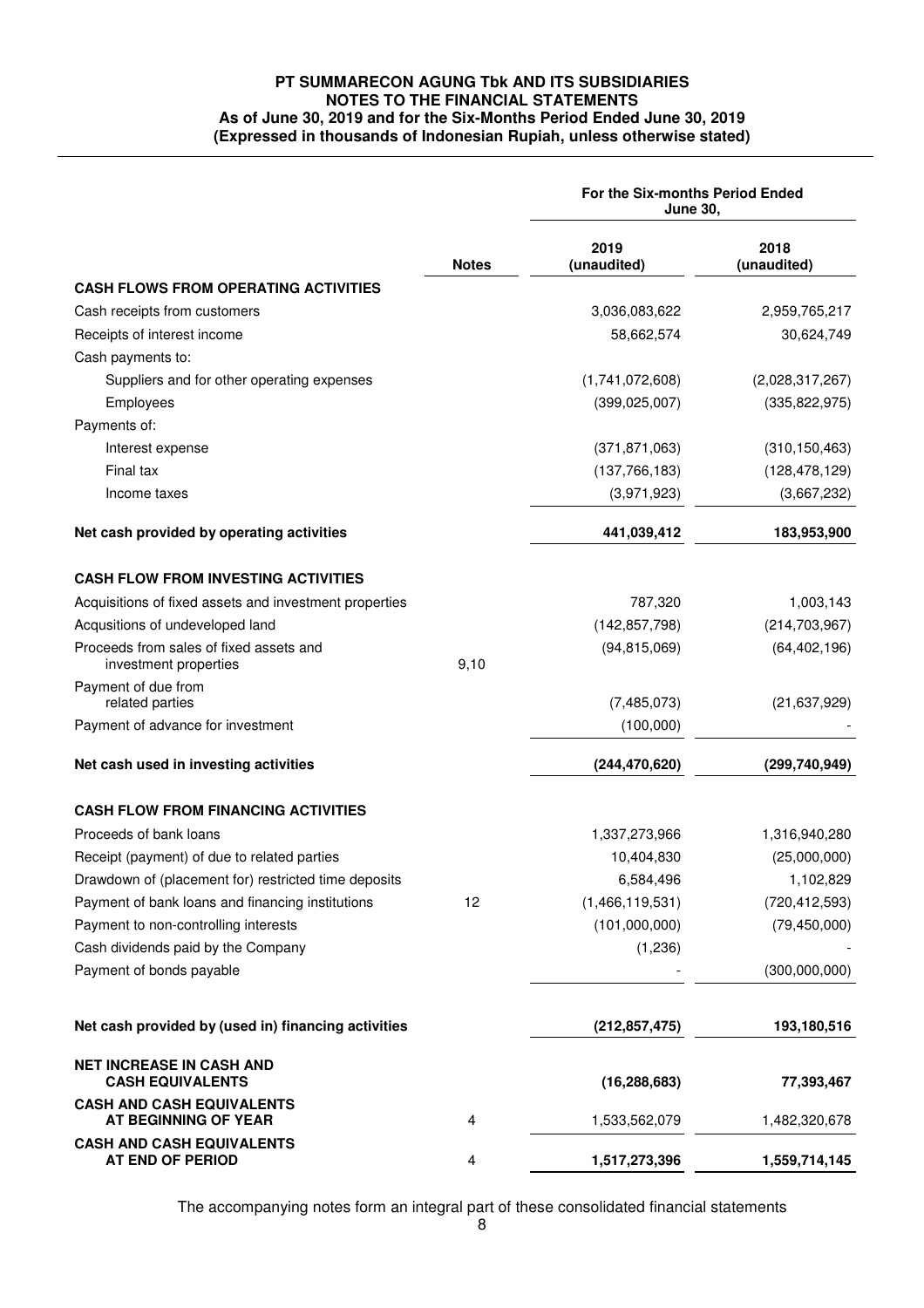# **1. GENERAL**

## a. **The Company's Establishment**

PT Summarecon Agung Tbk (the "Company") was established within the framework of the Domestic Capital Investment Law based on notarial deed No. 308 dated November 26, 1975 of Ridwan Suselo, S.H. The Company's articles of association was approved by the Ministry of Justice in its Decision Letter No. YA 5/344/6 dated July 12, 1977 and was published in the State Gazette Republic of Indonesia No. 79, dated October 4, 1977, Supplement No. 597. The article of association has been amended several times, the latest amendment of which was notarized under deed No. 16 dated June 7, 2018 of Fathiah Helmi, S.H., concerning the changes of the Company's articles of association in compliance with Indonesian Financial Service Authority No. 32/POJK.04/2014 and promoting new Directors and approving the remaining tenure of Directors who has been changed. The amendment was acknowledged and recorded by the Ministry of Law and Human Rights of the Republic of Indonesia ("MLHR") in its Decision Letter No. AHU-AH.01.11-0085165 tanggal 3 Juli 2018

According to Article 3 of the Company's articles of association, its scope of activities comprises real estate development including the related supporting facilities, service and trading, Currently, the Company carries business in the sale or rental of real estate, shopping centers, and office facilities along with related facilities and infrastructures.

The Company is domiciled in East Jakarta, and its head office is located in Plaza Summarecon, Jl. Perintis Kemerdekaan No. 42, Jakarta.

The Company started commercial operations in 1976.

PT Semarop Agung is the ultimate parent entity of the Company and its subsidiaries (hereafter collectively referred to as the "Group").

## b. **The Company's Public Offerings**

The Chairman of the Capital Market and Financial Institutions Supervisory Agency ("BAPEPAM-LK"), through his letter No. SI-085/SHM/MK,10/1990 dated March 1, 1990, declared effective at that date, the offering of 6,667,000 Company's shares with a par value of Rp1,000 (full amount) per share to the public at an offering price of Rp6,800 (full amount) per share. The Company listed all its issued shares on the Jakarta Stock Exchange on August 14, 1996.

Based on the minutes of the stockholders' extraordinary general meeting ("EGM") which were notarized under deed No. 1 dated July 1, 1996 of Sutjipto, S.H., the stockholders approved the reduction in the par value of the Company's shares from Rp1,000 (full amount) to Rp500 (full amount) per share, The amendment was acknowledged and recorded by the Ministry of Justice in its Decision Letter No. C2.9225.HT.01.04.TH.96 dated September 27, 1996.

Based on the minutes of the EGM which were notarized under deed No. 100 dated September 21, 2002 of Sutjipto, S.H., the stockholders approved the reduction in the par value of the Company's shares from Rp500 (full amount) to Rp100 (full amount) per share. The amendment was acknowledged and recorded by the MLHR in its Decision Letter No. C-12844 HT.01.04.TH.2002 dated July 12, 2002.

In 2005, the Company issued additional 93,676,000 shares with a par value of Rp100 (full amount) per share which were issued for and fully paid by Valence Asset Limited, British Virgin Islands, at an offering price of Rp775 (full amount) per share, The Company listed all the additional shares issued on the Jakarta Stock Exchange on November 17, 2005, This increase in the issued and fully paid capital stock was made under BAPEPAM-LK Regulation No. IX.D.4., Attachment to the Chairman of BAPEPAM-LK Decision No. Kep-44/PM/1998 dated August 14, 1998 regarding additional shares issuance without pre-emptive rights.

In 2006, the Company distributed 786,881,920 bonus shares with a par value of Rp100 (full amount) per share.

On August 28, 2007, the Company's Registration Statement to offer its First Limited Public Offering of Rights to the Stockholders with the Issuance of Pre emptive Rights, totaling 459,014,453 new shares and a maximum of 229,507,226 Series I Warrants was declared effective. The Company listed all such new shares on the Indonesia Stock Exchange.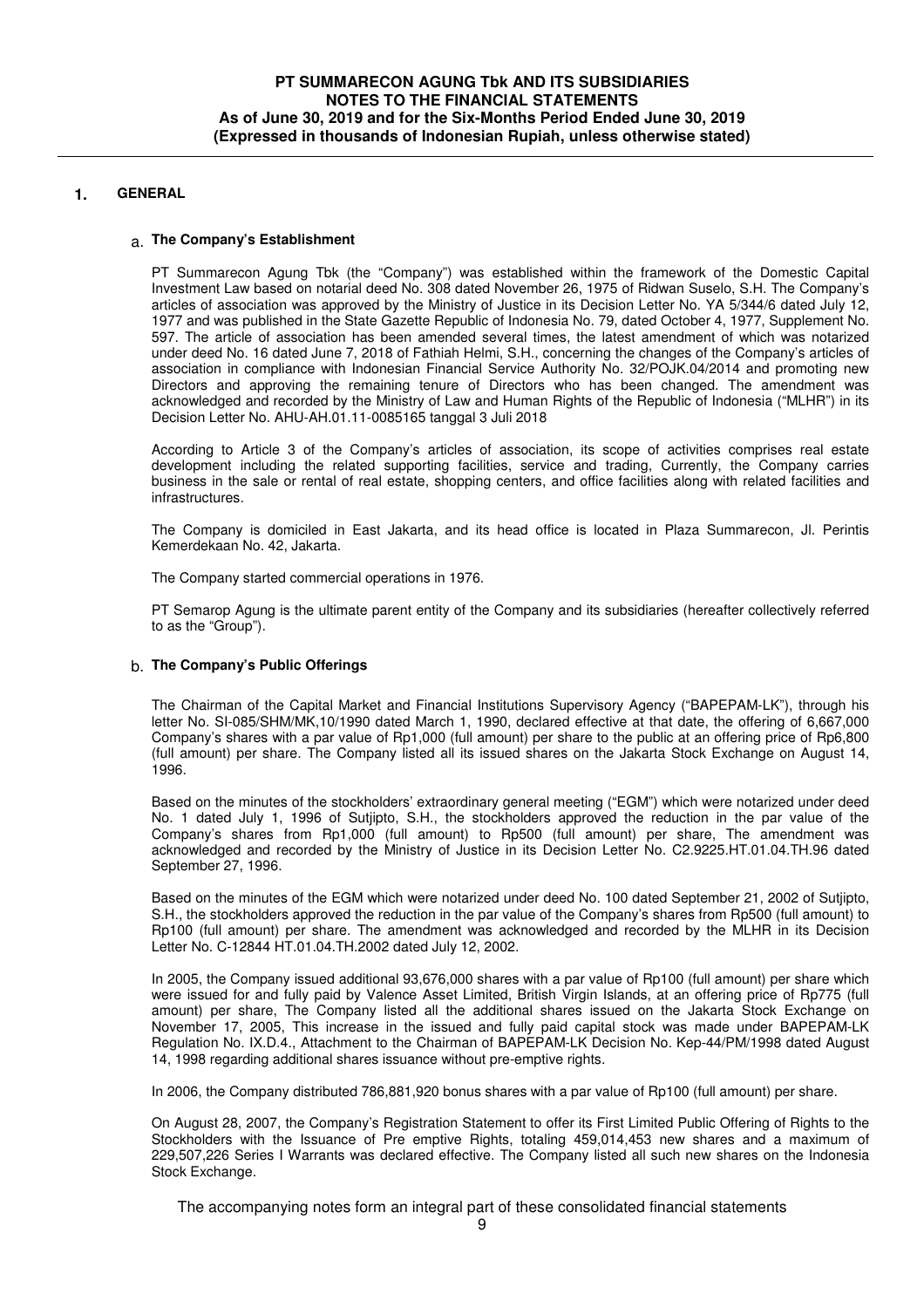## **b. The Company's Public Offerings (continued)**

In June 2008, the Company distributed 3,217,893,796 bonus shares with a par value of Rp100 (full amount) per share. A total of 436,340,202 and 1,013,046 Series I Warrants were exercised in September 2010 and December 2009, respectively.

In 2012, the Company issued 340,250,000 new shares with a nominal value of Rp100 (full amount) per share through the issuance of capital stock without pre-emptive rights phase I with minimum exercise price of Rp1,550 (full amount) per share, increasing the Company's issued and fully paid capital stock from 6,873,140,840 shares to 7,213,390,840 shares.

Based on the minutes of the EGM held on September 5, 2013 which were covered by notarial deed No. 21 of Fathiah Helmi, S.H., the stockholders approved the distribution of bonus shares through the capitalization of additional paid-in capital amounting to Rp721,339,084 whereby each outstanding share received 1 bonus share. As a result, the issued and fully paid capital stock increased from Rp721,339,084 to become Rp1,442,678,168. The distribution of the bonus shares was conducted on July 15, 2013.

## **c. Board of Commissioners, Directors, Audit Committee and Employees**

The composition of the Company's Boards of Commissioners and Directors as of June 30 was as follows:

| <b>Board of Commissioners</b><br>President |                     | <b>Board of Directors</b> |    |                      |
|--------------------------------------------|---------------------|---------------------------|----|----------------------|
| Commissioners                              | Soetiipto Nagaria   | <b>President Director</b> |    | Adrianto Pitoyo Adhi |
| Commissioners<br>Independent               | Harto Djojo Nagaria | Director                  | t. | Liliawati Rahardio   |
| Commissioner<br>Independent                | : H. Edi Darnadi    | Director                  |    | Soegianto Nagaria    |
| Commissioner<br>Independent                | Lexy Arie Tumiwa    | Director                  | ÷. | Herman Nagaria       |
| Commissioner                               | Ge Lilies Yamin     | <b>Director</b>           |    | : Lydia Tjio         |
|                                            |                     | Director                  | ÷. | Nanik Widiaja        |
|                                            |                     | Director                  |    | Sharif Benyamin      |
|                                            |                     | Director                  |    | Jason Lim            |
|                                            |                     |                           |    |                      |

The composition of the Company's Audit Committee as of June 30, 2019 was as follows:

| Chairman | : Lexy Arie Tumiwa   |
|----------|----------------------|
| Member   | : Leo Andi Mancianno |
| Member   | : Neneng Martini     |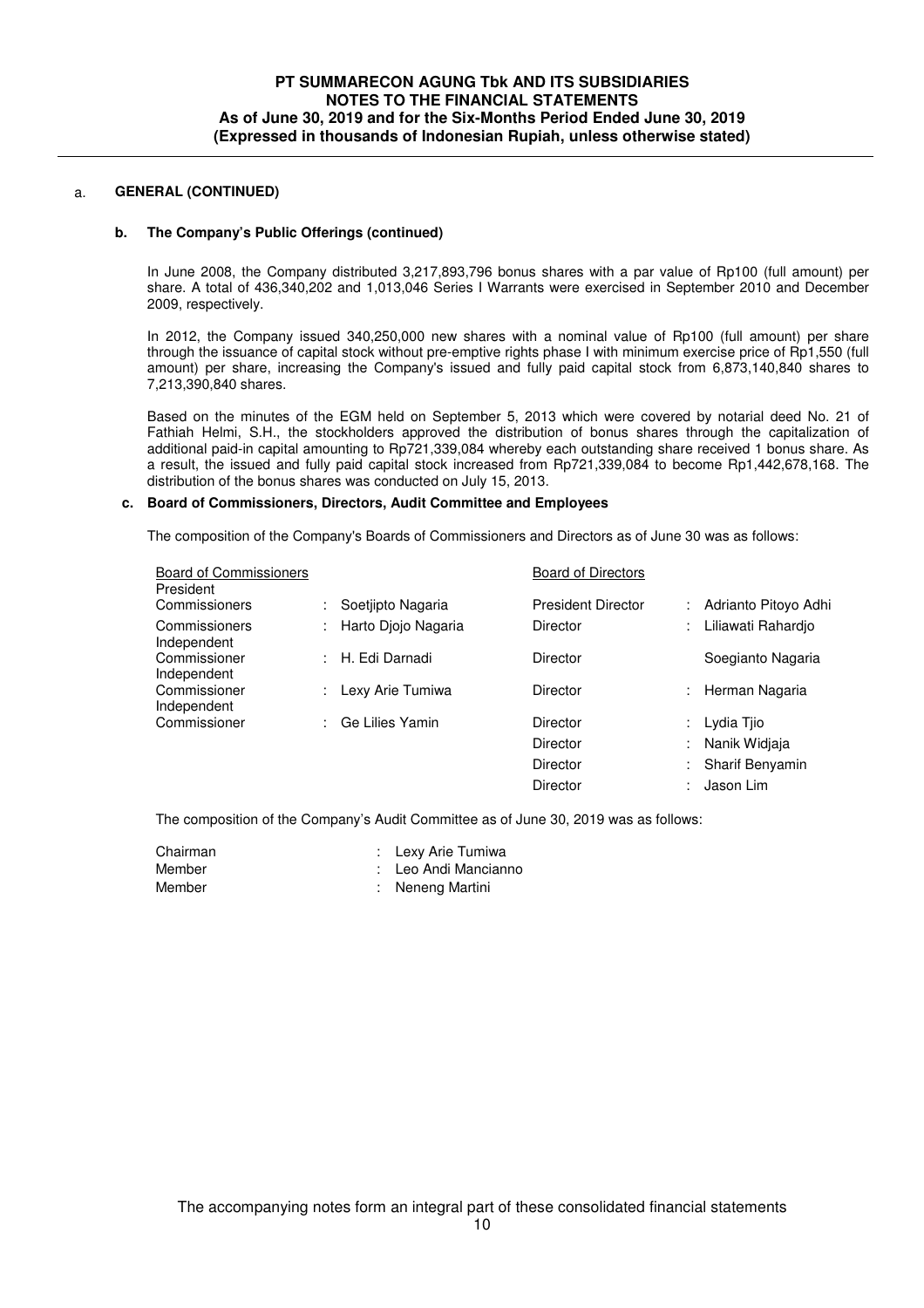#### **c. Board of Commissioners, Directors, Audit Committee and Employees (continued)**

The composition of the Company's Boards of Commissioners and Directors as of December 31, 2018 was as follows:

| <b>Board of Commissioners</b><br>President |                      | <b>Board of Directors</b> |                           |                        |
|--------------------------------------------|----------------------|---------------------------|---------------------------|------------------------|
| Commissioners                              | Soetjipto Nagaria    | <b>President Director</b> |                           | Adrianto Pitoyo Adhi   |
| Commissioners<br>Independent               | Harto Djojo Nagaria  | Director                  | $\mathbb{Z}^{\mathbb{Z}}$ | Liliawati Rahardio     |
| Commissioner<br>Independent                | : H. Edi Darnadi     | Director                  |                           | Soegianto Nagaria      |
| Commissioner                               | Esther Melyani Homan | Director                  | ÷.                        | Herman Nagaria         |
|                                            |                      | Director                  |                           | Lydia Tjio             |
|                                            |                      | <b>Director</b>           |                           | Nanik Widjaja          |
|                                            |                      | Director                  |                           | <b>Sharif Benyamin</b> |

The composition of the Company's Audit Committee as of June 30, 2019 and December 31, 2018 was as follows:

Unaffiliated Director : Jason Lim

| Chairman | : Esther Melyani Homan |
|----------|------------------------|
| Member   | : Leo Andi Mancianno   |
| Member   | : Neneng Martini       |

Salaries and others allowances for Board of Commissioners and Directors were as follows Rp38,317,010 and Rp26,011,883 for the six-months period ended June 30, 2019 and 2018.

The Group had 2,633 and 2,480 permanent employees as of June 30, 2019 and December 31, 2018.

## **d. Structure of the Company's Subsidiaries**

As of June 30, 2019 and December 31, 2018, The Company had direct and indirect ownership in the following Subsidiaries:

|                                              |                 |                                 |                                      | Percentage of Ownership (%) |                             | Total Assets Before Elimination |                      |
|----------------------------------------------|-----------------|---------------------------------|--------------------------------------|-----------------------------|-----------------------------|---------------------------------|----------------------|
| <b>Name of Subsidiaries</b>                  | <b>Domicile</b> | <b>Principal Activity</b>       | <b>Start of</b><br><b>Operations</b> | <b>June 30.</b><br>2019     | <b>December</b><br>31, 2018 | <b>June 30.</b><br>2019         | December 31,<br>2018 |
| <b>Direct Subsidiaries</b>                   |                 |                                 |                                      |                             |                             |                                 |                      |
| PT Bahagia Makmursejati (BHMS)               | Jakarta         | Property<br>Development         | 2003                                 | 99.99                       | 99.99                       | 18.574.077                      | 18,519,333           |
| PT Serpong Cipta Kreasi (SPCK)               | Tangerang       | Property<br>Development         | 2004                                 | 100.00                      | 100.00                      | 7,003,839,723                   | 6,537,730,986        |
| PT Anugerah Damai Abadi (AGDA)               | Tangerang       | Retail<br>Food and<br>Beverages | 2007                                 | 100.00                      | 100.00                      | 5,801,580                       | 7,044,272            |
| PT Gading Orchard (GDOR)                     | Jakarta         | Property<br>Development         | 2008                                 | 100.00                      | 100.00                      | 40,335,849                      | 41,333,535           |
| PT Summarecon Property<br>Development (SMPD) | Jakarta         | Property<br>Development         | 2012                                 | 100.00                      | 100.00                      | 8,334,595,736                   | 8,182,025,889        |
| PT Summarecon Investment<br>Property (SMIP)  | Jakarta         | Investment<br>Property          | 2012                                 | 100.00                      | 100.00                      | 4,394,140,657                   | 4,349,966,477        |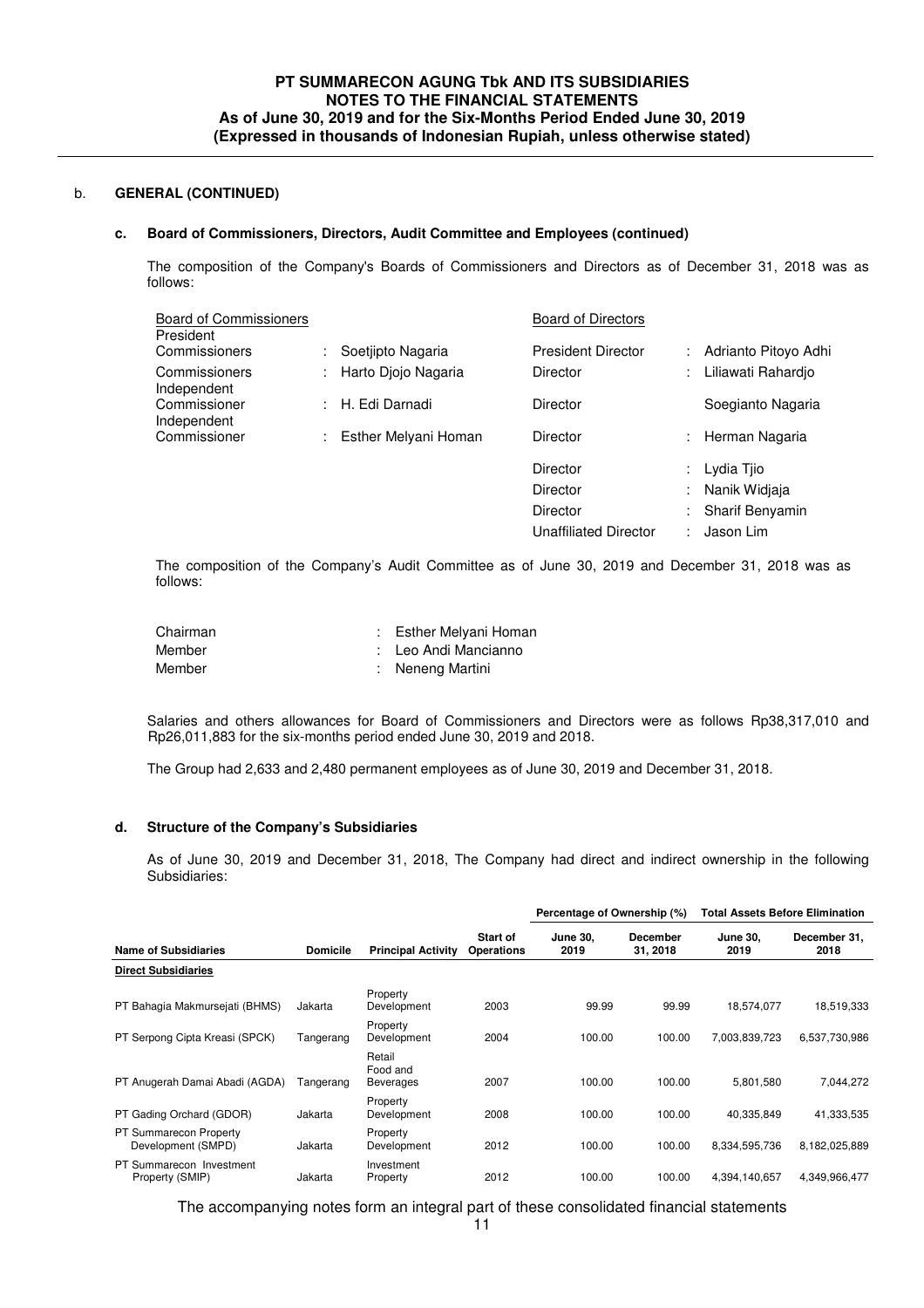# **d. Structure of the Company's Subsidiaries (continued)**

As of June 30, 2019 and December 31, 2018, The Company had direct and indirect ownership in the following Subsidiaries:

|                                                |                 |                           |                               | Percentage of Ownership (%) |                      | <b>Total Assets Before Elimination</b> |                      |
|------------------------------------------------|-----------------|---------------------------|-------------------------------|-----------------------------|----------------------|----------------------------------------|----------------------|
| <b>Name of Subsidiaries</b>                    | <b>Domicile</b> | <b>Principal Activity</b> | Start of<br><b>Operations</b> | <b>June 30,</b><br>2019     | December<br>31, 2018 | <b>June 30,</b><br>2019                | December 31,<br>2018 |
| <b>Direct Subsidiaries</b>                     |                 |                           |                               |                             |                      |                                        |                      |
|                                                |                 |                           |                               |                             |                      |                                        |                      |
| PT Multi Abadi Prima (MTAP)                    | Jakarta         | <b>Gas Station</b>        | 2013                          | 100.00                      | 100.00               | 11,057,864                             | 11,395,360           |
| PT Bhakti Karya Sejahtera (BTKS)               | Jakarta         | Education                 | 2013                          | 100.00                      | 100.00               | 81,869,290                             | 84,022,752           |
| PT Citra Damai Agung (CTDA)                    | Jakarta         | Property<br>Development   | 2014                          | 100.00                      | 100.00               | 15,013,205                             | 14,967,634           |
| PT Bhakti Karya Bangsa (BTKB)                  | Tangerang       | Education                 | 2016                          | 80.00                       | 80.00                | 37,900,180                             | 32,519,014           |
| PT Sagraha Mitraloka Elok                      |                 |                           |                               |                             |                      |                                        |                      |
| (SMLE)                                         | Jakarta         | Trading                   | 2017                          | 100.00                      | 100.00               | 18,508,871                             | 23,343,523           |
| PT Java Investama Properti (JVIP)              | Jakarta         | Investment<br>Property    |                               | 100.00                      | 100.00               | 15,091,313                             | 15,091,272           |
| PT Setia Mitra Intifajar (SMIF)                | Jakarta         | Property<br>Development   |                               | 100.00                      | 100.00               | 17,023,286                             | 9,421,880            |
| <b>Indirect Subsidiaries</b>                   |                 |                           |                               |                             |                      |                                        |                      |
| through SMPD                                   |                 |                           |                               |                             |                      |                                        |                      |
| PT Eskage Tatanan Kota (EKTK)                  | Jakarta         | <b>Town Management</b>    | 2009                          | 100.00                      | 100.00               | 4,002,145                              | 4,172,907            |
| PT Bekasi Tatanan Kota (BKTK)                  | Bekasi          | <b>Town Management</b>    | 2012                          | 100.00                      | 100.00               | 24,819,673                             | 20,615,513           |
| PT Mahkota Permata Perdana<br>(MKPP)           | Bandung         | Property<br>Development   | 2015                          | 100.00                      | 100.00               | 3,745,997,254                          | 3,809,991,661        |
| PT Sinergi Mutiara Cemerlang<br>(SGMC)         | Makassar        | Property<br>Development   | 2018                          | 53.94                       | 53.94                | 826,417,737                            | 740,204,245          |
| PT Bandung Tatanan Kota (BDTK)                 | Bandung         | Town<br>Management        | 2018                          | 100.00                      | 100.00               | 1,838,874                              | 2,191,180            |
| PT Karawang Tatanan Kota (KRTK)                | Karawang        | Town Management           | 2018                          | 100.00                      |                      | 2,771,534                              | 2,811,732            |
| PT Maju Lestari Properti (MJLP)                | Jakarta         | Property<br>Development   |                               | 100.00                      | 100.00               | 35,399,329                             | 36,132,831           |
| PT Inovasi Jaya Properti (IVJP)                | Jakarta         | Property<br>Development   |                               | 100.00                      | 100.00               | 1,254,762,709                          | 1,218,618,890        |
| PT.<br>Mahkota<br>Cemerlang<br>Intan<br>(MKIC) | Jakarta         | Property<br>Development   |                               | 100.00                      | 100.00               | 262,310,340                            | 266,945,013          |
| PT Banyumas Eka Mandiri (BYEM) Jakarta         |                 | Property<br>Development   |                               | 100.00                      | 100.00               | 170,499,861                            | 173,747,591          |
| PT Aruna Cahaya Abadi (ARCA)                   | Jakarta         | Property<br>Development   |                               | 100.00                      | 100.00               | 26,360,462                             | 26,590,228           |
| PT Selaras Maju Mandiri (SLMM)                 | Jakarta         | Property<br>Development   |                               | 100.00                      | 100.00               | 1,236,526,389                          | 1,141,800,729        |
| PT Orient City (ORCT)                          | Jakarta         | Property<br>Development   |                               | 100.00                      | 100.00               | 1,645,673                              | 1,754,140            |
| PT Bumi Perintis Asri (BMPA)                   | Tangerang       | Property<br>Development   |                               | 100.00                      | 100.00               | 22,637,362                             | 22,581,478           |
| PT Duta Sumara Abadi (DTSA)                    | Jakarta         | Property<br>Development   |                               | 51.00                       | 51.00                | 401,430,135                            | 395,509,722          |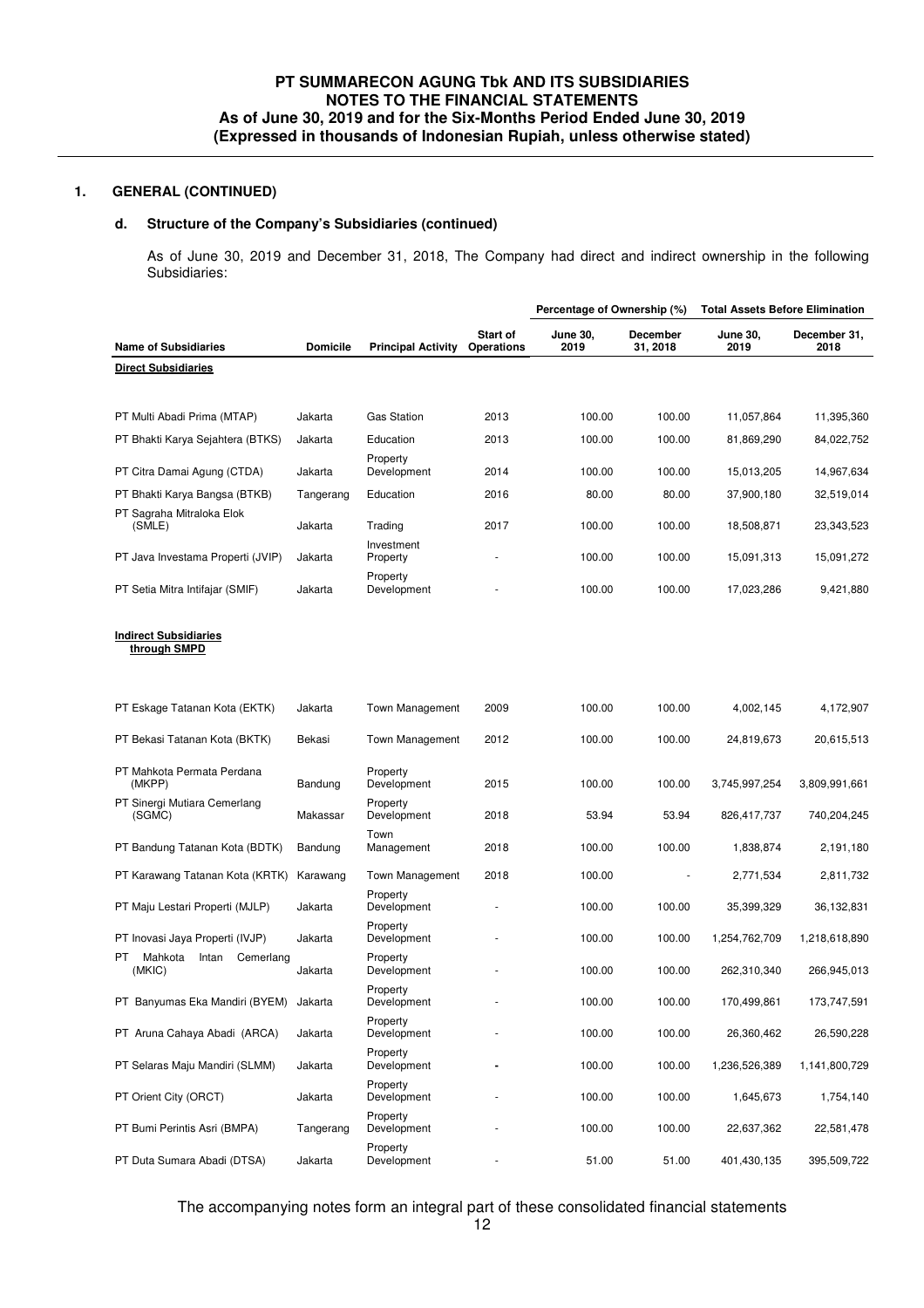# **d. Structure of the Company's Subsidiaries (continued)**

As of June 30, 2019 and December 31, 2018, The Company had direct and indirect ownership in the following Subsidiaries:

|                                              |                 |                           |                               | Percentage of Ownership (%) |                             | <b>Total Assets Before Elimination</b> |                      |
|----------------------------------------------|-----------------|---------------------------|-------------------------------|-----------------------------|-----------------------------|----------------------------------------|----------------------|
| <b>Name of Subsidiaries</b>                  | <b>Domicile</b> | <b>Principal Activity</b> | Start of<br><b>Operations</b> | <b>June 30,</b><br>2019     | <b>December</b><br>31, 2018 | <b>June 30,</b><br>2019                | December 31,<br>2018 |
| PT Sinar Mahakam Indah (SNMI)                | Samarinda       | Property<br>Development   |                               | 88.31                       | 88.31                       | 44,335,440                             | 44,235,206           |
| PT Sinar Semesta Indah (SNSI)                | Tangerang       | Property<br>Development   |                               | 100.00                      | 100.00                      | 745,301                                | 747,102              |
| PT Wahyu Kurnia Sejahtera<br>(WYKS)          | Jakarta         | Property<br>Development   |                               | 100.00                      | 100.00                      | 67,868,774                             | 70,636,627           |
| PT Kahuripan Jaya Mandiri (KHJM)             | Jakarta         | Property<br>Development   |                               | 51.00                       | 51.00                       | 26,276,166                             | 26,393,790           |
| PT Gunung Suwarna Abadi (GNSA)               | Jakarta         | Property<br>Development   |                               | 51.00                       | 51.00                       | 228,901,716                            | 208,991,916          |
| PT Taruna Maju Berkarya (TRMB)               | Jakarta         | Property<br>Development   |                               | 100.00                      | 100.00                      | 4,042,626                              | 3,957,080            |
| PT Gunung Srimala Permai (GNSP)              | Jakarta         | Property<br>Development   |                               | 51.00                       | 51.00                       | 206,790,816                            | 190,888,289          |
| PT Sunda Besar Properti (SDBP)               | Bandung         | Property<br>Development   |                               | 100.00                      | 100.00                      | 1,230,724                              | 1,194,606            |
| PT Maju Singa Parahyangan<br>(MJSP)          | Bandung         | Property<br>Development   |                               | 100.00                      | 100.00                      | 1,230,731                              | 1,194,613            |
| PT Surya Mentari Diptamas (SYMD)             | Jakarta         | Property<br>Development   |                               | 51.00                       | 51.00                       | 3,104,565                              | 3,019,994            |
| PT Surya Menata Elokjaya (SYME)              | Jakarta         | Property<br>Development   |                               | 100.00                      | 100.00                      | 3,308,274                              | 3,222,739            |
| PT Kencana Jayaproperti Agung<br>(KCJA)      | Jakarta         | Property<br>Development   |                               | 51.00                       | 51.00                       | 538,126,222                            | 418,495,159          |
| PT Kencana Jayaproperti Mulia<br>(KCJM)      | Jakarta         | Property<br>Development   |                               | 51.00                       | 51.00                       | 188,549,920                            | 188,558,808          |
| PT Sukmabumi Mahakam Jaya<br>(SBMJ)          | Jakarta         | Property<br>Development   |                               | 100.00                      | 100.00                      | 1,040,312                              | 1,019,000            |
| PT Bintang Mentari Indah (BNMI)              | Maros           | Property<br>Development   |                               | 100.00                      | 100.00                      | 254,690,525                            | 256,266,091          |
| PT Summa Sinar Fajar (SMSF)                  | Bekasi          | Property<br>Development   |                               | 51,00                       | 51.00                       | 180,945,254                            | 183,631,324          |
| PT Summatoyo Talaga Harmoni<br>(SMTH)        | Karawang        | Property<br>Development   |                               | 51,00                       |                             | 185,718,129                            |                      |
| <b>Indirect Subsidiaries</b><br>through SMIP |                 |                           |                               |                             |                             |                                        |                      |
| PT Lestari Mahadibya (LTMD)                  | Tangerang       | Investment<br>Property    | 2006                          | 100.00                      | 100.00                      | 1,100,675,267                          | 1,099,443,840        |
| PT Summerville Property<br>Management (SVPM) | Jakarta         | Property<br>Management    | 2007                          | 100.00                      | 100.00                      | 6,282,203                              | 4,767,405            |
| PT Summarecon Hotelindo (SMHO)               | Jakarta         | Hotel                     | 2010                          | 100.00                      | 100.00                      | 112,664,939                            | 123,246,617          |
| PT Makmur Orient Jaya (MKOJ)                 | Bekasi          | Investment<br>Property    | 2013                          | 100.00                      | 100.00                      | 946,975,961                            | 890,412,325          |
| PT Kharisma Intan Properti (KRIP)            | Tangerang       | Investment<br>Property    | 2013                          | 100.00                      | 100.00                      | 199,073,006                            | 198,658,308          |
| PT Dunia Makmur Properti (DNMP)              | Jakarta         | Investment<br>Property    | 2015                          | 100.00                      | 100.00                      | 115,200,007                            | 115,821,642          |
| PT Summarecon Bali Indah (SMBI)              | Jakarta         | Investment<br>Property    | 2016                          | 100.00                      | 100.00                      | 1,284,686,441                          | 1,299,521,832        |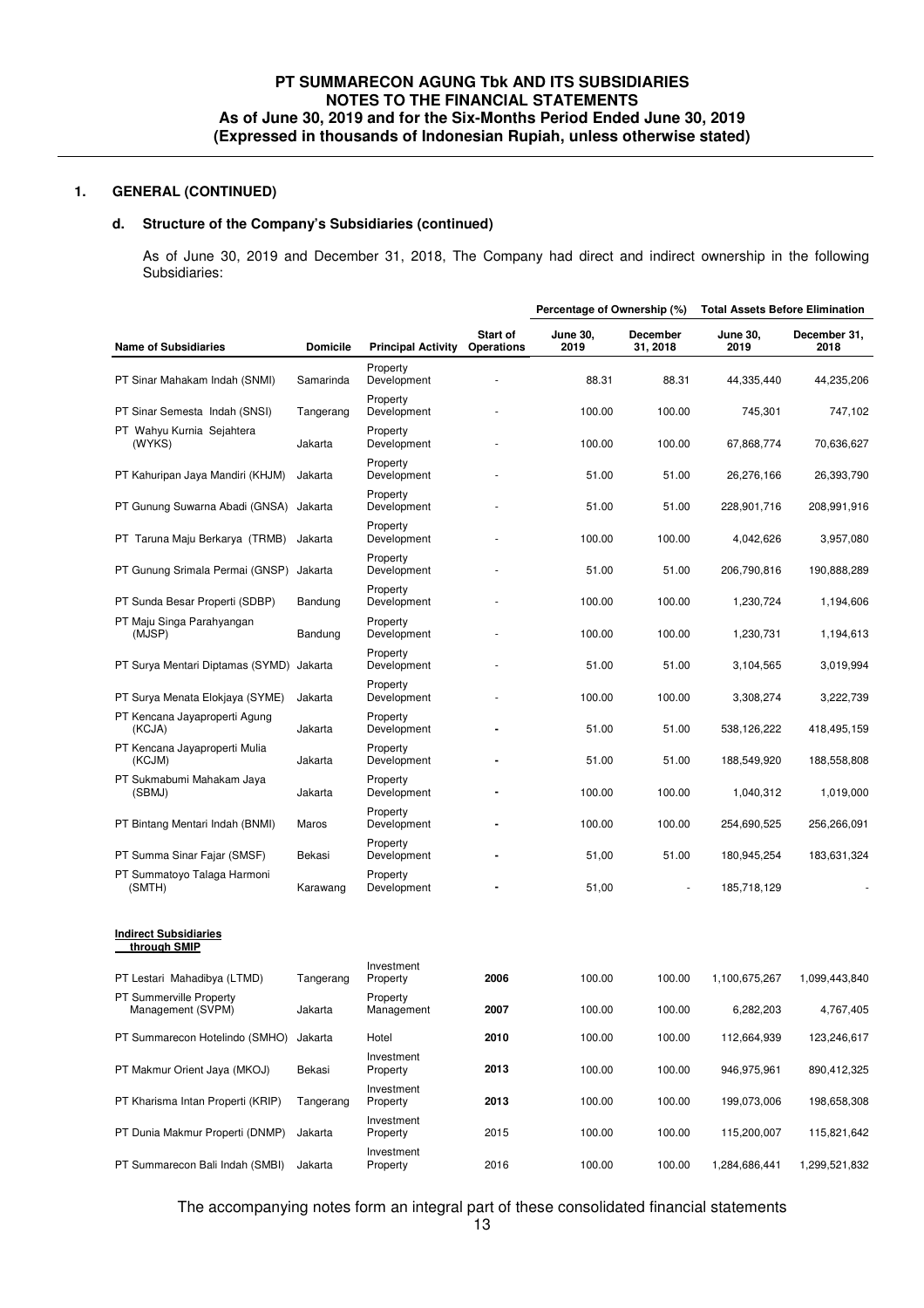# **d. Structure of the Company's Subsidiaries (continued)**

As of June 30, 2019 and December 31, 2018, The Company had direct and indirect ownership in the following Subsidiaries: (continued)

|                                              |                 |                                    |                               | Percentage of Ownership (%) |                      | <b>Total Assets Before Elimination</b> |                      |
|----------------------------------------------|-----------------|------------------------------------|-------------------------------|-----------------------------|----------------------|----------------------------------------|----------------------|
| <b>Name of Subsidiaries</b>                  | <b>Domicile</b> | <b>Principal Activity</b>          | Start of<br><b>Operations</b> | <b>June 30,</b><br>2019     | December 31,<br>2018 | <b>June 30,</b><br>2019                | December 31.<br>2018 |
| PT Permata Jimbaran Agung<br>(PMJA)          | Badung          | Investment<br>Property             | 2016                          | 59.40                       | 59.40                | 791,853,121                            | 806,439,501          |
| PT Pradana Jaya Berniaga (PDJB)              | Badung          | Retail, Food &<br><b>Beverages</b> | 2016                          | 100.00                      | 100.00               | 4,912,793                              | 5,061,277            |
| PT Hotelindo Permata Jimbaran<br>(HOPJ)      | Badung          | Hotel                              | 2017                          | 59.40                       | 59.40                | 280,658,632                            | 303,970,330          |
| PT Seruni Persada Indah (SRPI)               | Jakarta         | Investment Property                |                               | 100.00                      | 100.00               | 1,175,068                              | 1,143,159            |
| PT Bali Indah Development (BLID)             | Badung          | Investment Property                |                               | 100.00                      | 100.00               | 160,033,914                            | 155,834,812          |
| PT Bali Indah Property (BLIP)                | Badung          | Investment Property                |                               | 100.00                      | 100.00               | 3,756,278                              | 3,756,395            |
| PT Bukit Jimbaran Indah (BKJI)               | Badung          | Property<br>Development            |                               | 100.00                      | 100.00               | 677,097                                | 658,079              |
| PT Bukit Permai Properti (BKPP)              | Badung          | Property<br>Development            |                               | 100.00                      | 100.00               | 484,835,006                            | 484,951,492          |
| PT Nirwana Jaya Semesta (NWJS)               | Jakarta         | Hotel                              |                               | 100.00                      | 100.00               | 13,348,143                             | 13,324,209           |
| PT Sadhana Bumi Jayamas (SDBJ) Jakarta       |                 | Investment Property                |                               | 100.00                      | 100.00               | 84,022,230                             | 83,109,461           |
| PT Unota Persadajaya (UNPS)                  | Jakarta         | Investment<br>Property             |                               | 100.00                      | 100.00               | 145,072,084                            | 145,195,510          |
| PT Java Orient Properti (JVOP)               | Yogyakarta      | Hotel                              |                               | 90.00                       | 90.00                | 151,258,161                            | 151,435,916          |
| PT Mahakarya Buana Damai<br>(MKBD)           | Bandung         | Investment<br>Property             |                               | 100.00                      | 100.00               | 189,819,841                            | 179,430,758          |
| PT Hotelindo Saribuana<br>Damai (HSBD)       | Bandung         | Hotel                              |                               | 100.00                      | 100.00               | 241,665                                | 240,887              |
| PT Hotelindo Java<br>Properti (HIJP)         | Yogyakarta      | Hotel                              |                               | 100.00                      | 100.00               | 235,558                                | 236,094              |
| PT Hotelindo Cahaya<br>Gemilang (HICG)       | Jakarta         | Hotel                              |                               | 100.00                      | 100.00               | 242,245                                | 241,094              |
| PT Maha Karya Reksawarga<br>(MKRW)           | Karawang        | Investment<br>Property             |                               | 100.00                      | 100.00               | 42,932,410                             | 42,957,119           |
| <b>Indirect Subsidiaries</b><br>through SPCK |                 |                                    |                               |                             |                      |                                        |                      |
| PT Serpong Tatanan Kota (STTK)               | Tangerang       | Town<br>Management                 | 2010                          | 100.00                      | 100.00               | 65,522,750                             | 66,589,674           |
| PT Bhakti Karya Vita (BTKV)                  | Tangerang       | Hospital                           | 2011                          | 40.00                       | 40.00                |                                        |                      |
| PT Jaya Bangun Abadi (JYBA)                  | Tangerang       | Property<br>Development            |                               | 100.00                      | 100.00               | 90,366,139                             | 90,353,446           |
| PT Permata Cahaya Cemerlang<br>(PMCC)        | Tangerang       | Property<br>Development            |                               | 100.00                      | 100.00               | 327,107,396                            | 328,309,137          |
| PT Surva Intan Properti (SYIP)               | Tangerang       | Property<br>Development            |                               | 100.00                      | 100.00               | 153,943,587                            | 153,379,399          |
| PT Mahkota Berlian Indah (MKBI)              | Tangerang       | Property<br>Development            |                               | 100.00                      | 100.00               | 88,598,845                             | 90,457,388           |
| PT Mahkota Permata Indah (MKPI) Tangerang    |                 | Property<br>Development            |                               | 100.00                      | 100.00               | 83,593,420                             | 83,221,211           |
|                                              |                 |                                    |                               |                             |                      |                                        |                      |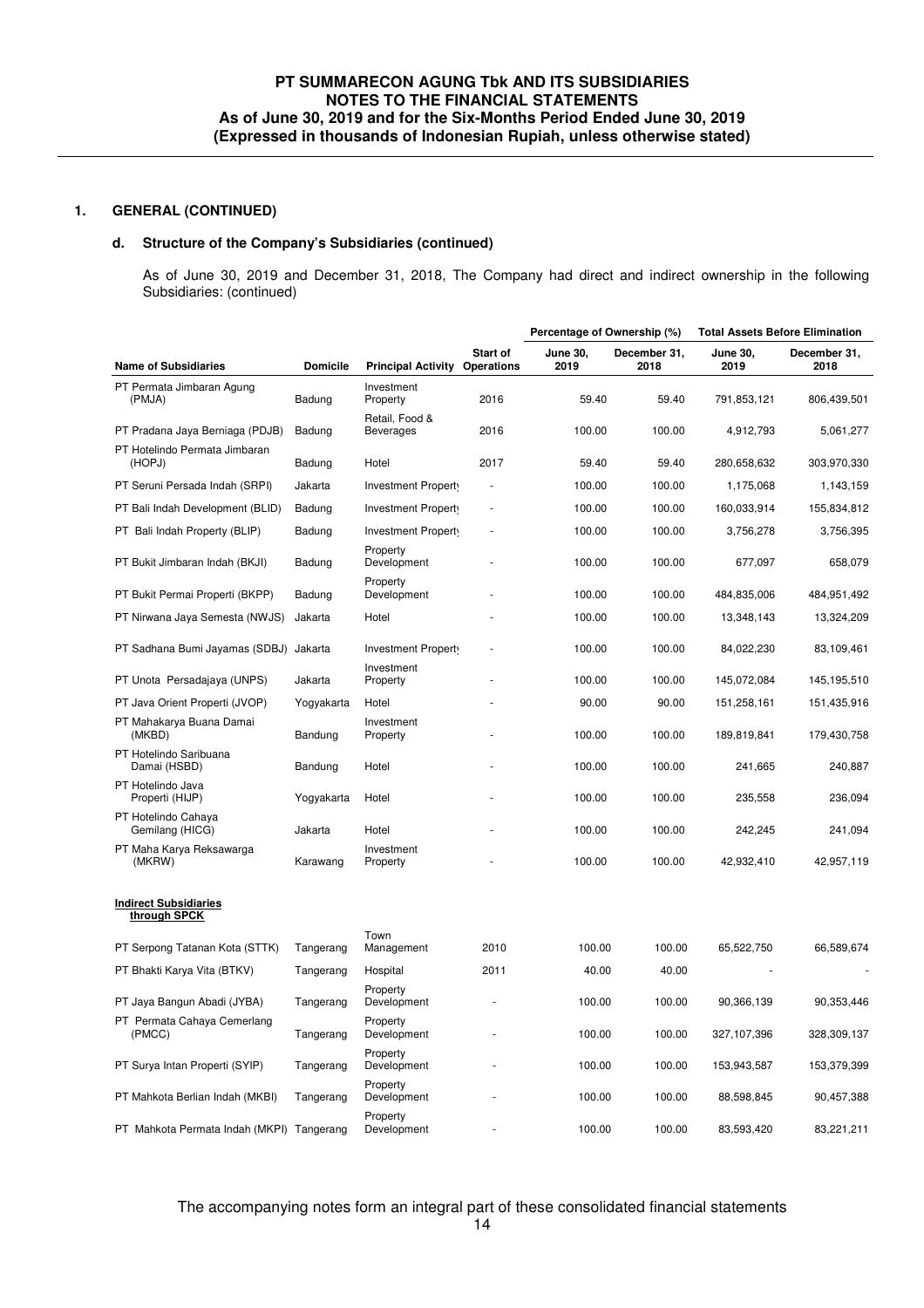#### **d. Structure of the Company's Subsidiaries (continued)**

As of June 30, 2019 and December 31, 2018, The Company had direct and indirect ownership in the following Subsidiaries: (continued)

|                                              |                 |                               |                               | Percentage of Ownership (%) |                            |                         | <b>Total Asset Before Elimination</b> |
|----------------------------------------------|-----------------|-------------------------------|-------------------------------|-----------------------------|----------------------------|-------------------------|---------------------------------------|
| <b>Name of Subsidiaries</b>                  | <b>Domicile</b> | <b>Principal Activity</b>     | Start of<br><b>Operations</b> | <b>June 30.</b><br>2019     | <b>December</b><br>31.2018 | <b>June 30.</b><br>2019 | December 31.<br>2018                  |
| <b>Indirect Subsidiaries</b><br>through SMIF |                 |                               |                               |                             |                            |                         |                                       |
| PT Jejaring Ultra Prima (JJUP)               | Jakarta         | Infrastructure<br>Development | ٠                             | 100.00                      | 100.00                     | 16.991.720              | 9,382,070                             |

\*In 2018, SPCK, direct subsidiary, has sold part of its ownership in BTKV; therefore, the Company has lost controlling interests. This transaction was recorded as part of investment in associates.

In 2019, the Company established new Subsidiaries, which is PT Sumatoyo Talaga Harmoni (SMTH).

As of June 30, 2019, JVIP, SMIF, MJLP, IVJP, MKIC, BYEM, ARCA, SLMM, ORCT, BMPA, DTSA, SNMI, SNSI, WYKS, KHJM, GNSA, TRMB, GNSP, SDBP, MJSP, SYMD, SYME, KCJA, KCJM, SBMJ, BNMI, SMSF, SMTH, SRPI, BLID, BLIP, BKJI, BKPP, NWJS, SDBJ, UNPS, JVOP, MKBD, HSBD, HIJP, HICG, MKRW, JYBA, PMCC, SYIP, MKBI, MKPI and JJUP have not started commercial operations.

## **e. Sales of Investment in Subsidiary**

On December 5, 2018, SPCK sold its ownership in BTKV totalling to 14,000 shares with selling price of Rp1,000,000 (full amount) per share to PT Berkat Vita Kasih, third party, with total cost amounting to Rp14,000,000, whereby its fair value is Rp13,770,000 based on appraisal report Felix Sutandar & Rekan No. FSR/SV-FS/060353/2018 dated June 25, 2018. The resulting difference between selling price and net book value amounting to Rp10,327,604 was recorded as gain on sale of investment in subsidiary in the consolidated statements of profit or loss and other comprehensive income. The sale was notarized under deed No. 10 dated December 5, 2018 of Dewi Himijati Tandika S.H., which was acknowledged and recorded by the MLHR in its Decision Letter No. AHU-AH.01.03- 0002586 and AHU-AH.01.03-0002596 dated January 3, 2019.

After the date of transaction, SPCK's ownership in BTKV reduced from 60% to 40% of ownership, since the Group lost its control in BTKV, the Group ceased to consolidate the financial statements of BTKV into the Group's consolidated financial statements.Therefore, the retained investment in BTKV is recognized at its fair value at the date when control is lost which is presented as "Investment in associates" in the consolidated statement of financial position.

On December 7, 2018, the Company submitted letter No. 0381/XII/DIR/SMRA/18 for the compliance disclosure of information to Indonesian Financial Service Authority, in accordance with BAPEPAM-LK No. Kep-614/DL/2011.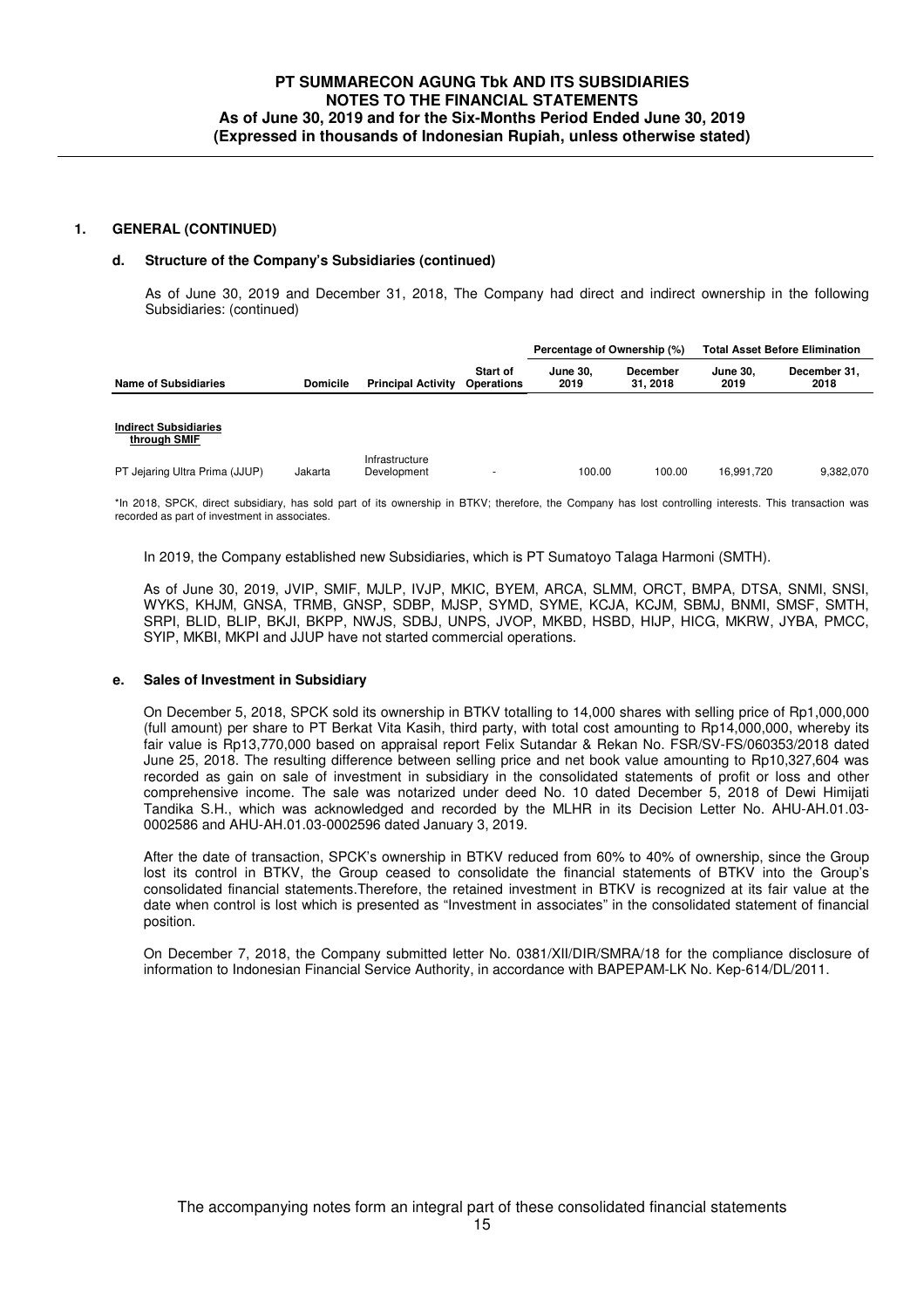## **f. Approval and authorization for the issuance of consolidated financial statements**

The Company's management is responsible for the preparation and fair presentation of these consolidated financial statements in accordance with Indonesian Financial Accounting Standards, which were completed and authorized for issuance by the Board of Directors of the Company on July 31, 2019, as previously reviewed and recommended for authorization by the Audit Committee of the Company.

## **2. SUMMARY OF SIGNIFICANT ACCOUNTING POLICIES**

#### **a. Basis of preparation of the consolidated financial statements**

The consolidated financial statements have been prepared and presented in accordance with Indonesian Financial Accounting Standards ("SAK"), which comprise the Statements of Financial Accounting Standards ("PSAK") and Interpretations to Financial Accounting Standards ("ISAK") issued by the Financial Accounting Board of the Indonesian Institute of Accountants and Rule No. VIII.G.7 Attachment of Chairman of OJK's decision No. KEP-347/BL/2012 dated June 15, 2012 on the Regulations and Guidelines on Financial Statement Presentation and Disclosures issued by OJK. These policies have been consistently applied to all years presented, unless otherwise stated.

The consolidated financial statements have been prepared in accordance with PSAK No. 1: Presentation of Financial Statements. The consolidated financial statements, except consolidated statement of cash flows, have been prepared on the accrual basis, using the historical cost basis of accounting, except for certain accounts which are measured on the basis described in the related accounting policies for those accounts.

The consolidated statement of cash flows, which have been prepared using the direct method, present receipts and disbursements of cash and cash equivalents classified into operating, investing and financing activities.

annual financial reporting period of the Group is January 1 - December 31.

The reporting currency used in the preparation of the consolidated financial statements is the Indonesian rupiah (Rp), which is also the functional currency of the Group.

## **b. Changes in accounting policies**

The following are several accounting standards including amendment issued by the DSAK that are considered relevant to the financial reporting of the Group but not yet effective until January 1, 2019:

- PSAK No. 71: Financial Instruments, adopted from IFRS 9, effective January 1, 2020 with earlier application is permitted. This PSAK provides for classification and measurement of financial instruments based on the characteristics of contractual cash flows and business model of the entity; expected credit loss impairment model that resulting information more timely, relevant and understandable to users of financial statements; accounting for hedging that reflect the entity's risk management better by introduce a more general requirements based on management's judgment.
- PSAK No. 72: Revenue from Contracts with Customers, adopted from IFRS 15, effective January 1, 2020 with earlier application is permitted. This PSAK, a single standards that is a joint project between the International Accounting Standards Board (IASB) and the Financial Accounting Standards Board (FASB), provides revenue recognition from contracts with customers, and the entity is expected to analyze contracts before recognizing the revenue.
- PSAK No. 73: Leases, adopted from IFRS 16, effective January 1, 2020 with earlier application is permitted, but not before an entity applies PSAK 72: Revenue from Contracts with Customers. This PSAK establishes the principles of recognition, measurement, presentation, and disclosure of the lease by introducing a single accounting model, with the requirement to recognize the right-of-use assets and liability of the lease; there are 2 optional exclusions in the recognition of the lease assets and liabilities: (i) shortterm lease and (ii) lease with low-value underlying assets.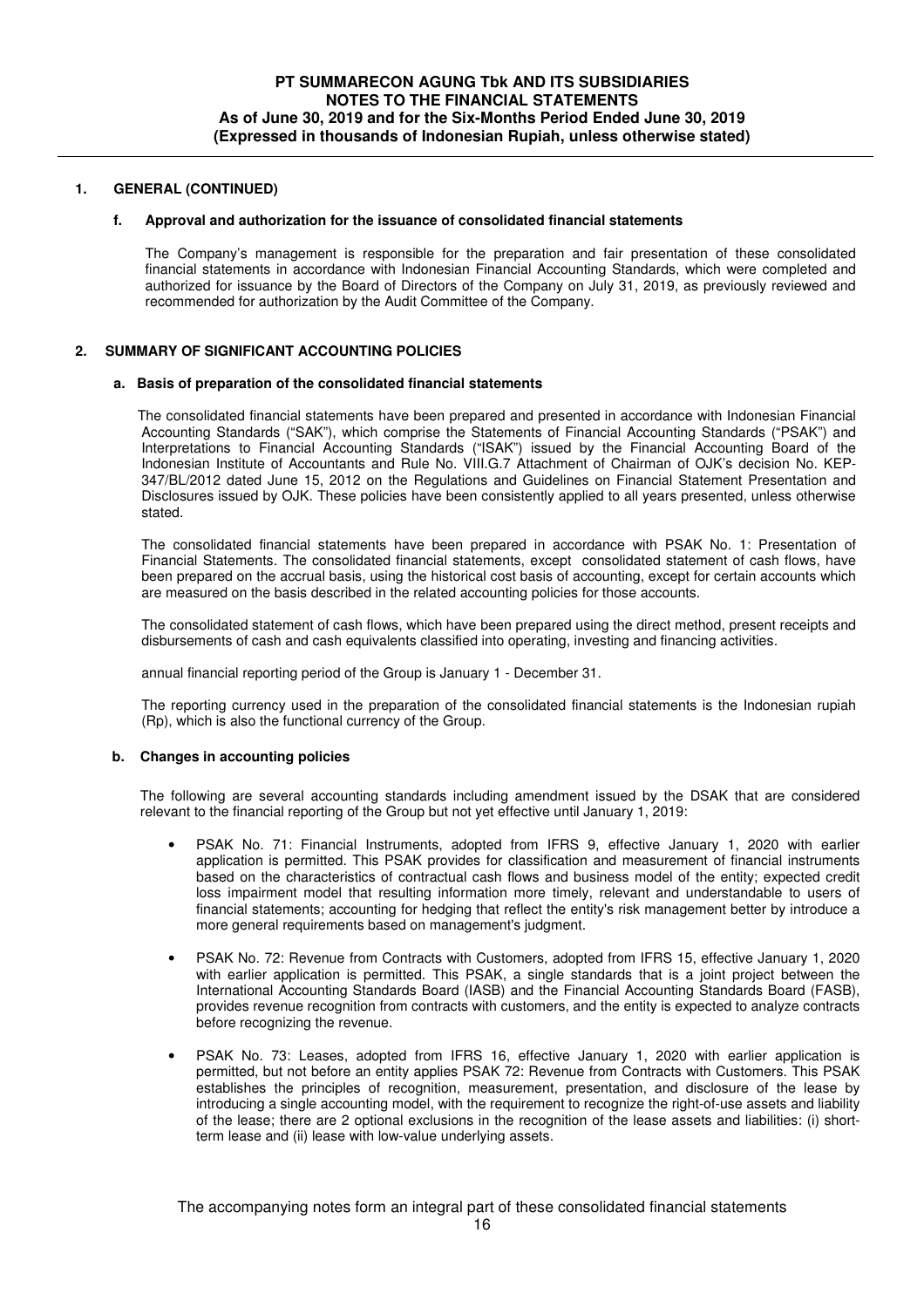## **b. Changes in accounting policies**

The following are several accounting standards including amendment issued by the DSAK that are considered relevant to the financial reporting of the Group but not yet effective until January 1, 2019: (continued)

- Amendments to PSAK No. 15 Investments in Joint Associates and Joint Ventures: Long-term Interests in Associates and Joint Ventures, effective January 1, 2020 with earlier application is permitted. These amendments provide that the entity also applies PSAK No. 71 on the financial instruments to associates or joint ventures where the equity method is not applied. This includes long-term interests that substantively form the entity's net investment in an associates or joint ventures.
- Amendments to PSAK No. 62: Insurance Contract on Applying PSAK No. 71 Financial Instruments with PSAK 62 Insurance Contract, effective January 1, 2020. These amendments allow those who meet certain criteria to apply a temporary exclusion of PSAK No. 71 (deferral approach) or choose to implement overlay approach for financial assets designated.
- Amendments to PSAK No. 71 Financial Instruments: Prepayment Features with Negative Compensation, effective January 1, 2020 with earlier application is permitted. These amendments provide that a financial asset with prepayment features that may result in negative compensation qualifies as a contractual cash flow derived solely from the principal and interest of the principal amount owed.
- ISAK No. 33 Foreign currency Transaction and Advance Consideration, effective January 1, 2019 with earlier application is permitted. These amendments clarify the use of the transaction date to determine the exchange rate used in the initial recognition of the related asset, expense or income at the time the entity has received or paid advance consideration in the foreign currency.

The Group is presently evaluating and has not yet determined the effects of these accounting standards on its financial statements.

## **c. Principles of consolidation**

The consolidated financial statements include the subsidiary accounts owned by the Company with the equity ownership of more than 50%, either directly or indirectly through another subsidiary as disclosed in Notes 1d.

All material intercompany accounts and transactions (including unrealized gains or losses) have been eliminated. A Subsidiary is fully consolidated from the date of acquisition, being the date on which the Company obtains control, and continues to be consolidated until the date such control ceases.

Specifically, the Group controls an investee if and only if the Group has:

- a) Power over investee (i.e., existing rights that give it the current ability to direct the relevant activities of the investee);
- b) Eksposure, or rights, of variable returns from its involvement to investee; and
- c) The ability to use its power over the investee to affect its returns.

When the Group has less than a majority of the voting or similar rights of an investee, the Group considers all relevant facts and circumstances in assessing whether it has power over an investee, including:

- a) The contractual arrangement with the other vote holders of the investee
- b) Rights arising from other contractual arrangements
- c) The Group's voting rights and potential voting rights.

Non-controlling interests ("NCI") represent the portion of the profit or loss and net assets of the Subsidiaries not attributable, directly or indirectly, to the Parent Entity, which are presented in the consolidated statement of profit or loss and other comprehensive income and under the equity section of the consolidated statement of financial position, respectively, separately from the corresponding portion attributable to owners of the parent entity.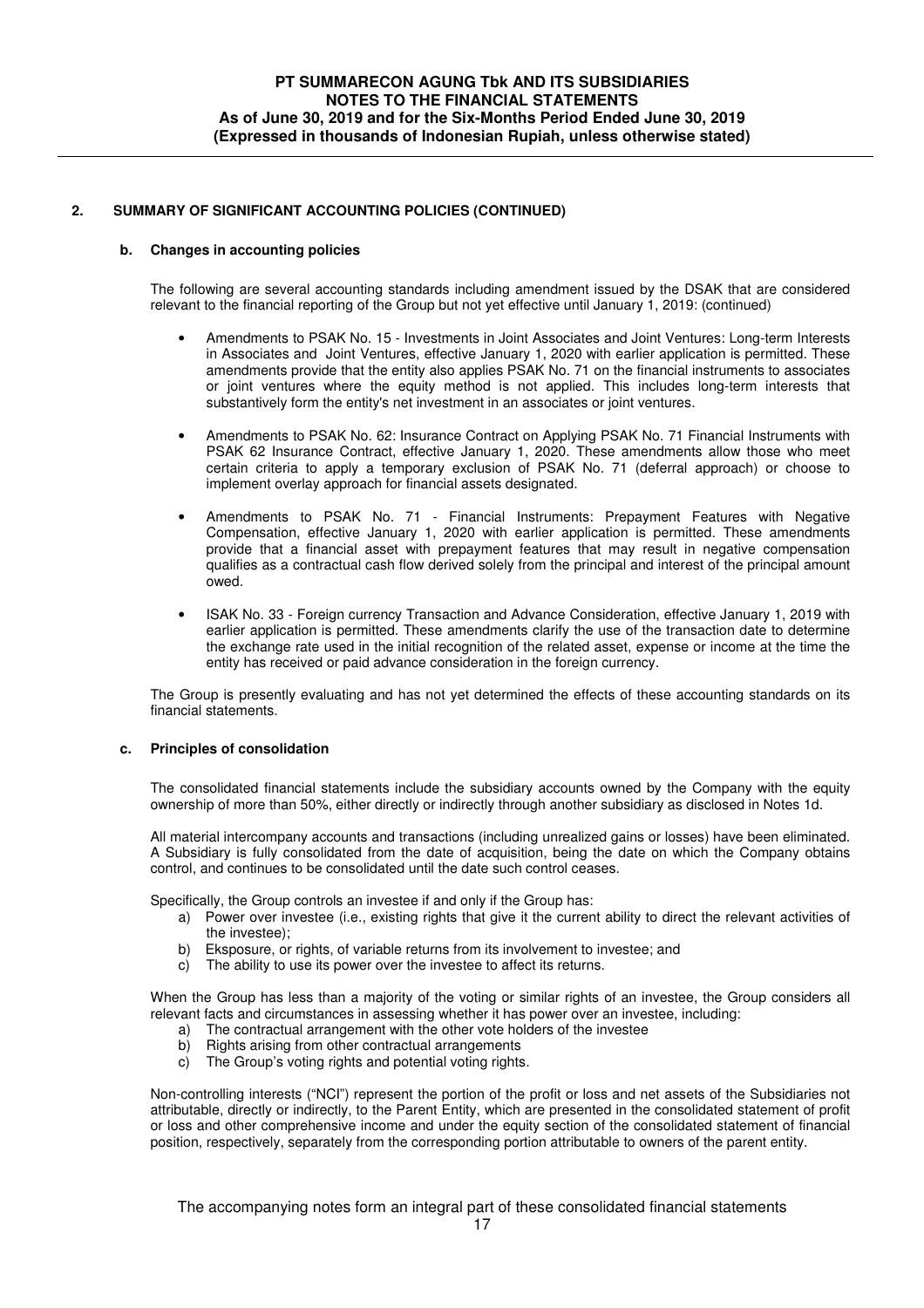## **c. Principles of consolidation (continued)**

The Group re-assesses whether or not it controls an investee if facts and circumstances indicate that there are changes to one or more of the three elements of control. Consolidation of a subsidiary begins when the Group obtains control over the subsidiary and ceases when the Group loses control of the subsidiary.

Assets, liabilities, income and expenses of a subsidiary acquired or disposed of during the period are included in the consolidated statements of profit or loss and other comprehensive income from the date the Group gains control until the date the Group ceases to control the subsidiary.

Losses of a non-wholly owned Subsidiary are attributed to the NCI even if the losses create an NCI deficit balance. In case of loss of control over a Subsidiary, the Company:

- Derecognizes the assets (including goodwill) and liabilities of the Subsidiary;
- Derecognizes the carrying amount of any NCI;
- Derecognizes the cumulative translation differences recorded in equity, if any:
- Recognizes the fair value of the consideration received;
- Recognizes the fair value of any investment retained;
- Recognizes any surplus or deficit in profit or loss; and
- Reclassifies the parent's share of components previously recognized in other comprehensive income to profit or loss or retained earnings, as appropriate.

Consolidation of a subsidiary begins when the Group obtains control over the subsidiary and ceases when the Group loses control of the subsidiary. Assets, liabilities, income and expenses of a subsidiary acquired or disposed of during the period are included in the consolidated statements of profit or loss and other comprehensive income from the date the Group gains control until the date the Group ceases to control the subsidiary.

Profit or loss and each component of other comprehensive income ("OCI") are attributed to the equity holders of the parent of the Group and to the Non-controlling interests ("NCI"), even if this results in the NCI having a deficit balance. When necessary, adjustments are made to the financial statements of subsidiaries to bring their accounting policies into line with the Group's accounting policies. All intra-group assets and liabilities, equity, income, expenses and cash flows relating to transactions between members of the Group are eliminated in full on consolidation.

## **d. Cash equivalents**

Time deposits with maturities of three months or less at the time of placement, which are not restricted as to withdrawal or are not pledged as collateral for loans, are classified as "Cash Equivalents". Cash in banks and time deposits which are restricted or pledged are presented as part of "Other Non-current Financial Assets".

## **e. Restricted funds**

Restricted funds represent funds obtained from the bank through the Company's House Financing Credit facility ("KPR") sales method which are restricted for use by the Group until gradual stages of completion of construction are completed depending on agreement with related banks.

# **f. Transactions with related parties**

The Company and subsidiaries have transactions with related parties as defined in PSAK 7: Related party disclosures.

The transactions with related parties are made based on terms agreed by the parties. Such terms may not be the same as those for transactions with unrelated parties.

The details of the accounts and the significant transactions entered into with related parties are presented in Note 30.

Unless specifically identified as related parties, the parties disclosed in the Notes to the consolidated financial statements are unrelated parties.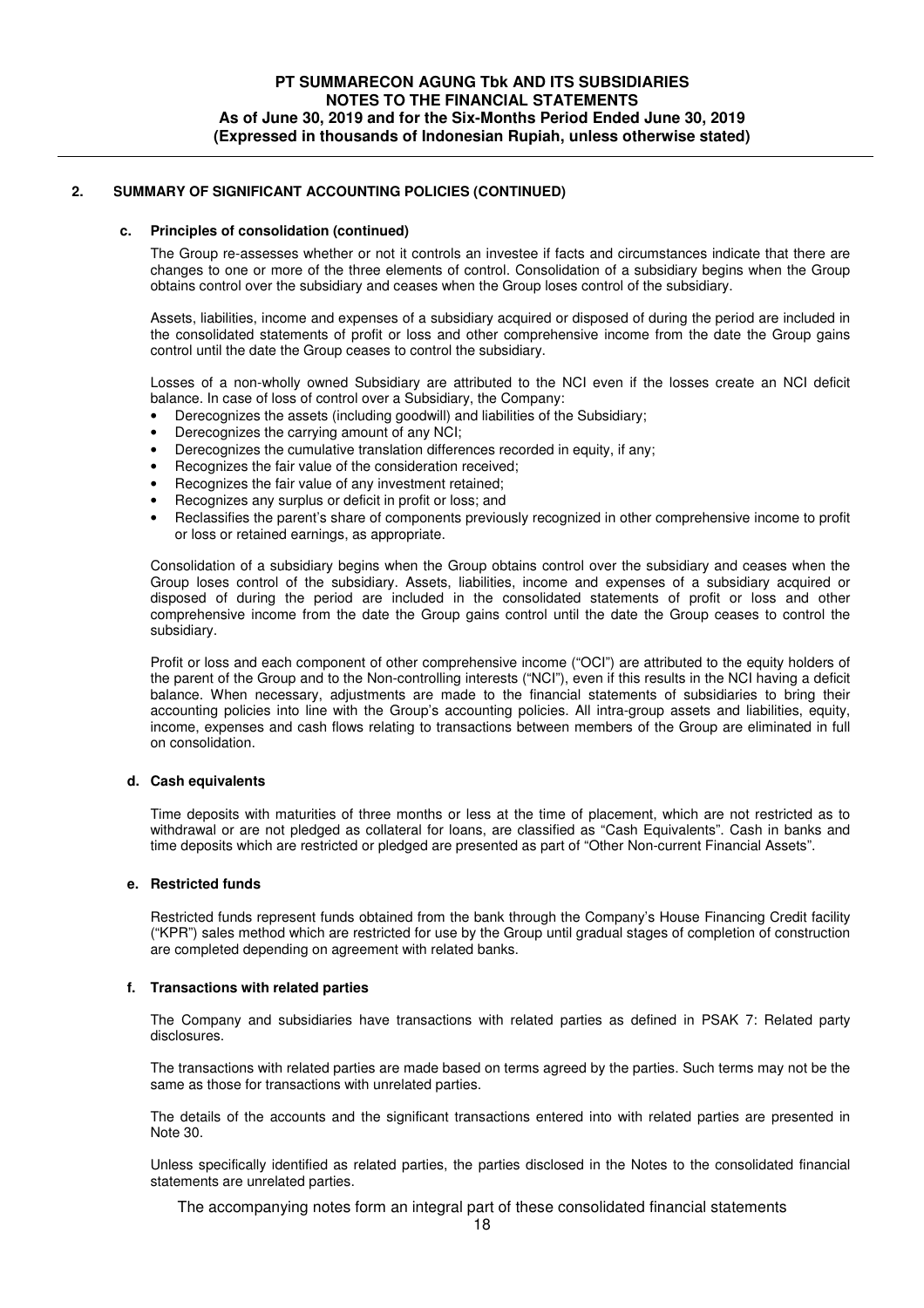## **g. Inventories**

Inventories are stated at the lower of cost or net realizable value. Cost is determined by the weighted average method.

Properties acquired or being constructed for sale in the ordinary course of business, rather than to be held for rental or capital appreciation, are held as inventories.

The cost of land under development consists of cost of undeveloped land, direct and indirect development costs related to real estate development activities and borrowing costs. Land under development is transferred to landplots available for sale when the land development is completed. Total project cost is allocated proportionately to the saleable landplots based on their respective areas.

The cost of apartment under construction consists of the cost of developed land, construction costs, borrowing costs and other costs related to the development of the apartment. Costs capitalized to apartment under construction are allocated to each apartment unit using the saleable area method.

The cost of land development, including land which is used for roads and infrastructure or other unsaleable area, is allocated using saleable area.

The cost of buildings and apartments under construction is transferred to houses, shops and apartments (strata title) available for sale when the construction is substantially completed.

For residential property project, its cost is classified as part of inventories upon the commencement of development and construction of infrastructure. For commercial property project, upon the completion of development and construction of infrastructure, its cost remains as part of inventories or is reclassified to the related investment properties account, whichever is more appropriate.

Assessment of the cost estimate is done at the end of each reporting period until the project is substantially completed , if there is a change basis , the Company will revise the cost .

Other inventories, consisting of food, beverages and other inventories, are stated at cost or net realizable value, whichever is lower.

Net realizable value is the estimated selling price in the ordinary course of business, based on market prices at the reporting date and discounted for the time value of money if material, less estimated costs to complete and the estimated costs to sell. The decline in value of inventories is determined to writedown the carrying amount of inventories to their net realizable value and the decline is recognized as a loss in the consolidated statements of profit or loss and other comprehensive income.

## **h. Prepaid expenses**

Prepaid expenses are amortized over the periods benefited using the straight-line method.

## **i. Undeveloped land**

Undeveloped land is stated at cost or net realizable value, whichever is lower.

The cost of undeveloped land. consisting of pre-acquisition and acquisition cost of land, is transferred to land under development upon commencement of land development.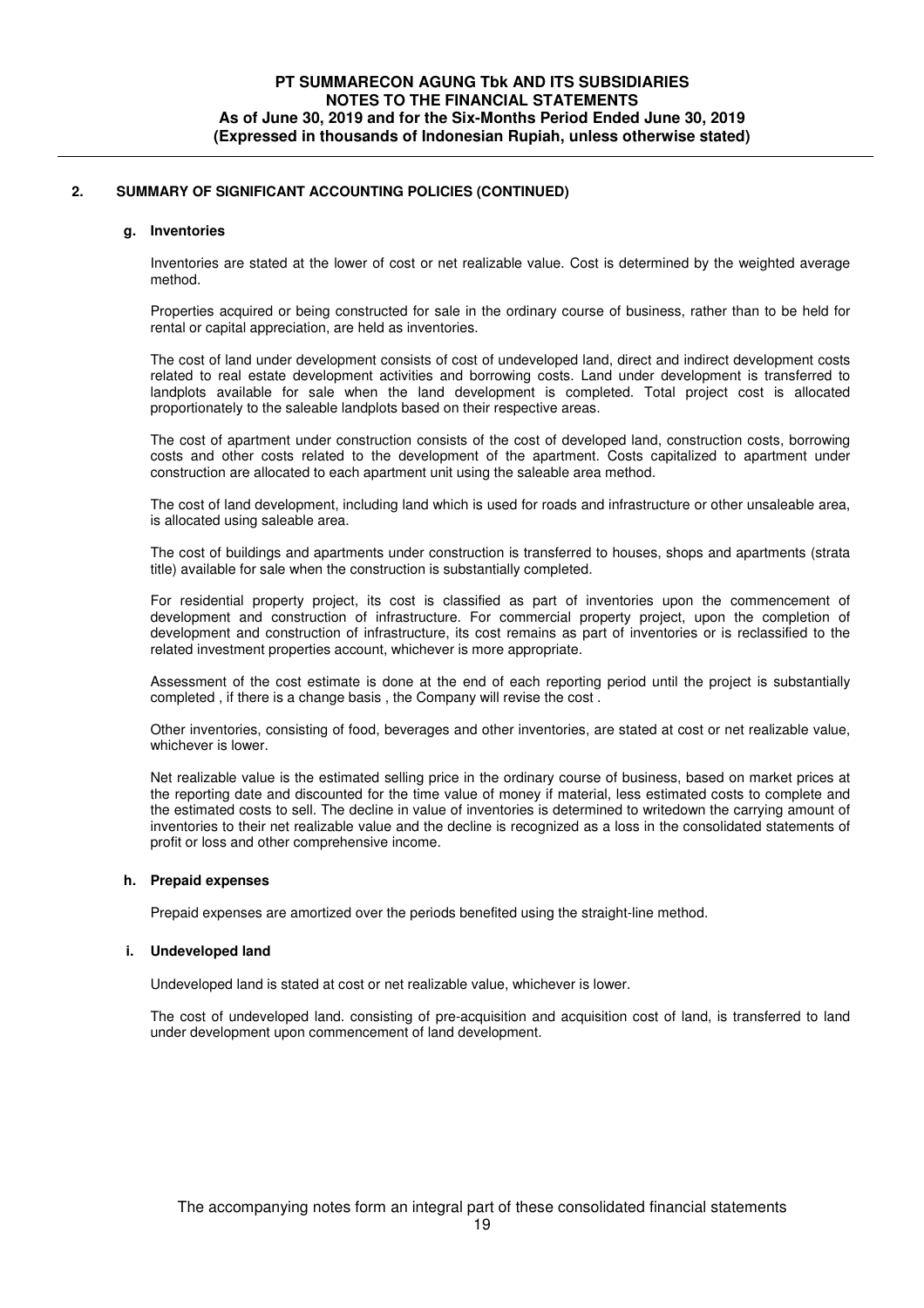# **j. Fixed assets**

Fixed assets are stated at cost less accumulated depreciation and impairment loss, if any, except for land which is not depreciated.

Such cost includes the cost of replacing part of the fixed assets when that cost is incurred, if the recognition criteria are met.

Likewise. when a major inspection is performed, its cost is recognized in the carrying amount of the fixed assets as a replacement if the recognition criteria are met. All other repairs and maintenance costs that do not meet the recognition criteria are recognized in profit and loss as they are incurred.

Depreciation is computed using the straight-line method over the estimated useful lives of the assets as follows:

|                                | Years    |
|--------------------------------|----------|
| Buildings and infrastructures  | $2 - 40$ |
| Machinery and heavy equipment  | 10.      |
| Vehicle                        | $5 - 10$ |
| Furniture and office equipment | $2 - 5$  |

Land is stated at cost and is not depreciated.

Specific costs associated with the extension or renewal of land titles are deferred and amortized over the legal term of the landrights or economic life of the land, whichever period is shorter.

Construction in progress is stated at cost and is accounted as part of fixed assets. The accumulated costs are reclassified to the appropriate fixed assets or investment properties account when the construction is completed and the constructed asset is ready for its intended use.

An item of fixed assets is derecognized upon disposal or when no future economic benefits are expected from its use or disposal. Any gain or loss arising on derecognition of the asset (calculated as the difference between the net disposal proceeds and the carrying amount of the asset) is credited or charged to operations in the year the asset is derecognized.

The fixed assets' residual values, useful lives and methods of depreciation are reviewed and adjusted prospectively, if appropriate, at each financial year end.

## **k. Investment properties**

Investment properties are stated at cost, which includes transaction cost, less accumulated depreciation and impairment loss, if any, except for land which is not depreciated. Such cost also includes the cost of replacing part of the investment properties if the recognition criteria are met, and excludes the daily expenses on their usage.

Investment properties consist of land, building and infrastructures, machinery and heavy equipment, hotel facilities and furniture and office equipment held by the Group to earn rentals or for capital appreciation or both, rather than for use in the production or supply of goods or services or for administrative purposes or sale in the ordinary course of business.

Depreciation is computed using the straight-line method over the estimated useful lives of the investment properties as follows:

|                               | Years   |
|-------------------------------|---------|
| Buildings and infrastructures | $3-40$  |
| Machinery and heavy equipment |         |
| Hotel facilities              | $2 - 5$ |

Transfers to investment properties should be made when, and only when, there is a change in use. evidenced by the end of owner-occupation, commencement of an operating lease to another party or end of construction or development. Transfers from investment properties should be made when, and only when, there is a change in use, evidenced by the commencement of owner-occupation or commencement of development with a view to sell.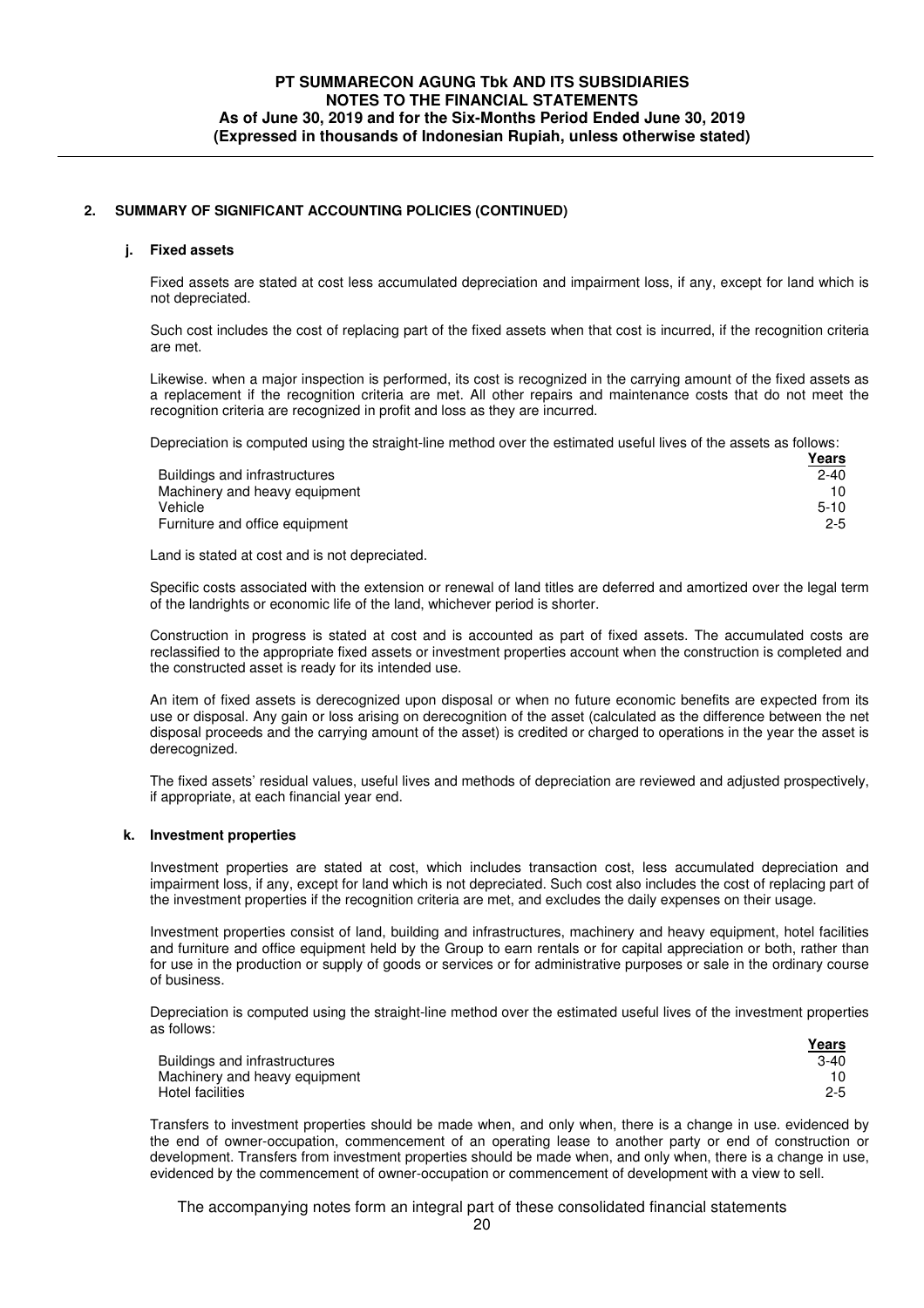#### **k. Investment properties (continued)**

The changes in the useful lives estimation is done after considering the effect of the repairs and maintenance performed by the Company.

An investment property should be derecognized on disposal or when it is permanently withdrawn from use and no future economic benefits are expected from its disposal. Gain or loss arising from the retirement or disposal of investment property is credited or charged to operations in the year the asset is derecognized.

For a transfer from investment properties to owner-occupied property, the Company uses the cost method at the date of change in use. If an owner-occupied property becomes an investment property, the Company records the investment property in accordance with the fixed assets policies up to the date of change in use.

#### **l. Leases**

The determination of whether an arrangement is, or contains, a lease is based on the substance of the arrangement at the inception of the lease. The arrangement is, or contains, a lease if fulfillment of the arrangement is dependent on the use of a specific asset or assets and the arrangement conveys a right to use the asset or assets, even if that asset is (or those assets are) not explicitly specified in an arrangement.

#### Group as a lessee

A lease is classified at the inception date as a finance lease or an operating lease. A lease that transfers substantially all the risks and rewards incidental to ownership to the Group is classified as a finance lease.

Finance leases are capitalised at the commencement of the lease at the inception date fair value of the leased property or, if lower, at the present value of the minimum lease payments. Lease payments are apportioned between finance charges and reduction of the lease liability so as to achieve a constant rate of interest on the remaining balance of the liability. Finance charges are recognized in finance costs in the statement of profit or loss.

A leased asset is depreciated over the useful life of the asset. However, if there is no reasonable certainty that the Group will obtain ownership by the end of the lease term, the asset is depreciated over the shorter of the estimated useful life of the asset and the lease term.

An operating lease is a lease other than a finance lease. Operating lease payments are recognized as an operating expense in the statement of profit or loss on a straight-line basis over the lease term.

#### Group as a lessor

Leases in which the Group does not transfer substantially all the risks and rewards of ownership of an asset are classified as operating leases. Initial direct costs incurred in negotiating and arranging an operating lease are added to the carrying amount of the leased asset and recognized over the lease term on the same basis as rental income. Contingent rents are recognized as revenue in the period in which they are earned.

## **m. Capitalization of borrowing costs**

Borrowing costs that are directly attributable to the acquisition, construction or production of a qualifying asset are capitalized as part of the cost of the related asset. Other borrowing costs are recognized as expenses in the period in which they are incurred. Borrowing costs may include interest, finance charges in respect of finance leases recognized in accordance with PSAK No. 30 (Revised 2011) and foreign exchange differences arising from foreign currency borrowings to the extent that they are regarded as adjustment to interest costs.

Capitalization of borrowing costs commences when the activities to prepare the qualifying asset for its intended use have started and the expenditures for the qualifying asset and the borrowing costs have been incurred.

Capitalization of borrowing costs ceases when all the activities necessary to prepare the qualifying asset for its intended use are substantially completed.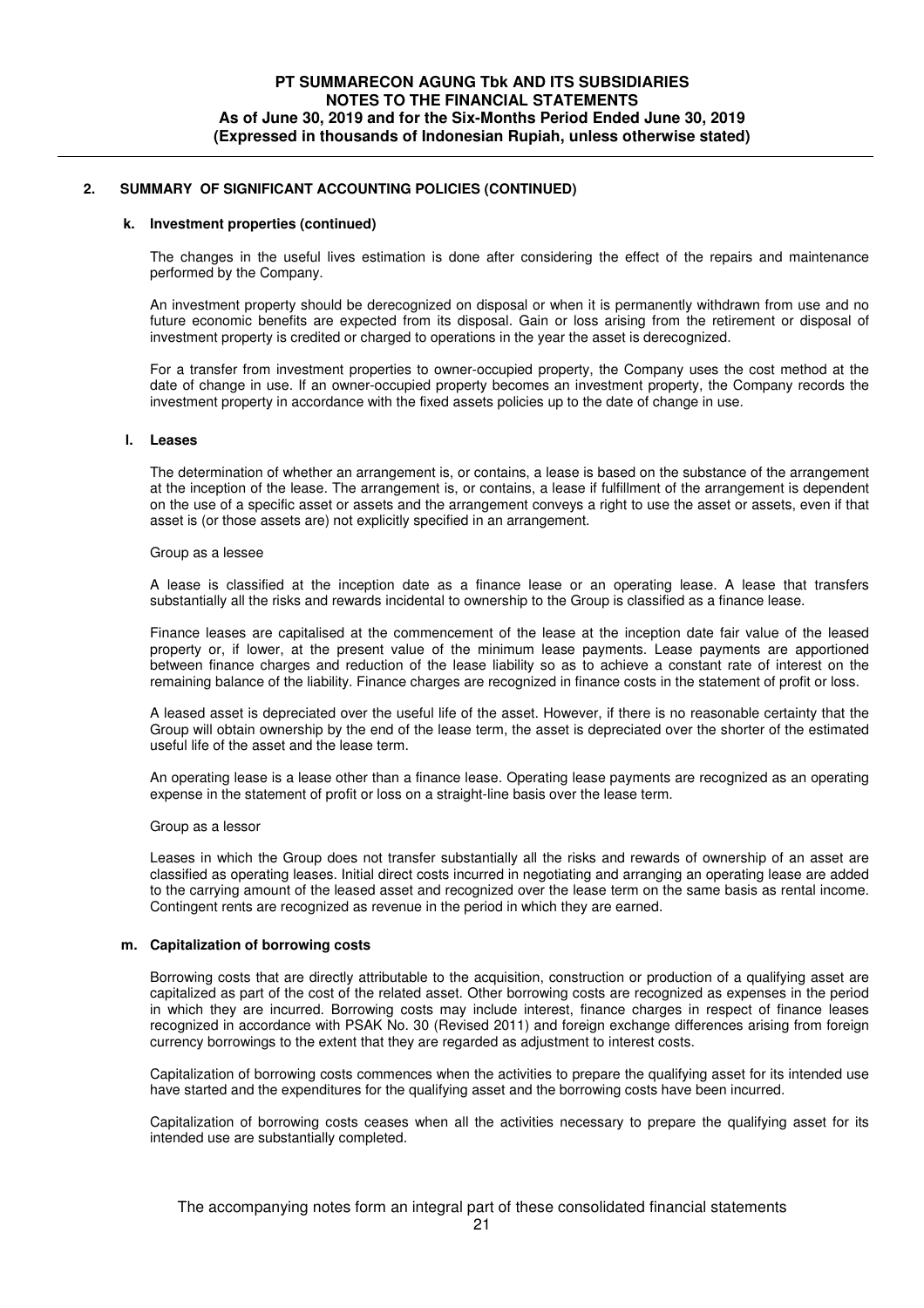## **m. Capitalization of borrowing costs (continued)**

The capitalization of borrowing costs is suspended if there are prolonged periods when development activity is interrupted. Interest is also capitalized on the purchase cost of a site property acquired specifically for development, but only where activities necessary to prepare the asset for development are in progress.

### **n. Impairment of non-financial asset value**

The Group assesses at each reporting date whether there is an indication that assets may be impaired. If any such indication exists, or when annual impairment testing for assets (i.e., an intangible asset with an indefinite useful life, or an intangible asset not yet available for use) is required, the Group makes an estimate of the recoverable amounts of the respective assets.

An asset's recoverable amount is the higher of the asset's or its CGU's fair value less costs to sell and its value in use, and is determined for an individual asset, unless the asset does not generate cash inflows that are largely independent of those from other assets or group of assets. Where the carrying amount of an asset exceeds its recoverable amount, the asset is considered impaired and is written down to its recoverable amount. In assessing the value in use, the estimated net future cash flows are discounted to their present value using a pre-tax discount rate that reflects current market assessments of the time value of money and the risks specific to the asset. In determining fair value less costs to sell, recent market transactions are taken into account, if available. If no such transactions can be identified, an appropriate valuation model is used to determine the fair value of the asset. These calculations are corroborated by valuation multiples or other available fair value indicators.

Impairment losses of continuing operations, if any, are recognized in the consolidated statement of profit or loss and other comprehensive income under expense categories that are consistent with the functions of the impaired assets.

A previously recognized impairment loss for an asset is reversed only if there has been a change in the assumptions used to determine the asset's recoverable amount since the last impairment loss was recognized. If that is the case, the carrying amount of the asset is increased to its recoverable amount.

A previously recognized impairment loss for an asset is reversed only if there has been a change in the assumptions used to determine the asset's recoverable amount since the last impairment loss was recognized. If that is the case, the carrying amount of the asset is increased to its recoverable amount.

The reversal is limited so that the carrying amount of the asset does not exceed its recoverable amount, nor exceeds the carrying amount that would have been determined, net of depreciation, had no impairment loss been recognized for the asset in prior years.

Reversal of an impairment loss is recognized in the consolidated statements of profit or loss and other comprehensive income. After such a reversal, the depreciation charge on the said asset is adjusted in future periods to allocate the asset's revised carrying amount, less any residual value, on a systematic basis over its remaining useful life.

## **o. Stock issuance costs**

Costs incurred in connection with the issuance of capital stock are presented as a deduction to additional paid-incapital.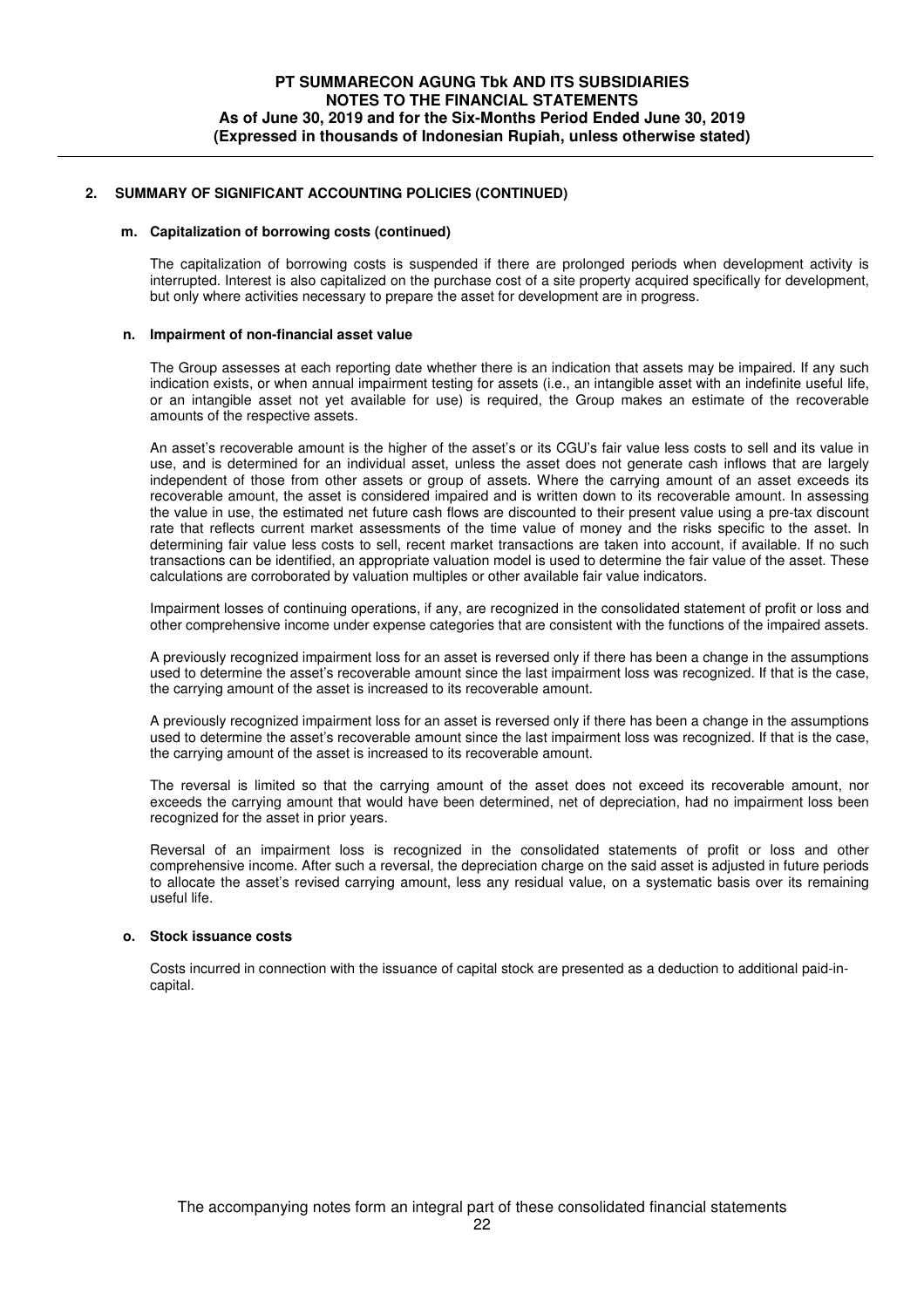## **p. Revenue and expense recognition**

Revenues from real estate sales are recognized as follows:

- (1) Revenue from sales of houses, shops and other similar property and related land are recognized under the full accrual method if all of the following conditions are met:
	- 1. A sale is consummated.
	- 2. The selling price is collectible.
	- 3. The seller's receivable is not subject to future subordination to other loans which will be obtained by the buyer.
	- 4. The seller has transferred to the buyer the usual risks and rewards of ownership in a transaction that is in substance a sale and does not have a substantial continuing involvement with the property.
- (2) Revenues from sales of landplots that do not require the seller to construct the building are recognized under the full accrual method if all of the following conditions are met:
	- 1. Total payments by the buyer are at least 20% of the agreed selling price and the amount is not refundable.
	- 2. The selling price is collectible.
	- 3. The receivable is not subordinated to other loans that will be obtained by the buyer.
	- 4. The land development process is complete so that the seller has no further obligations related to the landplots sold.
	- 5. Only the landplots are sold. without any requirement for the seller's involvement in the construction of the building on the landplots.
- (3) Revenues from sales of apartments, the construction of which has not been completed, are recognized using the percentage-of-completion method if all of the following conditions are met:
	- 1. The construction process has already commenced, i.e., the building foundation has been completed and all of the requirements to commence construction have been fulffiled;
	- 2. Total payments by the buyer are at least 20% of the agreed selling price and the amount is not refundable;
	- 3. The amount of revenue and the cost of the property can be reliably estimated.

If any of the above conditions is not met, the payments received from the buyer are recorded as deposits received until all of the criteria are met.

The method used to determine the percentage of completion is the proportion of actual costs incurred to the estimated total development cost of the real estate project.

Rental payments received in advance from tenants of shopping centers are recorded as "Unearned revenues". Such unearned income is recognized as income over the terms of the lease contracts. Deposits received from customers are presented as part of "Downpayments received and security deposits".

Rental and membership fees in sports club are recognized as income over the period of rental or membership. Rental and membership fees received in advance are presented as "Unearned Revenues". Revenues from restaurant operations are recognized when the goods are delivered or when the services have been rendered.

Revenue from hotel room occupancy is recognized on the basis of the period of occupancy. Revenue from other hotel services is recognized when the services are rendered or the goods are delivered to the customer.

Revenues from medical services are recognized at the point of sale or upon delivery of services to the patients.

The elements of costs which are capitalized to real estate development projects include the pre-acquisition cost of land, cost of land acquisition and other costs attributable to the development activity of real estate. The costs are allocated to real estate development projects using either the saleable area method or the sales value method.

Costs which are not clearly related to a real estate project, such as general and administrative expenses, are recognized as an expense as they are incurred.

If a certain project is estimated to generate a loss, a provision must be recognized for the amount of the loss.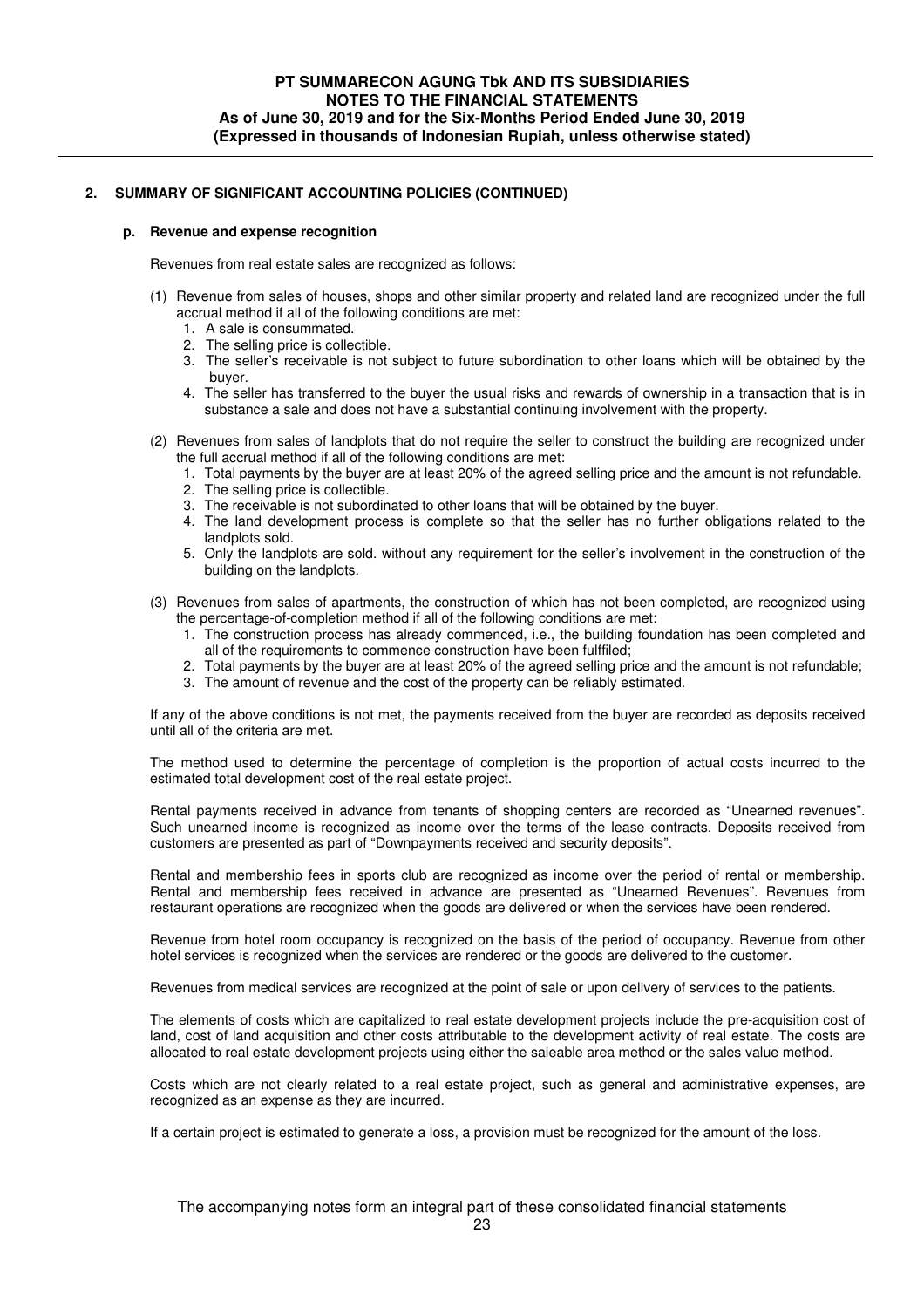#### **p. Revenue and expense recognition (continued)**

The revision of estimated costs or revenues, if any, which are generally attributed to real estate development activities must be allocated to ongoing and future projects. Revisions resulting from current period and prior period adjustments are recognized in the current period profit and loss, while revisions related to future periods are allocated to the remaining period of development.

## **q. Employee benefits**

#### Short-term employee benefits

The Group recognizes short-term employee benefits liability (if any) when services are rendered and the compensation for such services are to be paid within twelve months after such services are rendered.

#### Post-employment benefits

The Group recognized an unfunded employee benefits liability in accordance with Labor Law No.13/2003 dated March 25, 2003 (the "Law") and PSAK No. 24 (2013), "Employee Benefits". Under the Law, the Group is required to pay separation, appreciation and compensation benefits to its employees if the conditions specified in the Law are met.

The Group also has a defined contribution plan covering substantially all of its eliglible employees. The benefits under the Law have been calculated by comparing the benefits that will be received by an employee at normal pension age from the Pension Plan with the benefits as stipulated under the Law, after deducting the accumulated employee contribution and the related investment results. If the employer-funded portion of the Pension Plan benefit is less than the benefit as required by the Law, the Group will provide for such shortfall.

Pension costs under the Group's defined benefit pension plans are determined by periodic actuarial calculation using the projected-unit-credit method and applying the assumptions on discount rate, expected return on plan assets and annual rate of increase in compensation.

All re-measurements, comprising of actuarial gains and losses, and the return of plan assets (excluding net interest) are recognized immediately through other comprehensive income in order for the net pension asset or liability recognized in the interim consolidated statement of financial position to reflect the full value of the plan deficit and surplus. Re-measurements are not reclassified to profit or loss in subsequent periods.

All past service costs are recognized at the earlier of when the amendment/curtailment occurs and when the related restructuring or termination costs are recognized. As a result, unvested past service costs can no longer be deferred and recognized over the future vesting period.

## **r. Foreign currency transactions and balances**

The company's consolidated financial statements are presented in Rupiah, which is also the Parent Company's functional currency. Each subsidiary determine its own functional currency and items included in the financial statements of each entity are measured using that functional currency.

Transaction in foreign currencies are initialy recorded by the Group at their respective functional currency rates prevailing at the date of transaction. Monetary assets and liabilities denominated in foreign currencies are adjusted to reflect the average of the selling and buying rates of exchange prevailing at the last banking transaction date of the period, as published by Bank Indonesia and any resulting gains or losses are credited or changed to operations of the current period.

| <b>Foreign Currencies</b>     | June 30, 2019<br>(Full Amount) | December 31, 2018<br>(Full Amount) |
|-------------------------------|--------------------------------|------------------------------------|
| European euro (Euro)          | 16.076                         | 16,560                             |
| 1 United States dollar (US\$) | 14.141                         | 14.481                             |
| 1 Singapura dollar (Sin\$)    | 10.446                         | 10,603                             |

As of June 30, 2019 and December 31, 2018, the rates of exchange used were as follows:

Transactions in other foreign currencies are considered not significant.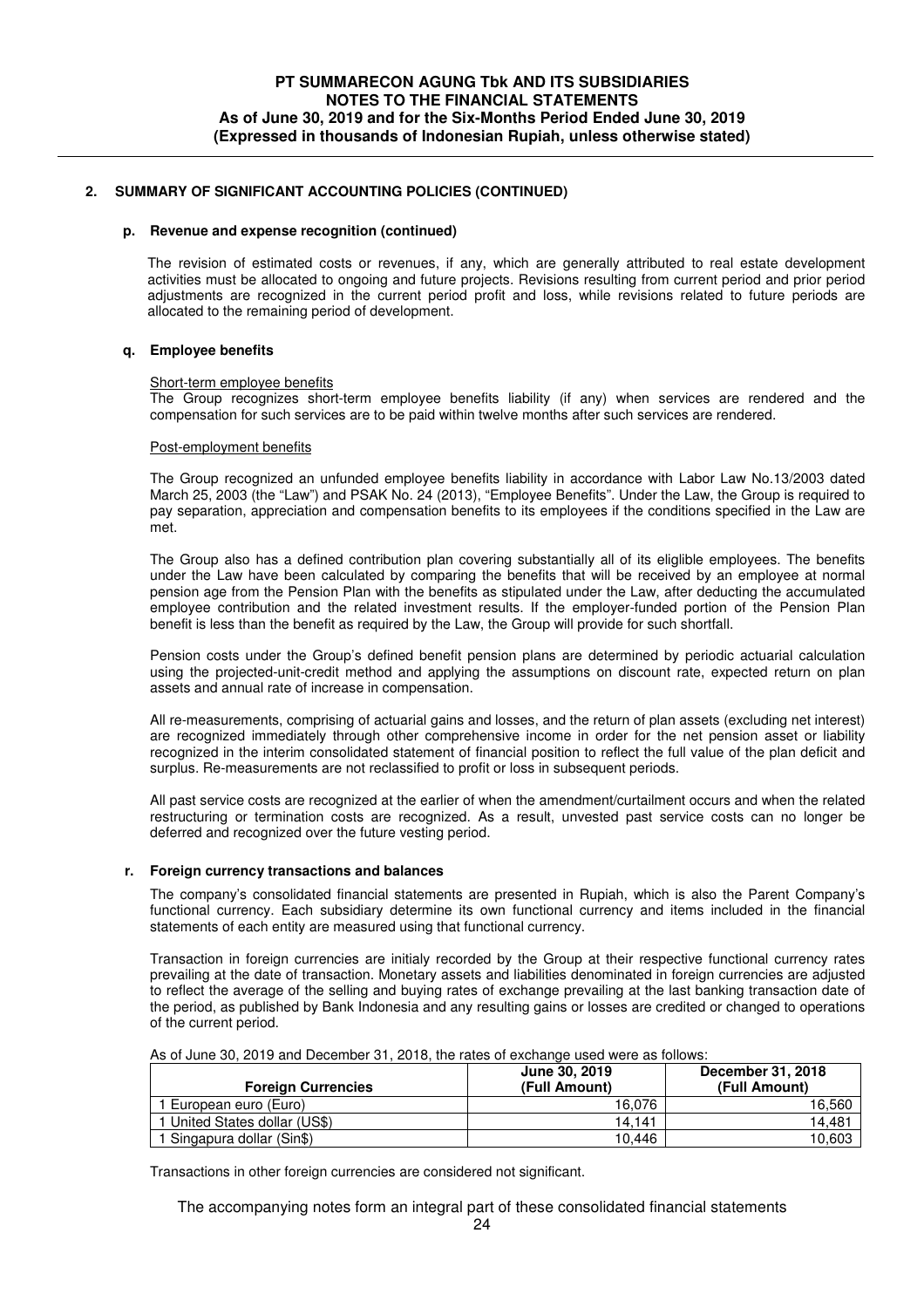#### **s. Provisions**

A provision is recognized when the Group has a present obligation (legal or constructive) where, as a result of a past event, it is probable that an outflow of resources embodying economic benefits will be required to settle the obligation and a reliable estimate can be made of the amount of the obligation.

All of the provisions are reviewed at each reporting date and adjusted to reflect the current best estimate. If it is no longer probable that an outflow of resources embodying economic benefits will be required to settle the obligations, the provisions are reversed.

#### **t. Income tax**

The Group has adopted PSAK 46 (Revised 2014), "Income Tax".

#### Final Tax

Tax regulation in Indonesia determined that certain taxable income is subjected to final tax. Final tax applied to the gross value of transactions is applied even when the parties carrying the transaction are recognizing losses. The calculation of final tax based on invoice of contract amount. Based on PSAK 46 above, final tax excluded from this PSAK's. Hence, there is no deferred tax assets/liabilities recognition. By applying the revised PSAK, the Group has decided to present all of the final tax arising from sales of landplots, houses and shops as separate line item.

The difference between the carrying amount of a revalued asset and its tax base is a temporary difference and gives rise to a deferred tax liability or asset, except for certain asset such as land, which realization is taxed with final tax on gross value of transaction.

According to Law No. 12 year 1994, the value of the transfer is the highest value among the values under the Deed of Assignment and the Tax Object Sales Value of related land and/or buildings.

Based on Government Regulation (PP) No. 5 dated March 23, 2002, income from shopping center rental is subjected to a final tax of 10%, except for income on rental contracts signed prior to such regulation which is subject to 6%. On November 4, 2008, the President of the Republic of Indonesia and the Minister of Law and Human Rights signed Government Regulation No. 71/2008 (PP No. 71/2008) on "the third changes on PP No. 48/1994 regarding payment of income tax on income from transfer rights on land and/or building". This regulation provides that, effective January 1, 2009, the income of a taxpayer from transactions of transferring rights on land and/or building, is subjected to final tax of 5% from the sales or transfer, which has been replaced by Government Regulation (PP) No. 34/2016 dated August 8, 2016, effective since September 8, 2016, income from the transfer of land or buildings are subjected to final tax amounting to 2.5% of the value of the sale or transfer.

#### Current Tax

Current income tax assets and liabilities for the current period are measured at the amount expected to be recovered from or paid to the taxation authority.

Current tax expense is determined based on the taxable profit for the year computed using the prevailing tax rates.

Underpayment/overpayment of income tax are presented as part of "Tax Expense - Current" in the consolidated statements of profit or loss and other comprehensive income. The Group also presented interest/penalty, if any, as part of "Tax Expense - Current".

Amendments to tax obligations are recorded when a tax assessment letter is received or, if appealed against, when the result of the appeal is determined.

#### Deferred Tax

Deferred tax assets and liabilities are recognized using the liability method for the future tax consequences attributable to differences between the carrying amounts of existing assets and liabilities in the financial statements and their respective tax bases at each reporting date. Deferred tax liabilities are recognized for all taxable temporary differences and deferred tax assets are recognized for deductible temporary differences and accumulated fiscal losses to the extent that it is probable that taxable profit will be available in future years against which the deductible temporary differences and accumulated fiscal losses can be utilized.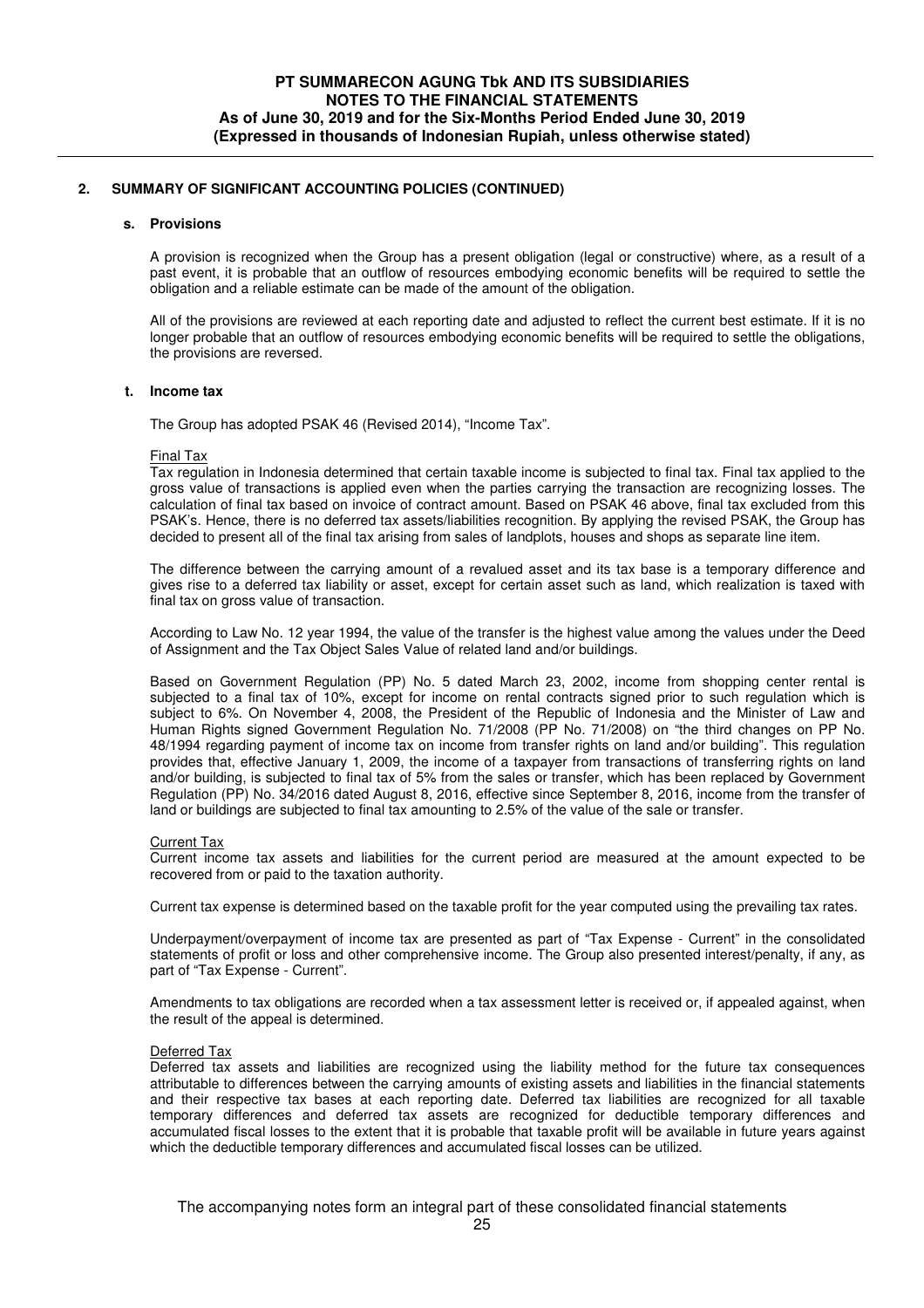#### **t. Income tax (continued)**

#### Deferred Tax (continued)

The carrying amount of a deferred tax asset is reviewed at the end of each reporting period and reduced to the extent that it is no longer probable that sufficient taxable profit will be available to allow the benefit of part or all of that deferred tax asset to be utilized. At the end of each reporting period, the Group reassesses unrecognized deferred tax assets. The Group recognizes a previously unrecognized deferred tax assets to the extent that it has become probable that future taxable profit will allow the deferred tax assets to be recovered.

Deferred tax is calculated at the tax rates that have been enacted or substantively enacted at the reporting date. Changes in the carrying amount of deferred tax assets and liabilities due to a change in tax rates are charged to current period operations, except to the extent that they relate to items previously charged or credited to equity.

Deferred tax assets and deferred tax liabilities are offset if a legally enforceable right exists to set off current tax assets against current income tax liabilities and the deferred taxes relate to the same taxable entity and the same taxation authority.

The tax effects for the year are allocated to current operations, except for the tax effects of transactions which are charged or credited to equity. Management periodically evaluates positions taken by the Company in with respect to situations in which applicable tax regulations are subject interpretation and establishes provisions where appropriate.

## **u. Financial instruments**

#### **i. Financial assets**

### Initial Recognition

 Financial assets are classified as financial assets at fair value through profit or loss, loans and receivables, held-to maturity investments, or available-for-sale financial assets, as appropriate. The Group determines the classification of its financial assets at initial recognition and, where allowed and appropriate, re-evaluates this designation at each financial year end.

 Financial assets are recognized initially at fair value plus, in the case of investments not at fair value through profit or loss, directly attributable transaction costs.

Purchases or sales of financial assets that require delivery of assets within a time frame established by regulation or convention in the marketplace (regular way purchases) are recognized on the trade date, i.e., the date that the Group commits to purchase or sell the assets.

#### Subsequent Measurement

• Loans and receivables

Loans and receivables are non-derivative financial assets with fixed or determinable payments that are not quoted in an active market. Such financial assets are carried at amortized cost using the effective interest rate method. Gains and losses are recognized in the consolidated statement of profit or loss and other comprehensive income when the loans and receivables are derecognized or impaired, as well as through the amortization process.

As of June 30, 2019, the Group has cash and cash equivalents, trade and other receivables, due from related parties and other current and non-current financial assets in this category.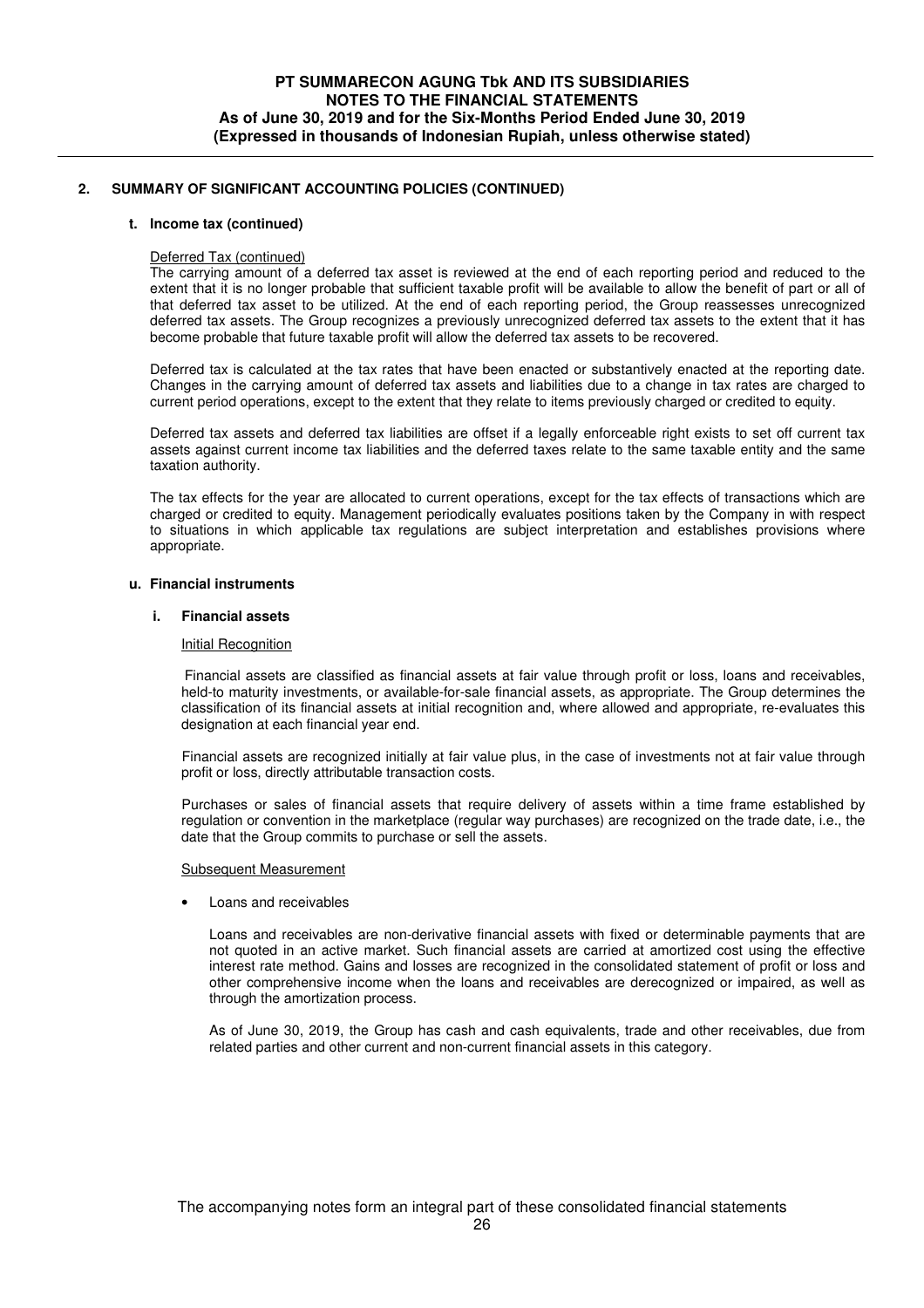#### **u. Financial instruments**

#### **i. Financial assets**

Subsequent Measurement (continued)

• Available-For-Sale (AFS) financial assets

AFS financial assets are non-derivative financial assets that are designated as available-for-sale or are not classified as fair value through profit or loss, loans and receivables and held-to-maturity investments. After initial measurement, AFS financial assets are measured at fair value with unrealized gains or losses recognized in equity until the investment is derecognized. At that time, the cumulative gain or loss previously recognized in equity is reclassified to profit or loss.

The Company has investments in shares of stock that have readily determinable fair value and on which the Company's ownership interest is less than 20%.

#### Derecognition of financial asset

A financial asset, or where applicable, a part of a financial asset or part of a group of similar financial assets, is derecognized when:

- the contractual rights to receive cash flows from the financial asset have expired;
- (ii) or the Group has transferred its rights to receive cash flows from the financial asset or has assumed an obligation to pay the received cash flows in full without material delay to a third party under a "passthrough" arrangement, and either (a) the Group has transferred substantially all the risks and rewards of the financial asset, or (b) the Group has neither transferred nor retained substantially all the risks and rewards of the financial asset, but has transferred control of the financial asset.

When the Group has transferred its rights to receive cash flows from a financial asset or has entered into a "pass-through" arrangement, and has neither transferred nor retained substantially all the risks and rewards of the financial asset nor transferred control of the financial asset, the financial asset is recognized to the extent of the Group's continuing involvement in the financial asset.

Continuing involvement that takes the form of a guarantee over the transferred asset is measured at the lower of the original carrying amount of the asset and the maximum amount of consideration that the Group could be required to repay.

On derecognition of a financial asset in its entirety, the difference between the carrying amount and the sum of (i) the consideration received, including any new assets obtained less any new liabilities assumed, and (ii) any cumulative gain or loss which had been recognized in equity, should be recognized in the consolidated statements of profit or loss and other comprehensive income.

On derecognition of a financial asset other than in its entirety (e.g., when the Group retains an option to repurchase part of a transferred asset), the Group allocates the previous carrying amount of the financial asset between the part it continues to recognize under continuing involvement, and the part it no longer recognizes on the basis of the relative fair values of those parts on the date of the transfer. The difference between the carrying amount allocated to the part that is no longer recognized and the sum of the consideration received for the part no longer recognized and any cumulative gain or loss allocated to it that had been recognized in other comprehensive income is recognized in the consolidated statements of profit or loss and other comprehensive income. A cumulative gain or loss that had been recognized in other comprehensive income is allocated between the part that continues to be recognized and the part that is no longer recognized on the basis of the relative fair values of those parts.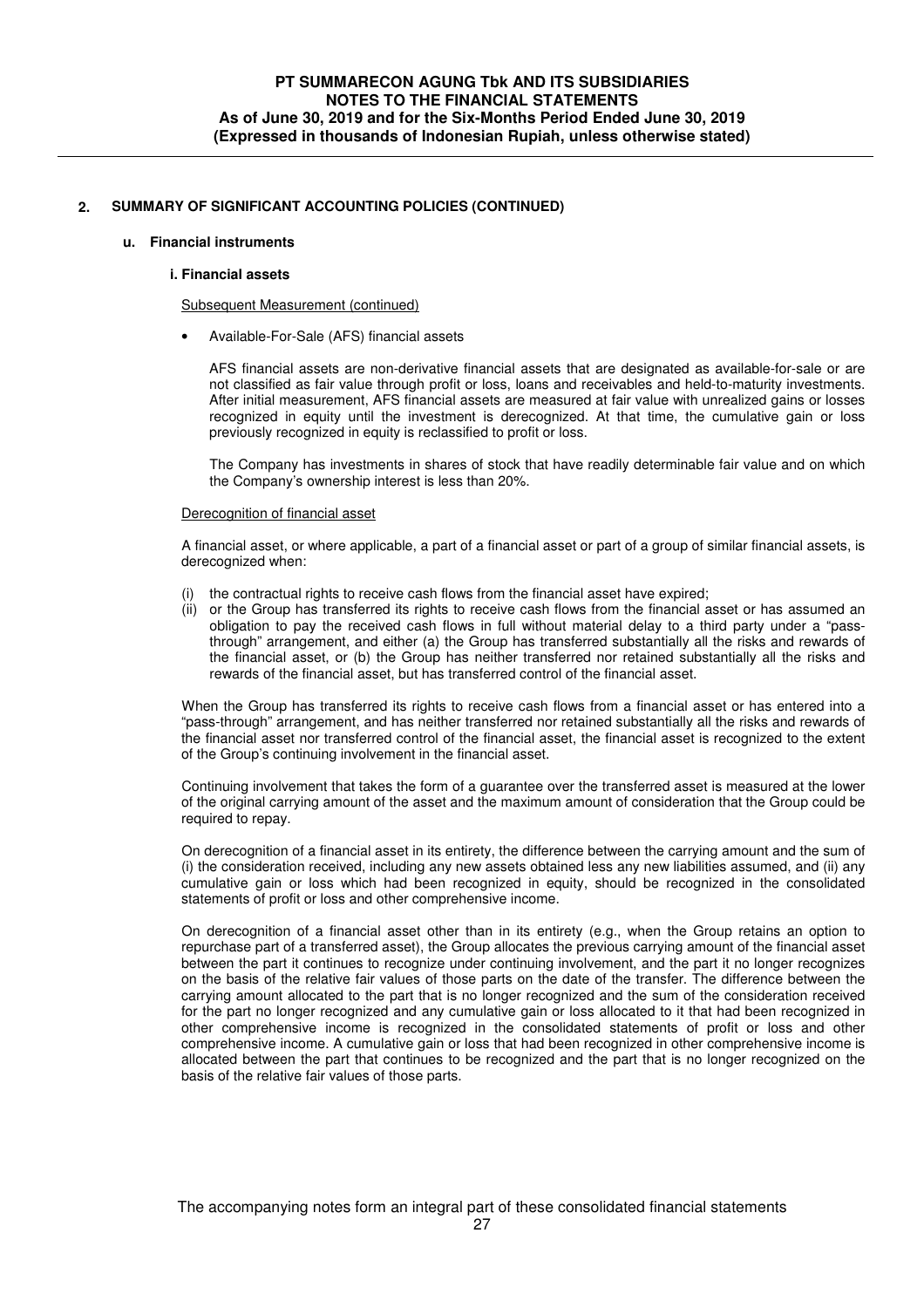## **Financial instruments (continued)**

#### **i. Financial assets**

#### Impairment of financial assets

At each reporting date, the Group assesses whether there is any objective evidence that a financial asset or a group of financial assets is impaired. A financial asset or a group of financial assets is deemed to be impaired if, and only if, there is objective evidence of impairment as a result of one or more events that have occurred after the initial recognition of the asset (incurred 'loss events') and those loss events have an impact on the estimated future cash flows of the financial asset or the group of financial assets that can be reliably estimated.

The Group considers whether there is objective evidence of impairment individually for financial assets that are individually significant, or collectively for financial assets that are not individually significant.

If the Group determines that no objective evidence of impairment exists for an individually assessed financial asset, whether significant or not, it includes the asset in a group of financial assets that have similar credit risk characteristics and the group is collectively assessed for impairment. Assets that are individually assessed for impairment and for which an impairment loss is, or that continues to be recognized, are not included in a collective assessment of impairment.

The impairment loss of a financial asset which is assessed individually is measured as the difference between the carrying value of the financial asset and the present value of estimated future cash flows discounted using the effective interest rate. The carrying amount of the asset is reduced through the use of an allowance for impairment account and the impairment loss is recognized in the consolidated statements of profit or loss and other comprehensive income.

Future cash flows of a group of financial assets that are collectively evaluated for impairment, are estimated on the basis of historical loss experience for assets with credit risk characteristics similar to those in the group. Historical loss experience is adjusted on the basis of current observable data to reflect the effects of current conditions that did not affect the period in which the historical loss experience is based and to remove the effects of conditions in the historical period that do not exist currently.

Evidence of impairment may include indications that the debtors or a group of debtors is experiencing significant financial difficulty, default or delinquency in interest or principal payments, the probability that they will enter bankruptcy or other financial reorganization and, where observable data indicate that there is a measurable decrease in the estimated future cash flows, such as changes in arrears or economic conditions that correlate with defaults.

• Financial assets carried at amortized cost

Loans and receivables, together with the associated allowance, are written off when there is no realistic prospect of future recovery and all collateral, if any, has been realized or has been transferred to the Group.

If, in a subsequent period, the amount of the estimated impairment loss increases or decreases because of an event occurring after the impairment was recognized, the previously recognized impairment loss is increased or reduced by adjusting the allowance account.

The recovery should not lead to the carrying amount of the financial asset exceeding its amortized cost that would have been determined had no impairment loss been recognized for the asset at the reversal date. The amount of reversal is recognized in the consolidated statements of profit or loss and other comprehensive income. If a future write-off is later recovered, the recovery is also recognized in the consolidated statements of profit or loss and other comprehensive income.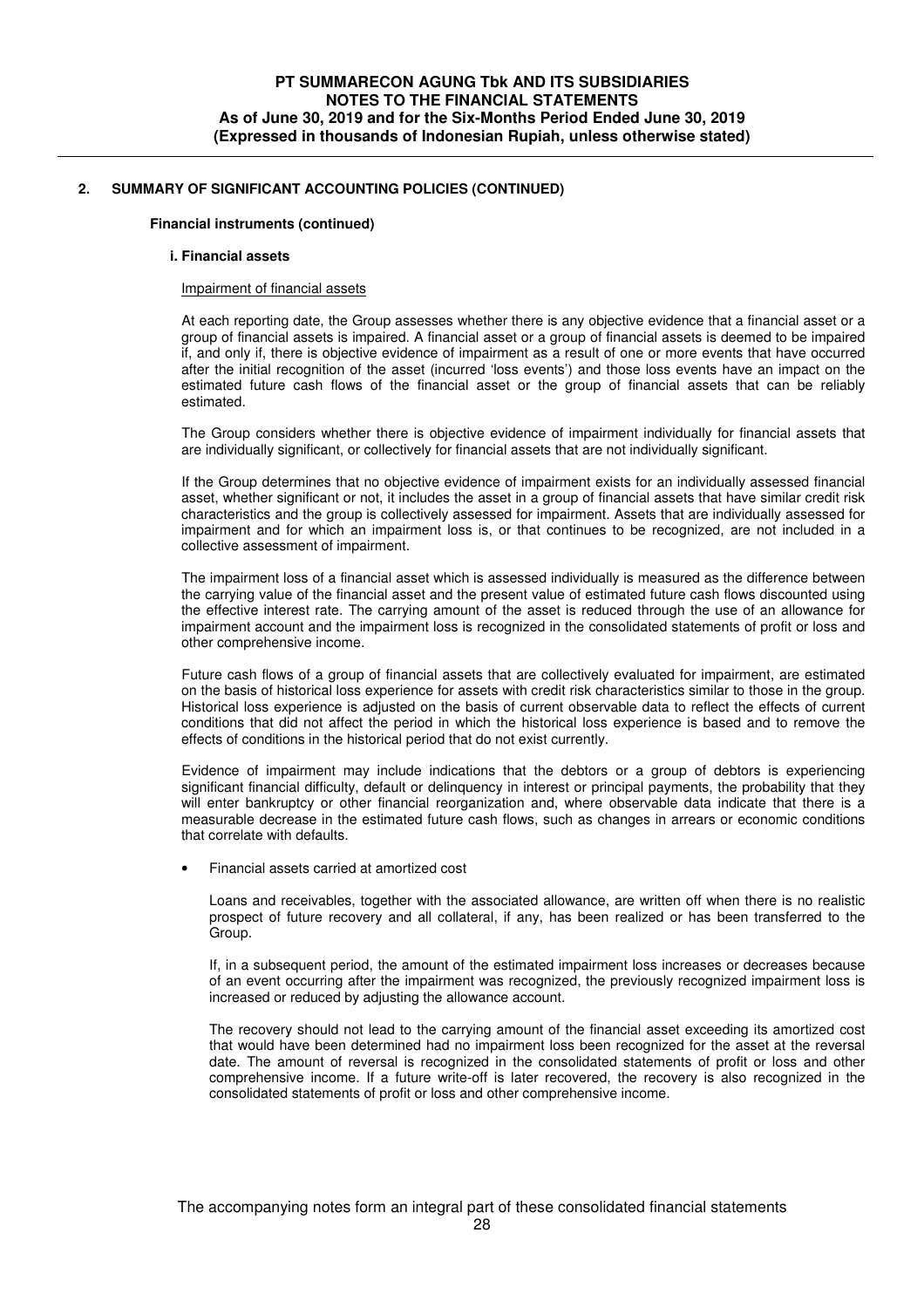#### **u. Financial instruments (continued)**

## **i. Financial assets (continued)**

• Financial assets carried at amortized cost (continued)

If there is objective evidence that an impairment has occurred over equity instruments that do not have quoted market price and are not carried at fair value because fair value cannot be measured reliably, then the amount of any impairment loss is measured as the difference between the carrying value of the financial assets and the present value of estimated future cash flows discounted at the prevailing rate of return on the market for a similar financial asset. Impairment losses are not recoverable in the following years.

## **ii. Financial liabilities**

## Initial Recognition

Financial liabilities are classified as financial liabilities at fair value through profit or loss. financial liabilities at amortized cost, or as derivatives designated as hedging instruments in an effective hedge, as appropriate. The Group determines the classification of its financial liabilities at initial recognition.

All financial liabilities are recognized initially at fair value which, in the case of financial liabilities at amortized cost, is inclusive of directly attributable transaction costs.

As of June 30, 2019 and December 31, 2018, the Group has determined that short-term bank loans, trade payables to third parties, other payables, due to related parties, accrued expenses, liability for short-term employee benefits, downpayment received and downpayment received and security deposits – customer deposits, long-term debts, bonds payable and sukuk ijarah and other non-current financial liabilities are categorized as financial liabilities at amortized cost.

#### Subsequent Measurement

• Financial liabilities at amortized cost

After initial recognition, financial liabilities at amortized cost are subsequently measured at amortized cost using the effective interest rate method.

Gains and losses are recognized in profit or loss when the liabilities are derecognized as well as through the amortization process.

#### Derecognition of financial liabilities

When an existing financial liability is replaced by another from the same lender on substantially different terms, or the terms of an existing liability are substantially modified, such an exchange or modification is treated as a derecognition of the original liability and the recognition of a new liability, and the difference in the respective carrying amounts is recognized in the consolidated statements of profit or loss and other comprehensive income.

A financial liability is derecognized when the obligation under the liability is discharged or cancelled or has expired.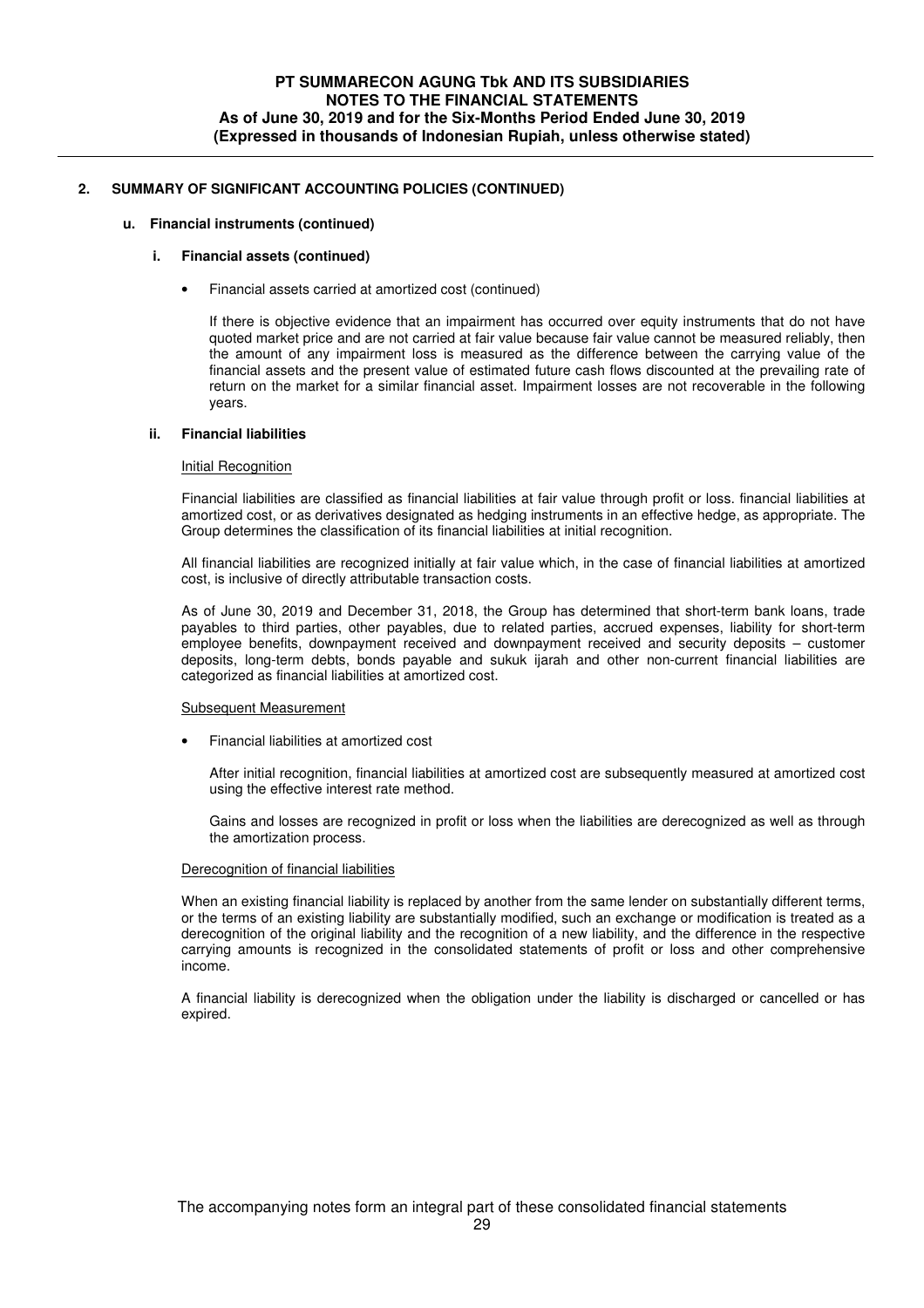## **u. Financial instruments (continued)**

## **iii. Financial liabilities (continued)**

#### **Effective interest rate method**

The effective interest rate method is a method of calculating the amortized cost of a financial asset and of allocating interest income over the relevant period. The effective interest rate is the rate that exactly discounts the estimated future cash flows (including all fees and points received that form an integral part of the effective interest rate, transaction costs and other premiums or discounts) throughout the expected life of the financial asset, or a shorter period, where appropriate, to the net carrying amount at initial recognition of the financial asset.

#### **Fair value hierarchy**

The Group measures financial instruments, such as derivatives, at fair value at each consolidated statements of financial position date. Also, fair values of financial instruments measured at amortized cost are disclosed in the related note.

Fair value is the price that would be received to sell an asset or paid to transfer a liability in an orderly transaction between market participants at the measurement date. The fair value measurement is based on the presumption that the transaction to sell the asset or transfer the liability takes place either in the absence of a principal market, in the most advantageous market for the asset or liability. The principal or the most advantageous market must be accessible by the Group. The fair value of an asset or a liability is measured using the assumptions that market participants would use when pricing the asset or liability, assuming that market participants act in their economic best interest.

The Group uses valuation techniques that are appropriate in the circumstances and for which sufficient data are available to measure fair value, maximizing the use of relevant observable inputs and minimizing the use of unobservable inputs.

All assets and liabilities for which fair value is measured or disclosed in the consolidated financial statements are categorized within the fair value hierarchy, described as follows, based on the lowest level input that is significant to the fair value measurement as a whole:

| Level 1 | : Fair values measured based on quoted prices (unadjusted) in                                                  |
|---------|----------------------------------------------------------------------------------------------------------------|
|         | active markets for identical assets or liabilities.                                                            |
| Level 2 | : Fair values measured based on valuation techniques for which all                                             |
|         | inputs which have a significant effect on the recorded fair values                                             |
|         | are observable, either directly or indirectly.                                                                 |
| Level 3 | : Fair values measured based on valuation techniques for which                                                 |
|         | inputs which have a significant effect on the recorded fair values<br>are not based on observable market data. |

For assets and liabilities that are recognized in the consolidated financial statements on a recurring basis, the Group determines whether transfers have occurred between Levels in the hierarchy by re-assessing categorization (based on the lowest level input that is significant to the fair value measurement as a whole) at the end of each reporting period.

For the purpose of fair value disclosures, the Group has determined classes of assets and liabilities on the basis of the nature, characteristics and risks of the asset or liability and the level of the fair value hierarchy as explained above.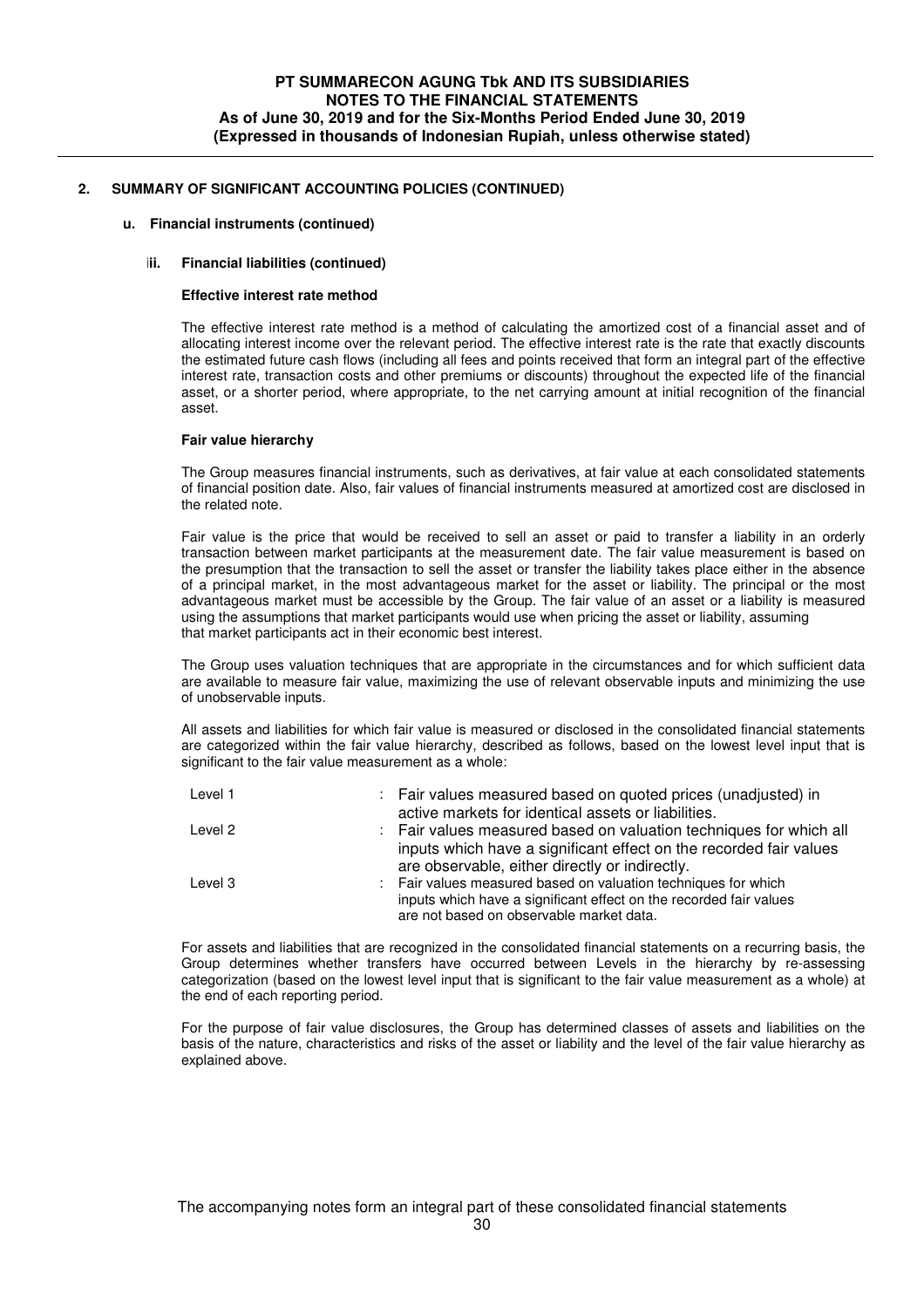## **u. Financial instruments (continued)**

## **ii. Financial liabilities (continued)**

#### **iii. Offsetting of financial instruments**

Financial assets and financial liabilities are offset and the net amount reported in the consolidated statement of financial position if, and only if, there is a currently enforceable legal right to offset the recognized amounts and there is an intention to settle on a net basis, or to realize the assets and settle the liabilities simultaneously.

#### **iv. Amortized cost of financial instruments**

Amortized cost is computed using the effective interest rate method less any allowance for impairment and principal repayment or reduction. The calculation takes into account any premium or discount on acquisition and includes transaction costs and fees that are an integral part of the effective interest rate.

#### **v. Earning per share**

Earnings per share amount is calculated by dividing the profit for the year attributable to owners of the Parent Entity by the weighted average number of shares outstanding during the year.

#### **w. Operating Segments**

A segment is a distinguishable component of the Company and its subsidiaries that is engaged either in providing certain products and services (business segment) or in providing products and services within a particular economic environment (geographical segment), which is subjected to risks and rewards that are different from those in other segments.

Segment revenue, expenses, results, assets and liabilities include items directly attributable to a segment as well as those that can be allocated on a reasonable basis to that segment. They are determined before intra-group balances and intra-group transactions are eliminated.

#### **x. Business combination of entities under common control**

Transfer of business within entities under common control does not result in a change of the economic substance of ownership of the business being transferred and does not result in gain or loss to the Group or to the individual entity within the Group. Since the transfer of business of entities under common control does not result in a change of the economic substance, the business being exchanged is recorded at book value as a business combination using the pooling of-interests method.

Under the pooling-of-interests method, the components of the financial statements for the period during which the restructuring occurred and for other periods presented, for comparison purposes, are presented in such a manner as if the restructuring had already happened from the beginning of the periods during which the entities were under common control. The difference between the carrying amounts of the business combination transaction and the consideration transferred is recognized as part of the account "Additional Paid-in Capital".

## **y. Sukuk ijarah payable**

Sukuk ijarah is recognized when the Group becomes a party involved with the issuance of sukuk ijarah which is presented as a liability. At initial recognition, sukuk ijarah is stated at nominal amount, adjusted for premium or discount and sukuk ijarah issuance costs. After initial recognition, if the amount recorded is different with the nominal amount, the difference is amortized using the straight-line method over the term of the sukuk ijarah.

Sukuk ijarah issuance costs are directly deducted from the issue proceeds in the consolidated statement of financial position as a transaction cost and are amortized using the straight-line method over the term of the sukuk ijarah.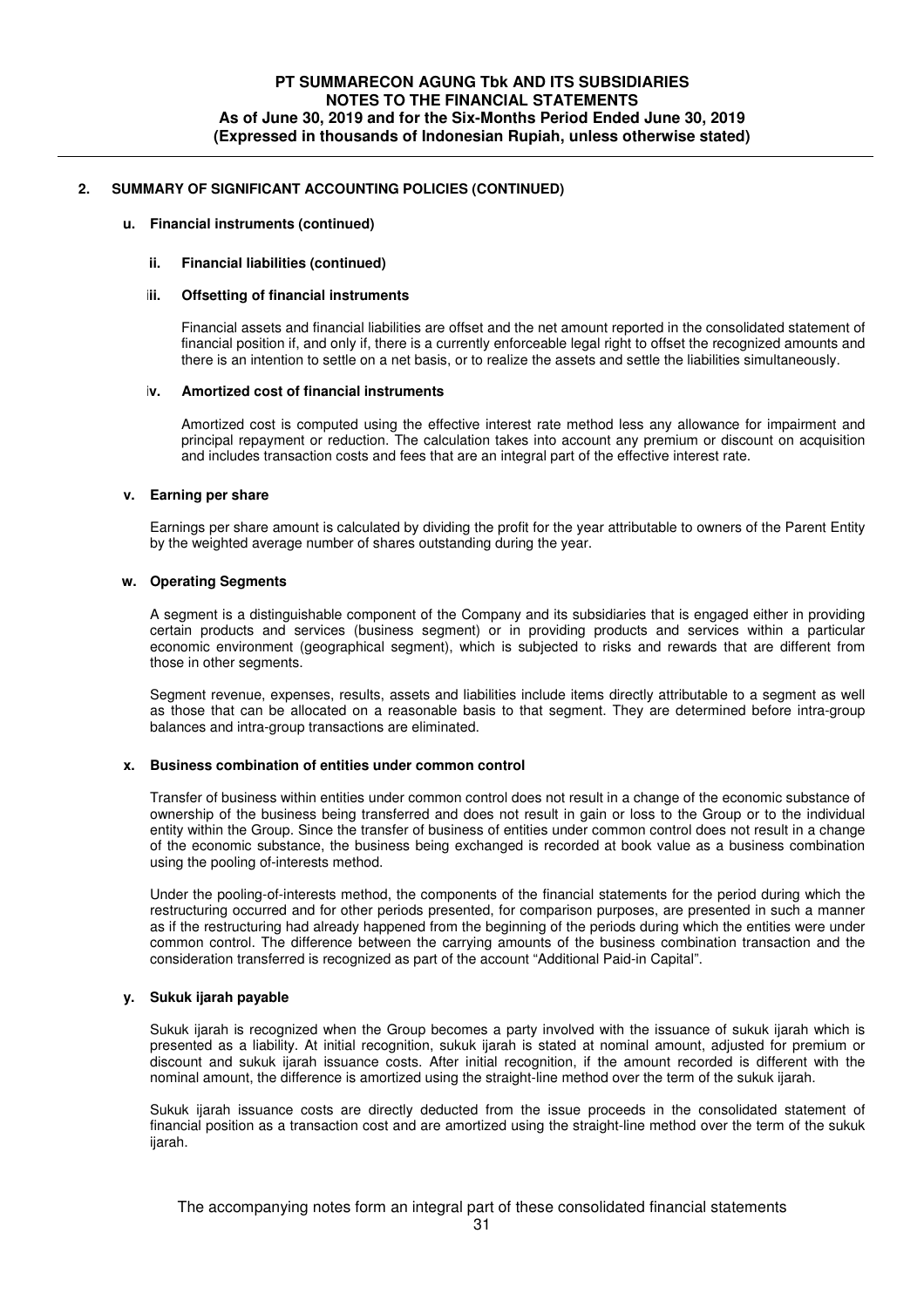#### **z. Investment in associates**

An associate is an entity over which the Group has significant influence. Significant influence is the power to participate in the financial and operating policy decisions of the investee, but is not control or joint control over those policies. The considerations made in determining significant influence or joint control are similar to those necessary to determine control over subsidiaries. The Group's investments in its associate and joint venture are accounted for using the equity method. Under the equity method, the investment in an associate is initially recognized at cost. The carrying amount of the investment is adjusted to recognize changes in the Group's share of net assets of the associate since the acquisition date.

The statement of profit or loss reflects the Group's share of the results of operations of the associate. In addition, when there has been a change recognized directly in the equity of the associate, the Group recognizes its share of any changes, when applicable, in the statement of changes in equity. Unrealised gains and losses resulting from transactions between the Group and the associate are eliminated to the extent of the interest in the associate.

The Group determines whether it is necessary to recognize an impairment loss on the Group's investments in associates. The Group determines at each reporting date whether there is any objective evidence that the investments in the associatesare impaired. If this is the case, the Group calculates the amount of impairment as the difference between the recoverable amount of the investmentsand their carrying value, and recognizes the amount in the consolidated statement of profit or loss and other comprehensive income.

The financial statements of the associates are prepared for the same reporting period with the Group.

#### **aa. Current and no-current classification**

The Group presents assets and liabilities in the statement of financial position based on current/non-current classification. An asset is current when it is:

- (i) expected to be realised or intended to be sold or consumed in the normal operating cycle,
- (ii) held primarily for the purpose of trading,
- (iii) expected to be realised within 12 months after the reporting period, or cash or cash equivalent unless restricted from being exchanged or used to settle a liability for at least 12 months after the reporting period.

All other assets are classified as non-current.

A liability is current when it is:

- (i) expected to be settled in the normal operating cycle,
- (ii) held primarily for the purpose of trading,
- (iii) due to be settled within twelve months after the reporting period, or
- (iv) there is no unconditional right to defer the settlement of the liability for at least twelve months after the reporting period.

All other liabilities are classified as non-current.

Deferred tax assets and liabilities are classified as non-current assets and liabilities.

## **3. SIGNIFICANT ACCOUNTING JUDGMENTS, ESTIMATES AND ASSUMPTIONS**

The preparation of the consolidated financial statements requires management to make judgments, estimates and assumptions that affect the reported amounts of revenues, expenses, assets and liabilities, and the disclosure of contingent liabilities, at the end of the reporting period. However, uncertainty about these assumptions and estimates could result in outcomes that require a material adjustment to the carrying amount of assets or liabilities affected in future periods.

#### **Judgments**

In the process of applying the Group's accounting policies, management has made the following judgments, apart from those involving estimations and assumptions, which have the most significant effect on the amounts recognized in the consolidated financial statements: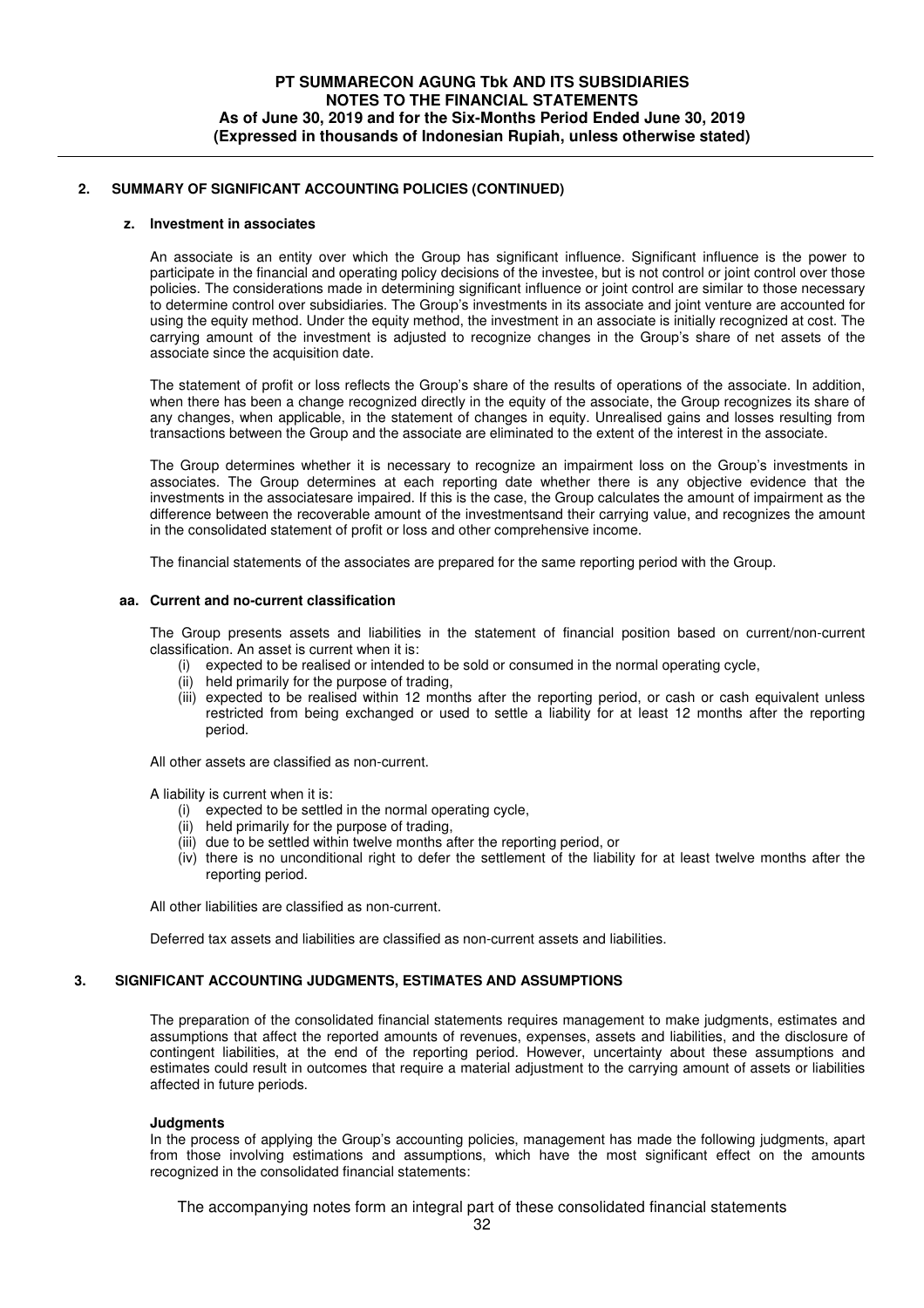# **3. SIGNIFICANT ACCOUNTING JUDGMENTS, ESTIMATES AND ASSUMPTIONS**

## **Judgments (continued)**

## • Revenue recognition

When a contract for the sale of a property upon completion of construction is judged to be a construction contract (see revenue recognition policy for sales of property under development) (Notes 2p), revenue is recognized using the percentage-of-completion method as construction progress. The percentage of completion is made by reference to the stage of completion of the project or contract, determined based on the proportion of the contract costs incurred to date to the total estimated costs of the project or contract.

• Classification of financial assets and liabilities

The Group determines the classifications of certain assets and liabilities as financial assets and financial liabilities by judging if they meet the definition set forth in PSAK 55. Accordingly, the financial assets and financial liabilities are accounted for in accordance with the Group's accounting policies disclosed in Note 2u.

# • Classification of property

The Group determines whether an acquired property is classified as investment property or property inventory:

- Investment property consists of land and buildings (principally offices, commercial warehouse and retail property) which are not occupied substantially for use by, or in the operations of, the Group, nor for sale in the ordinary course of business, but are held primarily to earn rental income and capital appreciation.
- Property inventory consists of property that is held for sale in the ordinary course of business. Principally, this is residential property that the Group develops and intends to sell before or on completion of construction.
- Valuation of property

The fair value of land and buildings disclosed under the "Fixed assets" and "Investment properties" accounts are determined by independent real estate valuation experts using recognized valuation techniques. These techniques comprise the cost approach and market and revenue valuation methods. In some cases, the fair value is determined based on recent real estate transactions with similar characteristics and location to those of the Group's assets. Total fair value as of December 31, 2016 is disclosed in Notes 11 and 12 to the consolidated financial statements.

• Operating lease contracts - the Group as lessor

The Group has entered into commercial property leases on its investment property portfolio. The Group has determined, based on an evaluation of the terms and conditions of the arrangements, that it retains all the significant risks and rewards of ownership of the leased property and, therefore, it accounts for the leases as operating leases.

# **Estimates and Assumptions**

The key assumptions concerning the future and other key sources of estimation uncertainty at the end of the reporting period that have a significant risk of causing a material adjustment to the carrying amounts of assets and liabilities within the next financial year are discussed below:

• Determination of fair value of financial assets and financial liabilities

When the fair value of financial assets and financial liabilities recorded in the consolidated statement of financial position cannot be derived from active markets, their fair value is determined using valuation techniques including the discounted cash flow model. The inputs to these models are taken from observable markets where possible, but where this is not feasible, a degree of judgment is required in establishing fair value.

The judgment includes consideration of inputs such as liquidity risk, credit risk and volatility. Changes in assumptions about these factors could affect the reported fair value of financial instruments.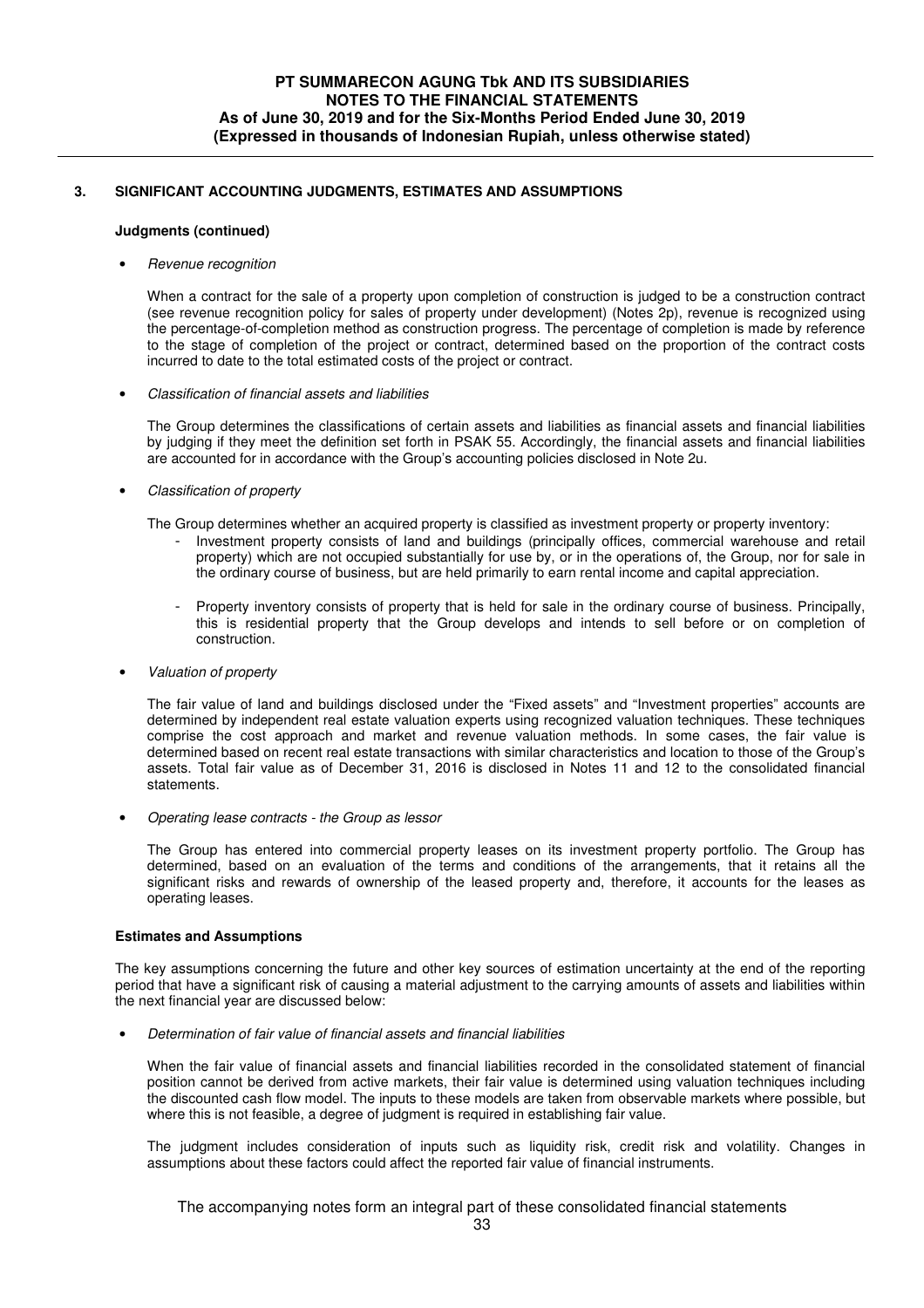# **3. SIGNIFICANT ACCOUNTING JUDGMENTS, ESTIMATES AND ASSUMPTIONS**

## **Estimates and Assumptions (continued)**

## • Estimating useful lives of fixed assets and investment properties

The Group estimates the useful lives of its fixed assets and investment properties based on expected asset utilization as anchored on business plans and strategies that also consider expected future technological developments and market behavior. The estimation of the useful lives of fixed assets and investment properties is based on the Group's collective assessment of industry practice, internal technical evaluation and experience with similar assets. The estimated useful lives are reviewed at least each financial year end and are updated if expectations differ from previous estimates due to physical wear and tear, technical or commercial obsolescence and legal or other limitations on the use of the assets.

It is possible, however, that future results of operations could be materially affected by changes in the estimates brought about by changes in the factors mentioned above.

The amounts and timing of recorded expenses for any year are affected by changes in these factors and circumstances. A reduction in the estimated useful lives of the Group's fixed assets and investment properties increases the recorded cost of sales and direct costs and operating expenses and decreases total assets.

• Estimation of pension cost and other employee benefits

The cost of defined benefit plan and the present value of the pension obligation are determined using the projectedunit-credit method. Actuarial valuation includes making various assumptions which consist of, among other things, discount rates, expected rates of return on plan assets. Rates of compensation increases and mortality rates. Actual results that differ from the Group's assumptions are recognized as other comprehensive income. Due to the complexity of the valuation and its underlying assumptions and long-term nature, a defined benefit obligation is highly sensitive to changes in assumptions.

While the Group believes that its assumptions are reasonable and appropriate, significant differences in the Group's actual experience or significant changes in its assumptions may materially affect the costs of and obligations for pension and other long-term employee benefits. All assumptions are reviewed at each reporting period.

• Uncertain tax exposure

In certain circumstances. the Group may not be able to determine the exact amount of its current or future tax liabilities due to ongoing investigations by, or negotiations with, the taxation authority. Uncertainties exist with respect to the interpretation of complex tax regulations and the amount and timing of future taxable income. In determining the amount to be recognized in respect of an uncertain tax liability, the Group applies similar considerations as it would use in determining the amount of a provision to be recognized in accordance with PSAK No. 57, "Provisions, Contingent Liabilities and Contingent Assets". The Group makes an analysis of all tax positions related to income taxes to determine if a tax liability for unrecognized tax benefit should be recognize.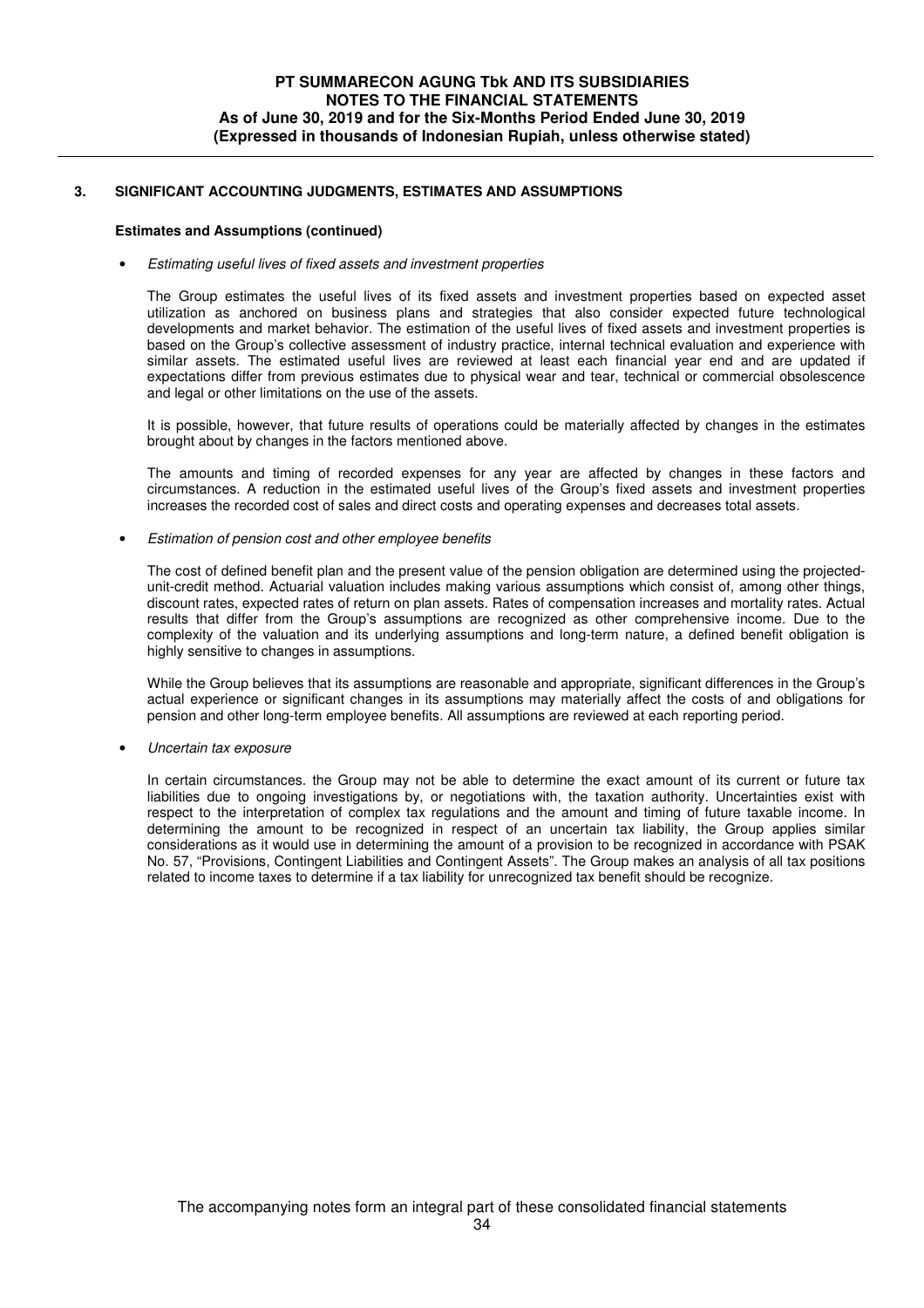## **4. CASH AND CASH EQUIVALENTS**

Cash and cash equivalents consist of the following:

|                                                                  | <b>June 30,</b><br>2019 | December 31,<br>2018 |
|------------------------------------------------------------------|-------------------------|----------------------|
| Cash on hand                                                     |                         |                      |
| Rupiah                                                           | 4,459,286               | 5,683,718            |
| Foreign currencies                                               | 400,855                 | 339,932              |
| Total cash on hand                                               | 4,860,141               | 6,023,650            |
| <b>Bank</b>                                                      |                         |                      |
| Rupiah                                                           |                         |                      |
| PT Bank Central Asia Tbk                                         | 426,629,428             | 416,508,419          |
| PT Bank Permata Tbk                                              | 231,297,886             | 255,917,334          |
| PT Bank Mandiri (Persero) Tbk                                    | 77,002,168              | 90,101,626           |
| PT Bank CIMB Niaga Tbk                                           | 35,481,874              | 25,313,391           |
| PT Bank OCBC NISP Tbk                                            | 31,440,989              | 22,448,784           |
| Others (each below Rp20,000,000)                                 | 53,580,136              | 58,567,501           |
| <b>Other Currencies</b>                                          |                         |                      |
| PT Bank Permata Tbk                                              | 51,320,339              | 52,011,996           |
| Others (each below Rp10,000,000)                                 | 11,214,575              | 15,114,118           |
| Total bank                                                       | 917,967,395             | 935,983,169          |
| <b>Time Deposits</b>                                             |                         |                      |
| Rupiah                                                           |                         |                      |
| PT Bank Central Asia Tbk                                         | 438,665,451             | 402,084,059          |
| PT Bank Permata Tbk                                              | 112,503,488             | 152,313,804          |
| Others (each below Rp20,000,000)                                 | 37,207,711              | 31,050,353           |
| <b>United States dollar</b>                                      |                         |                      |
| Others (each below Rp5,000,000)                                  | 6,069,210               | 6,107,044            |
| Total time deposits                                              | 594,445,860             | 591,555,260          |
| Total cash and cash equivalents                                  | 1,517,273,396           | 1,533,562,079        |
| Ranges of annual interest rates of time deposits are as follows: |                         |                      |
|                                                                  | <b>June 30,</b><br>2019 | December 31,<br>2018 |
| Rupiah                                                           | 5,10% - 8,00%           | 4,50% - 8,00%        |
| United States dollar                                             | $0,85\% - 2,50\%$       | $0,85\% - 2,00\%$    |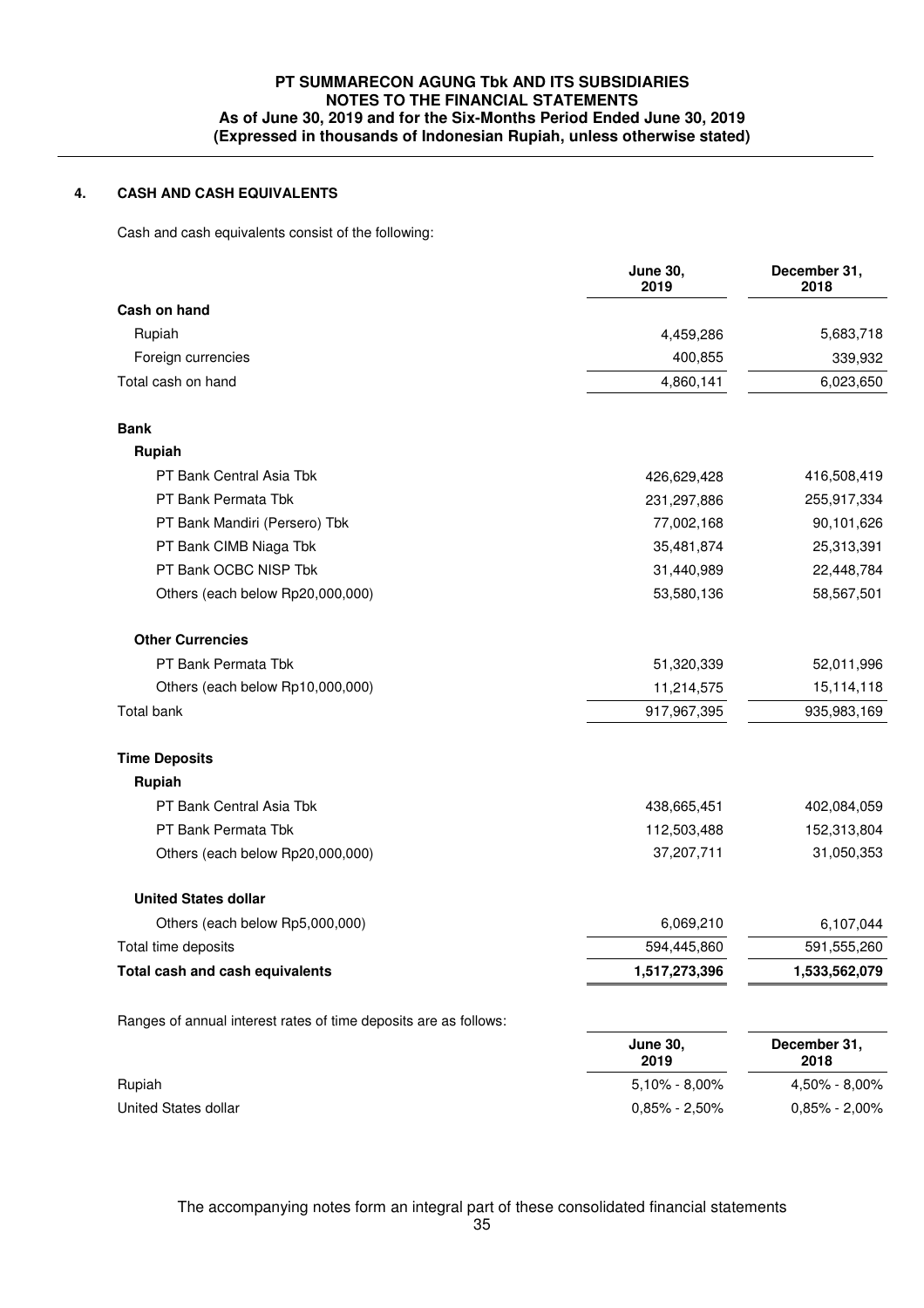## **4. CASH AND CASH EQUIVALENTS (CONTINUED)**

 As of June 30, 2019, cash on hand is covered by insurance against theft and other risks with PT Asuransi FPG Indonesia, PT Asuransi Asoka Mas, PT Asuransi Allianz Utama Indonesia dan PT Asuransi ACE, all third parties, with total coverage of Rp46,450,000 (2018: Rp46,450,000). The Group's management believes that the coverage is adequate to cover possible losses arising from such risks.

Interest income from time deposits is presented in the consolidated statements of profit of loss and other comprehensive income as part of "Finance Income".

All cash in banks and time deposits are placed in third-party banks. As of June 30, 2019 and December 31, 2018, no cash and cash equivalents pledged as collateral of loans.

## **5. TRADE RECEIVABLES**

The details of trade receivables are as follows:

|                                                        | <b>June 30,</b><br>2019 | December 31,<br>2018 |
|--------------------------------------------------------|-------------------------|----------------------|
| Related parties (Note 30)                              |                         |                      |
| Sale of houses, shops and landplots                    | 31,004,443              | 49,595,351           |
| Rental of retail and commercial investment properties  | 4,247,444               | 4,249,840            |
| Sale of apartments                                     | 407,834                 | 1,493,381            |
| Hotel services                                         |                         | 162,792              |
| Sub-total                                              | 35,659,721              | 55,501,364           |
| Third parties                                          |                         |                      |
| Sale of houses, shops and landplots                    | 161,594,380             | 156,803,475          |
| Sale of apartments                                     | 47,128,550              | 147,661,834          |
| Rental of retail and commercial investment properties  | 39,241,517              | 41,672,650           |
| <b>Hotel services</b>                                  | 18,554,437              | 17,659,950           |
| Rental of residential and office investment properties | 2,392,292               | 2,117,094            |
| Monthly membership fees in sports club                 | 1,768,197               | 1,671,100            |
| <b>Others</b>                                          | 26,347,305              | 23,256,766           |
| Sub-total                                              | 297,026,678             | 390,842,869          |
| <b>Total trade receivables</b>                         | 332,686,399             | 446,344,233          |
| Allowance for impairment - third parties               | (1, 351, 884)           | (1,362,435)          |
| Total trade receivables - net                          | 331, 334, 515           | 444,981,798          |
| Less of current maturities                             | (290, 736, 832)         | (393, 868, 139)      |
| Long term portion                                      | 40,597,683              | 51,113,659           |
|                                                        |                         |                      |

All of the Group's trade receivables are denominated in Rupiah.

As of June 30, 2019 and December 31, 2018, no trade receivables from thrird parties belonged to specific subsidiaries are pledged as collateral for loans payable to BCA (Note 12).

Based on a review of the status of the individual trade receivables at the end of June 30, 2019, the Group's management believes that all of the trade receivables are current and fully collectible, therefore no allowance for impairment of trade receivables is necessary.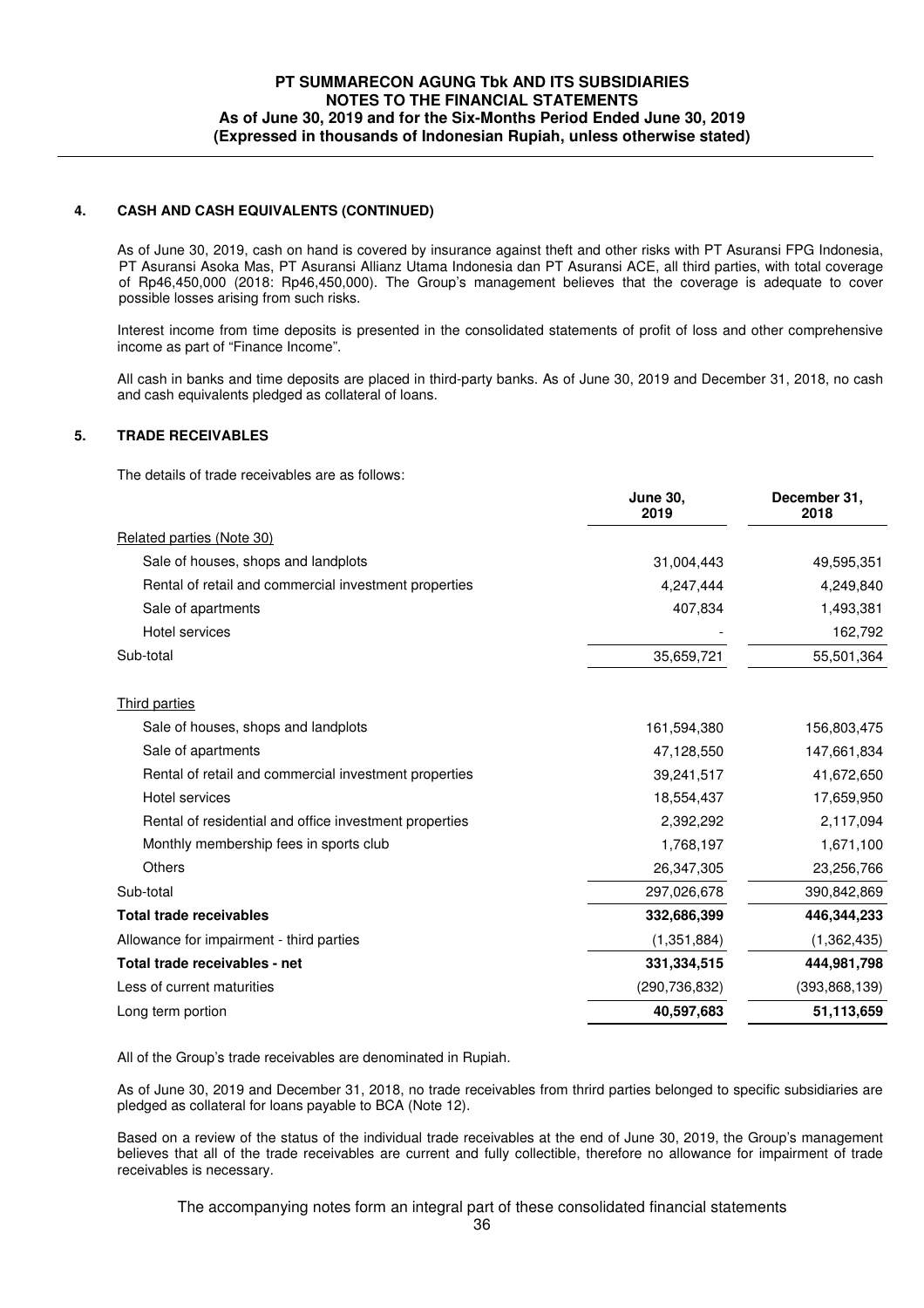## **6. INVENTORIES**

|                                      | <b>June 30,</b><br>2019 | December 31,<br>2018 |
|--------------------------------------|-------------------------|----------------------|
| Inventories consist of:              |                         |                      |
| Inventories available for sale:      |                         |                      |
| Apartments                           | 703,047,913             | 382,698,449          |
| <b>Houses</b>                        | 119,420,408             | 119,505,456          |
| Landplots                            | 104,044,117             | 165,617,262          |
| Shops                                | 13,718,696              | 20,709,609           |
| Total inventories available for sale | 940,231,134             | 688,530,776          |
| Inventories under construction:      |                         |                      |
| <b>Buildings</b>                     | 4,508,969,962           | 4,207,893,202        |
| Landplots                            | 4,507,435,538           | 1,900,193,112        |
| Apartments                           | 944,776,028             | 1,024,998,271        |
| Total inventories under construction | 9,961,181,528           | 7,133,084,585        |
| <b>Others</b>                        | 62,595,565              | 68,637,854           |
| <b>Total inventories</b>             | 10,964,008,227          | 7,890,253,215        |

The movements in the buildings and apartments inventories under construction account are as follows:

|                                                                     | <b>June 30,</b><br>2019 | December 31,<br>2018 |
|---------------------------------------------------------------------|-------------------------|----------------------|
| Beginning balance                                                   | 5,232,891,473           | 4,645,357,019        |
| Production costs                                                    | 1,287,208,466           | 2,689,954,416        |
| Transfer to buildings and apartments inventories available for sale | (1,066,353,949)         | (2,102,419,962)      |
| <b>Ending balance</b>                                               | 5,453,745,990           | 5,232,891,473        |

The movements in the buildings and apartments inventories available for sale account are as follows:

|                                                                       | <b>June 30,</b><br>2019 | December 31,<br>2018 |
|-----------------------------------------------------------------------|-------------------------|----------------------|
| Beginning balance:                                                    |                         |                      |
| <b>Houses</b>                                                         | 382,698,449             | 86,797,700           |
| Shops                                                                 | 165,617,262             | 71,580,534           |
| Apartments                                                            | 20,709,609              | 2,102,419,962        |
| Transfer from buildings and apartments inventories under construction | 1,066,353,949           |                      |
| Cost of sales (Note 27):                                              |                         |                      |
| Apartments                                                            | (166,206,922)           | (753, 715, 294)      |
| <b>Houses</b>                                                         | (587, 698, 862)         | (864, 360, 188)      |
| Shops                                                                 | (60, 662, 759)          | (73, 697, 394)       |
| <b>Ending balance</b>                                                 | 820,810,726             | 569,025,320          |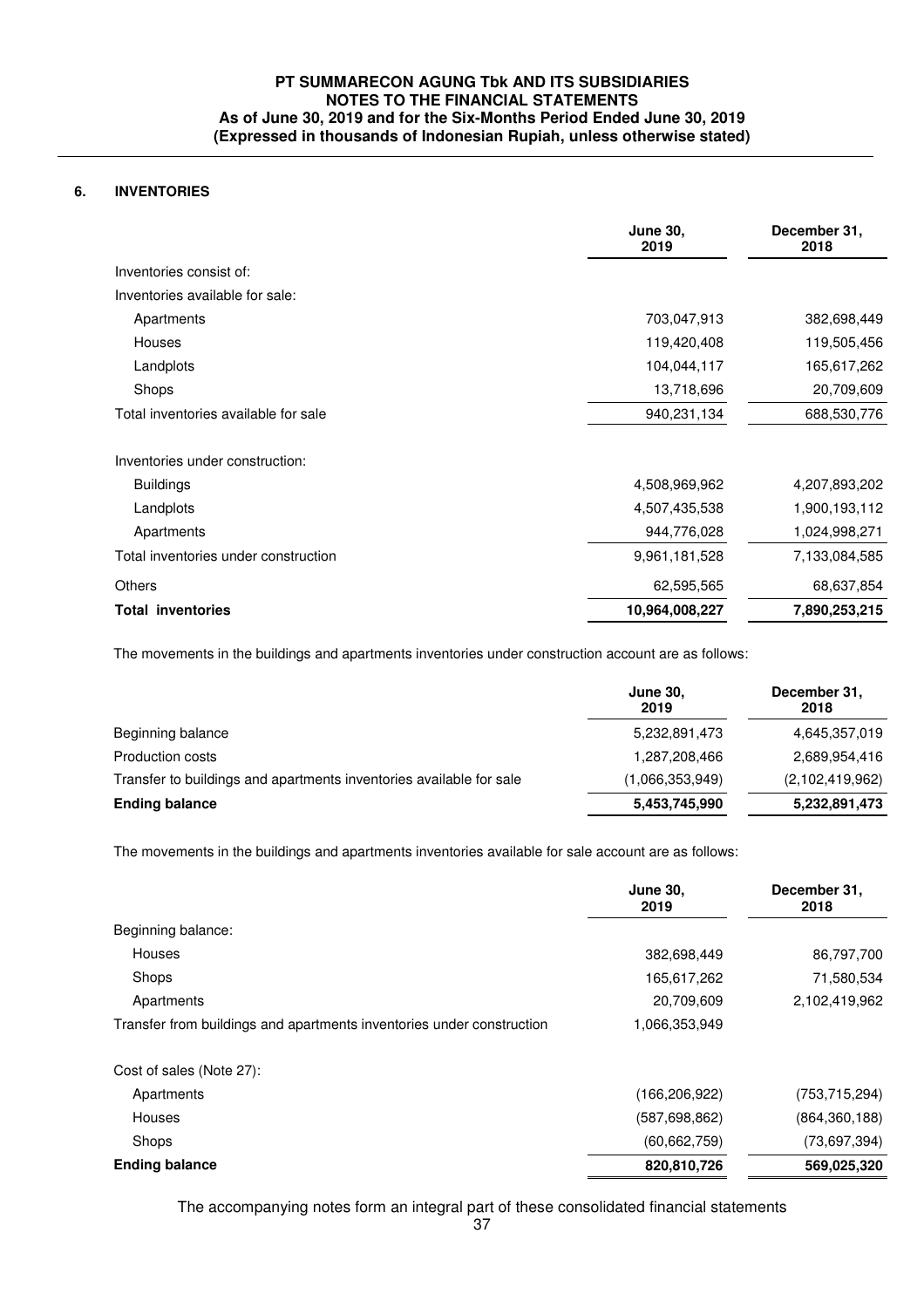#### **6. INVENTORIES (CONTINUED)**

 As of June 30, 2019 and December 31, 2018 interest capitalized to inventories amounted to Rp2,650,707,726 and Rp 0, respectively.

The downpayments received related to the above-mentioned inventories as of June 30, 2019 amounting to Rp3,708,198,19 (2018: Rp3,384,081,889) are presented as Deposits Received in the consolidated statement of financial position and as part of "Downpayments Received from Sale" in Note 19.

 As of June 30, 2019 and December 31, 2019, inventories amounted to Rp84,225,634 (2018:Rp405,792,941) used as collateral for loans payable BCA

As of June 30, 2019 and December 31, 2018, houses, shops and apartment inventories are covered by insurance against fire and other risks with PT Asuransi AXA Indonesia, PT Zurich Insurance Indonesia, PT Asuransi Allianz Utama Indonesia dan PT Asuransi Central Asia, all third parties, with total coverage of Rp2,040,911,461 dan US\$132,890,225 (2018: Rp2,040,911,461 dan US\$132,890,225). The Group's management is of the opinion that the above coverage is adequate to cover possible losses arising from such risks.

As of June 30, 2019, revenue from property development presented as part of net revenues in the consolidated statements of profit or loss and other comprehensive income amounted to Rp1,597,172,982 (2018: : Rp1,613,993,063) (Note 26).

The Group's management believes that inventories are realizable at the above amounts and no provision for losses is necessary.

#### **7. UNDEVELOPED LAND**

The details of undeveloped land are as follows:

|                        | <b>June 30.</b><br>2019 |               | December 31,<br>2018 |               |  |
|------------------------|-------------------------|---------------|----------------------|---------------|--|
| Location               | Area $(m^2)$            | Amount        | Area $(m^2)$         | <b>Amount</b> |  |
| Summarecon Serpong     | 3,015,863               | 926,908,854   | 3,016,115            | 922,845,607   |  |
| Summarecon Bekasi      | 3,974,594               | 1,032,534,111 | 3,956,993            | 1,022,554,022 |  |
| Summarecon Bandung     | 930,364                 | 121,553,369   | 3,313,280            | 1,973,543,815 |  |
| Summarecon Karawang    |                         |               | 138,103              | 165,476,722   |  |
| Summarecon Makassar    | 1,428,035               | 228,778,179   | 3,329,369            | 821,837,557   |  |
| Bogor                  | 4,217,463               | 800,484,110   | 4,221,177            | 795,784,940   |  |
| <b>Others</b>          | 2,280,913               | 737,134,052   | 2,280,105            | 733,819,389   |  |
| Total undeveloped land | 15,847,232              | 3,847,392,675 | 20,255,142           | 6,435,862,052 |  |

The status of ownership of undeveloped land is as follows:

|                                  | <b>June 30,</b><br>2019 | December 31,<br>2018 |
|----------------------------------|-------------------------|----------------------|
| <b>Status</b>                    | Area $(m^2)$            | Area $(m^2)$         |
| Land certificates already issued | 8,782,222               | 11,515,168           |
| Released rights                  | 7,065,010               | 8,739,974            |
| <b>Total</b>                     | 15,847,232              | 20,255,142           |
|                                  |                         |                      |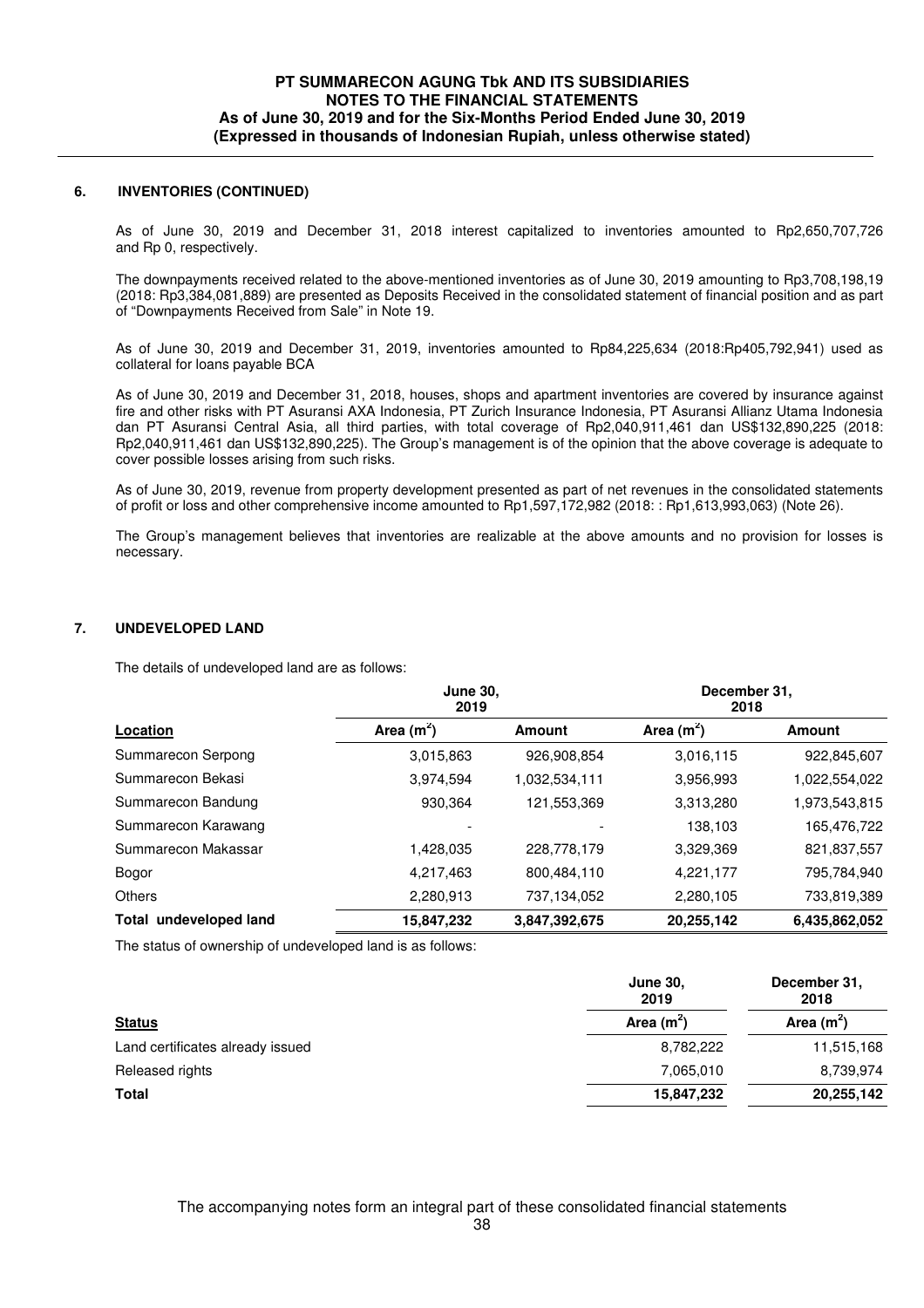#### **7. UNDEVELOPED LAND (CONTINUED)**

 As of June 30, 2019 and December 31, 2018 interest capitalized to inventories amounted to Rp2,650,707,726 and Rp 0, respectively

Management believes that there will be no issue in obtaining the land certificates and the extension of the land rights since all the land were legally acquired and supported by sufficient evidence of ownership.

As of June 30, 2019 and December 31, 2018, undeveloped land with total area 1,817,460 m<sup>2</sup> with carrying value amounted Rp1,092,081,458 are used as collateral for loans from banks.

As of June 30, 2019 and December 31, 2018, no undeveloped land is used as collateral for Bonds for "Obligasi Berkelanjutan I Tahap III" (Note 13).

No borrowing costs have been capitalized to undeveloped land as of June 30, 2019 and December 31, 2018.

### **8. ADVANCE PAYMENTS**

This account consists of payments for:

|                                        | <b>June 30,</b><br>2019 | December 31,<br>2018 |
|----------------------------------------|-------------------------|----------------------|
| Current advance payments:              |                         |                      |
| Purchase of construction materials     | 187,691,136             | 199,149,050          |
| Sales commission                       | 100,752,409             | 89,824,771           |
| <b>Others</b>                          | 48,270,398              | 58,126,904           |
| Total current advance payments         | 336,713,943             | 347,100,725          |
| Non-current advance payments:          |                         |                      |
| Purchase of:                           |                         |                      |
| Land                                   | 632,350,458             | 593,705,068          |
| Fixed assets and investment properties | 34,914,808              | 26,453,217           |
| <b>Others</b>                          | 7,166,822               | 7,066,822            |
| Total non-current advance payments     | 674,432,088             | 627,225,107          |
| Total advance payments                 | 1,011,146,031           | 974,325,832          |

## **9. FIXED ASSETS (CONTINUED)**

|                                  | June 30, 2019                                                                           |                  |                          |                          |                                       |  |
|----------------------------------|-----------------------------------------------------------------------------------------|------------------|--------------------------|--------------------------|---------------------------------------|--|
|                                  | <b>Balance as of</b><br>January 1,<br>2019                                              | <b>Additions</b> | <b>Deductions</b>        | Reclass-<br>ification    | <b>Balance as of</b><br>June 30, 2019 |  |
| <u>Cost</u>                      |                                                                                         |                  |                          |                          |                                       |  |
| <b>Direct Ownership</b>          |                                                                                         |                  |                          |                          |                                       |  |
| Land                             | 20,740,281                                                                              |                  | $\overline{\phantom{0}}$ | ٠                        | 20,740,281                            |  |
| Building and infrastructure      | 285,651,643                                                                             | 2,063,435        | $\overline{\phantom{a}}$ | 2,015,106                | 289,730,184                           |  |
| Machinery and heavy<br>equipment | 91,158,553                                                                              | 2.852.945        |                          | ٠                        | 94,011,498                            |  |
| Vehicles                         | 115,689,943                                                                             | 1.958.138        | 1,859,512                | $\overline{\phantom{0}}$ | 115,788,569                           |  |
|                                  | The accompanying notes form an integral part of these consolidated financial statements |                  |                          |                          |                                       |  |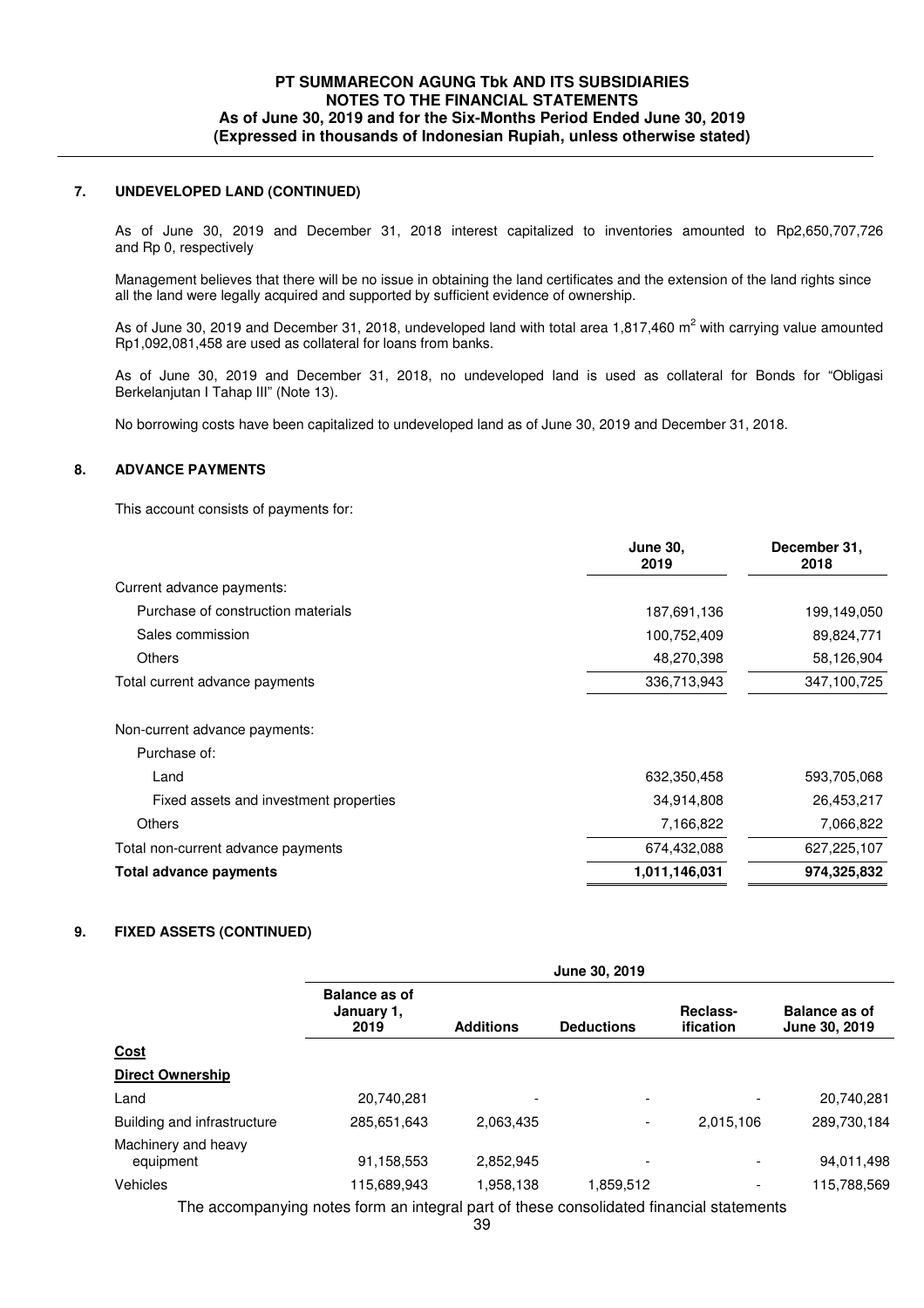## **9. FIXED ASSETS (CONTINUED)**

|                                                                                           |                                            |                        | June 30, 2019            |                       |                                          |
|-------------------------------------------------------------------------------------------|--------------------------------------------|------------------------|--------------------------|-----------------------|------------------------------------------|
|                                                                                           | <b>Balance as of</b><br>January 1,<br>2019 | <b>Additions</b>       | <b>Deductions</b>        | Reclass-<br>ification | <b>Balance as of</b><br>June 30, 2019    |
| Cost                                                                                      |                                            |                        |                          |                       |                                          |
| <b>Direct Ownership</b>                                                                   |                                            |                        |                          |                       |                                          |
| Furniture and office<br>equipment                                                         | 463,096,841                                | 24,395,639             | 365,265                  |                       | 487,127,215                              |
| Sub total                                                                                 | 976,337,261                                | 31,270,157             | 2,224,777                | 2,015,106             | 1,007,397,747                            |
| Construction in progress                                                                  | 26,842,950                                 | 17,939,024             | $\overline{\phantom{a}}$ | (20,006,423)          | 24,775,551                               |
| Total cost                                                                                | 1,003,180,211                              | 49,209,181             | 2,224,777                | (17, 991, 317)        | 1,032,173,298                            |
| <b>Accumulated depreciation</b>                                                           |                                            |                        |                          |                       |                                          |
|                                                                                           |                                            |                        |                          |                       |                                          |
| equipment                                                                                 | 133,734,358<br>37,112,057                  | 5,638,347<br>8,533,058 |                          |                       | 139,372,705<br>45,645,115                |
| <b>Direct Ownership</b><br>Building and infrastructure<br>Machinery and heavy<br>Vehicles | 83,622,426                                 | 5,897,391              | 1,555,932                |                       |                                          |
| equipment                                                                                 | 371,982,679                                | 26,990,522             | 358,902                  |                       |                                          |
| Furniture and office<br>Total accumulated<br>depreciation                                 | 626,451,520                                | 47,059,318             | 1,914,834                |                       | 87,963,885<br>398,614,299<br>671,596,004 |

|                                     | December 31, 2018                          |                  |                          |                              |                                                  |                                       |
|-------------------------------------|--------------------------------------------|------------------|--------------------------|------------------------------|--------------------------------------------------|---------------------------------------|
|                                     | <b>Balance as of</b><br>January 1,<br>2018 | <b>Additions</b> | Deductions **            | Reclass-<br><i>ification</i> | <b>Effect of</b><br>Release of<br>Subsidiaries * | Balance as of<br>December 31,<br>2018 |
| Cost                                |                                            |                  |                          |                              |                                                  |                                       |
| <b>Direct</b><br>Ownership          |                                            |                  |                          |                              |                                                  |                                       |
| Land                                | 20,698,962                                 | 229.670          | $\overline{\phantom{a}}$ |                              | (188, 351)                                       | 20,740,281                            |
| Building and<br>infrastructure      | 313,326,822                                | 7,440,970        | 61,188                   | 15,840,140                   | (50, 895, 101)                                   | 285,651,643                           |
| Machinery and<br>heavy<br>equipment | 89,707,113                                 | 5,276,458        | $\overline{\phantom{0}}$ | $\overline{\phantom{a}}$     | (3,825,018)                                      | 91,158,553                            |
| Vehicles                            | 115,284,573                                | 11,649,758       | 9,293,049                |                              | (1,951,339)                                      | 115,689,943                           |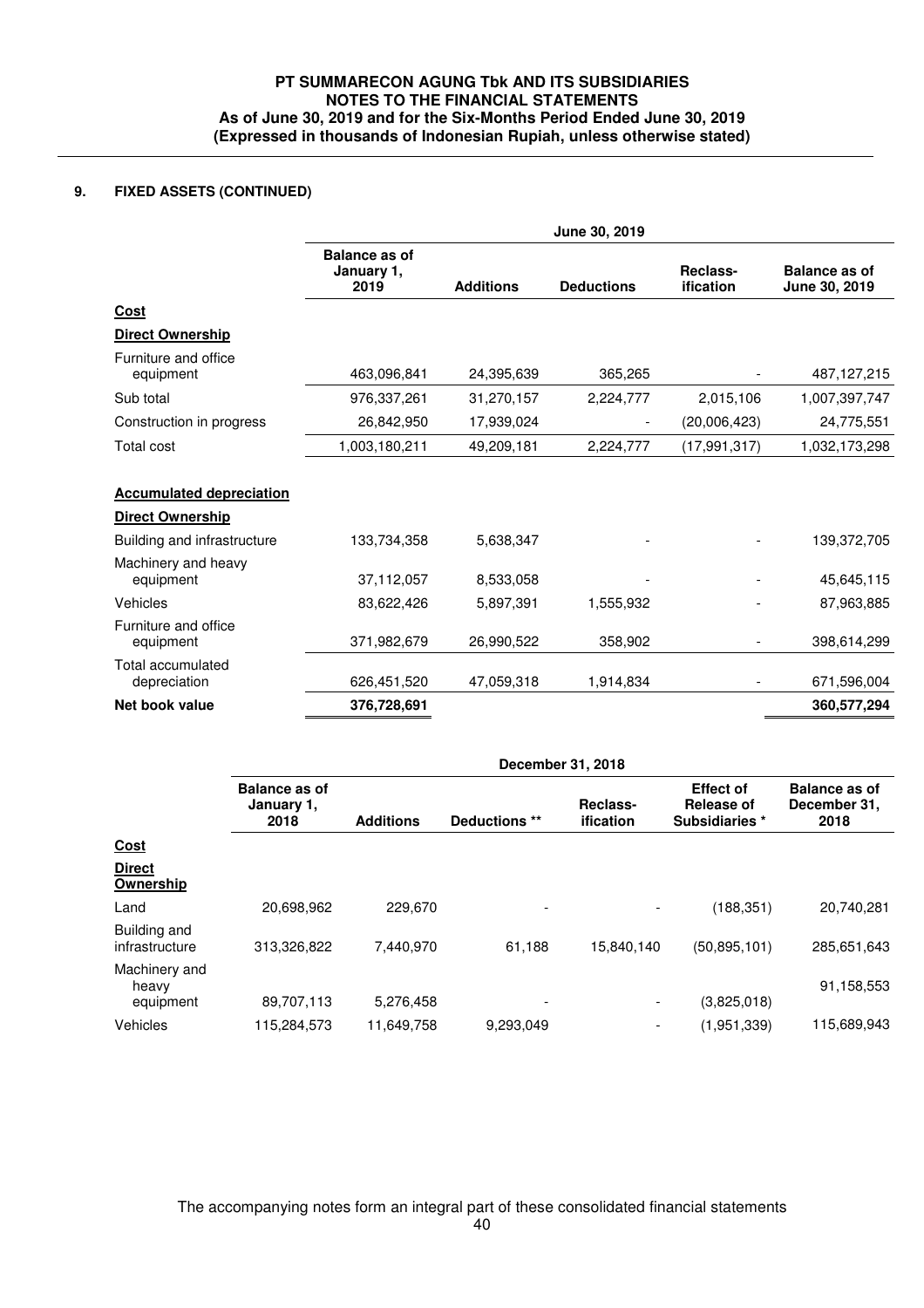## **9. FIXED ASSETS (CONTINUED)**

|                                                                  |                                            | December 31, 2018 |               |                       |                                                         |                                              |  |  |
|------------------------------------------------------------------|--------------------------------------------|-------------------|---------------|-----------------------|---------------------------------------------------------|----------------------------------------------|--|--|
|                                                                  | <b>Balance as of</b><br>January 1,<br>2018 | <b>Additions</b>  | Deductions ** | Reclass-<br>ification | <b>Effect of</b><br><b>Release of</b><br>Subsidiaries * | <b>Balance as of</b><br>December 31,<br>2018 |  |  |
| <b>Cost</b>                                                      |                                            |                   |               |                       |                                                         |                                              |  |  |
| <b>Direct</b><br>Ownership                                       |                                            |                   |               |                       |                                                         |                                              |  |  |
| Furniture and<br>office                                          |                                            |                   |               |                       |                                                         |                                              |  |  |
| equipment                                                        | 464,534,856                                | 28,922,345        | 1,134,980     |                       | (29, 225, 380)                                          | 463,096,841                                  |  |  |
| Sub total                                                        | 1,003,552,326                              | 53,519,201        | 10,489,217    | 15,840,140            | (86,085,189)                                            | 976,337,261                                  |  |  |
| Construction in<br>progress                                      | 10,673,563                                 | 22,247,674        |               | (6,078,287)           |                                                         | 26,842,950                                   |  |  |
| Total cost                                                       | 1,014,225,889                              | 75,766,875        | 10,489,217    | 9,761,853             | (86,085,189)                                            | 1,003,180,211                                |  |  |
| <b>Accumulated</b><br>depreciation<br><b>Direct</b><br>Ownership |                                            |                   |               |                       |                                                         |                                              |  |  |
| Building and<br>infrastructure                                   | 138,944,863                                | 10,850,134        |               |                       | (16,060,639)                                            | 133,734,358                                  |  |  |
| Machinery and<br>heavy                                           |                                            |                   |               |                       | (3, 107, 940)                                           |                                              |  |  |
| equipment                                                        | 32,134,152                                 | 7,775,431         |               | 310,414               |                                                         | 37,112,057                                   |  |  |
| Vehicles                                                         | 81,676,980                                 | 12,918,567        | 9,164,448     |                       | (1,808,673)                                             | 83,622,426                                   |  |  |
| Furniture and<br>office<br>equipment                             | 339,891,287                                | 64,642,019        | 918,204       | (310, 414)            | (31, 322, 009)                                          | 371,982,679                                  |  |  |
| Total<br>accumulated                                             |                                            |                   |               |                       |                                                         |                                              |  |  |
| depreciation                                                     | 592,647,282                                | 96,186,151        | 10,082,652    |                       | (52, 299, 261)                                          | 626,451,520                                  |  |  |
| Net book value                                                   | 421,578,607                                |                   |               |                       |                                                         | 376,728,691                                  |  |  |

\*In 2018, SPCK, direct subsidiary, has sold part of its ownership in BTKV; therefore, the Company has lost controlling interests. This transaction was recorded as part of investment in associates (Note 1e).

\*\* consist of sales, disposals, and disposals and deduction of contract amounts to suppliers.

Depreciation was charged to the following:

|                                              | <b>June 30,</b><br>2019 | <b>June 30,</b><br>2018 |
|----------------------------------------------|-------------------------|-------------------------|
| General an administrative expenses (Note 28) | 43,789,648              | 44,711,389              |
| Cost of sales and direct costs               | 3,269,670               | 4,189,066               |
| Total                                        | 47,059,318              | 48,900,455              |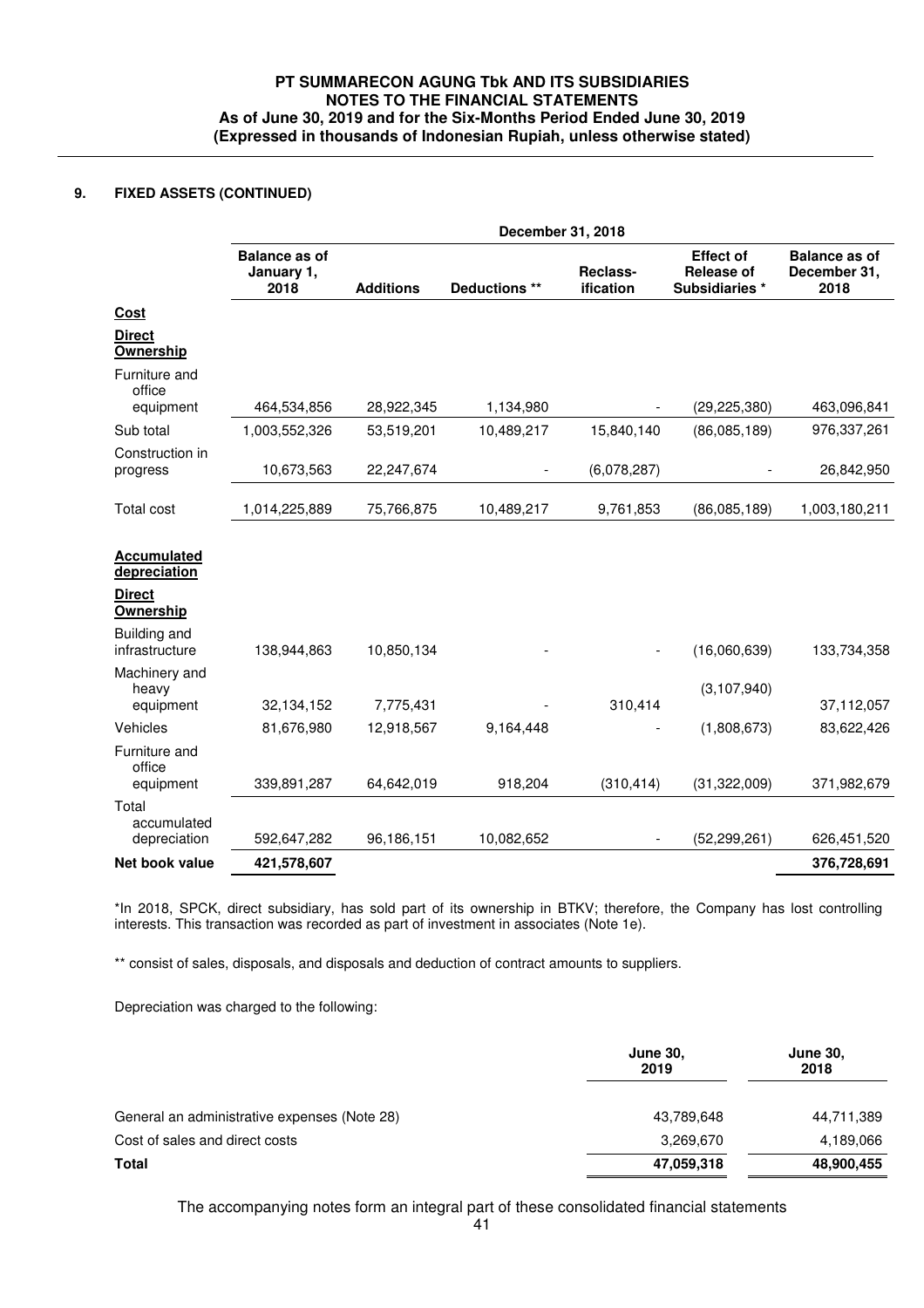### **9. FIXED ASSETS (CONTINUED)**

The details of sales of fixed assets are as follows:

|                                     | <b>June 30,</b><br>2019 | <b>June 30,</b><br>2018 |
|-------------------------------------|-------------------------|-------------------------|
| Cost                                | 2,190,146               | 3,182,325               |
| Accumulated depreciation            | (1,886,389)             | (3, 149, 149)           |
| Net book value                      | 303,757                 | 33,176                  |
| Selling price                       | 544.447                 | 1,003,143               |
| Gain on sales of fixed assets - net | 240,690                 | 969,967                 |

 Deductions of fixed assets in 2019 including deduction of contract amounts to suppliers on furniture and office equipment amounted to Rp6,185 (2018: Rp61,188).

As of June 30, 2019, the Company disposed certain of its fixed assets with net book value of Rp0 (2018: Rp216,775).

In 2018 & 2017, no borrowing costs have been capitalized to fixed assets.

The details of construction in progress are as follows:

|                                       | June 30, 2019 |                                     |              | December 31, 2018                   |
|---------------------------------------|---------------|-------------------------------------|--------------|-------------------------------------|
|                                       | Total         | Percentage of<br>commpletion<br>(%) | <b>Total</b> | Percentage of<br>commpletion<br>(%) |
| Plaza Office                          | 7,907,605     | 36,13                               | 7,907,605    | 36,13                               |
| Bridge M-Town                         |               | $\overline{\phantom{0}}$            | 7,598,043    | 84,74                               |
| <b>Others</b>                         | 16,867,946    |                                     | 11,337,302   |                                     |
| <b>Total construction in progress</b> | 24,775,551    |                                     | 26,842,950   |                                     |

 The percentages of completion of the construction in progress are based on the actual expenditures incurred compared to the total budgeted project cost.

Below are the estimated completion date for the construction in progress as of June 30, 2019:

|              | <b>Estimated Completion</b><br><b>Dates</b> |
|--------------|---------------------------------------------|
| Plaza Office | March 2020                                  |

 As of June 30, 2019, the reclassification from construction in progress to fixed assets amounting to Rp20,006,423 (2018: Rp2,052,045).

As of June 30, 2019, the reclassifications of fixed assets with net book value amounting Rp7,179,497 (2018: Rp0) from investment properties was due to the change in management's intention on the use of the related assets (Note 10).

As of June 30, 2019, the reclassifications of fixed assets with net book value amounting to Rp10,895,820 (2018: Rp0) to inventories was due to the change in management's intention on the use of the related assets (Note 6).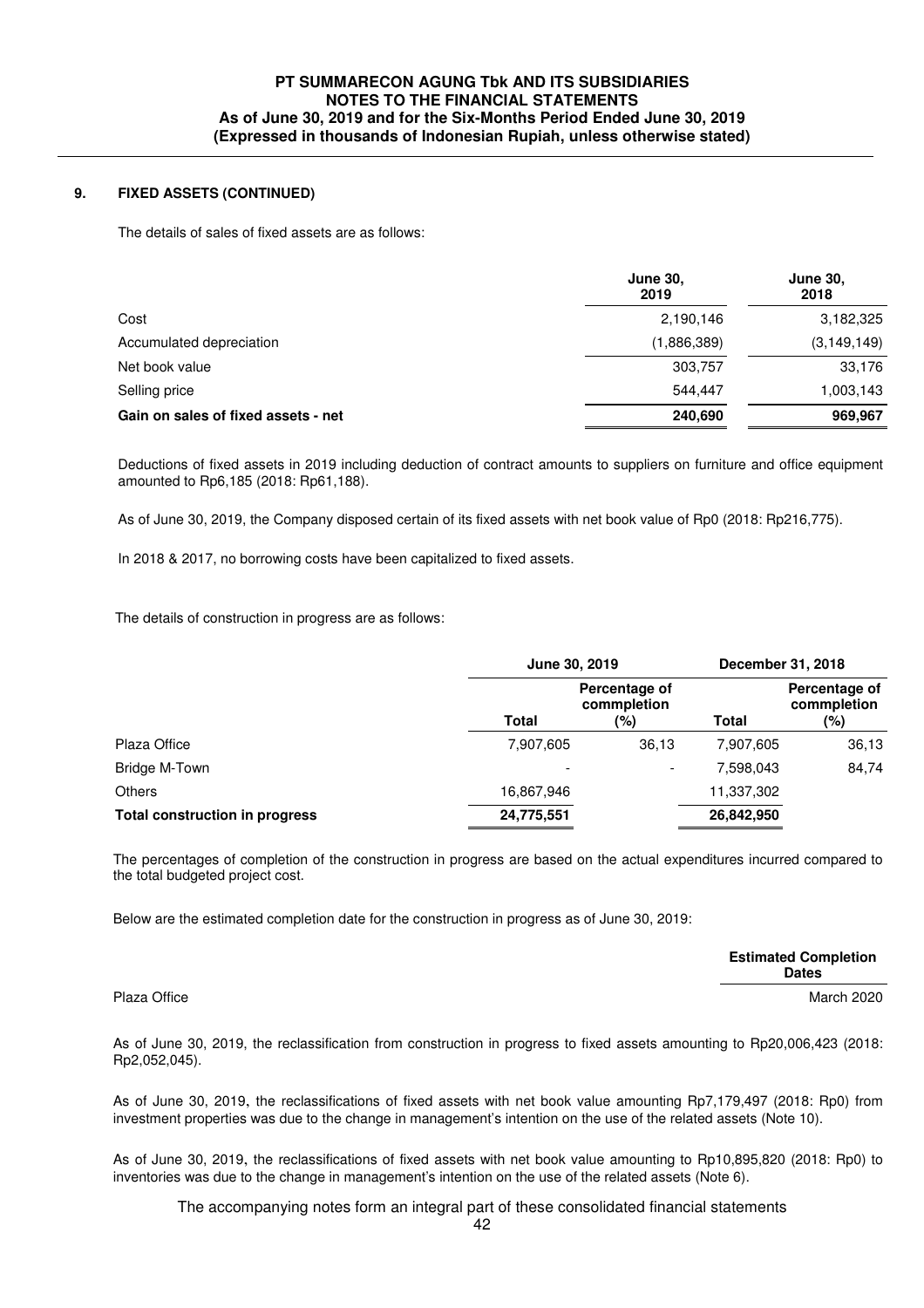#### **9. FIXED ASSETS (CONTINUED)**

 As of June 30, 2019, the reclassification of fixed assets with net book value amounting to Rp84,000 (2018: Rp0) from inventories was due to the change in management's intention on the use of the related assets (Note 6).

 As of June 30, 2019, reclassifications from construction in progress to inventories amounted to Rp0 (2018 : Rp13,788,095) were due to the change in management's intention on the use of the related assets.

 As of June 30, 2019, reclassifications from inventories to construction in progress amounted to Rp0 (2018 : Rp4,026,242) were due to the change in management's intention on the use of the related assets.

 As of June 30, 2019, fixed assets, except land, are covered by insurance against fire, flood and other risks (all-risks) under blanket policies with several companies, including PT Asuransi Allianz Utama Indonesia, PT AIG Insurance Indonesia, PT Asuransi Central Asia, PT Chubb General Insurance Indonesia, PT KSK Insurance Indonesia, PT Asuransi Sinarmas dan PT Asuransi Bintang, all third parties, for US\$20,691,151 dan Rp221,418,189 (2018: US\$20,691,151 dan Rp221,418,189).

As of June 30, 2019, fixed assets with net book value Rp18,601,853 (2018: 2018: Rp20,689,251) are used as collateral for the loans from banks and financing institutions (Note 12).

 The fair value of the fixed assets as of June 30, 2019 amounting to Rp780,178,000 (2018: Rp780,178,000) was determined by independent appraisers KJPP Hendra, Widjaja, Robinson and Partners in its report dated March 22, 2018.

Based on the Group's assessments, there were no events or changes in circumstances which indicated an impairment in the value of fixed assets as of June 30, 2019.

#### **10. INVESTMENT PROPERTIES**

The details of investment properties are as follows:

|                                 |                      |                  | June 30, 2019     |                       |                         |
|---------------------------------|----------------------|------------------|-------------------|-----------------------|-------------------------|
|                                 | <b>Balance as of</b> |                  |                   |                       | <b>Balance as of</b>    |
|                                 | January 1,<br>2019   | <b>Additions</b> | <b>Deductions</b> | Reclass-<br>ification | <b>June 30,</b><br>2019 |
| Cost                            |                      |                  |                   |                       |                         |
| <b>Direct Ownership</b>         |                      |                  |                   |                       |                         |
| Land                            | 953,849,594          |                  |                   |                       | 953,849,594             |
| Building and infrastructures    | 3,824,656,360        | 24,828,046       | 2,392,752         | 7,292,893             | 3,854,384,547           |
| Machinery and heavy equipment   | 720,158,090          | 4,552,748        | 59,656            |                       | 724,651,182             |
| Hotel facilities                | 274,889,415          | 57,035           | 2,418,284         | 31,900                | 272,560,066             |
| Sub-total                       | 5,773,553,459        | 29,437,829       | 4,870,692         | 7,324,793             | 5,805,445,389           |
| Construction in progress        | 105,896,496          | 16,912,259       | 301,008           | (229, 296)            | 122,278,451             |
| Total cost                      | 5,879,449,955        | 46,350,088       | 5,171,700         | 7,095,497             | 5,927,723,840           |
| <b>Accumulated depreciation</b> |                      |                  |                   |                       |                         |
| <b>Direct Ownership</b>         |                      |                  |                   |                       |                         |
| Building and infrastructures    | 887,590,921          | 55,445,871       | 538,121           |                       | 942,498,671             |
| Machinery and heavy equipment   | 439,316,018          | 29,487,416       | 59,656            |                       | 468,743,778             |
| <b>Hotel facilities</b>         | 166,624,126          | 8,964,033        | 2,418,284         |                       | 173,169,875             |
| Total accumulated depreciation  | 1,493,531,065        | 93,897,320       | 3,016,061         |                       | 1,584,412,324           |
| Net book value                  | 4,385,918,890        |                  |                   |                       | 4,343,311,516           |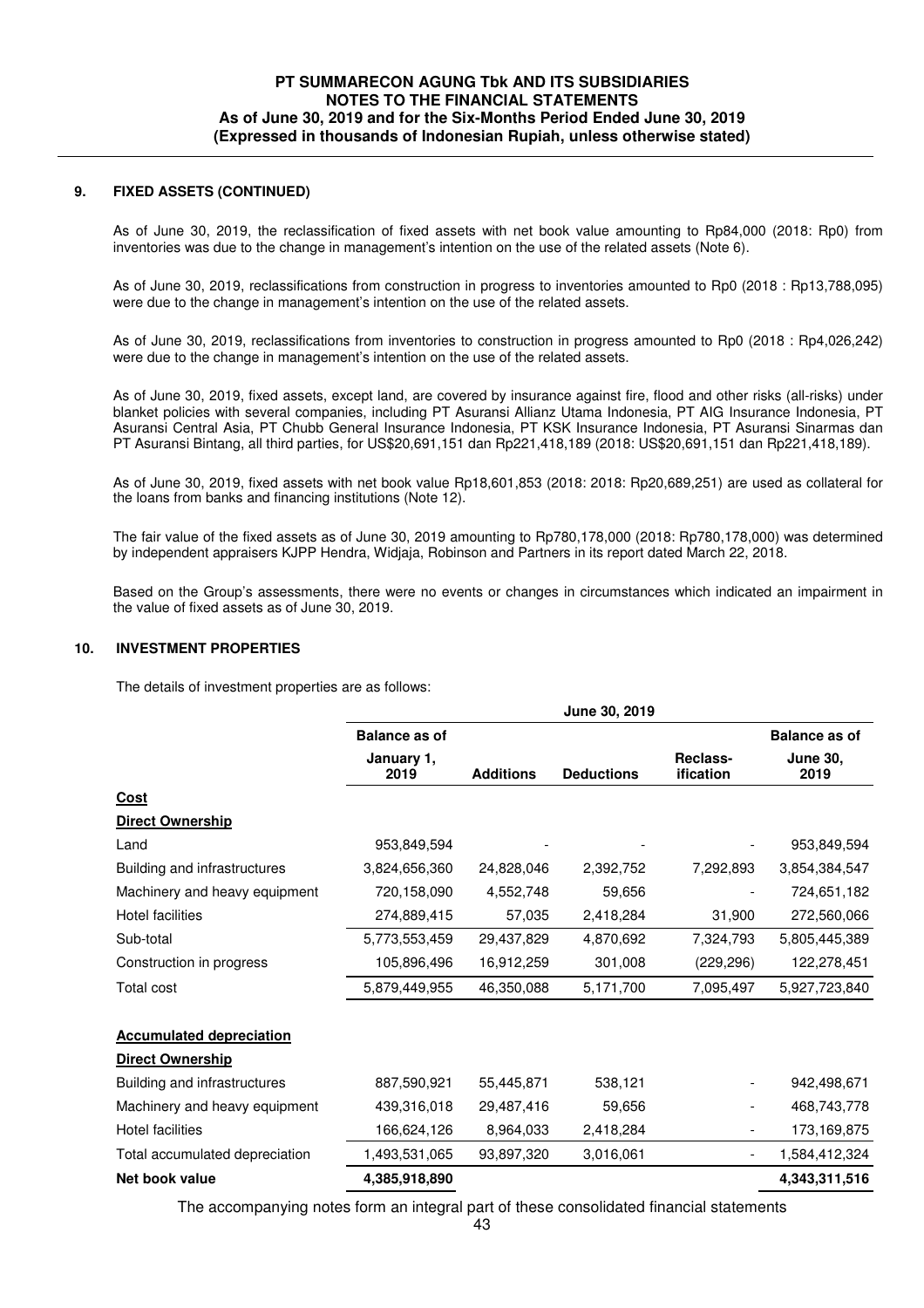## **10. INVESTMENT PROPERTIES (CONTINUED)**

|                                 |                      |                  | December 31, 2018         |                          |                      |
|---------------------------------|----------------------|------------------|---------------------------|--------------------------|----------------------|
|                                 | <b>Balance as of</b> |                  |                           |                          | <b>Balance as of</b> |
|                                 | January 1,<br>2018   | <b>Additions</b> | <b>Deductions</b><br>$**$ | Reclass-<br>ification    | December 31,<br>2018 |
| <u>Cost</u>                     |                      |                  |                           |                          |                      |
| <b>Direct Ownership</b>         |                      |                  |                           |                          |                      |
| Land                            | 917,260,357          | 36,589,237       |                           |                          | 953,849,594          |
| Building and infrastructures    | 3,774,931,987        | 44,033,731       | 805,288                   | 6,495,930                | 3,824,656,360        |
| Machinery and heavy equipment   | 704,537,322          | 13,639,768       | 18,000                    | 1,999,000                | 720,158,090          |
| <b>Hotel facilities</b>         | 274,701,613          | 421,421          | 233,619                   |                          | 274,889,415          |
| Sub-total                       | 5,671,431,279        | 94,684,157       | 1,056,907                 | 8,494,930                | 5,773,553,459        |
| Construction in progress        | 77,421,831           | 36,969,595       |                           | (8,494,930)              | 105,896,496          |
| <b>Total cost</b>               | 5,748,853,110        | 131,653,752      | 1,056,907                 |                          | 5,879,449,955        |
| <b>Accumulated depreciation</b> |                      |                  |                           |                          |                      |
| <b>Direct Ownership</b>         |                      |                  |                           |                          |                      |
| Building and infrastructures    | 775,036,998          | 112,560,019      | 6,096                     |                          | 887,590,921          |
| Machinery and heavy equipment   | 381,072,367          | 58,261,651       | 18,000                    |                          | 439,316,018          |
| <b>Hotel facilities</b>         | 131,421,066          | 35,203,060       |                           |                          | 166,624,126          |
| Total accumulated depreciation  | 1,287,530,431        | 206,024,730      | 24,096                    | $\overline{\phantom{a}}$ | 1,493,531,065        |
| Net book value                  | 4,461,322,679        |                  |                           |                          | 4,385,918,890        |

\*\* consist of sales, disposals, and disposals and deduction of contract amounts to suppliers

Depreciation was charged to the following:

|                                               | <b>June 30,</b><br>2019 | <b>June 30,</b><br>2018 |
|-----------------------------------------------|-------------------------|-------------------------|
| Cost of sales and direct costs                | 93,120,268              | 103,677,444             |
| General and administrative expenses (Note 28) | 777.052                 |                         |
| Total                                         | 93,897,320              | 103.677.444             |

The details of sales of fixed assets are as follows:

|                                     | <b>June 30,</b><br>2019 | <b>June 30,</b><br>2018  |
|-------------------------------------|-------------------------|--------------------------|
| Cost                                | 4,826,104               |                          |
| Accumulated depreciation            | (3,016,060)             | $\overline{\phantom{0}}$ |
| Net book value                      | 1,810,044               | -                        |
| Selling price                       | 242.873                 | -                        |
| Gain on sales of fixed assets - net | 1,567,171               |                          |
|                                     |                         |                          |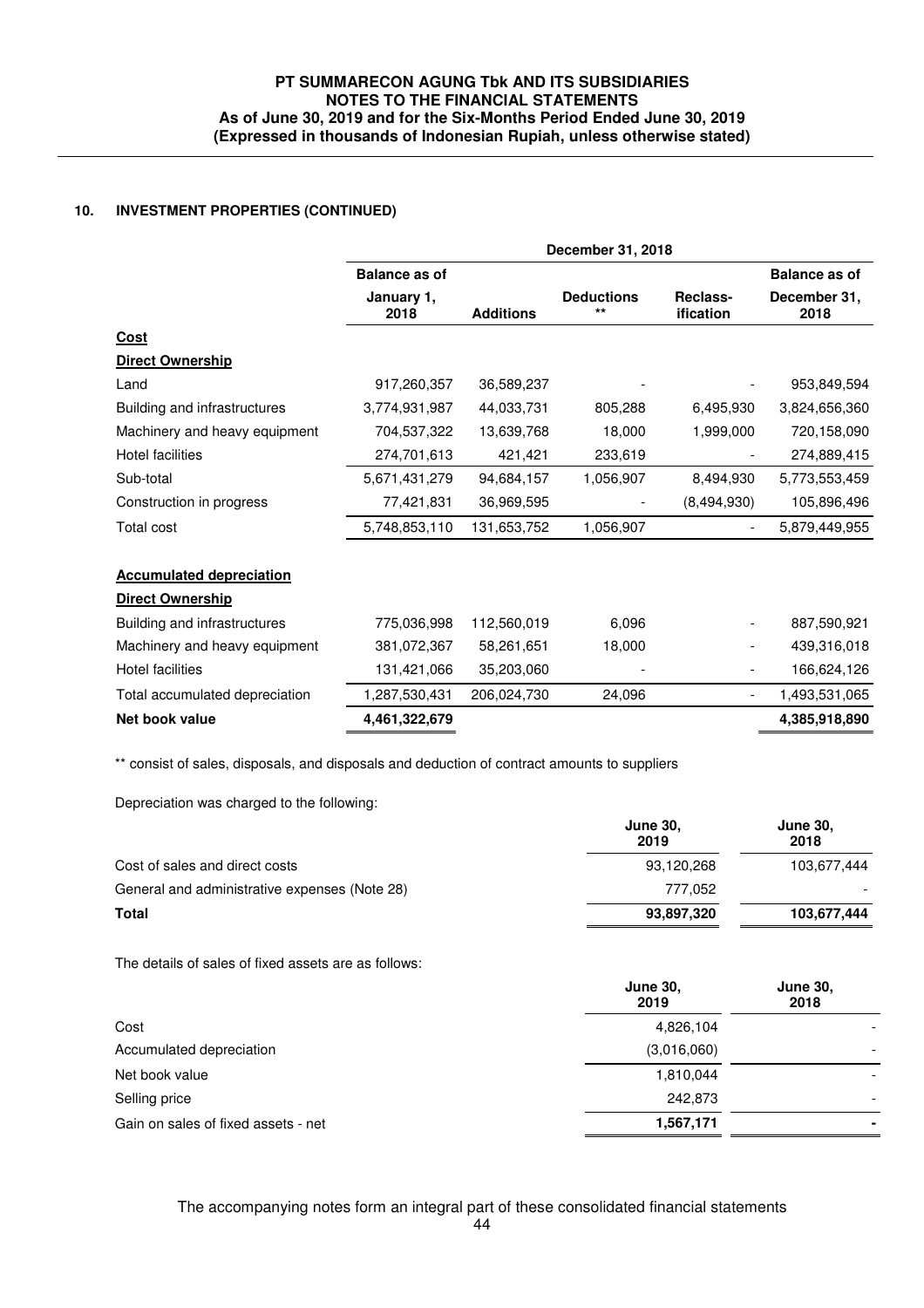#### **10. INVESTMENT PROPERTIES (CONTINUED)**

As of June 30, 2019, the Group disposed of some investment properties, the deductions included the deduction of contract value for machineries and equipment and construction in progress to each suppliers amounting to Rp345,595 (2018: Rp1,032,811).

As of June 30, 2019, the reclassifications from construction in progress to the appropriate completed investment properties amounting to Rp229,296 (2018: Rp8,494,930).

As of June 30, 2019, the reclassification of investment properties with net book value amounting to Rp84,000 (2018: Rp0) to fixed assets was due to the change in management's intention on the use of the related assets (Note 9).

As of June 30, 2019, the reclassification of investment properties with net book value amounting to Rp7,179,497 (2018: Rp0) to fixed assets was due to the change in management's intention on the use of the related assets (Note 9).

The details of construction in progress are as follows:

|                                       | June 30, 2019 |                                    | December 31, 2018 |                                    |
|---------------------------------------|---------------|------------------------------------|-------------------|------------------------------------|
| <b>Project</b>                        | Total         | Percentage of<br>completion<br>(%) | Total             | Percentage of<br>completion<br>(%) |
| Summarecon Mall Bandung               | 78,866,860    | 15.77                              | 69,514,520        | 13,90                              |
| Hotel renovation                      | 10,465,192    | 85.00                              | 10.465.192        | 85,00                              |
| <b>Others</b>                         | 32,946,399    |                                    | 25,916,784        |                                    |
| <b>Total construction in progress</b> | 122,278,451   |                                    | 105,896,496       |                                    |

Below are the estimated completion dates of the projects under construction in progress as of June 30, 2019:

|                         | <b>Estimated Completion Date</b> |
|-------------------------|----------------------------------|
| Summarecon Mall Bandung | December 2021                    |
| Hotel renovation        | December 2020                    |

 The percentages of completion of the construction in progress are based on the actual expenditures incurred compared to the total budgeted project cost.

 As of June 30, 2019, investment properties, except land, are covered by insurance against fire, flood, and other risks (all risk) under blanket policies with several companies, including PT Asuransi Allianz Utama Indonesia, PT Asuransi AXA Indonesia, PT Zurich Insurance Indonesia, PT Asuransi Central Asia, PT Mitra, Iswara & Rorimpandey, PT Asuransi Indrapura, PT ACE Jaya Proteksi, PT Asuransi Rama Satria Bawa, PT Asuransi Asoka Mas, PT Asuransi Ekspor Indonesia dan PT Asuransi Astra Buana, all third parties, with sum insured amounted US\$674,872,805 dan Rp593,760,956 (2018: US\$674,872,805 dan Rp593,760,956).

 As of June 30, 2019, the Group also covered its investment properties by insurance against terrorism and sabotage for US\$424,123,166 dan Rp1,267,958,000 (2018: US\$428.123.166 dan Rp1,267,958,000). In addition, the Group also obtained insurance against business interruption amounting to US\$42,145,000 dan Rp1,356,728,000 (2018: US\$42,145,000 dan Rp1,356,728,000). The Group's management is of the opinion that the above coverages are adequate to cover possible losses arising from such risks.

 As of June 30, 2019, investment properties with net book value of Rp2,237,523,447 (2018: Rp2,253,540,212) are pledged as collateral for the loans from banks and financing institutions, bonds payable and sukuk ijarah (Notes 12 and 13).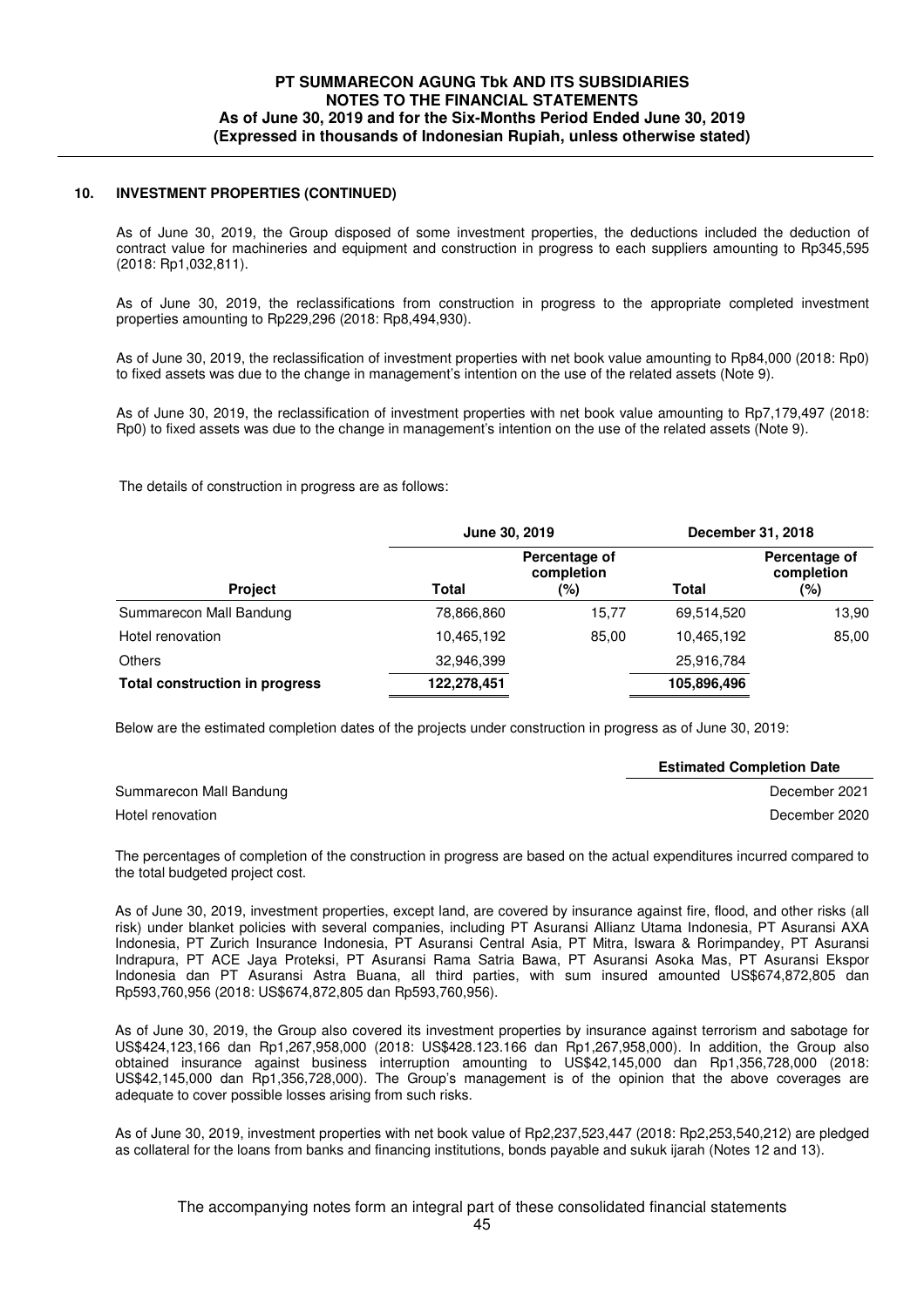#### **10. INVESTMENT PROPERTIES (CONTINUED)**

 The fair value of the investment properties as of June 30, 2019 amounted to Rp17,458,216,000 (2018: Rp17,458,216,000), which was determined by independent appraisers KJPP Hendra, Widjaja, Robinson and Partners in its report dated March 22, 2018.

 Rental income from investment properties recognized in the consolidated statement of comprehensive income as of June 30, 2019 amounted to Rp761,034, (2018: : Rp711,399,847) (Note 26).

 Based on the Group's assessments, there were no events or changes in circumstances which indicated an impairment in the value of investment properties as of June 30, 2019.

## **11. OTHER FINANCIAL ASSETS**

| This account consists of:                     | <b>June 30,</b><br>2019 | December 31,<br>2018 |
|-----------------------------------------------|-------------------------|----------------------|
| Current financial asset                       |                         |                      |
| Security deposit                              | 208,069                 | 60,013               |
| Other non-current financial assets            |                         |                      |
| Restricted time deposits:                     |                         |                      |
| PT Bank CIMB Niaga Tbk                        | 98,109,788              | 54,905,326           |
| PT Bank Mandiri (Persero) Tbk                 | 96,733,049              | 77,993,175           |
| PT Bank Permata Tbk                           | 79,675,136              | 82,753,366           |
| PT Bank Maybank Indonesia Tbk                 | 55,958,436              | 40,840,738           |
| PT Bank OCBC NISP Tbk                         | 54,675,180              | 73,148,243           |
| PT Bank Danamon Indonesia Tbk                 | 29,513,015              | 14,011,569           |
| PT Bank China Construction Bank Indonesia Tbk | 24,784,822              | 11,530,503           |
| Others (each below Rp20,000,000)              | 12,573,839              | 10,499,750           |
| Restricted cash in banks:                     |                         |                      |
| PT Bank Central Asia Tbk                      | 332,197,098             | 280,588,621          |
| PT Bank UOB Indonesia Tbk                     | 44,586,427              | 29,532,593           |
| PT Bank Permata Tbk                           | 25,012,205              | 23,032,987           |
| Others (each below Rp20,000,000)              | 45,509                  | 717,133              |
| Investment - available for sale               | 312,500                 | 312,500              |
| Security deposit                              | 1,660,739               | 1,630,846            |
| Total other non-current financial assets      | 855,837,743             | 701,497,350          |
| <b>Total other financial assets</b>           | 856,045,812             | 701,557,363          |

The restricted time deposits are used as collateral for loans and the interest payments on the loans (Note 12), also used as collateral for the corporate guarantees provided by the Group to those banks on the housing loans obtained by the customers of the Group.

For the six-months period ended June 30, 2019, the restricted time deposits earned interest at annual interest rate of 4.25%-7.00% (2018: 4.00%-7.00%).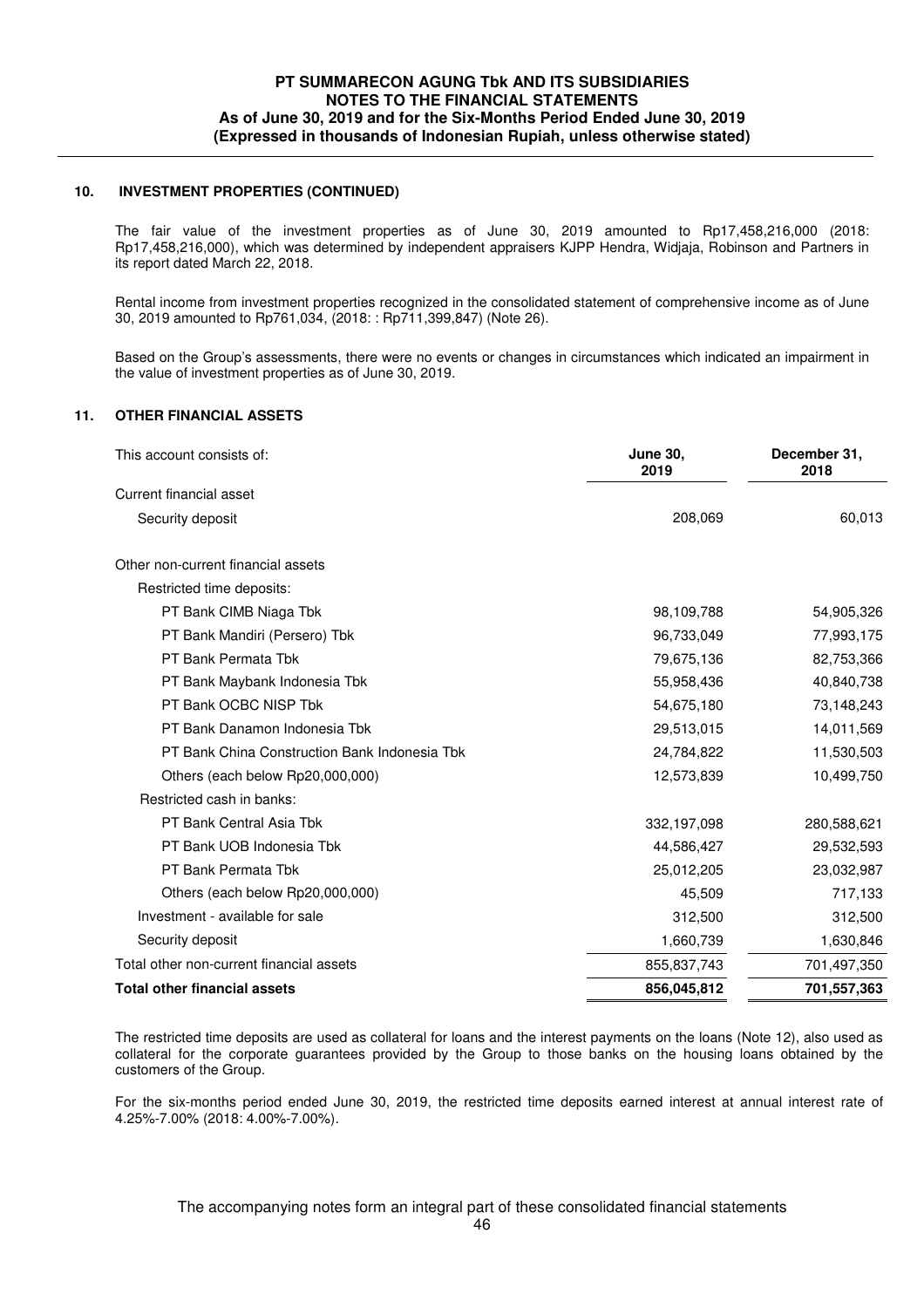## **12. SHORT-TERM BANK LOANS AND LONG-TERM DEBTS**

## **a. The short-term bank loans are due to the following third parties:**

|                                                                                      | <b>June 30,</b><br>2019 | December 31,<br>2018 |
|--------------------------------------------------------------------------------------|-------------------------|----------------------|
| Rupiah                                                                               |                         |                      |
| PT Bank Central Asia Tbk                                                             | 412,926,989             | 427,135,804          |
| PT Bank CIMB Niaga Tbk                                                               | 275,000,000             | 275,000,000          |
| PT Bank Mandiri (Persero) Tbk                                                        | 200,000,000             | 200,000,000          |
| PT Bank Muamalat Indonesia Tbk                                                       | 200,000,000             |                      |
| PT Bank Resona Perdania                                                              | 161,576,000             | 161,576,000          |
| PT Bank Mayora Tbk                                                                   | 150,000,000             | 150,000,000          |
| PT Bank HSBC Indonesia                                                               | 150,000,000             | 150,000,000          |
| PT Bank KEB Hana Indonesia                                                           | 149,414,283             |                      |
| PT Bank OCBC NISP Tbk                                                                | 125,000,000             | 125,000,000          |
| PT Bank Sumitomo Mitsui Indonesia                                                    | 75,000,000              | 250,000,000          |
| Unites States dollar                                                                 |                         |                      |
| PT Bank Resona Perdania (US\$3,000,000 as of<br>June 30, 2019 and December 31, 2018) | 42,423,000              | 43,443,000           |
| <b>Total</b>                                                                         | 1,941,340,272           | 1,782,154,804        |

## **b. The long-term loans from banks and financing institutions are due to third parties and consist of the following:**

|                                                         | <b>June 30,</b><br>2019 | December 31,<br>2018 |
|---------------------------------------------------------|-------------------------|----------------------|
| Rupiah                                                  |                         |                      |
| PT Bank Central Asia Tbk                                | 2,480,029,240           | 2,721,027,617        |
| PT Bank Mandiri (Persero) Tbk                           | 1,025,000,000           | 1,112,500,000        |
| PT Bank Central Asia Syariah                            | 114,829,222             | 69,557,635           |
| <b>PT BCA Finance</b>                                   | 9,959,917               | 13,117,548           |
| United States dollar                                    |                         |                      |
| PT Bank Central Asia Tbk                                | 113,421,049             | 118,116,707          |
| <b>Total loans from Banks and financing institution</b> | 3,743,239,428           | 4,034,319,507        |
| Less of unamortized debt commission fees                | (6,413,961)             | (9,856,021)          |
| Net                                                     | 3,736,825,467           | 4,024,463,486        |
| Less of current maturities                              | (1, 197, 250, 785)      | (833,070,713)        |
| Long-term portion                                       | 2,539,574,682           | 3,191,392,773        |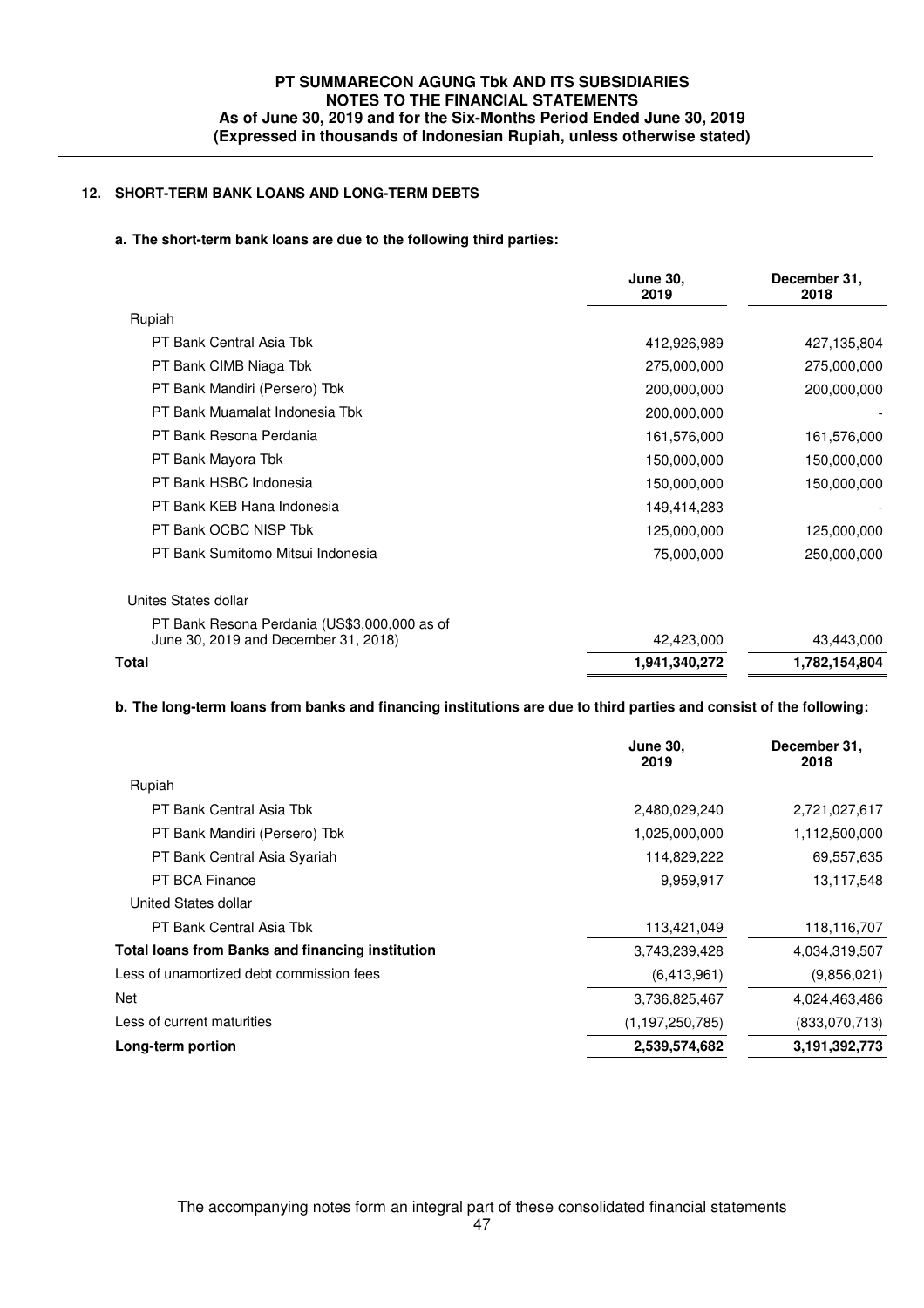## **12. SHORT-TERM BANK LOANS AND LONG-TERM DEBTS (CONTINUED)**

 As of June 30, 2019 and December 31, 2018, the details of future installments of the long-term loans from banks and financing institutions are as follows:

|                           | <b>June 30,</b><br>2019 | December 31,<br>2018 |  |
|---------------------------|-------------------------|----------------------|--|
| <b>Year Due</b>           |                         |                      |  |
| 2019                      |                         | 838,634,628          |  |
| 2020                      | 1,200,912,094           | 1,225,003,804        |  |
| 2021                      | 1,104,748,219           | 871,215,301          |  |
| 2022                      | 486,748,646             | 350,746,360          |  |
| 2023                      | 345,964,212             | 395,581,746          |  |
| 2024                      | 412,406,857             | 301,089,442          |  |
| 2025                      | 115,617,174             | 17,389,409           |  |
| 2026                      | 37,407,010              | 34,658,817           |  |
| 2027                      | 39,435,216              |                      |  |
| <b>Total installments</b> | 3,743,239,428           | 4,034,319,507        |  |
|                           |                         |                      |  |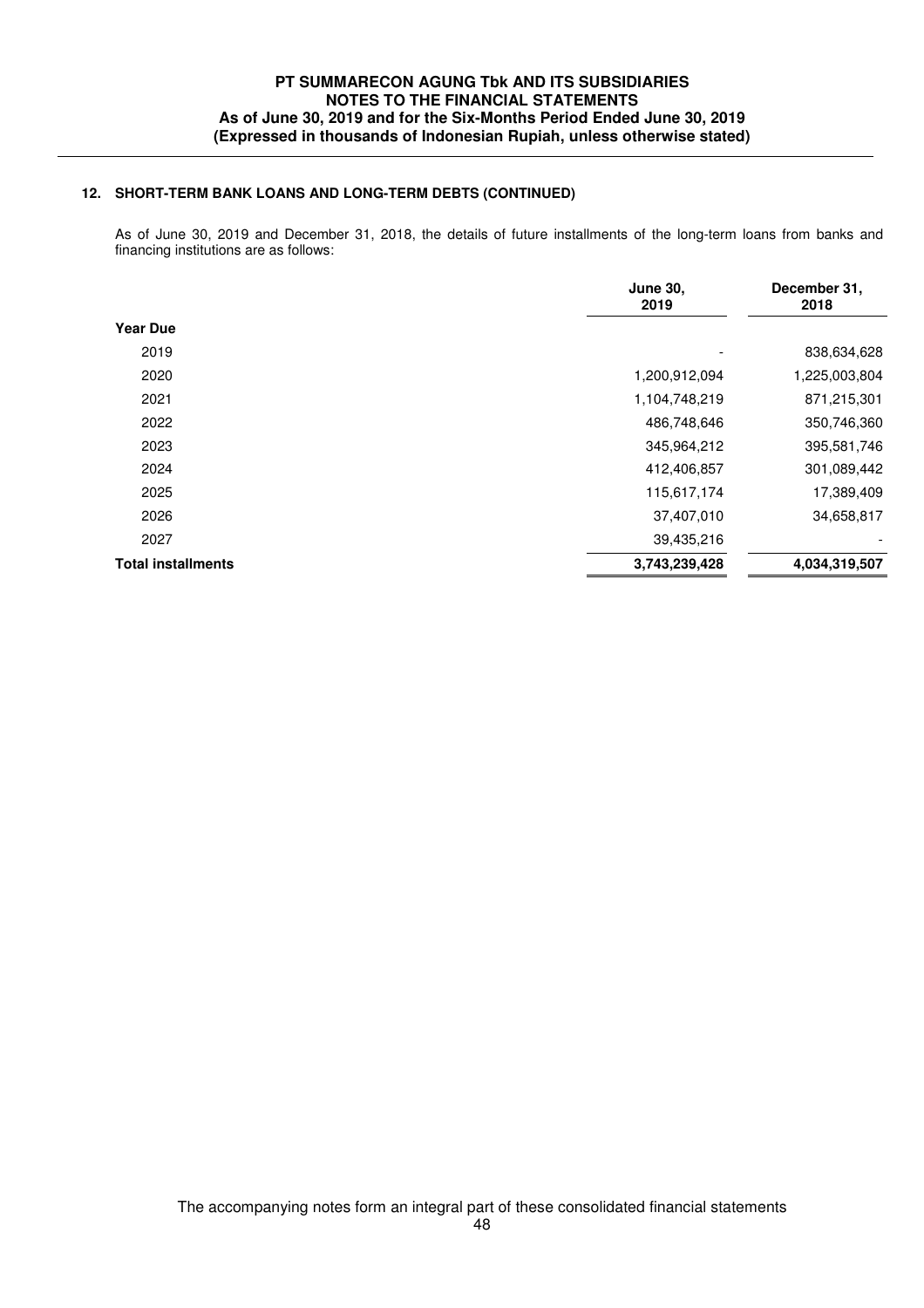### **12. SHORT-TERM BANK LOANS AND LONG-TERM DEBTS (CONTINUED)**

#### **AShort Term Bank Loan**

| <b>Parties</b>                                                                                       | <b>Total facilities</b><br>(in 000) | Loan periods               | Installment<br>Payment for the<br>periods | Interest<br>payment | Annual interest rate                | Collateral                                                                    | <b>Purpose</b>     | Current period/year<br>drawdown/ principal<br>payment                             | <b>Balance as of</b><br>June 30/<br>December 31 |
|------------------------------------------------------------------------------------------------------|-------------------------------------|----------------------------|-------------------------------------------|---------------------|-------------------------------------|-------------------------------------------------------------------------------|--------------------|-----------------------------------------------------------------------------------|-------------------------------------------------|
| <b>Company and PT Bank Central</b><br>Asia Tbk<br>Credit facility<br>Bank overdraft                  | Rp80,000,000                        | Until<br>October 2019      | October 2019                              | Monthly             | 2019: 9.50%<br>$(2018: 9.50\%)$     | Investment properties (Note<br>10)                                            | Working<br>capital | 2019:Rp0/<br>Rp5,387,435 (2018:<br>Rp354,746/Rp0)                                 | 2019: Rp48,819,569<br>(2018: Rp54,231,437)      |
| Credit facility<br>Revolving                                                                         | Rp 250,000,000                      | Until<br>October 2019      | October 2019                              | Monthly             | 2019: 9.00%<br>2018: 9.00%          | $\overline{\phantom{a}}$                                                      | Working<br>capital | 2019: Rp0/Rp0<br>(2018)<br>Rp245,000,000/Rp0)                                     | 2019: Rp245,000,000<br>(2018: Rp245,000,000)    |
| <b>SGMC and PT Bank Central Asia</b><br><b>Tbk</b><br>Credit facility<br><b>Bank overdraft</b>       | Rp50.000.000                        | Until<br>November 2019     | November 2019                             | Monthly             | 2019: 9.50%<br>2018: 9.50%          | Inventories and<br>Undeveloped land (Notes 6<br>and $7$ )                     | Working<br>capital | 2019:<br>Rp2,504,446/Rp0<br>(2018: Rp10,470,413/<br>Rp0)                          | 2019: Rp31.388.939<br>(2017: Rp28,884,493)      |
| <b>MKPP and PT Bank Central Asia</b><br><b>Tbk</b><br>Credit facility<br><b>Bank overdraft</b>       | Rp100,000,000                       | Until September<br>2019    | September 2019                            | Monthly             | 2019: 9.50%<br>2018: 9.50%          | Undeveloped Land (Note 7)                                                     | Working<br>capital | 2019: Rp0/<br>Rp10,660,622<br>(2018:Rp78,291,021/<br>Rp0)                         | 2019: Rp67,630,399<br>(2018: Rp78,291,021)      |
| <b>SPCK and PT Bank Central Asia</b><br><b>Tbk</b><br>Credit facility<br>Bank overdraft              | Rp80,000,000                        | Until<br>September<br>2019 | September 2019                            | Monthly             | 2019: 9.50%<br>$(2018: 9.50\%)$     | Inventories and<br>Undeveloped land (Notes 6<br>and $7)$                      | Working<br>capital | 2019: Rp20,063,649/<br>Rp20,728,853<br>(2018: Rp14,447,511/<br>Rp48,123)          | 2019: Rp20,063,649<br>(2018: Rp20,728,853)      |
| <b>SPCK and PT Bank Central Asia</b><br>Tbk<br>Credit facility<br>Time Loan Revolving                | Rp100,000,000                       | Until<br>June 2020         | September 2019                            | Monthly             | 2019: 9.50%<br>$(2018: 9.50\%)$     | Inventories and<br>Undeveloped land (Notes 6<br>and $7)$                      | Working<br>capital | 2019: Rp0/Rp0<br>(2018: Rp20,000,000/<br>Rp75,000,000                             | 2019: Rp0<br>$(2018:$ Rp0)                      |
| Company and PT Bank CIMB<br>Niaga Tbk<br>Time Loan Revolving facility                                | Rp275,000,000                       | Until September<br>2019    | September 2019                            | Monthly             | 2019: 8.65%<br>2018: 8.30%-8.65%    | $\sim$                                                                        | Working<br>capital | 2019: Rp545,000,000/<br>Rp545,000,000<br>(2018:Rp275,000,000/<br>Rp <sub>0</sub>  | 2019: Rp275,000,000<br>(2018: Rp275,000,000)    |
| <b>Company and PT Bank Mandiri</b><br>(Persero) Tbk<br>Working capital loan facility                 | Rp200,000,000                       | Until<br>June 2019         | <b>June 2019</b>                          | Monthly             | 2019: 9.75%<br>(2018: 9.75%)        | MKOJ's investment<br>properties and Hotel Harris<br>Bekasi Building (Note 10) | Working<br>capital | 2019 : Rp0/Rp0<br>(2018)<br>Rp160,000,000/<br>Rp150,000,000)                      | 2019: Rp200,000,000<br>$(2018:$ Rp200,000,000)  |
| <b>Company and PT Bank</b><br><b>Muamalat Indonesia Tbk</b><br>Credit facility<br>Loan term facility | Rp250,000,000                       | Until<br><b>July 2019</b>  | <b>July 2019</b>                          | Monthly             | 2019: 9.50%<br>(2018: 9.75%-10.75%) | $\overline{\phantom{a}}$                                                      | Working<br>capital | 2019 :Rp200,000,000/<br>R <sub>p</sub> 0<br>2018:Rp100,000,000/<br>Rp100,000,000) | 2019: Rp200,000,000<br>$(2018:$ Rp0)            |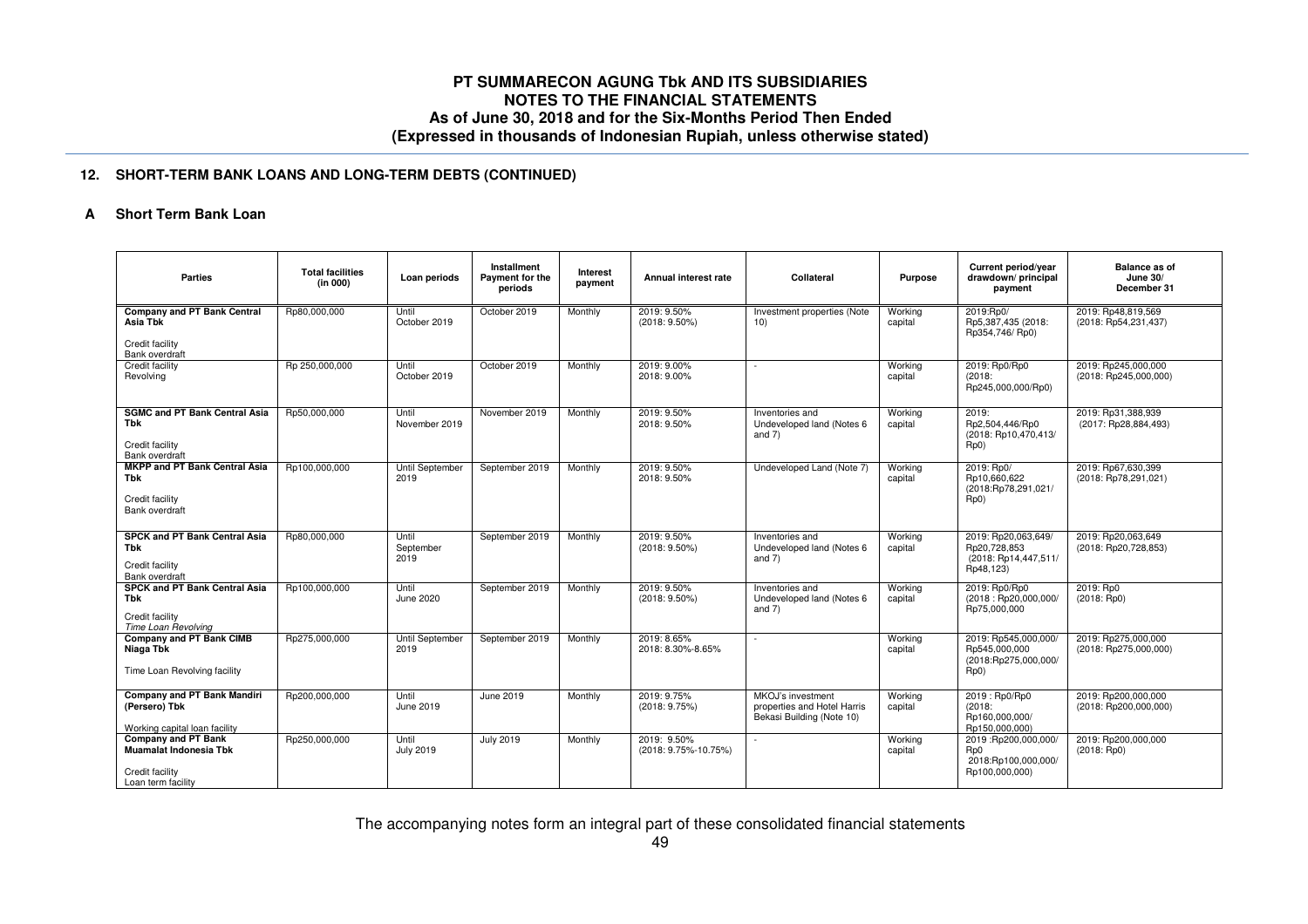#### **2.SHORT-TERM BANK LOANS AND LONG-TERM DEBTS (CONTINUED)**

#### **AShort Term Bank Loan (continued)**

| <b>Parties</b>                                                                       | Total facilities (in 000)          | Loan<br>periods           | Installment<br>Payment for the<br>periods | Interest<br>payment | Annual interest rate                     | Collateral                         | Purpose            | Current period/year<br>drawdown/<br>principal payment                           | <b>Balance as of</b><br>June30/<br>December, 31                                                                                        |
|--------------------------------------------------------------------------------------|------------------------------------|---------------------------|-------------------------------------------|---------------------|------------------------------------------|------------------------------------|--------------------|---------------------------------------------------------------------------------|----------------------------------------------------------------------------------------------------------------------------------------|
| <b>Company and PT Bank</b><br>Resona Perdania<br>Credit facility                     | US\$3,000,000 and<br>Rp161,220,000 | Until<br>December<br>2019 | December 2019                             | Monthly             | 2019: 4.93%-8.91%<br>(2018: 4.37%-7.87%) | Investment properties<br>(Note 10) | Working<br>capital | 2019: Rp0/Rp0<br>(2018: Rp0/Rp0)                                                | 2018: US\$3,000,000 or<br>equivalent to Rp42,423,000 and<br>Rp156,576,000 (2018:<br>US\$3,000,000 or equivalent to<br>Rp43,443,000 and |
| Revolving                                                                            |                                    |                           |                                           |                     |                                          |                                    |                    |                                                                                 | Rp156,576,000)                                                                                                                         |
| <b>SPCK and PT Bank Resona</b><br>Perdania                                           | Rp30,000,000                       | Until<br>August 2019      | August 2019                               | Monthly             | 2019: 8.00%-8.86%<br>(2018: 8.00%-8.86%) | Letter of undertaking              | Working<br>capital | 2019: Rp0/Rp0<br>(2018: Rp0/Rp0)                                                | 2019: Rp5,000,000<br>(2018: Rp5,000,000)                                                                                               |
| Working capital loan facility                                                        |                                    |                           |                                           |                     |                                          |                                    |                    |                                                                                 |                                                                                                                                        |
| <b>Company and PT Bank</b><br><b>Mayora Tbk</b>                                      | Rp200,000,000                      | Until<br>October<br>2019  | October 2019                              | Monthly             | 2019: 9.75%<br>(2018: 9.75%)             | $\overline{\phantom{a}}$           | Working<br>capital | 2019: Rp0/Rp0<br>(2018: Rp0/Rp0)                                                | 2019: Rp150.000.000<br>(2018: Rp150,000,000)                                                                                           |
| Credit term facility                                                                 |                                    |                           |                                           |                     |                                          |                                    |                    |                                                                                 |                                                                                                                                        |
| <b>Company and PT HSBC</b><br>Indonesia                                              | Rp150,000,000                      | Until<br><b>July 2019</b> | <b>July 2019</b>                          | Monthly             | 2019: 8.65%<br>2018:8.65%                |                                    | Working<br>capital | 2019: Rp0/Rp0<br>(2018)<br>Rp150,000,000/Rp0)                                   | 2019: Rp150,000,000<br>2018: Rp150.000.000                                                                                             |
| Credit facilitiy<br>Loan term facilitiy                                              |                                    |                           |                                           |                     |                                          |                                    |                    |                                                                                 |                                                                                                                                        |
| Company and PT Bank KEB<br>Hana Indonesia                                            | Rp100,000,000                      | Until<br>April 2020       | April 2019                                | Monthly             | 2019: 9.75%                              | Undeveloped land (Notes<br>7)      | Working<br>capital | 2019:<br>Rp49.414.283/Rp0<br>(2018: Rp0/Rp0)                                    | 2019: Rp49.414.283<br>$(2018:$ Rp0)                                                                                                    |
| Credit facilitiy<br>Bank overdraft                                                   |                                    |                           |                                           |                     |                                          |                                    |                    |                                                                                 |                                                                                                                                        |
| Credit facilitiy<br>Fixed Loan                                                       | Rp100,000,000                      | Until<br>April 2020       | April 2019                                | Monthly             | 2019: 9.75%-10.00%                       | Undeveloped land (Notes<br>7)      | Working<br>capita  | 2019:<br>Rp100,000,000/Rp0<br>(2018: Rp0/Rp0)                                   | 2019: Rp100,000,000<br>$(2018:$ Rp0)                                                                                                   |
| Company and PT Bank OCBC<br><b>NISP Tbk</b>                                          | Rp300,000,000                      | Until<br>May 2019         | May 2019                                  | Quarterly           | 2019: 9.75%<br>$(2018:10.00\%)$          | Company's building (Note<br>10)    | Working<br>capital | 2019:<br>Rp125,000,000/<br>Rp125,000,000                                        | 2019: Rp125,000,000<br>(2018: Rp125,000,000)                                                                                           |
| Demand Loan credit facility                                                          |                                    |                           |                                           |                     |                                          |                                    |                    | (2018)<br>Rp325,000,000/<br>Rp230,000,000)                                      |                                                                                                                                        |
| <b>Company and PT Bank</b><br>Sumitomo Mitsui Indonesia<br>Revolving credit facility | Rp250,000,000                      | Until<br>August 2019      | August 2019                               | Monthly             | 2019: 9.60%<br>$(2018:10.50\%)$          |                                    | Working<br>capital | 2019: p250,000,000/<br>Rp425,000,000<br>(2018:Rp800,000,00<br>0/ Rp750,000,000) | 2019: Rp200,000,000<br>$(2018:$ Rp250,000,000)                                                                                         |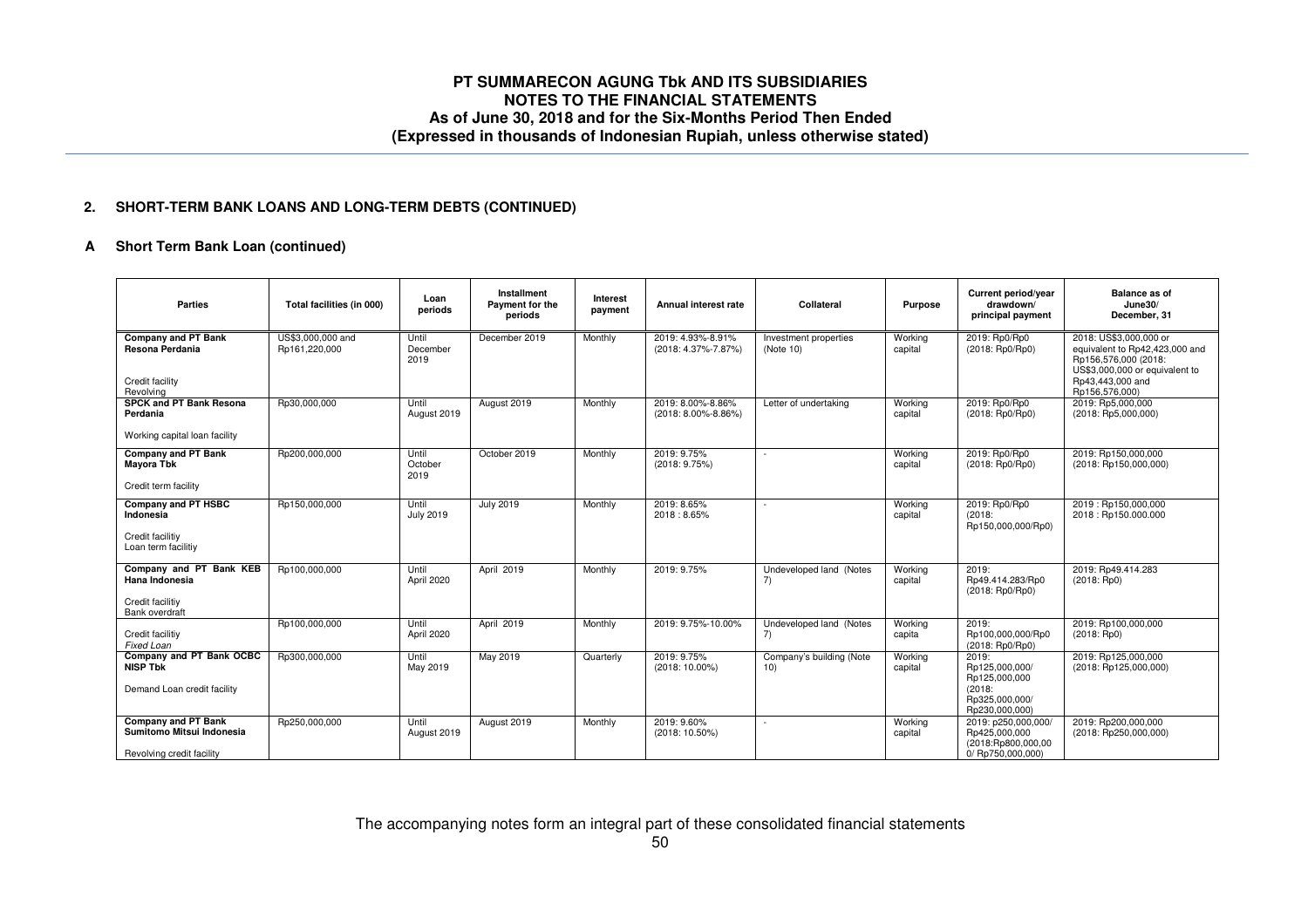#### **12. SHORT-TERM BANK LOANS AND LONG-TERM DEBTS (CONTINUED)**

| <b>Parties</b>                 | Total facilities (in 000)            | Loan periods | <b>Installment Payment</b><br>for the periods | Interest<br>payment | Annual<br>interest rate | Collateral | Purpose | Current period/year<br>drawdown/<br>principal payment                                      | <b>Balance as of</b><br>June $30/$<br>December, 31                                                                                                                        |
|--------------------------------|--------------------------------------|--------------|-----------------------------------------------|---------------------|-------------------------|------------|---------|--------------------------------------------------------------------------------------------|---------------------------------------------------------------------------------------------------------------------------------------------------------------------------|
| Total short term bank<br>loans | US\$3,000,000 dan<br>Rp2.436.220.000 |              |                                               |                     |                         |            |         | 2019:<br>Rp611,377,336/<br>Rp626,111,066<br>(2018)<br>Rp2,178,563,691/<br>Rp1,305,048,123) | 2019: USD\$3,000,000<br>or equivalent with<br>Rp42,732,000 and<br>Rp1,723,978,073<br>(2018: USD\$3,000,000<br>or equivalent with<br>Rp43,443,000 and<br>Rp1,738,711,804). |

\*In 2018, SPCK, direct subsidiary, has sold part of its ownership in BTKV; therefore, the Company has lost controlling interests. This transaction was recorded as part of investment in associates (Note 1f).

# **B.1 Long Term Bank Loan**

| <b>Parties</b>                                                                                      | Total facilities (in 000)                                                                                                                                   | Loan periods                               | <b>Installment Payment</b><br>for the periods                                | Interest<br>payment | Annual<br>interest rate                 | Collateral                                                                                      | <b>Purpose</b>                                                                                                                                                                                                                                                                                                                                                | Current period/year<br>drawdown/<br>principal payment       | <b>Balance as of</b><br>June $30/$<br>December, 31 |
|-----------------------------------------------------------------------------------------------------|-------------------------------------------------------------------------------------------------------------------------------------------------------------|--------------------------------------------|------------------------------------------------------------------------------|---------------------|-----------------------------------------|-------------------------------------------------------------------------------------------------|---------------------------------------------------------------------------------------------------------------------------------------------------------------------------------------------------------------------------------------------------------------------------------------------------------------------------------------------------------------|-------------------------------------------------------------|----------------------------------------------------|
| <b>Company and PT Bank</b><br><b>Central Asia Tbk</b><br>Investment credit facility                 | Rp550,000,000                                                                                                                                               | February 2015<br>February 2022             | Quarterly installment<br>(second quarter 2018)<br>- first quarter 2022)      | Quarterly           | 2019: 9.50%<br>(2018: 9.25%-<br>10.25%) | Land and The<br>Kensington's Apartment<br>building<br>(Note 6)                                  | Construction of The<br>Kensington Royal Suite<br>Apartement                                                                                                                                                                                                                                                                                                   | 2019: Rp0/<br>Rp50,875,000<br>(2018: Rp0/<br>Rp61,875,000)  | 2019: Rp437,250,000<br>(2018: Rp488,125,000)       |
| and<br>Company<br>subsidiaries and PT Bank<br><b>Central Asia Tbk</b><br>Investment credit facility | Rp650,000,000<br>Company: Rp75,000,000,<br>MKOJ: Rp165,000,000,<br>DNMP: Rp70,000,000,<br>SMHO: Rp65,000,000,<br>LTMD: Rp225,000,000,<br>KRIP: Rp50,000,000 | September<br>$2013 -$<br>September<br>2021 | Installment every<br>quarter (fourth quarter<br>2016 - third quarter<br>2021 | Quarterly           | 2019: 9.50%<br>$(2018: 9.50\%)$         | <b>Investment</b> properties<br>Company: and restricted<br>time deposit (Notes 10<br>and $11$ ) | Construction of Hotel Pop!<br>Kelapa Gading<br>MKOJ: Construction of Harris<br>Hotel Bekasi, DNMP:<br>Construction of Plaza<br>Summarecon Bekasi,<br>SMHO: Purchase equipment<br>Hotel Pop! Kelapa Gading and<br>Harris Hotel Bekasi, LTMD:<br><b>Construction of Summarecon</b><br>Digital Center, KRIP:<br>Construction of Scientia<br><b>Business Park</b> | 2019: Rp0/<br>Rp65,000,000<br>(2018: Rp0/<br>Rp129,999,999) | 2019: Rp303,750,000<br>(2018: Rp368,750,000)       |
| <b>SPCK and PT Bank</b><br><b>Central Asia Tbk</b><br>Investment credit facility I                  | Rp100,000,000                                                                                                                                               | July 2014 -<br>September<br>2021           | Quarterly installment -<br>(forth quarter 2016)<br>third quarter 2021)       | Quarterly           | 2019: 9.50%<br>$(2018: 9.50\%)$         | Inventories and<br>undeveloped land (Notes<br>6 and 7)                                          | Construction of The Spring<br>Club                                                                                                                                                                                                                                                                                                                            | 2019: Rp0/<br>Rp10,000,000<br>(2018: Rp0/<br>Rp20,000,000)  | 2019: Rp45,000,000<br>$(2018:$ Rp55,000,000)       |
| Investment credit facility II                                                                       | Rp200,000,000                                                                                                                                               | June 2015 -<br>June 2021                   | Quarterly installment -<br>(fourth quarter 2017<br>second quarter 2021)      | Quarterly           | 2019: 9.50%<br>$(2018:9.50\%)$          | Undeveloped land JYBA,<br>JBC and SPCK (Note 7)                                                 | General purpose financing<br>capital expenditure and<br>development cost                                                                                                                                                                                                                                                                                      | 2019: Rp0/<br>Rp25,000,000<br>(2018: Rp0/<br>Rp50,000,000)  | 2019: Rp100,000,000<br>(2018: Rp125,000,000)       |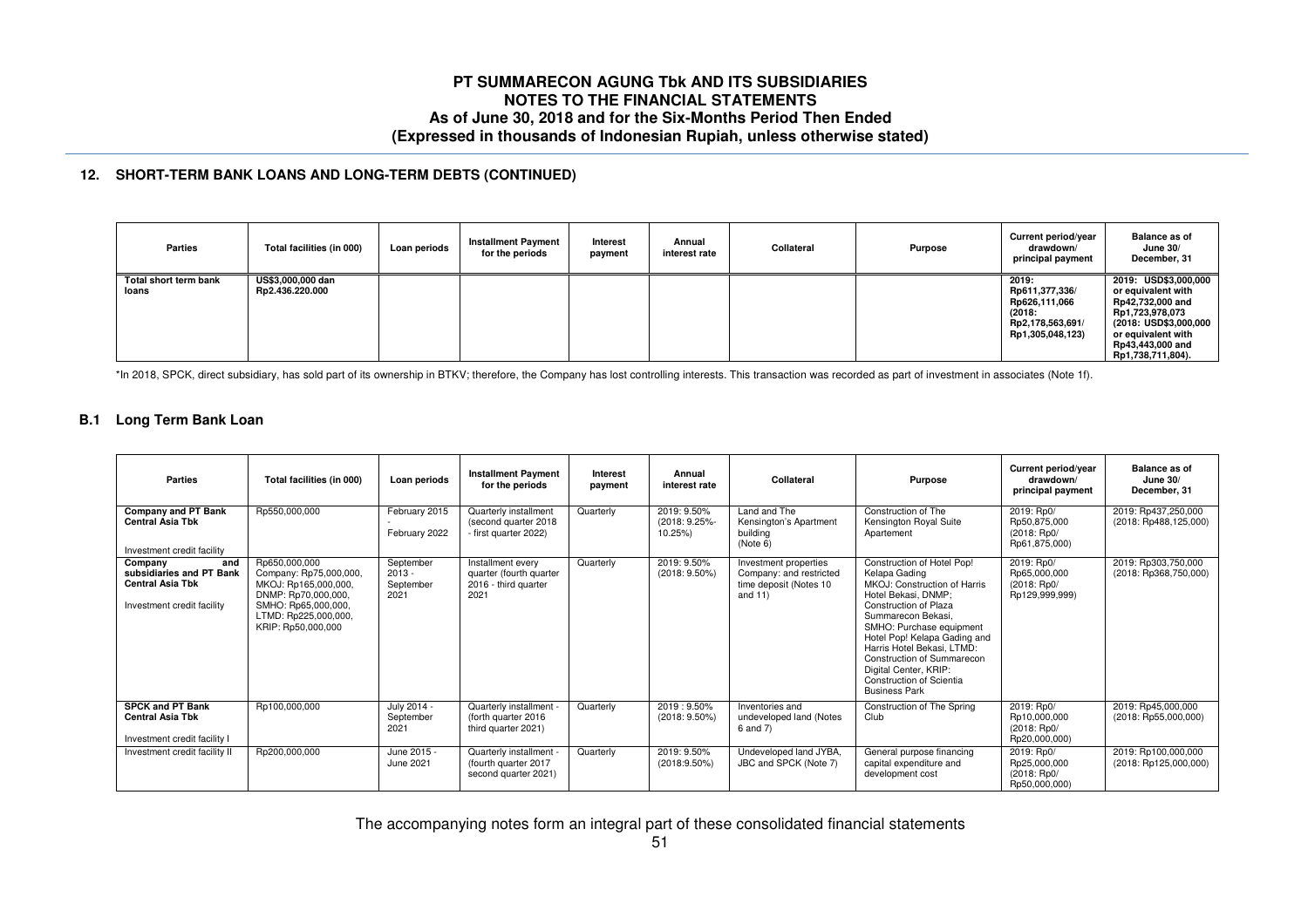## **12. SHORT-TERM BANK LOANS AND LONG-TERM DEBTS (CONTINUED)**

# **B.1 Long Term Bank Loan (continued)**

| <b>Parties</b>                                                                                      | Total facilities (in 000)                                   | Loan periods                             | <b>Installment Payment</b><br>for the periods                          | Interest<br>payment | Annual<br>interest rate                   | Collateral                                                                                | Purpose                                                                                                                   | Current period/year<br>drawdown/<br>principal payment                                                                                                 | Balance as of<br>June $30/$<br>December, 31                                                                                       |
|-----------------------------------------------------------------------------------------------------|-------------------------------------------------------------|------------------------------------------|------------------------------------------------------------------------|---------------------|-------------------------------------------|-------------------------------------------------------------------------------------------|---------------------------------------------------------------------------------------------------------------------------|-------------------------------------------------------------------------------------------------------------------------------------------------------|-----------------------------------------------------------------------------------------------------------------------------------|
| <b>SPCK and PT Bank</b><br><b>Central Asia Tbk</b><br>(continued)<br>Investment credit facility III | Rp400,000,000                                               | March 2016 -<br>January 2022             | Quarterly installment<br>(fourth quarter 2018 -<br>first quarter 2022) | Quarterly           | 2019: 9.50%<br>$(2018: 9.50\%)$           | Inventories and<br>undeveloped land (Notes<br>6 and 7)                                    | Construction house.<br>apartement and infrastructure<br>of Summarecon Serpong                                             | 2019: Rp0/<br>Rp50.000.000<br>(2018: Rp0/<br>Rp75,000,000)                                                                                            | 2019: Rp275,000,000<br>(2018)<br>Rp325,000,000)                                                                                   |
| Investment credit facility IV                                                                       | Rp425,000,000                                               | November<br>$2017 -$<br>November<br>2024 | Quarterly installment                                                  | Quarterly           | 2019: 9.50%<br>$(2018: 9.50\%)$           | Inventories and<br>undeveloped land (Notes<br>6 and 7)                                    | Capital and project<br>development cost apartement,<br>house and infrastructure in<br>Summarecon Serpong area             | 2019: Rp0/Rp0<br>(2018: Rp0/Rp0)                                                                                                                      | 2019: Rp0<br>(2018; Rp0)                                                                                                          |
| <b>LTMD and PT Bank</b><br>Central Asia Tbk<br>Investment credit facility II                        | Rp350.000.000                                               | March 2011<br>March 2021                 | Quarterly installment<br>(second quarter 2013 -<br>first quarter 2021) | Quarterly           | 2019: 9.50%<br>(2018: 9.00%<br>$-10.50\%$ | Investment properties and<br>temporary account (Notes<br>$10$ and $11$ )                  | Construction of Summarecon<br>Mal Serpong Stages II                                                                       | 2019: Rp0/<br>Rp31,500,000<br>(2018: Rp0/<br>Rp61,250,000)                                                                                            | 2019: Rp110.250.000<br>(2018)<br>Rp141,750,000)                                                                                   |
| PMJA, HOPJ and PT Bank<br><b>Central Asia Tbk</b><br>Investment credit facility                     | Rp527.000.000<br>PMJA: Rp220,000,000<br>HOPJ: Rp307,000,000 | December<br>$2013 -$<br>December<br>2024 | Quarterly installment<br>(third quarter 2017 -<br>fourth quarter 2024) | Quarterly           | 2019: 9.50%<br>(2018: 9.00%-<br>10.25%)   | Fixed asset, investment<br>properties and PMJA's<br>and HOPJ's shares<br>(Notes 9 and 10) | <b>Construction of Movenpick</b><br>Resort & Spa                                                                          | 2019: Rp0/<br>Rp8,623,377<br>(2018:Rp11,721,494/<br>Rp0)                                                                                              | 2019: Rp508.779.240<br>(2018:Rp517,402,617)                                                                                       |
| Investment credit facility                                                                          | US\$9,800,000<br>PMJA: US\$5.000.000<br>HOPJ: US\$4,800,000 | December<br>$2013 -$<br>December<br>2024 | Quarterly installment<br>(third quarter 2017 -<br>fourth quater 2024)  | Quarterly           | 2019: 5.75%<br>(2018: 5.50%-<br>5.75%     | Fixed asset, investment<br>properties and PMJA's<br>and HOPJ's shares<br>(Notes 9 and 10) | <b>Construction of Movenpick</b><br>Resort & Spa                                                                          | 2019: US\$0 or equal<br>to Rp0/ US\$135,945<br>or equal to<br>Rp1,922,398<br>(2018: US\$20.863 or<br>equal to Rp284,052/<br>US\$0 or equal to<br>Rp0) | 2019: US\$8,020,723<br>or equivalent to<br>Rp113,421,049<br>(2018: US\$8,156,668)<br>(Note 31) or equivalent<br>to Rp118,116,707) |
| <b>SGMC and PT Bank</b><br><b>Central Asia Tbk</b><br>Investment credit facility                    | Rp200,000,000                                               | November<br>$2017 -$<br>November<br>2023 | Quarterly                                                              | Monthly             | 2019: 9.50%<br>$(2018: 9.50\%)$           | Undeveloped land (Note<br>7)                                                              | Capital and Project<br>development cost apartement,<br>house and infrastructure in<br>Summarecon Mutiara<br>Makassar area | 2019: Rp0/Rp0<br>(2018)<br>Rp200.000.000/Rp0)                                                                                                         | 2019: Rp200,000,000<br>(2018:Rp200,000,000)                                                                                       |
| <b>MKPP and PT Bank</b><br><b>Central Asia Tbk</b><br>Investment credit facility                    | Rp500,000,000                                               | June 2016 -<br>June 2024                 | Quarterly                                                              | Monthly             | 2019: 9.50%<br>$(2018: 9.50\%)$           | Undeveloped land (Note<br>7)                                                              | Construction project residential<br>and infrastructure in<br>Summarecon Bandung area                                      | 2019: Rp0/Rp0<br>(2018)<br>Rp500,000,000/Rp0)                                                                                                         | 2019: Rp500,000,000<br>(2018:Rp500,000,000)                                                                                       |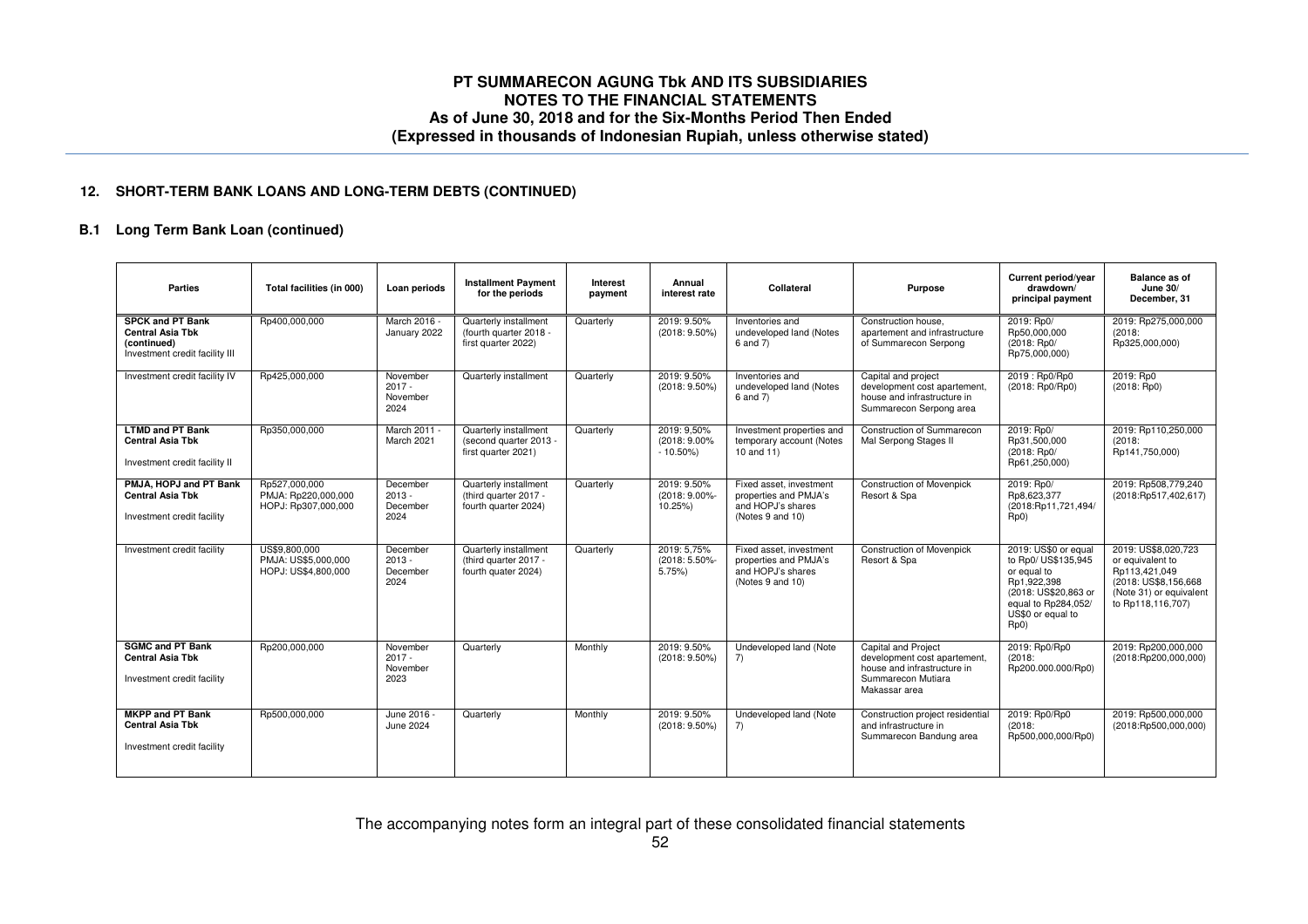## **12. SHORT-TERM BANK LOANS AND LONG-TERM DEBTS (CONTINUED)**

# **B.1 Long Term Bank Loan (continued)**

| <b>Parties</b>                                                                                                 | <b>Total facilities</b><br>(in 000)  | Loan<br>periods                            | <b>Installment Payment</b><br>for the periods         | Interest<br>payment | Annual<br>interest rate         | Collateral                                                                         | Purpose                                                                        | Current period/year<br>drawdown/<br>principal payment                                                                                                                                                                 | <b>Balance as of</b><br><b>June 30/</b><br>December, 31                                                                                                                                                 |
|----------------------------------------------------------------------------------------------------------------|--------------------------------------|--------------------------------------------|-------------------------------------------------------|---------------------|---------------------------------|------------------------------------------------------------------------------------|--------------------------------------------------------------------------------|-----------------------------------------------------------------------------------------------------------------------------------------------------------------------------------------------------------------------|---------------------------------------------------------------------------------------------------------------------------------------------------------------------------------------------------------|
| The company and PT<br><b>Bank Mandiri (Persero)</b><br>Tbk<br>Specific transaction credit<br>facility (PTK II) | Rp600,000,000                        | March 2013<br>March 2020                   | Quarterly start from<br>December 2015 -<br>March 2020 | Monthly             | 2019: 9.75%<br>(2018: 9.75%)    | JYBA's undeveloped land<br>and LTMD's investment<br>properties (Notes 7 and<br>10) | General Purpose                                                                | 2019: Rp0/<br>Rp37,500,000<br>(2018: Rp0/<br>Rp50,000,000)                                                                                                                                                            | 2019: Rp405,000,000<br>(2018)<br>Rp442,500,000)                                                                                                                                                         |
| Specific transaction credit<br>facility (PTK III)                                                              | Rp750,000,000                        | April 2015 -<br>April 2021                 | Quarterly start from<br>April 2018<br>- April 2021    | Monthly             | 2019: 9.75%<br>(2018: 9.75%)    | Investment properties<br>MKOJ (Note 10)                                            | Financing capital<br>expenditures/working capital in<br>Summarecon Bekasi area | 2019: Rp0/<br>Rp50,000,000<br>(2018: Rp0/<br>Rp80,000,000)                                                                                                                                                            | 2019: Rp620,000,000<br>(2018)<br>Rp670,000,000)                                                                                                                                                         |
| <b>KCJA and PT Bank</b><br><b>Central Asia Syariah</b><br>Investment credit facility                           | Rp250,000,000                        | December<br>$2018 -$<br>December<br>2026   | Quarterly                                             | Monthly             | 2019: 9.50%<br>$(2018: 9.50\%)$ | Undeveloped land (Note<br>7)                                                       | Construction project residential<br>and infrastructure in Bogor<br>area        | 2019: Rp17,538,037/<br>Rp20,000<br>(2018:Rp69,557,635/<br>Rp0)                                                                                                                                                        | 2019: Rp87,075,672<br>(2018: Rp69,557,635)                                                                                                                                                              |
| <b>GNSP dan PT Bank</b><br><b>Central Asia Syariah</b>                                                         | Rp250,000,000                        | December<br>$2018 -$<br>December<br>2026   | Quarterly                                             | Monthly             | 2019: 9.50%<br>$(2018:0.00\%)$  | Undeveloped land (Note<br>7)                                                       | Construction project residential<br>and infrastructure in Bogor<br>area        | 2019:<br>Rp14,617,307/Rp0<br>(2018: Rp0Rp0                                                                                                                                                                            | 2019: Rp14,617,307<br>$(2018:$ Rp0)                                                                                                                                                                     |
| <b>GNSA dan PT Bank</b><br><b>Central Asia Syariah</b>                                                         | Rp250,000,000                        | December<br>$2018 -$<br>December<br>2026   | Quarterly                                             | Monthly             | 2019: 9.50%<br>$(2018:0.00\%)$  | Undeveloped land (Note<br>7)                                                       | Construction project residential<br>and infrastructure in Bogor<br>area        | 2019:<br>Rp13,136,244/Rp0<br>(2018: Rp0/Rp0)                                                                                                                                                                          | 2019: Rp13,136,244<br>$(2018:$ Rp0)                                                                                                                                                                     |
| The company and PT<br><b>Bank KEB Hana Indonesia</b><br>Working Capital Installment                            | Rp42,000,000                         | 10 years<br>since the loan<br>disbursement |                                                       | Monthly             | 2018: 11.75%                    | <b>Fixed Assets BTKV</b><br>(Note 9) and 5,000 shares<br>of BTKV                   | Working capital                                                                | 2019: Rp0/Rp0                                                                                                                                                                                                         | 2019: Rp0                                                                                                                                                                                               |
| <b>Total Long Term Bank</b><br>Loan                                                                            | Rp6,202,000,000 and<br>US\$9,800,000 |                                            |                                                       |                     |                                 |                                                                                    |                                                                                | 2019: US\$0 dan<br>Rp45,291,588/US\$1<br>35.945 or<br>equivalent with<br>Rp1,922,398 and<br>Rp328,518,377<br>2018: US\$20.863 or<br>equivalent with<br>Rp284,052 dan<br>Rp781,279,129/<br>US\$0 and<br>Rp528,124,999) | December 31, 2019:<br>US\$8.020.723 or<br>equivalent with<br>Rp113,421,049 and<br>Rp3,619,858,463<br>December 31, 2018 :<br>US\$8,156,668 or<br>equivalent with<br>Rp118,116,707 and<br>Rp3,903,085,252 |

\*In 2018, SPCK, direct subsidiary, has sold part of its ownership in BTKV; therefore, the Company has lost controlling interests. This transaction was recorded as part of investment in associates (Note 1f).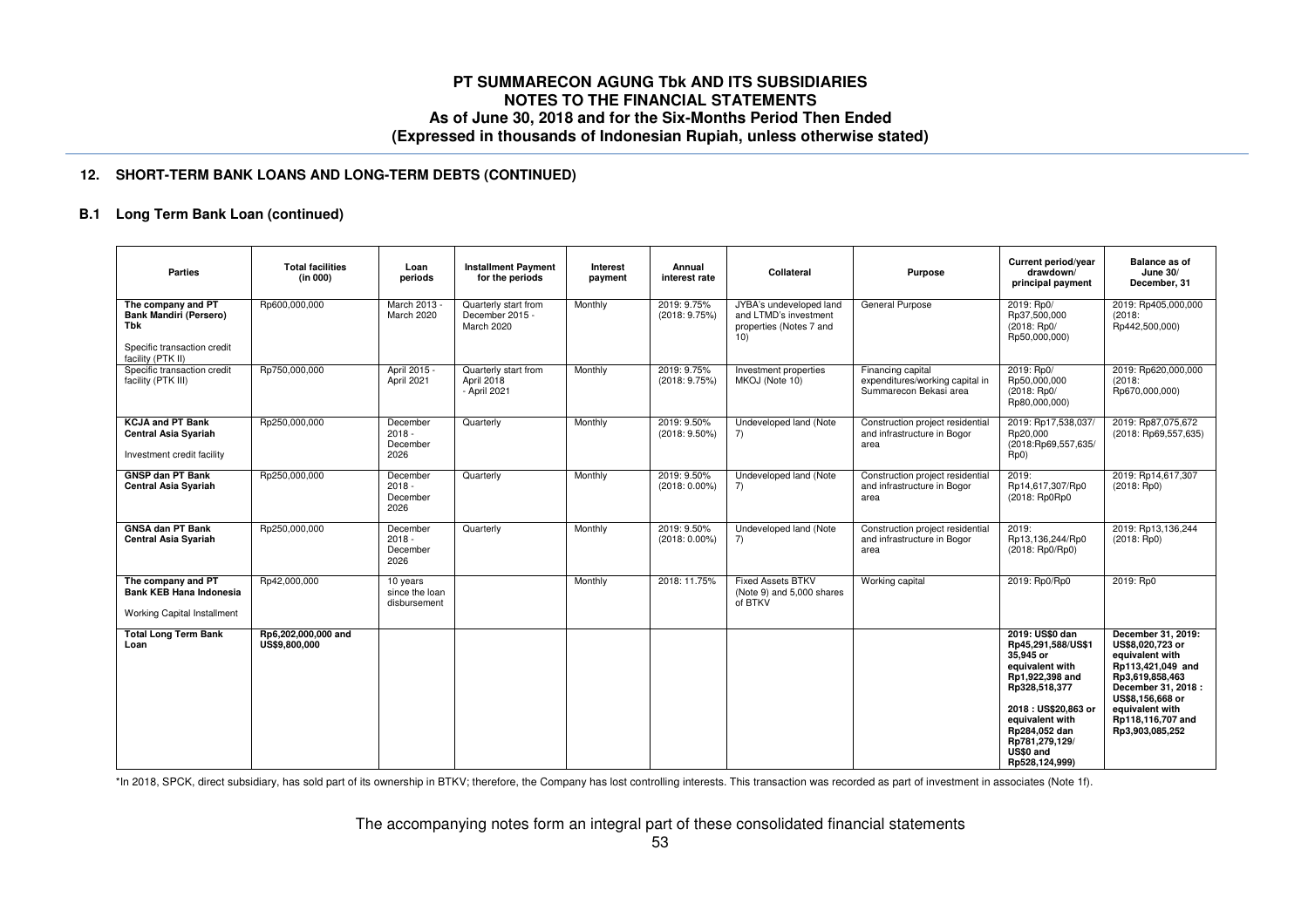## **12. SHORT-TERM BANK LOANS AND LONG-TERM DEBTS (CONTINUED)**

## **B.1 Long Term Bank Loan (continued)**

Under the loan agreements, the Group (debtors) must comply with several covenants, as follows:

- a. Maintain certain financial ratios:
	- 1. EBITDA to interest expense ratio;
	- 2. Debt to equity ratio;
- b. Debtors must obtain written approval from the Creditor prior to performing the following activities:
	- 1. Provide loans, act as guarantor/pledgor in any form and with any name and/or pledge the Company's assets to other parties, including but not limited to affiliates, both direct or indirectly related, and to third parties in the amount greater than 20% of the Company's total equity for each transaction, except in the ordinary course of business;
	- 2. Pay dividends (for certain subsidiaries);
	- 3. Sell or dispose their major assets used in their business, except under normal business transactions;
	- 4. Enter into merger, consolidation, acquisition, liquidation;
	- 5. Amend its articles of association, except increase their capital stock.

As of June 30, 2019 and December 31, 2018, each of the Group are in compliance with all of the debt covenants related to the above short-term bank loans and long-term debts.

## **B.2 Loan to Financing Institution**

#### **PT BCA Finance**

The loans from PT BCA Finance represent drawdowns from various consumer financing credit facilities obtained by the Group, which were used to finance the acquisitions of vehicles. The loans are payable in monthly installments at different dates, the latest up to May 8, 2021 and are collateralized by the vehicles purchased (Note 9). The outstanding loans balance as of June 30, 2019 amounted to Rp9.959.916 (2018: Rp13,117,548).

In 2019, the Group has made principal payments totaling Rp3,901,846 (2018: Rp6,391,986).

In 2019 and 2018, the loans bore interest at annual rates ranging from 6.99% to 17.25% (2018: 6.99% sampai dengan 17.25%).

There are no covenants imposed by PT BCA Finance in relation to these loans.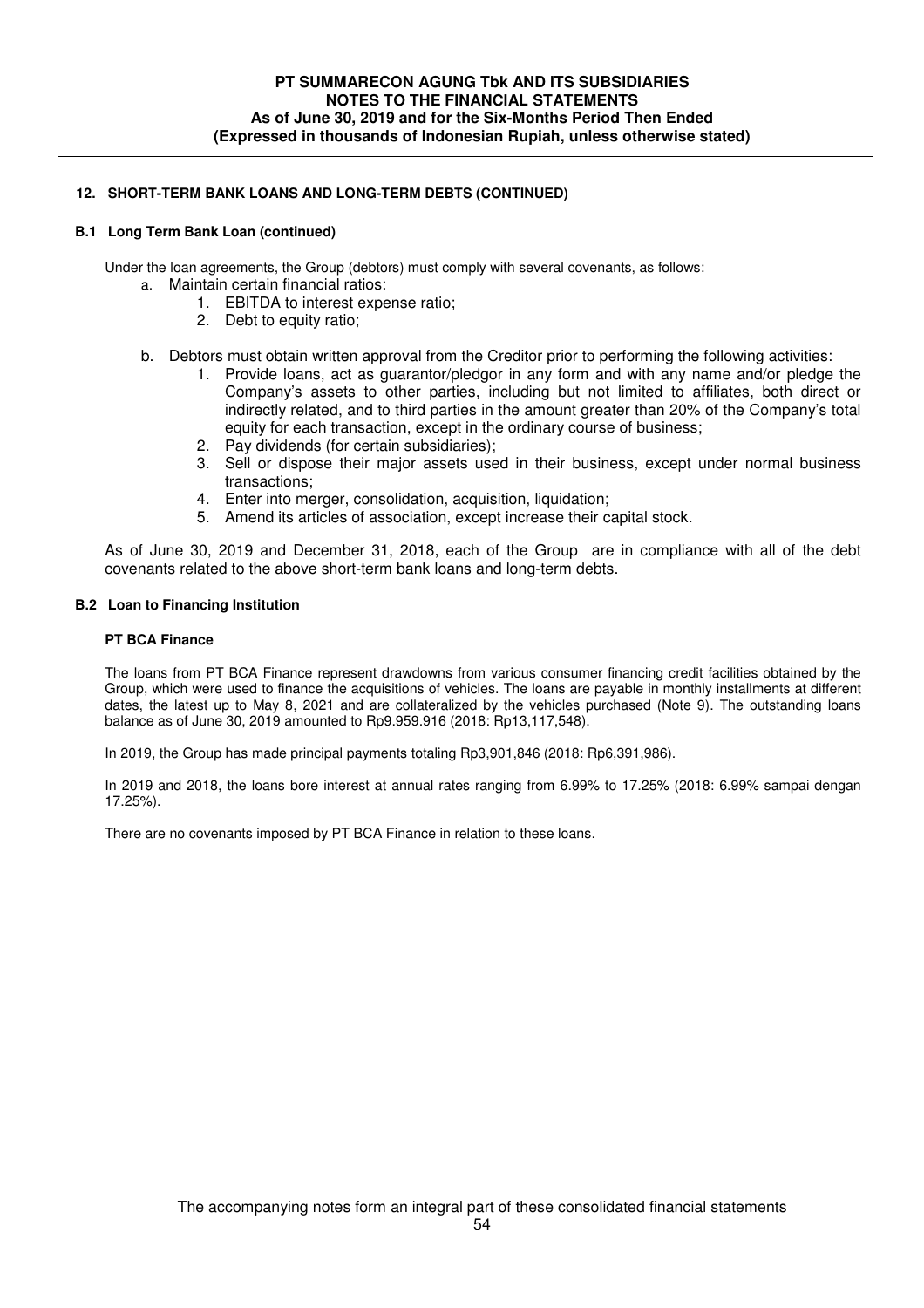## **13. BONDS PAYABLE AND SUKUK IJARAH**

The details of bonds issued are as follows:

|                                                                                                                                          | <b>June 30,</b><br>2019 | December 31,<br>2018 |
|------------------------------------------------------------------------------------------------------------------------------------------|-------------------------|----------------------|
| <b>Face Value</b>                                                                                                                        |                         |                      |
| Obligasi Berkelanjutan I Tahap II                                                                                                        | 800,000,000             | 800,000,000          |
| Obligasi Berkelanjutan II Tahap I                                                                                                        | 500,000,000             | 500,000,000          |
| Obligasi Berkelanjutan II Tahap II                                                                                                       | 800.000.000             | 800.000.000          |
| Obligasi Berkelanjutan III Tahap I                                                                                                       | 416,000,000             | 416,000,000          |
| Sukuk Ijarah Berkelanjutan I Tahap II                                                                                                    | 300,000,000             | 300,000,000          |
| <b>Total face value</b>                                                                                                                  | 2,816,000,000           | 2,816,000,000        |
| Less deferred issuance costs (net of current amortization of Rp3,801,809<br>as of June 30, 2019 and Rp7,906,930 as of December 31, 2018) | (12, 215, 102)          | (16,016,911)         |
| <b>Neto</b>                                                                                                                              | 2,803,784,898           | 2,799,983,089        |
| Less current maturities                                                                                                                  | (1,099,433,661)         | (1,098,443,190)      |
| Long-term portion                                                                                                                        | 1,704,351,237           | 1,701,539,899        |
|                                                                                                                                          |                         |                      |

The details of the above deferred issuance costs and the related accumulated amortization are as follows:

|                                                                                                                                                   | <b>June 30,</b><br>2019 | December 31,<br>2018 |
|---------------------------------------------------------------------------------------------------------------------------------------------------|-------------------------|----------------------|
| Obligasi Berkelanjutan I Tahap I                                                                                                                  |                         | 7,336,106            |
| Obligasi Berkelanjutan I Tahap II                                                                                                                 | 6,160,646               | 6,160,646            |
| Obligasi Berkelanjutan I Tahap III                                                                                                                |                         | 1,124,325            |
| Obligasi Berkelanjutan II Tahap I                                                                                                                 | 8,919,096               | 8,919,096            |
| Obligasi Berkelanjutan II Tahap II                                                                                                                | 5,008,600               | 5,008,600            |
| Obligasi Berkelanjutan III Tahap I                                                                                                                | 7,147,712               | 7,147,712            |
| Sukuk Ijarah Berkelanjutan I Tahap I                                                                                                              |                         | 2,504,429            |
| Sukuk ljarah Berkelanjutan I Tahap II                                                                                                             | 2,325,994               | 2,325,994            |
| Sukuk Ijarah Berkelanjutan I Tahap III                                                                                                            |                         | 1,124,325            |
| Total                                                                                                                                             | 29,562,048              | 41,651,233           |
| Less accumulated amortization of deferred issuance costs (inclusive of<br>current amortization of Rp8,287,376 as of June 30, 2019 and Rp7,906,930 |                         |                      |
| as of December 31, 2018)                                                                                                                          | (17,346,946)            | (25,634,322)         |
| <b>Neto</b>                                                                                                                                       | 12,215,102              | 16,016,911           |

#### **Obligasi Berkelanjutan I Tahap I ("OB I Tahap I")**

On December 11, 2013, the Company issued OB I Tahap I with nominal value of Rp450,000,000 with fixed annual interest of 10.85%. Interest is payable quarterly in arrears, which started on March 11, 2014 and continues up to December 11, 2018. The OB I Tahap I was due on December 11, 2018 and was fully paid on its due date.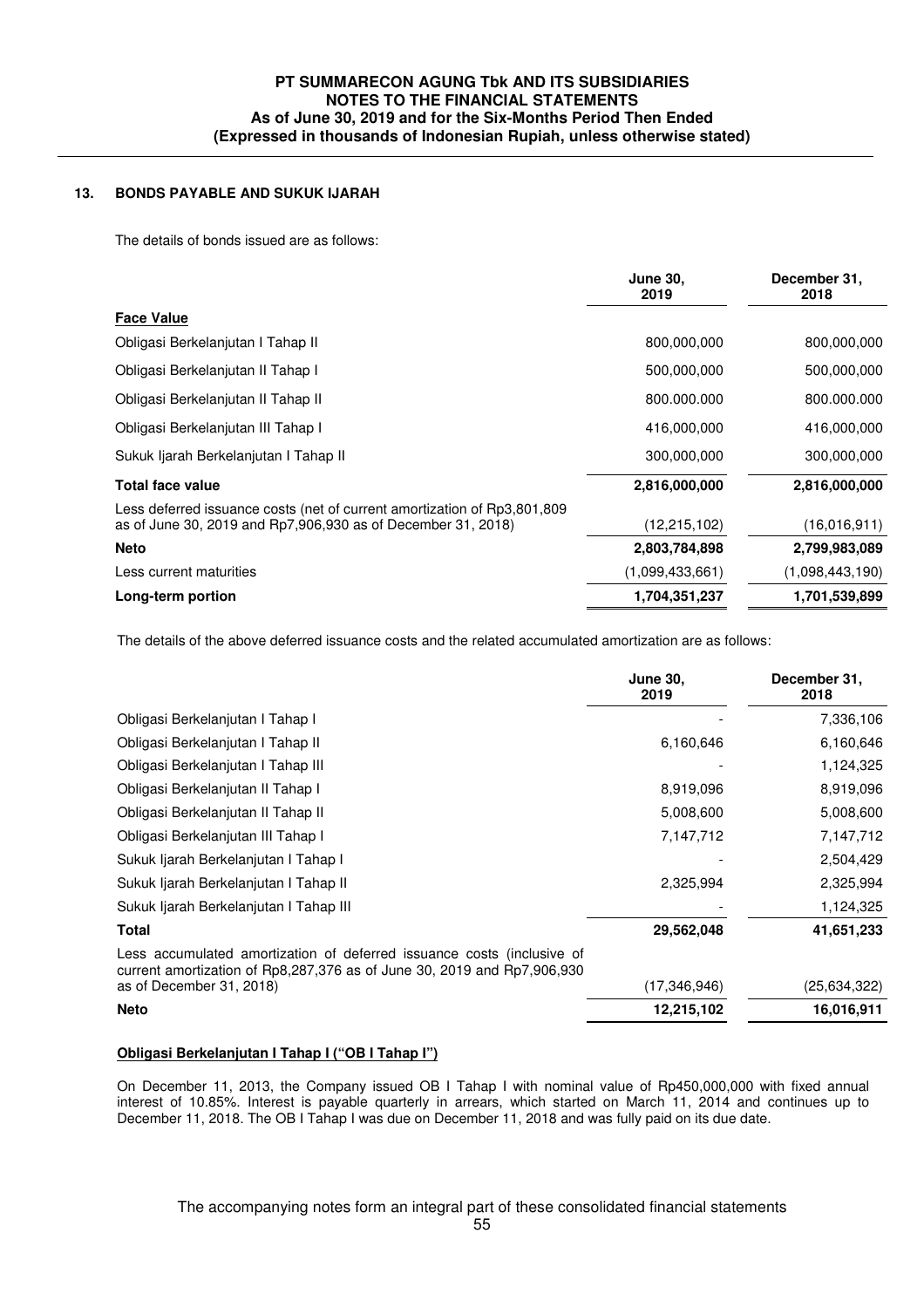### **13. BONDS PAYABLE AND SUKUK IJARAH (CONTINUED)**

#### **Obligasi Berkelanjutan I Tahap I ("OB I Tahap I") (continued)**

The OB I Tahap I has been listed in the Indonesia Stock Exchange since December 11, 2013.

The OB I Tahap I is secured by the Company's investment property (Note 10).

PT Pemeringkat Efek Indonesia (Pefindo), a securities rating agency in Indonesia, gave a rating of <sub>id</sub>A+ (single A plus) for the OB I Tahap I in 2018.

#### **Obligasi Berkelanjutan I Tahap II ("OB I Tahap II")**

On October 10, 2014, the Company issued OB I Tahap II with nominal value of Rp800,000,000 with fixed annual interest of 11.50%. Interest is payable quarterly in arrears, which will start on January 10, 2015 and continues up to October 10, 2019. The OB I Tahap II will due on October 10, 2019.

The OB I Tahap II has been listed in the Indonesia Stock Exchange since October 10, 2014.

The OB I Tahap II is secured by the Company's investment property (Note 10).

PT Pemeringkat Efek Indonesia (Pefindo), a securities rating agency in Indonesia, gave a rating of idA+ (single A plus) for the OB I Tahap II in 2019.

#### **Obligasi Berkelanjutan I Tahap III ("OB I Tahap III")**

On April 22, 2015, the Company issued OB I Tahap III with nominal value of Rp150,000,000 with fixed annual interest of 10.50%. Interest is payable quarterly in arrears, which will start on July 22, 2015 and continues up to April 22, 2018. The OB I Tahap III was due on April 22, 2018 and was fully paid on its due date.

The OB I Tahap III has been listed in the Indonesia Stock Exchange since April 22, 2015.

The OB I Tahap III is secured by the Company's undeveloped land (Note 7).

PT Pemeringkat Efek Indonesia (Pefindo), a securities rating agency in Indonesia, gave a rating of <sub>id</sub>A+ (single A plus) for the OB I Tahap III in 2018.

#### **Obligasi Berkelanjutan II Tahap I ("OB II Tahap I")**

On December 16, 2015, the Company issued OB II Tahap I with nominal value of Rp500,000,000 with fixed annual interest rate of 11.25%. Interest is payable quarterly in arrears, which will start on March 16, 2016 and continues up to December 16, 2020. The OB II Tahap I will due on December 16, 2020.

The OB II Tahap I has been listed in the Indonesia Stock Exchange since December 17, 2015.

The OB II Tahap I is secured by the Company's investment property (Note 10).

PT Pemeringkat Efek Indonesia (Pefindo), a securities rating agency in Indonesia, gave a rating of <sub>id</sub>A+ (single A plus) for the OB II Tahap I in 2019.

#### **Obligasi Berkelanjutan II Tahap II ("OB II Tahap II")**

On November 28, 2017, the Company issued OB II Tahap II with nominal value of Rp800,000,000 with fixed annual interest rate of 8.80%. Interest is payable quarterly in arrears, which will start on November 28, 2017 and continues up to November 28, 2020. The OB II Tahap I will due on November 28, 2020.

The OB II Tahap II has been listed in the Indonesia Stock Exchange since November 28, 2017.

The OB II Tahap II is secured by the Company's investment property (Note 10).

PT Pemeringkat Efek Indonesia (Pefindo), a securities rating agency in Indonesia, gave a rating of idA+ (single A plus) for the OB II Tahap II in 2019.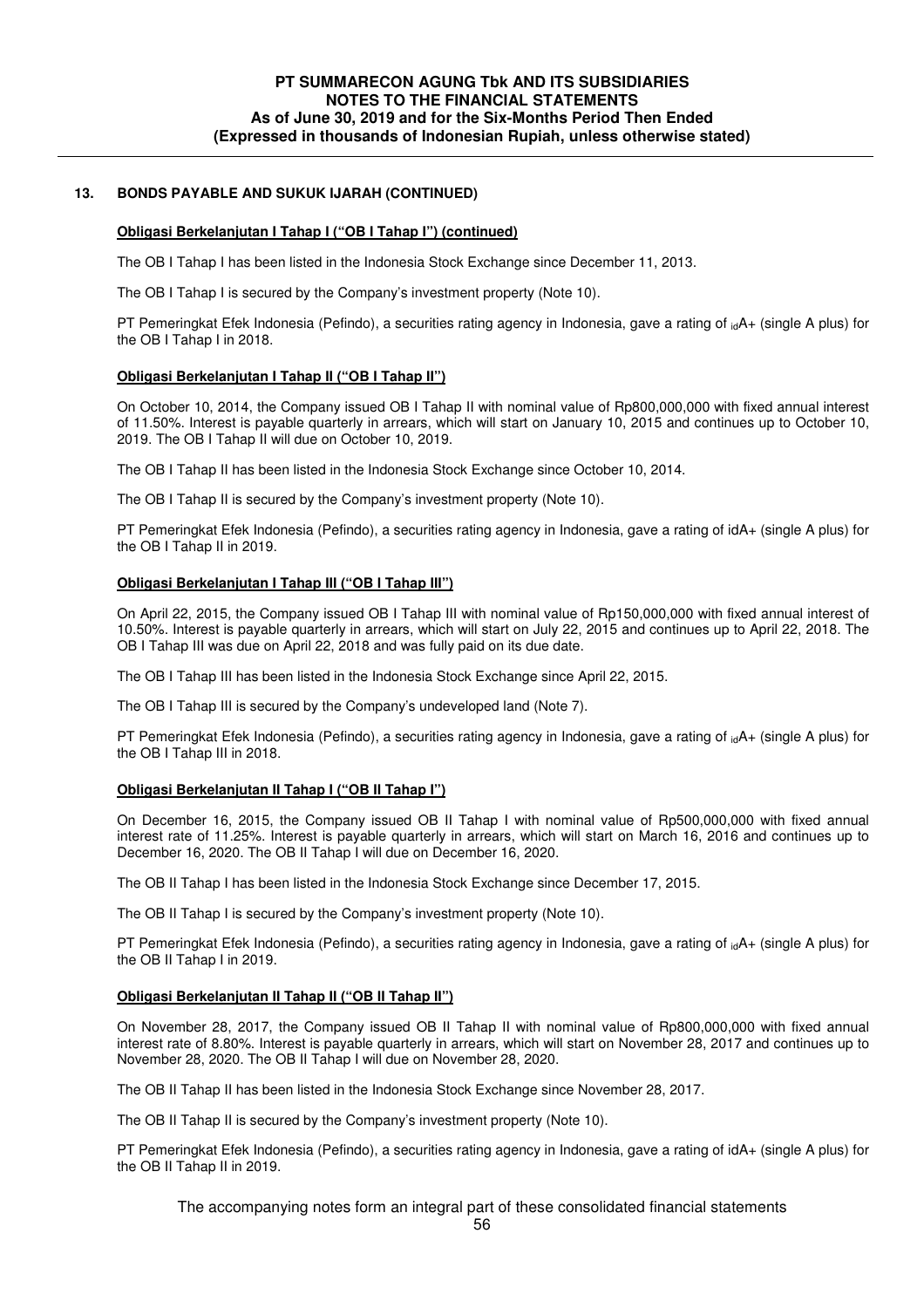## **13. BONDS PAYABLE AND SUKUK IJARAH (CONTINUED)**

#### **Obligasi Berkelanjutan III Tahap II ("OB III Tahap I")**

On December 6, 2018, the Company issued OB III Tahap I with nominal value of Rp416,000,000 with fixed annual interest rate of 10.75%. Interest will be paid quarterly, which started on December 6, 2018 and will continue up to September 6, 2021. The OB III Tahap I will due on December 6, 2021.

The OB III Tahap I has been listed in the Indonesia Stock Exchange since December 6, 2018.

The OB III Tahap I is secured by the Company's investment properties (Note 10).

PT Pemeringkat Efek Indonesia (Pefindo), a securities rating agency in Indonesia, gave a rating of idA (single A) for the OB III Tahap I in 2019.

#### **Sukuk Ijarah Berkelanjutan I Tahap I ("SIB I Tahap I")**

On December 11, 2013, the Company issued SIB I Tahap I with nominal value of Rp150,000,000, with obligation to pay benefit installment of ijarah amounting to Rp16,275,000 annually for 5 (five) years. Payment of the benefit installment of ijarah is made quarterly in arrears. The SIB I Tahap I was due on December 11, 2018 and was fully paid on its due date.

The SIB I Tahap I has been listed in the Indonesia Stock Exchange since December 11, 2013.

The SIB I Tahap I is guaranteed by the Company's investment property (Note 10).

PT Pemeringkat Efek Indonesia (Pefindo), a securities rating agency in Indonesia, gave a rating of <sub>id</sub>A<sub>+(sy)</sub> (single A plus syariah) for the SIB I Tahap I in 2018.

#### **Sukuk Ijarah Berkelanjutan I Tahap II ("SIB I Tahap II")**

On October 10, 2014, the Company issued SIB I Tahap II with a nominal value of Rp300,000,000, with obligation to pay benefit installment of ijarah amounting to Rp34,500,000 annually, payable over 5 (five) years which started on October 10, 2014 and continues up to October 10, 2019. Payments of the benefit installment of ijarah are made quarterly in arrears. The SIB I Tahap II will due on October 10, 2019.

The SIB I Tahap II has been listed on the Indonesia Stock Exchange since October 10, 2014.

The SIB I Tahap II is guaranteed by the Company's investment property (Note 10).

PT Pemeringkat Efek Indonesia (Pefindo), a securities rating agency in Indonesia, gave a rating of  $_{id}A_{+(sy)}$  (single A plus syariah) for the SIB I Tahap II in 2019.

#### **Sukuk Ijarah Berkelanjutan I Tahap III ("SIB I Tahap III")**

On April 22, 2015, the Company issued SIB I Tahap III with a nominal value of Rp150,000,000 with obligation to the benefit installment of ijarah amounting to Rp15,750,000 annually, payable over 3 (three) years which started on July 22, 2015 and continues up to April 22, 2018. Payments of the benefit installment of ijarah are made quarterly in arrears. The SIB I Tahap III was due on April 22, 2018 and was fully paid on its due date.

The SIB I Tahap III has been listed on the Indonesia Stock Exchange since April 22, 2015.

The SIB I Tahap III is guaranteed by the Company's investment property (Note 10).

PT Pemeringkat Efek Indonesia (Pefindo), a securities rating agency in Indonesia, gave a rating of  $_{id}A_{+(sv)}$  (single A plus syariah) for the SIB I Tahap III in 2019.

Based on the minutes of meetings of the bond holders and sukuk ijarah holders ("holders"), the holders agreed that:

- 70% of the funds generated from the issuance of OB I Tahap I and SIB I Tahap I will be used for the property development of the Group and about 30% will be used for working capital;
- 90% of funds generated from the issuance of the OB I Tahap II and SIB I Tahap II, will be used for business expansion in property across areas and about 10% will be used for working capital;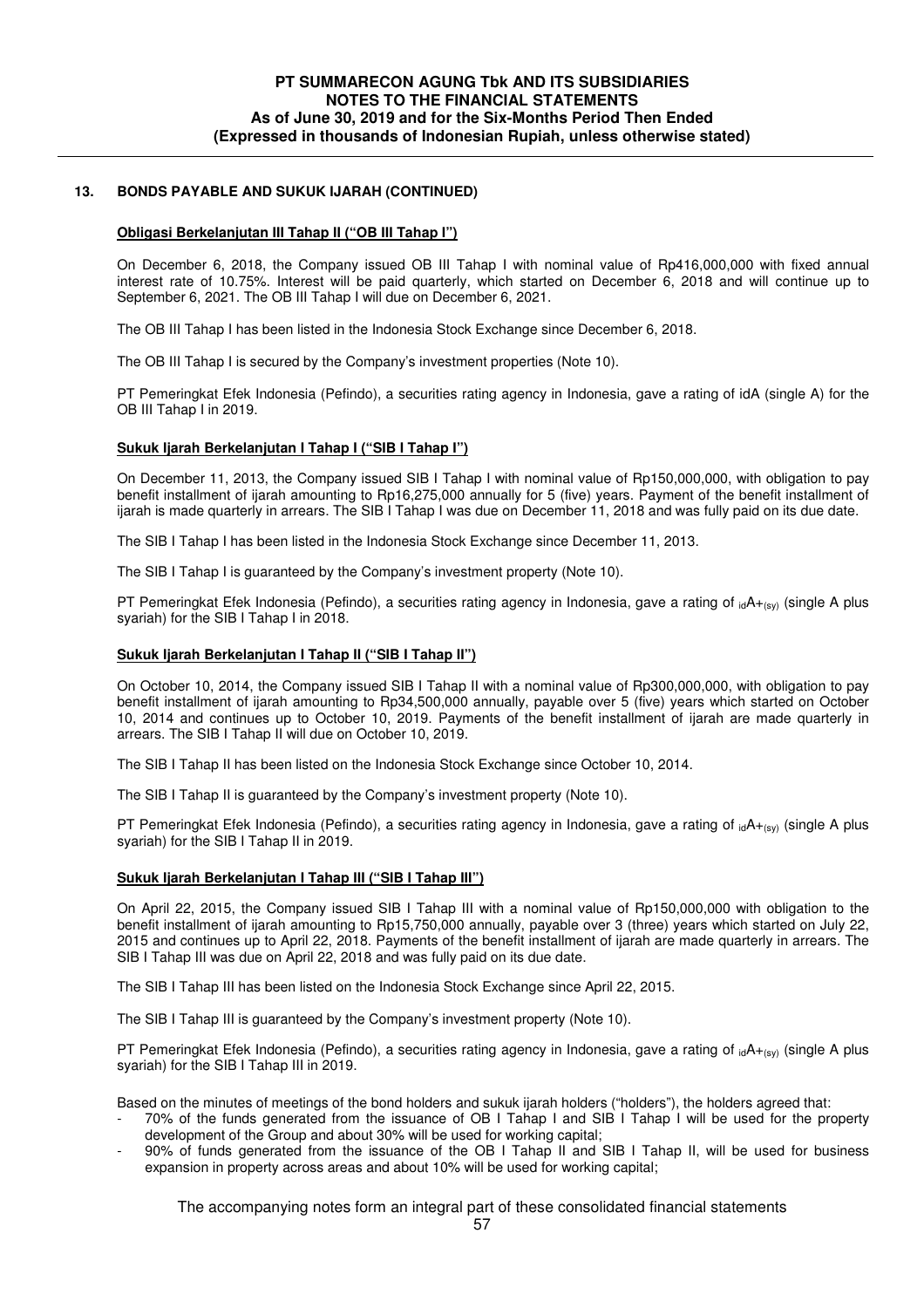## **13. BONDS PAYABLE AND SUKUK IJARAH (CONTINUED)**

Based on the minutes of meetings of the bond holders and sukuk ijarah holders ("holders"), the holders agreed that (continued):

- 100% of funds generated from the issuance of the OB I Tahap III and SIB I Tahap III will be used for business expansion in property across areas;
- 70% of the funds generated from the issuance of OB II Tahap I will be used for property development of the Group and about 30% will be used for working capital.
- 100% of funds generated from the issuance of the OB II Tahap II will be used for settle all or part of obligasi and/or sukuk, and/or Company's bank loan and/or subsidiaries.

Based on Perjanjian Perwaliamanatan Obligasi (OB Tahap I, II & III, SIB Tahap I, II & III) between the Company and PT Bank CIMB Niaga Tbk as a trustee and Obligasi (OB II Tahap I & II) between the Company and PT Bank Permata Tbk as a trustee, the Company is required to comply with the following covenants:

- a. Maintain certain financial ratios:
	- (1) Interest-bearing debt to equity ratio of not more than 3:1;
	- (2) EBITDA to interest expense ratio of not less than 1:1;
	- (3) Collateral value, which should be appraised every year by an appraiser registered with BAPEPAM-LK, to the bonds payable of not less than 1:1.

The Company complied with all the above financial ratio requirements.

- b. The Company is not allowed to conduct the following activities, without the prior consent of the trustee:
	- (1) Pay or make or distribute payments to others in the current year as long as the Company default to make payments of its obligation to the bondholders;
	- (2) Provide loans to other parties;
	- (3) Enter into merger, consolidation, acquisition, liquidation;
	- (4) Change the Company's major activities; and
	- (5) Decrease their respective authorized capital stock, issued and fully paid capital stock.

As of June 30, 2019 and December 31, 2018, the Company have complied with the covenants stated in the agreements on the bonds and sukuk ijarah.

## **14. TRADE PAYABLES TO THIRD PARTIES**

Trade payables to third parties consist of purchases of goods and services from the following:

|                                         | <b>June 30.</b><br>2019 | December 31,<br>2018 |
|-----------------------------------------|-------------------------|----------------------|
| <b>Suppliers</b>                        | 57,159,515              | 68,553,668           |
| Office construction contructors         | 3,004,190               | 4,352,321            |
| House construction contructors          | 1,382,512               | 1,364,256            |
| Infrastructure construction contructors | 1,254,061               | 1,413,183            |
| Apartment construction contructors      | 513.911                 | 517,233              |
| <b>Others</b>                           | 699.693                 | 540,107              |
| Total trade payables to third parties   | 64,013,882              | 76,740,768           |

The details of trade payables to third parties based on their original currencies (Note 31) are as follows:

|                                                                         | <b>June 30.</b><br>2019 | December 31,<br>2018 |
|-------------------------------------------------------------------------|-------------------------|----------------------|
| Rupiah                                                                  | 59.903.164              | 72.539.820           |
| United States dollar (US\$257,216 in June 30,2019 and December 31,2018) | 3.637.287               | 3.724.740            |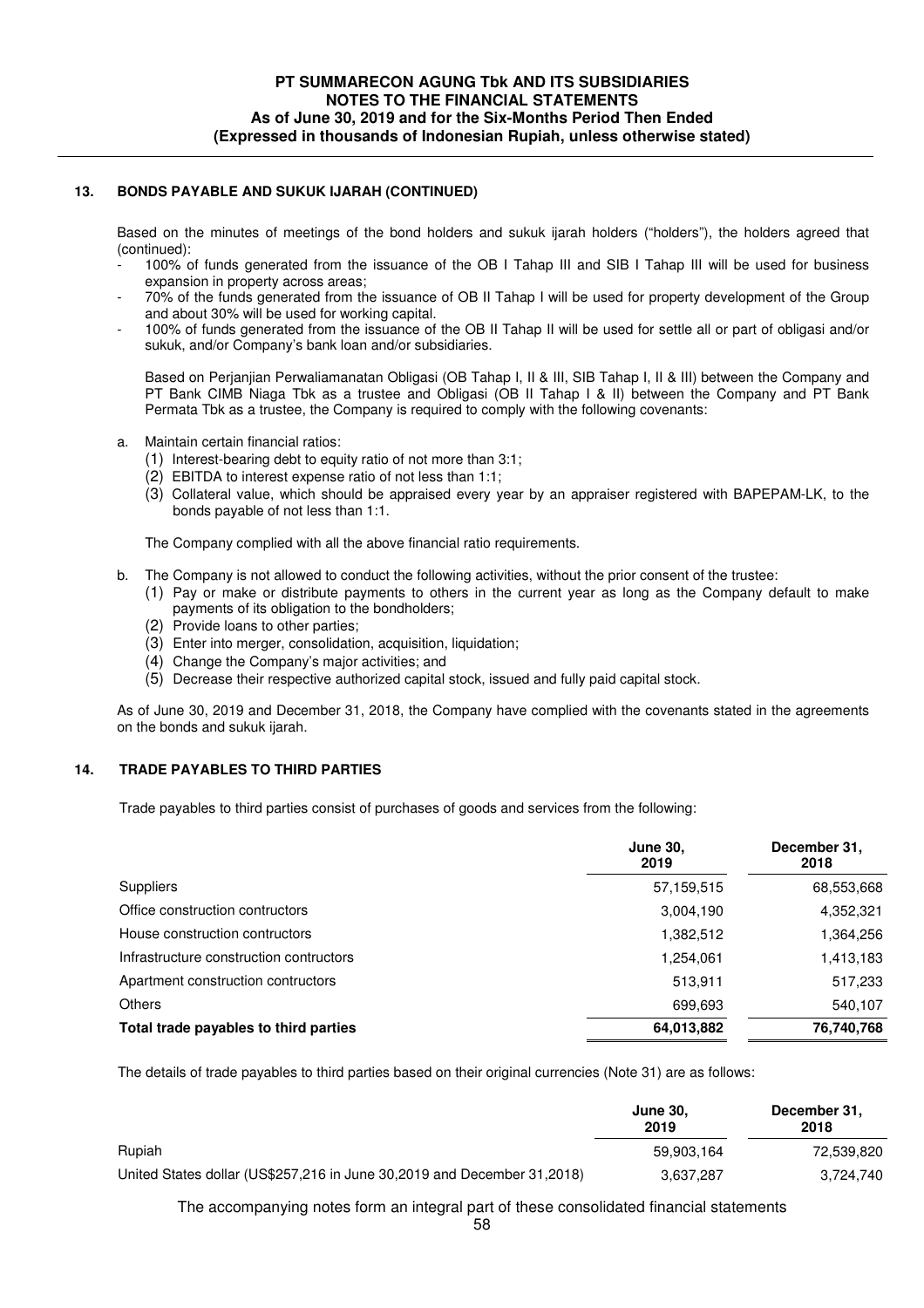## **14. TRADE PAYABLES TO THIRD PARTIES**

The details of trade payables to third parties based on their original currencies (Note 31) are as follows:

|                                                                       | <b>June 30.</b><br>2019 | December 31,<br>2018 |
|-----------------------------------------------------------------------|-------------------------|----------------------|
| Singapore dollar (Sin\$25,882 in June 30, 2019 and December 31, 2018) | 270,363                 | 274,430              |
| Thailand Baht (THB259,521 in June 30, 2019 and December 31, 2018)     | 119,289                 | 115,457              |
| European Euro (Euro3,870 in June 30, 2019 and December 31, 2018)      | 62.212                  | 64,086               |
| Australian dollar (AUD\$2,178 in June 30, 2019 and December 31, 2018) | 21.567                  | 22,235               |
| Total trade payables to third parties                                 | 64,013,882              | 76,740,768           |
|                                                                       |                         |                      |

There are no Company's assets collateralized in relation to trade payables to third parties as of June 30, 2019.

## **15. OTHER PAYABLES**

Other payables are liabilities consist of:

|                                  | <b>June 30.</b><br>2019 | December 31,<br>2018 |  |
|----------------------------------|-------------------------|----------------------|--|
| Third parties:                   |                         |                      |  |
| Deposit payable                  | 173,990,725             | 158,853,268          |  |
| Dividen payable                  | 74,180,903              | 2,048,231            |  |
| Deferred lease income            | 16,669,475              | 16,669,475           |  |
| Others (each below Rp10,000,000) | 76,750,223              | 94,807,632           |  |
| <b>Total other payables</b>      | 341,591,326             | 272,378,606          |  |
| Less current maturities          |                         |                      |  |
|                                  | (327,617,822)           | (261, 345, 102)      |  |
| Long-term portion                | 13,973,504              | 11,033,504           |  |

## **16. ACCRUED EXPENSES**

This account consists of accruals for:

|                                                                      | <b>June 30,</b><br>2019 | December 31,<br>2018 |
|----------------------------------------------------------------------|-------------------------|----------------------|
| Development of project, infrastructure, social and public facilities | 896,336,497             | 715,046,135          |
| Interest expense                                                     | 116,955,665             | 118,697,261          |
| Promotion                                                            | 57,925,011              | 57,842,070           |
| Repairs and maintenance                                              | 35,055,058              | 41,679,296           |
| Electricity, water and telephone                                     | 27,786,102              | 24,999,398           |
| Others (each below Rp15,000,000)                                     | 76,000,659              | 68,011,482           |
| <b>Total accrued expenses</b>                                        | 1,210,058,992           | 1,026,275,642        |

 As of June 30, 2019 and December 31, 2018, accruals of infrastructures, social and public facilities were provided for new projects of the Group which are involved in property development. The accruals were computed based on cost per square meter (sqm) to be spent on the area to be developed as infrastructures, social and public facilities.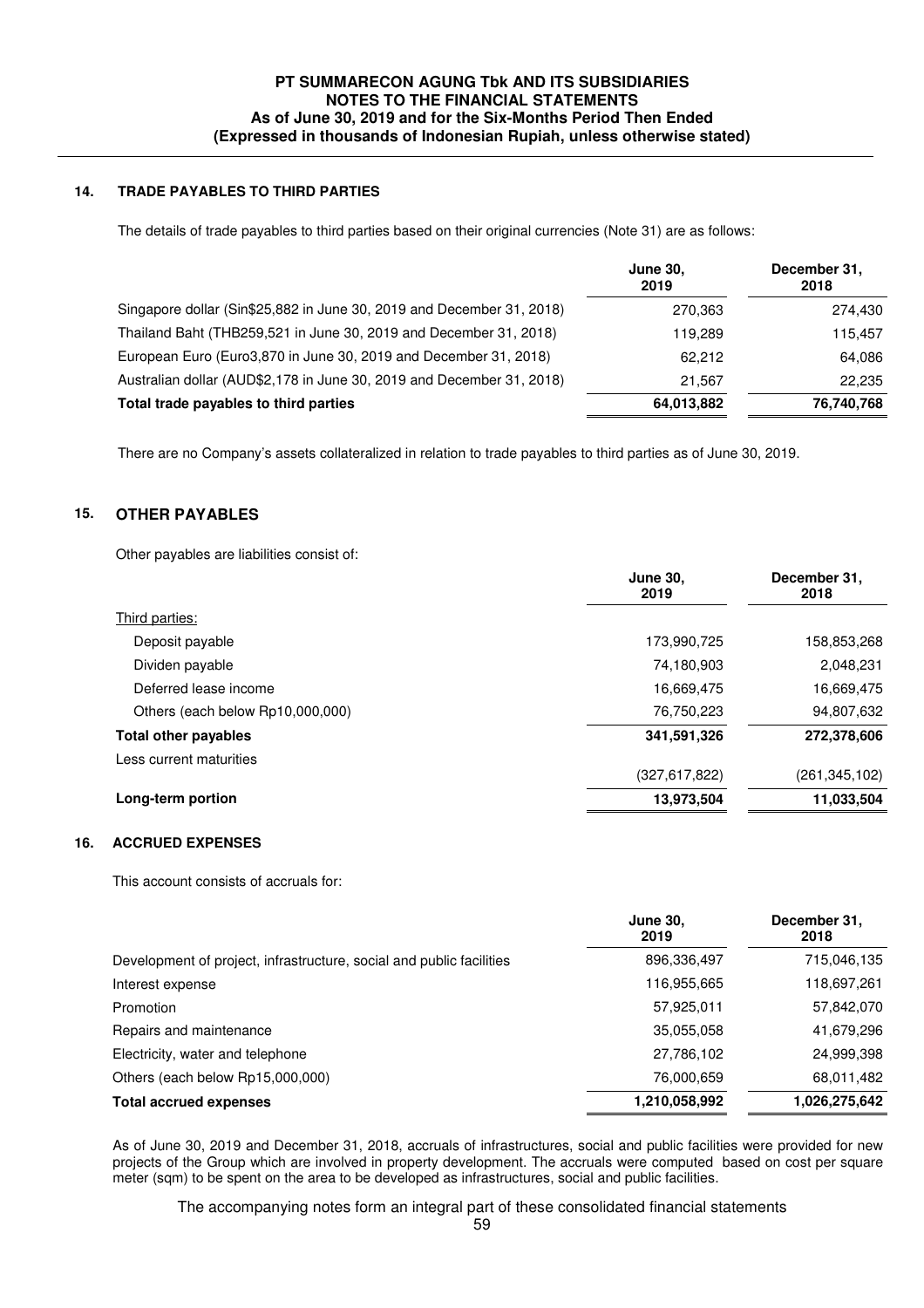## **17. TAXATION**

|    |                            | <b>June 30,</b><br>2019 | December 31,<br>2018 |
|----|----------------------------|-------------------------|----------------------|
| a. | Prepaid taxes consists of: |                         |                      |
|    | Income tax - art. 21       | 3,488                   | 3,407                |
|    | Income tax - art. 22       | 192                     | 155                  |
|    | Income tax - art. 23       | 1,379,047               | 719,530              |
|    | Final tax expense          | 168,907,873             | 159,558,970          |
|    | Value added tax            | 96,214,522              | 92,297,385           |
|    | Claim tax for refund       | 499,993                 | 252,396              |
|    | <b>Total prepaid taxes</b> | 267,005,115             | 252,831,843          |
| b. | Taxes payable consists of: |                         |                      |
|    | Income tax                 |                         |                      |
|    | Article 21                 | 4,845,000               | 4,476,826            |
|    | Article 23                 | 1,660,315               | 4,228,629            |
|    | Article 25                 | 262,102                 | 714,571              |
|    | Article 26                 | 1,663,993               | 2,547,071            |
|    | Article 29                 | 33,897,453              | 41,487,805           |
|    | Final income tax           | 7,761,083               | 7,827,568            |
|    | Development tax            | 50,089,946              | 61,282,470           |
|    | <b>Total taxes payable</b> | 4,845,000               | 4,476,826            |

## **18. EMPLOYEE BENEFITS LIABILITIES**

 The Company and its subsidiaries provide benefits to their qualified employees based on the provisions of Labor Law No. 13/2003 dated March 25, 2003. The benefits are funded, except for PT Summarecon Hotelindo and PT Hotelindo Permata Jimbaran.

The Group defined contribution pension plan for all eligible employees. The Company's contribution to the pension fund is calculated at 1% of their pensionable salaries , while the employees' monthly dues equal to 2.5 % of their pensionable salaries. The Group enroll eligible employees at Manulife Retirement Program (MPP) an additional pension program. The pension plan is organized by Pension Fund Manulife Indonesia, the establishment of which was approved by the Minister of Finance on September 17, 2002. Starting in February 2006 , the Company has temporarily stopped contributions to DPLK and MPP for sufficient funds to pay withdrawals in large quantities. Subsequently, in September 2014 , the Company also enroll eligible employees in the Pension Plan for Severance Compensation organized by Dana Pensiun Fund Central Asia Raya (DPLK CAR).

## **19. DOWNPAYMENT RECEIVED AND SECURITY DEPOSITS**

This account consists of:

|                                                                                               | <b>June 30,</b><br>2019 | December 31,<br>2018 |
|-----------------------------------------------------------------------------------------------|-------------------------|----------------------|
| Downpayments received from the sale of:                                                       |                         |                      |
| Related parties (Note 30)                                                                     |                         |                      |
| <b>Shops</b>                                                                                  | 1.865.700               | 5,133,801            |
| The accompanying notes form an integral part of these consolidated financial statements<br>60 |                         |                      |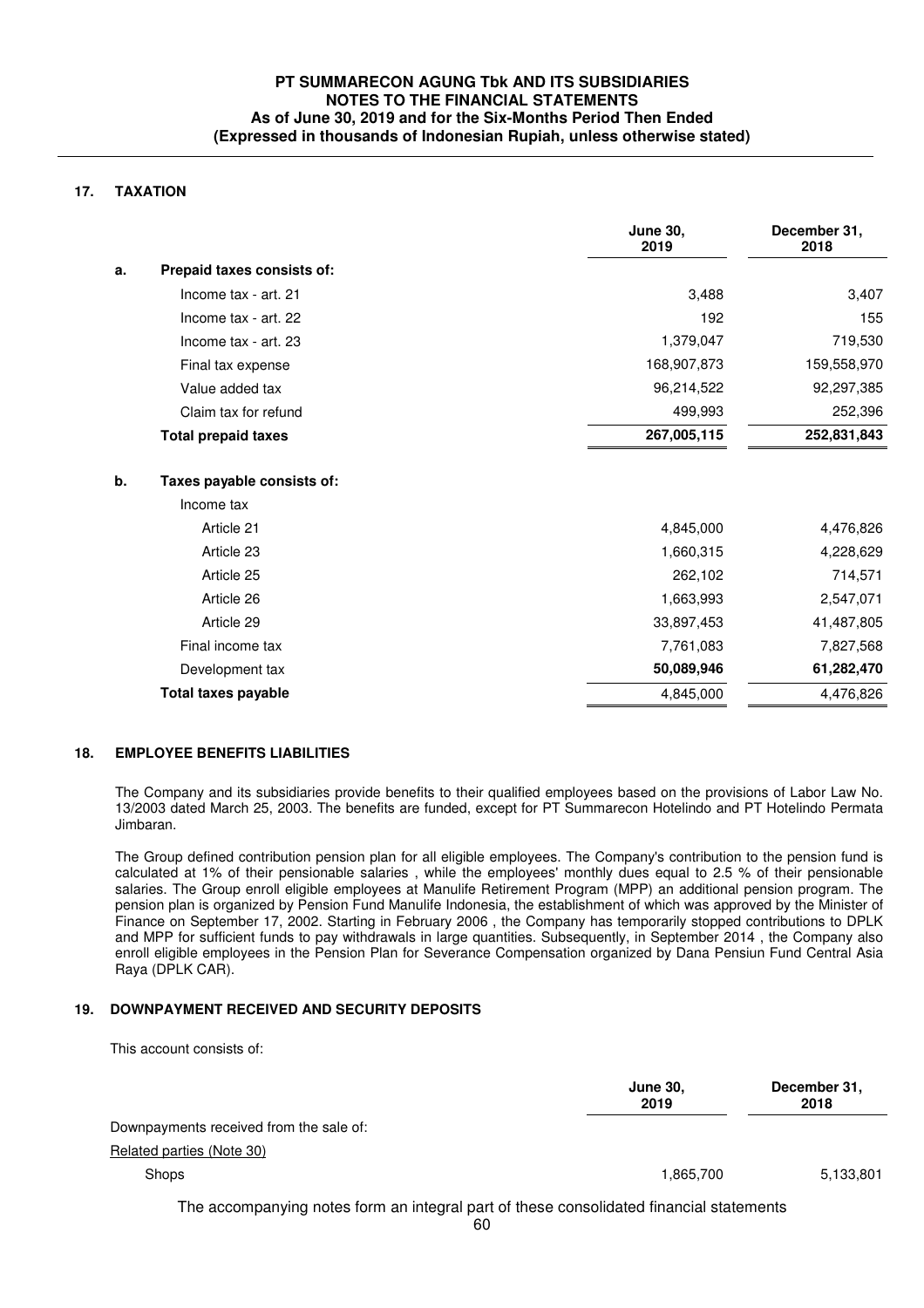## **19. DOWNPAYMENT RECEIVED AND SECURITY DEPOSITS (CONTINUED)**

This account consists of: (continued)

|                                                     | <b>Junw 30,</b><br>2019 | December 31,<br>2018 |
|-----------------------------------------------------|-------------------------|----------------------|
| Downpayments received from the sale of: (continued) |                         |                      |
| Related parties (Note 30) (continued)               |                         |                      |
| Houses                                              | 800,317                 | 1,628,186            |
| Third parties                                       |                         |                      |
| Houses                                              | 2,593,868,117           | 2,321,451,331        |
| Shops                                               | 948,843,188             | 860,529,087          |
| Apartements                                         | 81,485,645              | 62,736,846           |
| Office                                              | 46,854,458              | 79,027,007           |
| Landplots                                           | 20,675,703              | 40,890,369           |
| Others                                              | 13,805,071              | 12,685,262           |
| Total downpayments received                         | 3,708,198,199           | 3,384,081,889        |
| Customer deposits for:                              |                         |                      |
| <b>Related parties</b>                              |                         |                      |
| Rent                                                | 6,641,643               | 5,428,900            |
| Telephone                                           | 91,000                  | 54,000               |
| <b>Others</b>                                       | 113,392                 | 64,208               |
| Third parties                                       |                         |                      |
| Rent                                                | 124,022,665             | 111,519,010          |
| <b>Others</b>                                       | 60,213,033              | 47,818,440           |
| Total customer deposits                             | 191,081,733             | 164,884,558          |
| Total downpayment received and security deposits    | 3,899,279,932           | 3,548,966,447        |
| Less current maturities                             | (1,463,902,072)         | (1,637,058,579)      |
| Long-term portion                                   | 2,435,377,860           | 1,911,907,868        |
|                                                     |                         |                      |

## **20. UNEARNED REVENUES**

This account consists of unearned rental revenues of:

|                                                                                         | <b>June 30,</b><br>2019 | December 31,<br>2018 |
|-----------------------------------------------------------------------------------------|-------------------------|----------------------|
| Related parties                                                                         |                         |                      |
| Commercial and others                                                                   | 101                     |                      |
| Third parties                                                                           |                         |                      |
| Mal and retail                                                                          | 453,894,046             | 414,841,149          |
| Commercial and others                                                                   | 71,732,306              | 70,195,009           |
| The accompanying notes form an integral part of these consolidated financial statements |                         |                      |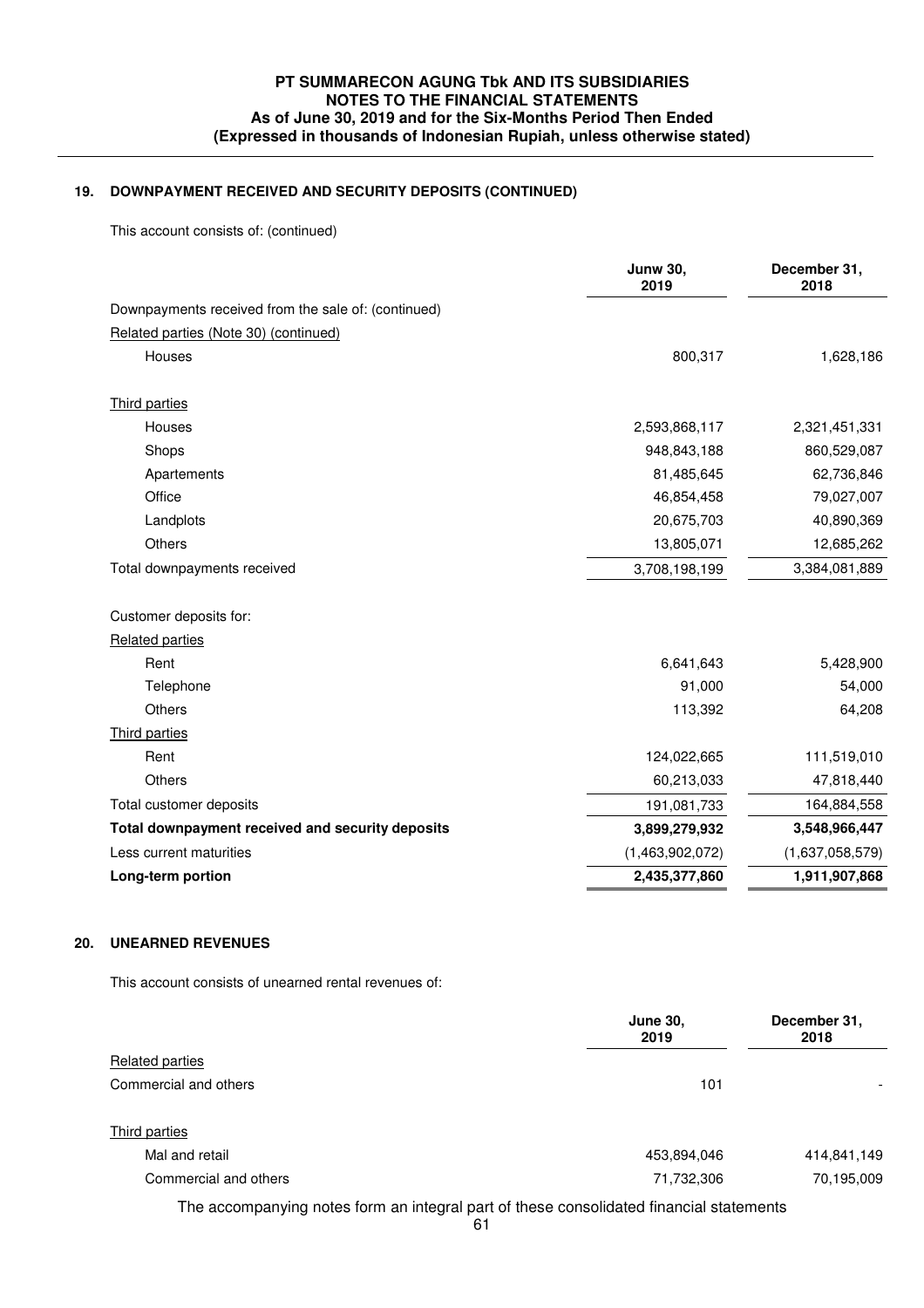## **20. UNEARNED REVENUES (CONTINUED)**

This account consists of unearned rental revenues of:

|                                | <b>June 30,</b><br>2019 | December 31,<br>2018 |
|--------------------------------|-------------------------|----------------------|
| Third parties (continued)      |                         |                      |
| Residential                    | 2,487,718               | 1,960,932            |
| Office                         | 1,114,740               | 1,258,573            |
| <b>Total unearned revenues</b> | 529,228,911             | 488,255,663          |
| Less current maturities        | (445, 912, 924)         | (435, 221, 014)      |
| Long-term portion              | 83,315,987              | 53,034,649           |

## **21. NON-CONTROLLING INTERESTS**

The details of Non-controlling interests in the consolidated Subsidiaries are as follows:

|                                                        | <b>June 30,</b><br>2019 | December 31,<br>2018 |
|--------------------------------------------------------|-------------------------|----------------------|
| <b>SPCK and Subsidiaries</b>                           | 1,147,200,267           | 1,148,370,899        |
| <b>SMPD and Subsidiaries</b>                           | 1,048,428,763           | 971,433,740          |
| <b>SMIP and Subsidiaries</b>                           | 17,391,371              | 35,239,711           |
| <b>BTKB</b>                                            | 1,397,480               | 2,069,079            |
| <b>BHMS</b>                                            | 3                       | 3                    |
| Total equity attributable to Non-controlling interests | 2,214,417,884           | 2,157,113,432        |

 As of June 30, 2018, there was capital contribution amounting Rp90,650,000 from non-controlling interests of SMPD and subsidiaries.

Total comprehensive loss attributable to Non-controlling interests for the six-months period ended June 30, 2019 amounted to Rp67,302,569 (2018 Rp122,887,281).

## **22. SHARE CAPITAL**

The details of the Company's share ownership as of June 30, 2019 is as follows:

|                           |                                           | Percentage<br>οf |               |  |
|---------------------------|-------------------------------------------|------------------|---------------|--|
|                           | Number of shares<br>issued and fully paid | ownership<br>(%) | <b>Amount</b> |  |
| Commissioner              |                                           |                  |               |  |
| Harto Djojo Nagaria       | 20,750,000                                | 0.14             | 2,075,000     |  |
| Director                  |                                           |                  |               |  |
| Liliawati Rahardjo        | 121,345,000                               | 0.84             | 12,134,500    |  |
| Ownership of 5% or more   |                                           |                  |               |  |
| PT Semarop Agung          | 4.836,415,914                             | 33.52            | 483,641,591   |  |
| PT Sinarmegah Jayasentosa | 951,576,224                               | 6.60             | 95, 157, 622  |  |
|                           |                                           |                  |               |  |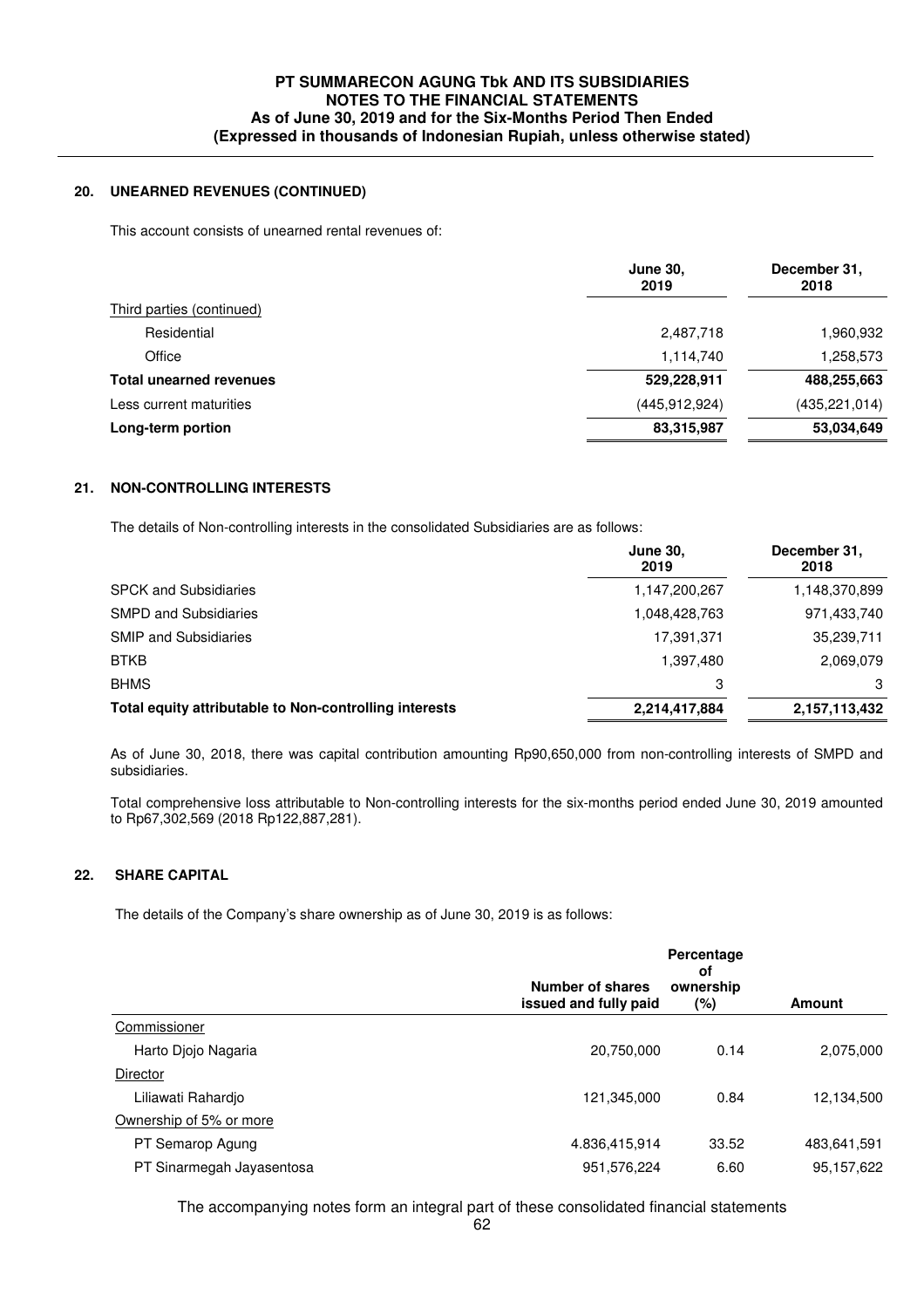## **22. SHARE CAPITAL (CONTINUED)**

The details of the Company's share ownership as of June 30, 2019 is as follows: (continued)

|                                                                  | <b>Number of shares</b><br>issued and fully paid | Percentage<br>οf<br>ownership<br>$(\% )$ | <b>Amount</b> |
|------------------------------------------------------------------|--------------------------------------------------|------------------------------------------|---------------|
| Ownership of 5% or more (continued)                              |                                                  |                                          |               |
| BNYMSANV RE AMS RE Stichting D APG ST RE E ES<br>Pool-2039846201 | 810,000,000                                      | 5.61                                     | 81,000,000    |
| Others (each below 5% ownership)                                 | 7,686,694,542                                    | 53.29                                    | 768,669,455   |
| <b>Total</b>                                                     | 14,426,781,680                                   | 100.00                                   | 1,442,678,168 |

The details of the Company's share ownership as of December 31, 2018 is as follows:

|                                                                  | <b>Number of shares</b><br>issued and fully paid | Percentage<br>οt<br>ownership<br>$(\%)$ | <b>Amount</b> |
|------------------------------------------------------------------|--------------------------------------------------|-----------------------------------------|---------------|
| Commissioner                                                     |                                                  |                                         |               |
| Harto Djojo Nagaria                                              | 21,000,000                                       | 0.15                                    | 2,100,000     |
| Director                                                         |                                                  |                                         |               |
| Liliawati Rahardjo                                               | 121,345,000                                      | 0.46                                    | 12,134,500    |
| Ownership of 5% or more                                          |                                                  |                                         |               |
| PT Semarop Agung                                                 | 4,840,662,914                                    | 33.52                                   | 484,066,291   |
| PT Sinarmegah Jayasentosa                                        | 951,576,224                                      | 6.60                                    | 95,157,622    |
| BNYMSANV RE AMS RE Stichting D APG ST RE E ES<br>Pool-2039846201 | 810,000,000                                      | 5.61                                    | 81,000,000    |
| Others (each below 5% ownership)                                 | 7,682,197,542                                    | 53.25                                   | 768,219,755   |
| <b>Total</b>                                                     | 14,426,781,680                                   | 100.00                                  | 1,442,678,168 |
|                                                                  |                                                  |                                         |               |

## **23. ADDITIONAL PAID-IN CAPITAL**

As of June 30, 2019 and December 31, 2018, this account arose from following:

|                                                                        | <b>June 30,</b><br>2019 | December 31,<br>2018 |
|------------------------------------------------------------------------|-------------------------|----------------------|
| Share premium                                                          | 721,671,346             | 721,671,346          |
| Other paid-in capital                                                  | 17,103,214              | 17,103,214           |
| Differences in value from transaction of entities under common control | 5,560,839               | 5,560,839            |
| Bonus shares                                                           | (721, 339, 084)         | (721, 339, 084)      |
| Total                                                                  | 22,996,315              | 22,996,315           |

 Share premium represents the excess of the amounts received and/or the carrying value of converted warrants over the par value of the shares issued after offsetting all stock/warrant issuance costs.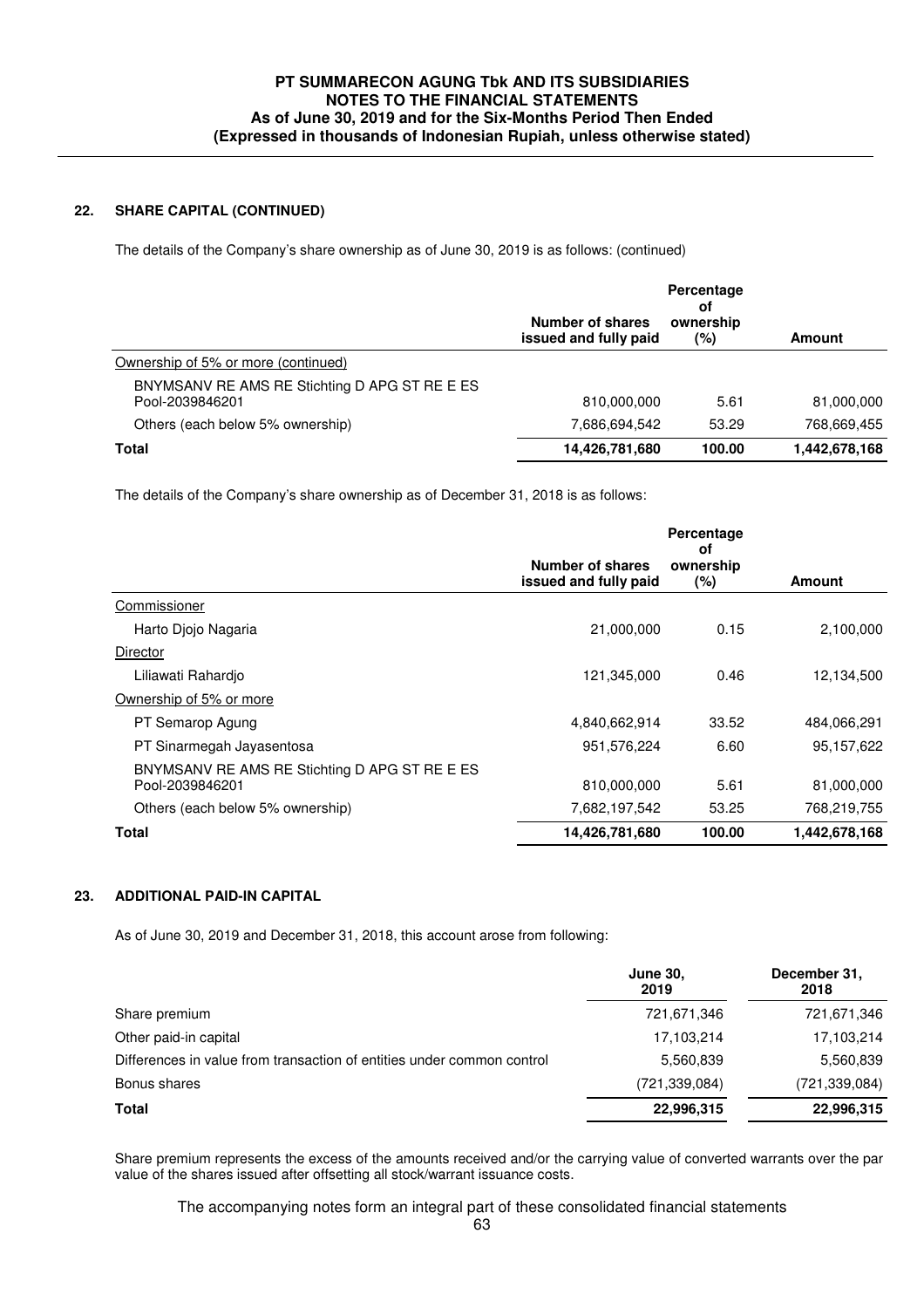## **23. ADDITIONAL PAID-IN CAPITAL**

Other paid-in capital represents the excess of the carrying value of shares distributed as dividends over the par value of the shares issued.

Differences in value from transactions of entities under common control represent the differences between the acquisition cost and the book value of a subsidiary which was acquired indirectly by other subsidiaries from Soetjipto Nagaria (controlling party) using the pooling-of-interests method in 2012.

## **24. APPROPRIATED RETAINED EARNINGS - GENERAL RESERVE**

In accordance with Article No. 70 of the Indonesian Corporation Law No. 40 of 2007, the Company must allocate a certain portion of its annual net income for the establishment of a reserve at an amount equal to 20% of its issued capital stock. Based on the minutes of stockholders' annual general meetings held on June 7, 2018, the Company stockholders approved the appropriation of general reserve amounting to Rp5,094,519.

 As of June 30, 2019, the balances of the general reserve are less than 20% of the issued and fully paid capital stock. The additional reserve will be made after obtaining the approval from the stockholders in their next annual meeting.

## **25. CASH DIVIDENDS**

In the stockholders' annual general meetings held on June 7, 2018, the Company's stockholders approved the cash dividend distribution amounting to Rp5 (full amount) per share or equivalent to Rp72,133,908.

As of June 30, 2019, the dividend payable balance amounted to Rp74,180,903 (2018: Rp2,048,231), which is presented as part of "Other Payables" in the consolidated statement of financial position (Note 15).

#### **26. NET REVENUES**

The details of net revenues are as follows:

|                             |               | For the six-months period ended<br><b>June 30,</b> |  |  |
|-----------------------------|---------------|----------------------------------------------------|--|--|
|                             |               |                                                    |  |  |
|                             | 2019          | 2018                                               |  |  |
| <b>Property Development</b> |               |                                                    |  |  |
| <b>Related parties</b>      |               |                                                    |  |  |
| Apartments                  | 7,520         | 1,372,130                                          |  |  |
| Third parties               |               |                                                    |  |  |
| Houses                      | 1,005,219,167 | 768,287,871                                        |  |  |
| Apartments                  | 214,566,879   | 687,713,105                                        |  |  |
| Landplots                   | 183,908,540   | 38,918,046                                         |  |  |
| Shops                       | 134,129,922   | 105,935,844                                        |  |  |
| Office                      | 41,133,244    |                                                    |  |  |
| <b>Others</b>               | 18,207,710    | 11,766,067                                         |  |  |
| Sub-total                   | 1,597,172,982 | 1,613,993,063                                      |  |  |
|                             |               |                                                    |  |  |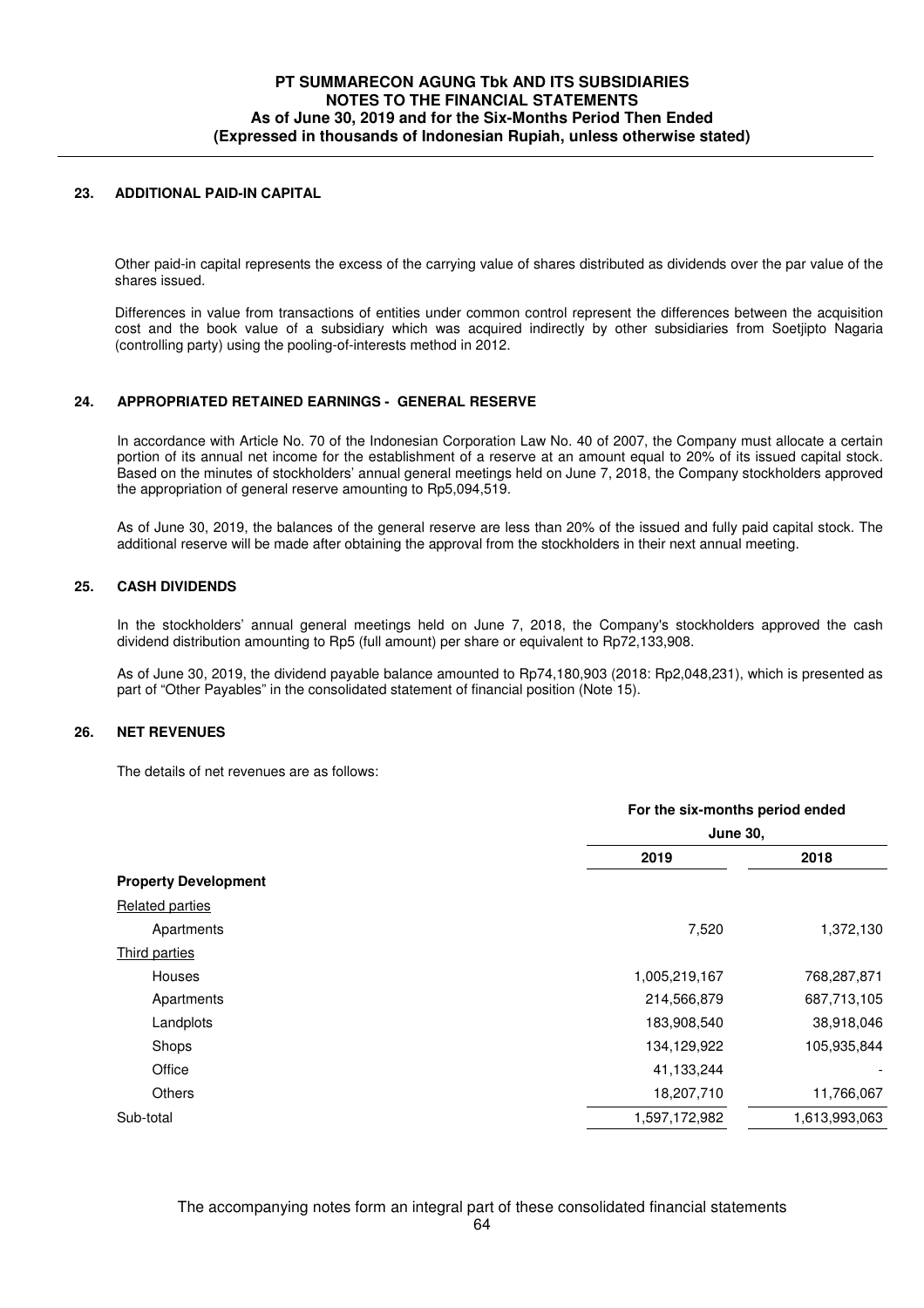## **26. NET REVENUES (CONTINUED)**

The details of net revenues are as follows:

|                                | For the six-months period ended |                 |  |  |
|--------------------------------|---------------------------------|-----------------|--|--|
|                                |                                 | <b>June 30,</b> |  |  |
|                                | 2019                            | 2018            |  |  |
| <b>Investment Properties</b>   |                                 |                 |  |  |
| <b>Related parties</b>         |                                 |                 |  |  |
| Mal and retail                 | 24,660,324                      | 22,797,961      |  |  |
| Commercial and others          | 747,608                         | 716,118         |  |  |
| Office                         | 663,979                         | 634,688         |  |  |
| Third parties                  |                                 |                 |  |  |
| Mal and retail                 | 698,494,625                     | 648,642,629     |  |  |
| Commercial and others          | 20,994,780                      | 19,145,808      |  |  |
| Office                         | 12,781,949                      | 15,485,000      |  |  |
| Residential                    | 2,691,012                       | 3,977,643       |  |  |
| Sub-total                      | 761,034,277                     | 711,399,847     |  |  |
| <b>Others</b>                  |                                 |                 |  |  |
| <b>Related parties</b>         |                                 |                 |  |  |
| Estate and property management | 45,338                          | 53,100          |  |  |
| Others                         | 663,957                         | 42,527          |  |  |
| Third parties                  |                                 |                 |  |  |
| Hotel                          | 153,604,869                     | 153,795,182     |  |  |
| Estate and property management | 108,807,307                     | 80,094,268      |  |  |
| Leisure                        | 32,874,964                      | 34,375,823      |  |  |
| Healthcare                     |                                 | 53,693,846      |  |  |
| Others                         | 23,606,780                      | 15,808,807      |  |  |
| Sub-total                      | 319,603,215                     | 337,863,553     |  |  |
| <b>Net revenues</b>            | 2,677,810,474                   | 2,663,256,463   |  |  |

 The percentage of revenues from sales to related parties to net revenues accounted for 1.00% as of June 30, 2019 (2018:  $0.96\%$ ).

As of June 31, 2019 and 2018, no revenues exceeding 10% of annual net revenues were earned from any single customer.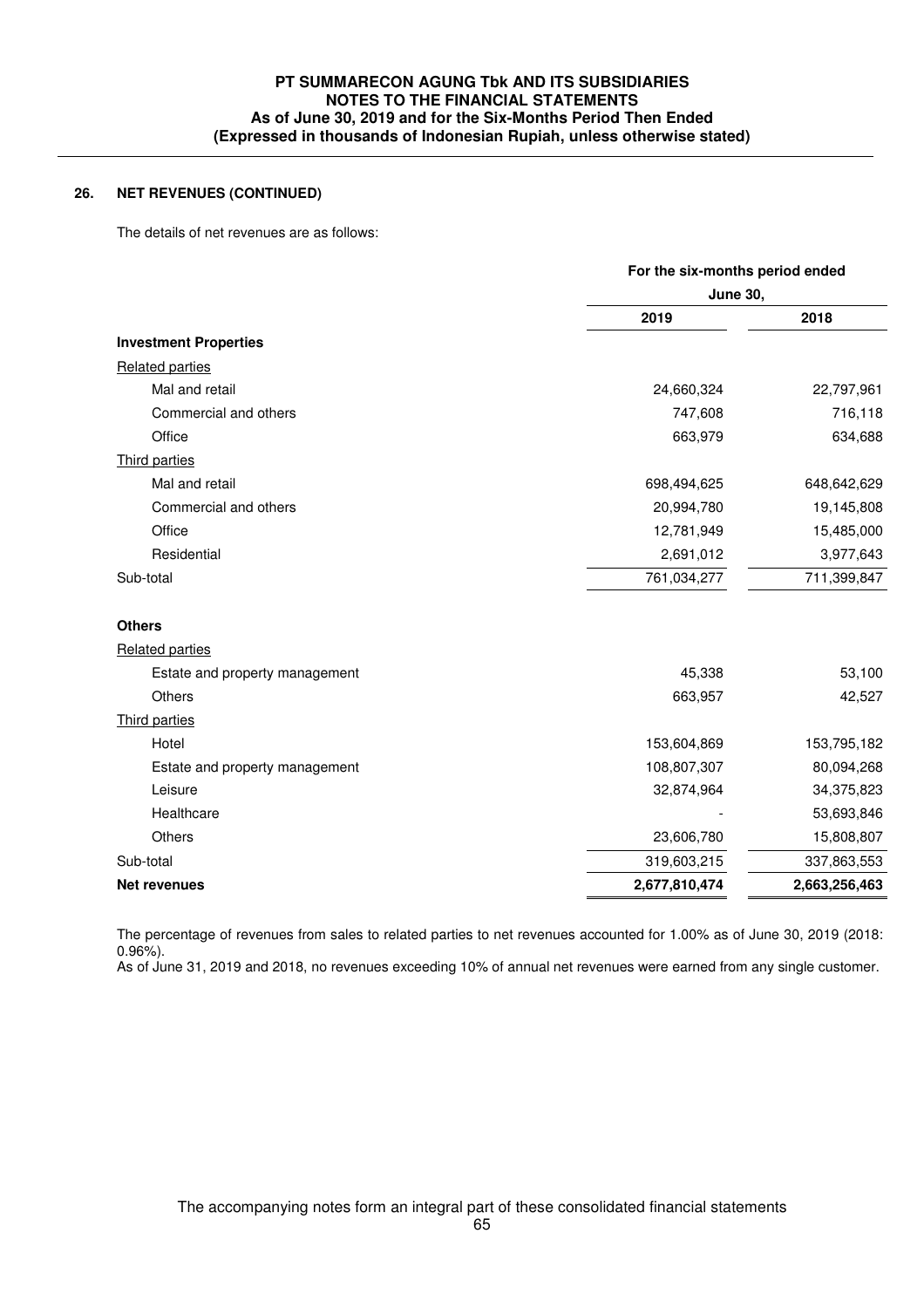## **27. COST OF SALES AND DIRECT COSTS**

The details of cost of sales and direct costs are as follows:

|                                      | For the six-months period ended<br><b>June 30,</b> |               |  |
|--------------------------------------|----------------------------------------------------|---------------|--|
|                                      |                                                    |               |  |
|                                      | 2019                                               | 2018          |  |
| <b>Property Development</b>          |                                                    |               |  |
| Houses                               | 587,698,862                                        | 332,539,431   |  |
| Apartments                           | 166,206,922                                        | 471,356,882   |  |
| Landplots                            | 60,662,759                                         | 17,887,259    |  |
| Shops                                | 13,877,652                                         | 25,741,668    |  |
| Sub-total                            | 828,446,195                                        | 847,525,240   |  |
| <b>Investment Properties</b>         |                                                    |               |  |
| Mal and retail                       | 312,783,029                                        | 312,180,346   |  |
| Commercial and others                | 10,381,753                                         | 12,889,640    |  |
| Office                               | 10,032,125                                         | 10,286,529    |  |
| Residential                          | 1,652,054                                          | 2,153,766     |  |
| Sub-total                            | 334,848,961                                        | 337,510,281   |  |
| <b>Leisure and Hospitality</b>       |                                                    |               |  |
| Hotel                                | 97,740,820                                         | 103,010,329   |  |
| Estate and property management       | 85,574,583                                         | 61,775,364    |  |
| Healthcare                           | 26,767,681                                         | 25,649,081    |  |
| Leisure                              |                                                    | 32,549,677    |  |
| Others                               | 17,881,330                                         | 12,815,684    |  |
| Sub-total                            | 227,964,414                                        | 235,800,135   |  |
| Total cost of sales and direct costs | 1,391,259,570                                      | 1,420,835,656 |  |

 For the six-months periods ended June 30, 2019 and 2018, no purchases exceeding 10% of net revenues were made from any single supplier.

## **28. OPERATING EXPENSES**

The details of operating expenses are as follows:

|                                  | For the six-months period ended<br><b>June 30,</b> |             |  |
|----------------------------------|----------------------------------------------------|-------------|--|
|                                  |                                                    |             |  |
|                                  | 2019                                               | 2018        |  |
| <b>Selling expenses</b>          |                                                    |             |  |
| Promotion and advertising        | 100,310,240                                        | 96,549,418  |  |
| Sales commissions                | 24,654,293                                         | 40,748,580  |  |
| Others (each below Rp10,000,000) | 20,952,676                                         | 19,701,765  |  |
| Total selling expenses           | 145,917,209                                        | 156,999,763 |  |
|                                  |                                                    |             |  |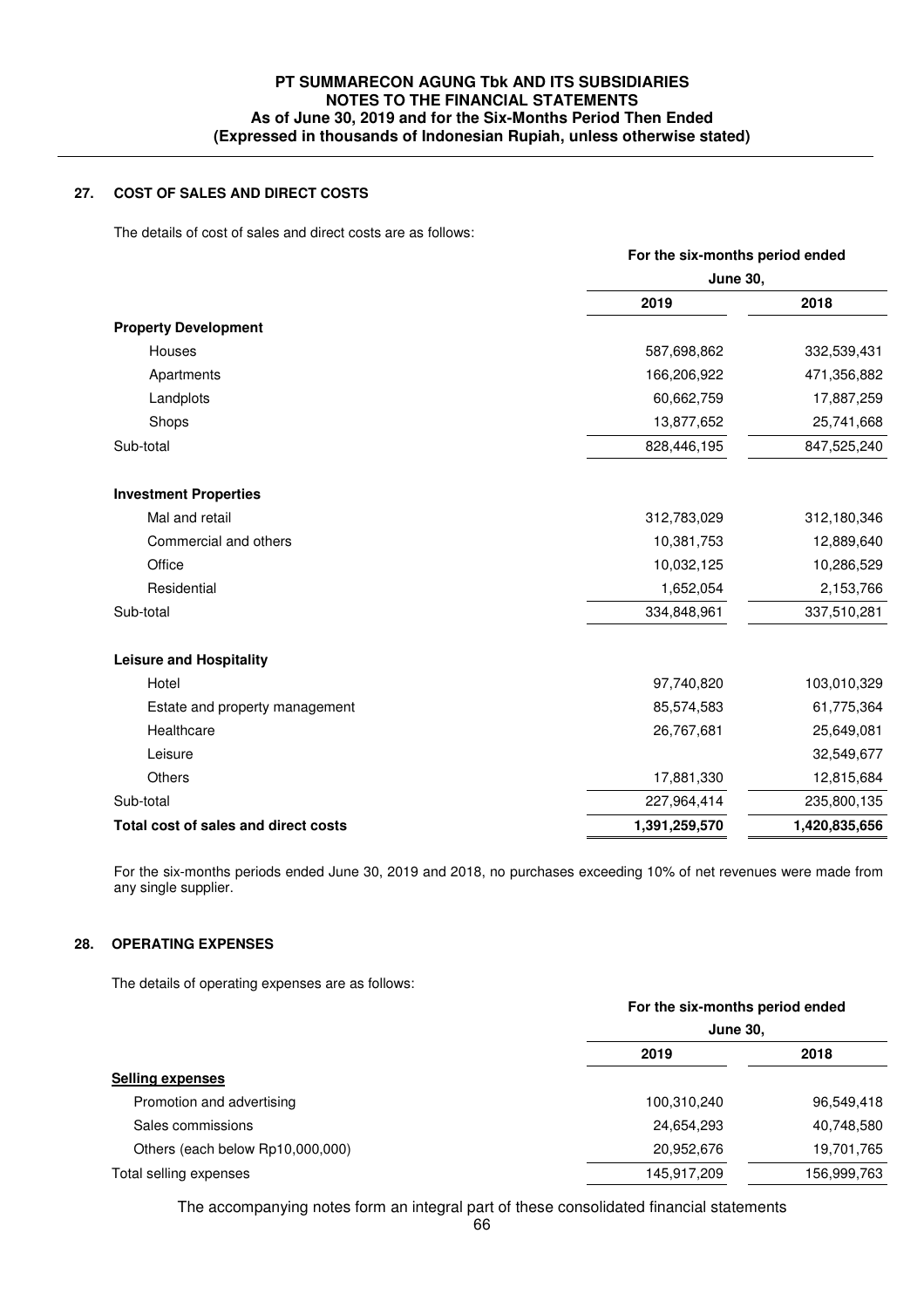## **28. OPERATING EXPENSES (CONTINUED)**

The details of operating expenses are as follows: (continued)

|                                           |                 | For the six-months period ended |  |  |
|-------------------------------------------|-----------------|---------------------------------|--|--|
|                                           | <b>June 30.</b> |                                 |  |  |
|                                           | 2019            | 2018                            |  |  |
| General and administrative expenses       |                 |                                 |  |  |
| Salaries and employee benefits            | 346,058,882     | 296,665,090                     |  |  |
| Depreciation (Notes 9 and 10)             | 44,566,700      | 44,711,389                      |  |  |
| Travelling and transportation             | 8,834,786       | 10,769,199                      |  |  |
| Corporate events                          | 7,778,638       | 13,708,901                      |  |  |
| Security                                  | 7,425,505       | 6,210,498                       |  |  |
| Land & Building Tax                       | 7,010,450       | 5,430,484                       |  |  |
| Others (each below Rp4,000,000)           | 64,432,072      | 76,221,299                      |  |  |
| Total general and administrative expenses | 486,107,033     | 453,716,860                     |  |  |
| <b>Total operating expenses</b>           | 632,024,242     | 610,716,623                     |  |  |
|                                           |                 |                                 |  |  |

## **29. FINANCE COSTS**

The details of finance costs are as follows:

|                                                               | For the six-months period ended |             |  |
|---------------------------------------------------------------|---------------------------------|-------------|--|
|                                                               | <b>June 30.</b>                 |             |  |
|                                                               | 2019                            | 2018        |  |
| Interest expenses:                                            |                                 |             |  |
| Loans from banks                                              | 217,935,948                     | 143,744,813 |  |
| Bonds payable                                                 | 151,675,062                     | 170,509,650 |  |
| Other payables                                                | 518,457                         | 5,256,501   |  |
| Amortisa Amortization of bonds                                | 3,801,810                       | 4,050,243   |  |
| Amortization of difference in fair value of security deposits |                                 | 2,864,860   |  |
| Others (each below Rp10,000,000)                              | 7,315,011                       | 14,969,571  |  |
| <b>Total finance costs</b>                                    | 381,246,288                     | 341,395,638 |  |
|                                                               |                                 |             |  |

## **30. BALANCES AND TRANSACTIONS WITH RELATED PARTIES**

The Group, in its regular conduct of business, has engaged in transactions with related parties. The balances of the accounts and transactions are as follows:

|                                                                                         | <b>Balance as of</b>    |                             | Percentage from<br>consolidated total assets/<br>liabilities (%) |                             |
|-----------------------------------------------------------------------------------------|-------------------------|-----------------------------|------------------------------------------------------------------|-----------------------------|
|                                                                                         | <b>June 30,</b><br>2019 | <b>December</b><br>31, 2018 | <b>June 30.</b><br>2019                                          | <b>December</b><br>31, 2018 |
| <b>Trade Receivables, current</b>                                                       |                         |                             |                                                                  |                             |
| Entity under common control                                                             |                         |                             |                                                                  |                             |
| PT Maju Lestari Kreasi                                                                  | 16.662.775              | 28,480,956                  | 0.0696                                                           | 0,1222                      |
| The accompanying notes form an integral part of these consolidated financial statements | 67                      |                             |                                                                  |                             |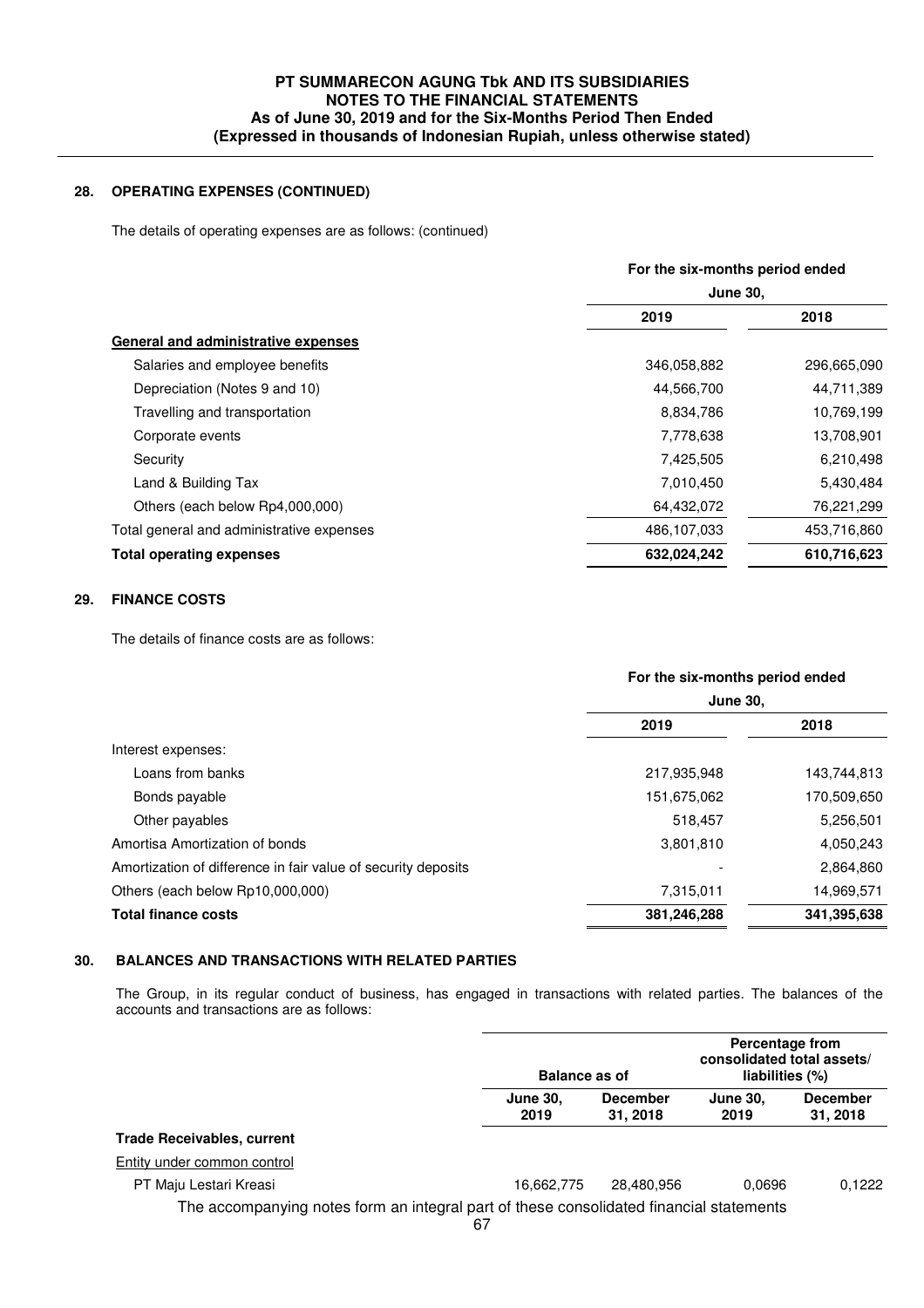## **30. BAANCES AND TRANSACTIONS WITH RELATED PARTIES (CONTINUED)**

The Group, in its regular conduct of business, has engaged in transactions with related parties. The balances of the accounts and transactions are as follows: (continued)

|                                             | <b>Balance as of</b>    |                             | Percentage from<br>consolidated total assets/<br>liabilities (%) |                             |
|---------------------------------------------|-------------------------|-----------------------------|------------------------------------------------------------------|-----------------------------|
|                                             | <b>June 30,</b><br>2019 | <b>December</b><br>31, 2018 | <b>June 30,</b><br>2019                                          | <b>December</b><br>31, 2018 |
| Trade Receivables, current (continued)      |                         |                             |                                                                  |                             |
| PT Sulisman Graha                           | 14,341,668              | 16,845,454                  | 0,0599                                                           | 0,0723                      |
| PT Star Maju Sentosa                        | 4,247,444               | 4,249,840                   | 0,0177                                                           | 0,0182                      |
| Other related parties                       |                         |                             |                                                                  |                             |
| PT Maktosa Jaya Indah                       | 112,078                 | 198,079                     | 0,0005                                                           | 0,0009                      |
| PT Centrapacific Nusajaya                   | 61,139                  | 101,899                     | 0,0003                                                           | 0,0004                      |
| Key management personnel                    |                         |                             |                                                                  |                             |
| Harto Djojo Nagaria                         | 138,709                 | 809,770                     | 0,0006                                                           | 0,0035                      |
| Nanik Widjaja                               | 95,908                  | 383,632                     | 0,0004                                                           | 0,0016                      |
| Edwin Ekaputra Halim                        |                         | 62,641                      |                                                                  | 0,0003                      |
| Soetjipto Nagaria                           |                         | 43,206                      |                                                                  | 0,0002                      |
| Thomas Lundi Halim                          |                         | 28,710                      |                                                                  | 0,0001                      |
| Soegianto Nagaria                           |                         | 23,533                      |                                                                  | 0,0001                      |
| Herman Nagaria                              |                         | 4,703                       |                                                                  | 0,0000                      |
| Total trade receivables, current            | 35,659,721              | 51,232,423                  | 0,1490                                                           | 0,2198                      |
| <b>Trade Receivables, non-current</b>       |                         |                             |                                                                  |                             |
| Entity under common control                 |                         |                             |                                                                  |                             |
| PT Sulisman Graha                           |                         | 4,268,941                   |                                                                  | 0,0183                      |
| <b>Total trade receivables</b>              | 35,659,721              | 55,501,364                  | 0,1490                                                           | 0,2381                      |
| Due from related parties, current           |                         |                             |                                                                  |                             |
| Joint venture                               |                         |                             |                                                                  |                             |
| PT Jakartabaru Cosmopolitan                 | 46,155,302              | 43,169,875                  | 0,1927                                                           | 0,1853                      |
| Due from related parties, non-current       |                         |                             |                                                                  |                             |
| Entity under common control                 |                         |                             |                                                                  |                             |
| Yayasan Inti Prima Bangsa                   | 35,467,162              | 30,267,626                  | 0,1481                                                           | 0,1299                      |
| PT Star Maju Sentosa                        | 65,824                  | 721,126                     | 0,0003                                                           | 0,0031                      |
| Total due from related parties, non-current | 35,532,986              | 30,988,752                  | 0,1484                                                           | 0,1330                      |
| Total due from related parties              | 81,688,288              | 74,158,627                  | 0,3411                                                           | 0,3183                      |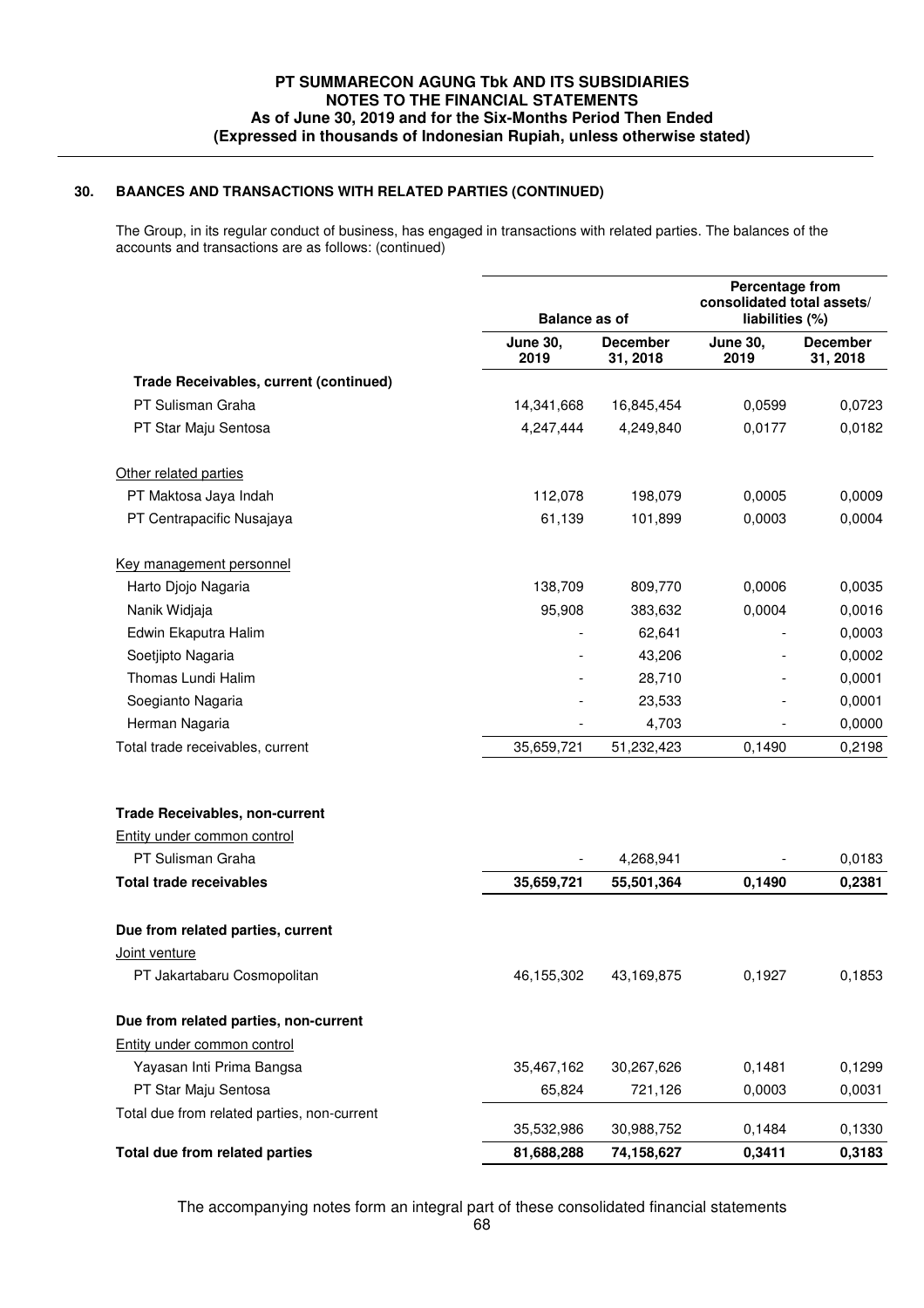## **30. BALANCES AND TRANSACTIONS WITH RELATED PARTIES (CONTINUED)**

|                                                                   | <b>Balance as of</b>    |                             | Percentage from<br>consolidated total assets/<br>liabilities (%) |                             |
|-------------------------------------------------------------------|-------------------------|-----------------------------|------------------------------------------------------------------|-----------------------------|
|                                                                   | <b>June 30,</b><br>2019 | <b>December</b><br>31, 2018 | <b>June 30,</b><br>2019                                          | <b>December</b><br>31, 2018 |
| Downpayments received and security deposits,<br>current           |                         |                             |                                                                  |                             |
| Key management personnel                                          |                         |                             |                                                                  |                             |
| Soegianto Nagaria                                                 | 6,047                   | 5,329                       | 0,0000                                                           | 0,0000                      |
| Liliawati Rahardjo                                                | 4,942                   | 6,466                       | 0,0000                                                           | 0,0000                      |
| Adrianto P. Adhi                                                  | 3,912                   | 3,432                       | 0,0000                                                           | 0,0000                      |
| Herman Nagaria                                                    | 2,181                   | 1,955                       | 0,0000                                                           | 0,0000                      |
| Harto Djojo Nagaria                                               | 1,846                   | 3,269,769                   | 0,0000                                                           | 0,0230                      |
| Other related parties                                             |                         |                             |                                                                  |                             |
| PT Maktosa Jaya Indah                                             | 806,287                 | 1,057,924                   | 0,0055                                                           | 0,0074                      |
| Theresia Mareta                                                   | 4,094                   | 3,569                       | 0,0000                                                           | 0,0000                      |
| Entity under common control                                       |                         |                             |                                                                  |                             |
| PT Star Maju Sentosa                                              | 164,492                 | 164,492                     | 0,0012                                                           | 0,0012                      |
| Total downpayments received and security deposits,<br>current     | 993,801                 | 4,512,936                   | 0,0067                                                           | 0,0316                      |
| current<br>Entity under common control                            |                         |                             |                                                                  |                             |
| PT Star Maju Sentosa                                              | 6,652,551               | 5,354,908                   | 0,0451                                                           | 0,0376                      |
| Key management personnel                                          |                         |                             |                                                                  |                             |
| Herman Nagaria                                                    | 1,865,700               | 1,865,700                   | 0,0127                                                           | 0,0131                      |
| Other related parties                                             |                         |                             |                                                                  |                             |
| PT Maktosa Jaya Indah                                             |                         | 575,551                     |                                                                  | 0,0040                      |
| Total downpayments received and security deposits,<br>non-current | 8,518,251               | 7,796,159                   | 0,0578                                                           | 0,0547                      |
| Total downpayments received and security deposits                 | 9,512,052               | 12,309,095                  | 0,0645                                                           | 0,0863                      |
| Due to related parties, current                                   |                         |                             |                                                                  |                             |
| Key management personnel                                          |                         |                             |                                                                  |                             |
| Soetjipto Nagaria                                                 | 8,844,000               | 1,396,600                   | 0,0600                                                           | 0,0098                      |
| Thomas Lundi Halim                                                | 2,676,000               |                             | 0,0181                                                           |                             |
| Edwin Ekaputra Halim                                              | 270,000                 |                             | 0,0018                                                           |                             |
| Other related parties                                             |                         |                             |                                                                  |                             |
| Sumitomo Forestry (Singapore) Ltd                                 | 155,184                 | 143,754                     | 0,0011                                                           | 0,0010                      |
| Total due to related parties                                      | 11,945,184              | 1,540,354                   | 0,0810                                                           | 0,0108                      |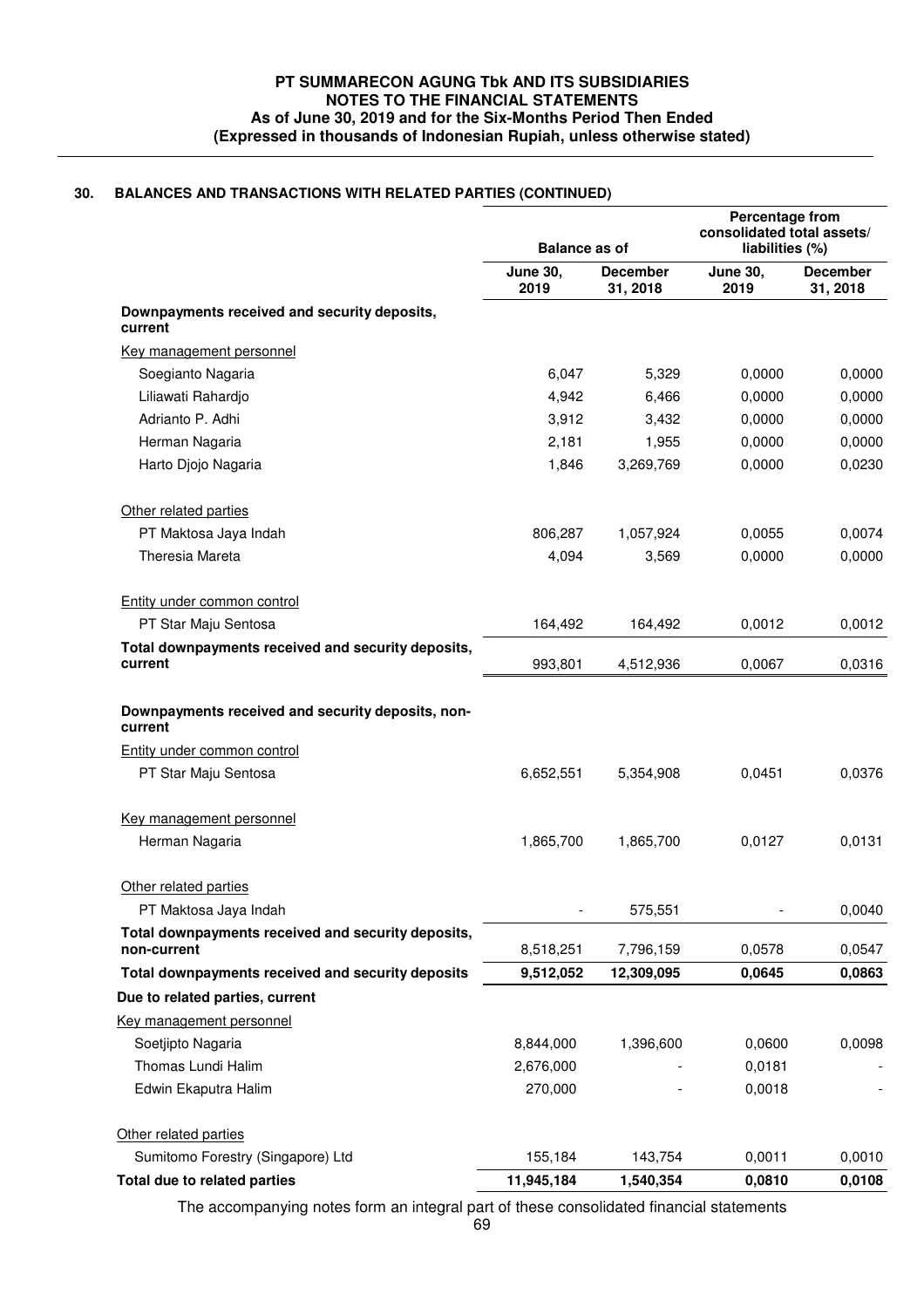|                              | <b>Balance as of</b>    |                         | Percentage from<br>consolidated total revenues<br>(%) |                         |
|------------------------------|-------------------------|-------------------------|-------------------------------------------------------|-------------------------|
|                              | <b>June 30,</b><br>2019 | <b>June 30,</b><br>2019 | <b>June 30,</b><br>2019                               | <b>June 30,</b><br>2019 |
| Deferred income, current     |                         |                         |                                                       |                         |
| Other related parties        |                         |                         |                                                       |                         |
| PT Maktosa Jaya Indah        | 101                     |                         | 0,0000                                                |                         |
| <b>Total deferred income</b> | 101                     | $\blacksquare$          | 0,0000                                                |                         |
| <b>Net revenues</b>          |                         |                         |                                                       |                         |
| Key management personnel     |                         |                         |                                                       |                         |
| Soegianto Nagaria            | 10,222                  | 10,039                  | 0,0004                                                | 0,0004                  |
| Harto Djojo Nagaria          | 10,047                  | 600,707                 | 0,0004                                                | 0,0225                  |
| Adrianto P. Adhi             | 6,854                   | 6,731                   | 0,0003                                                | 0,0003                  |
| Liliawati Rahardjo           | 5,168                   | 339,490                 | 0,0002                                                | 0,0127                  |
| Herman Nagaria               | 3,216                   | 137,708                 | 0,0001                                                | 0,0052                  |
| Lexy Arie Tumiwa             |                         | 5,647                   |                                                       | 0,0002                  |
| Entity under common control  |                         |                         |                                                       |                         |
| PT Star Maju Sentosa         | 25,324,303              | 23,432,649              | 0,9456                                                | 0,8786                  |
| Other related parties        |                         |                         |                                                       |                         |
| Yayasan Syiar Bangsa         | 747,608                 | 716,118                 | 0,0279                                                | 0,0269                  |
| Yayasan Inti Prima Bangsa    | 663,957                 | 42,527                  | 0,0248                                                | 0,0016                  |
| PT Maktosa Jaya Indah        | 9,886                   | 212,458                 | 0,0004                                                | 0,0080                  |
| Theresia Mareta              | 7,465                   | 7,332                   | 0,0003                                                | 0,0002                  |
| PT Centrapacific Nusajaya    |                         | 105,118                 |                                                       | 0,0039                  |
| <b>Net revenues</b>          | 26,788,726              | 25,616,524              | 1,0004                                                | 0,9605                  |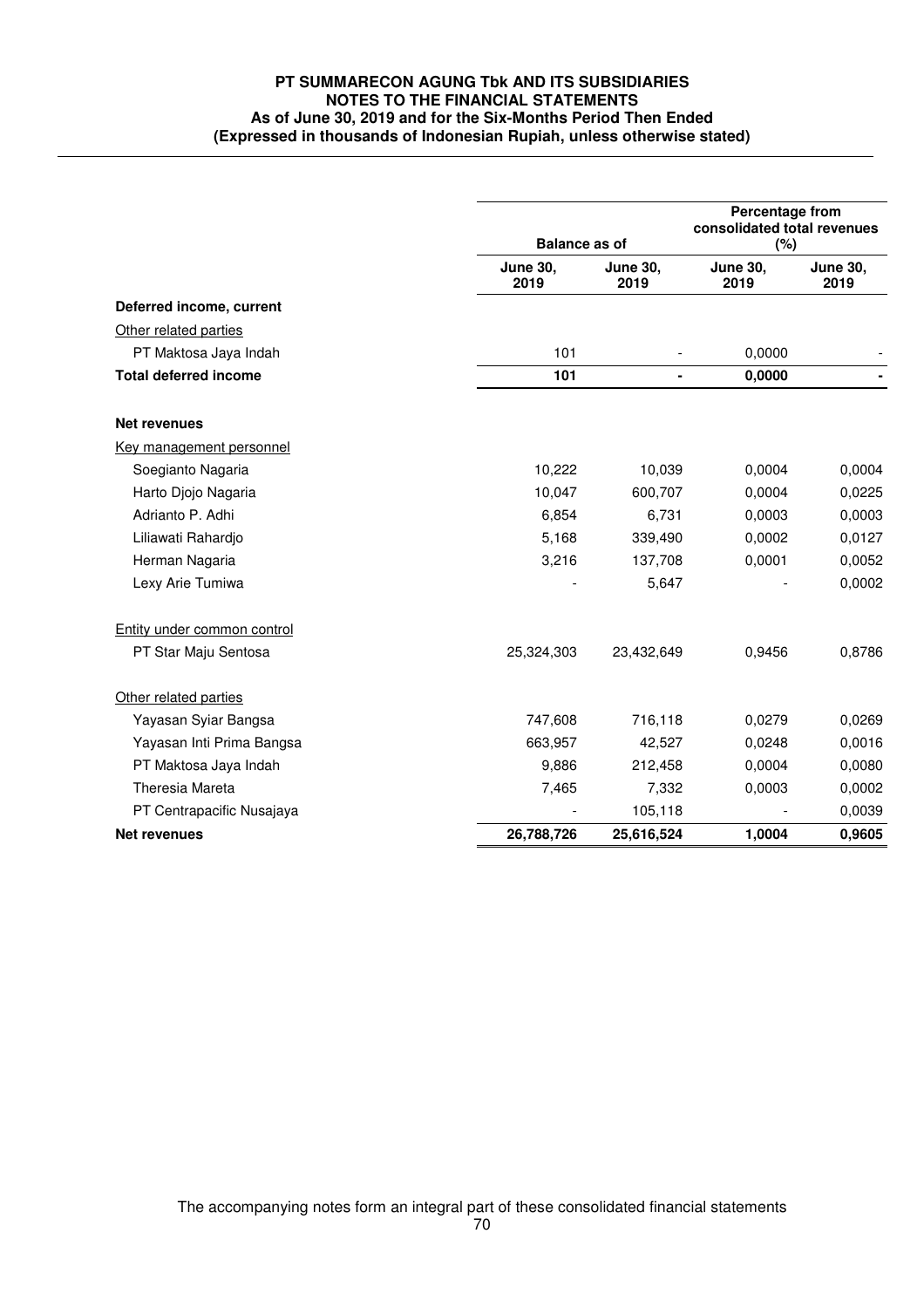# **30. BALANCES AND TRANSACTIONS WITH RELATED PARTIES (CONTINUED)**

 The amounts due from and due to related parties resulting from non-trade transactions are non-interest bearing and have no fixed repayment dates. This transaction is based on the terms agreed by both parties. Such requirements may not be the same as other transactions conducted by parties who are not related.

The nature of related party relationships and of the transactions with the related parties is as follows:

| <b>Related parties</b>           | Relationship                      | <b>Transactions</b>                                                                                 |  |  |
|----------------------------------|-----------------------------------|-----------------------------------------------------------------------------------------------------|--|--|
| PT Maju Lestari Kreasi           | Under common control              | Sale of landplot                                                                                    |  |  |
| PT Sulisman Graha                | Under common control              | Sale of landplot                                                                                    |  |  |
| PT Star Maju Sentosa             | Under common control              | Space rental, rental deposit                                                                        |  |  |
| PT Maktosa Jaya Indah            | Stockholder                       | Sale of apartment                                                                                   |  |  |
| PT Centrapacific Nusajaya        | Other                             | Sale of apartment                                                                                   |  |  |
| Harto Djojo Nagaria              | Commissioner                      | Sale of apartment, deposit and income<br>of estate management                                       |  |  |
| Nanik Widjaja                    | <b>Director</b>                   | Sale of apartment and shops                                                                         |  |  |
| Edwin Ekaputra Halim             | Key management personel           | Income from hotel                                                                                   |  |  |
| Soetjipto Nagaria                | Key management personel           | Non trade payable                                                                                   |  |  |
| Thomas Lundi Halim               | Key management personel           | Income from hotel                                                                                   |  |  |
| Soegianto Nagaria                | <b>Director</b>                   | Sale of apartment, deposit and income of<br>estate management                                       |  |  |
| Herman Nagaria                   | <b>Director</b>                   | Sale of apartment, deposit and income of<br>estate management                                       |  |  |
| PT Jakartabaru Cosmopolitan      | Joint venture                     | Payable on profit sharing                                                                           |  |  |
| Yayasan Inti Prima Bangsa        | Others                            | Management fee                                                                                      |  |  |
| Liliawati Rahardjo               | Director                          | Sale of apartment                                                                                   |  |  |
| Adrianto P. Adhi                 | President Director of the Company | Deposit and income of estate<br>management                                                          |  |  |
| <b>Theresia Mareta</b>           | Close family member of Director   | Income of estate management                                                                         |  |  |
| Sumitomo Forestry Singapore Ltd. | Others                            | Payable on technical fee                                                                            |  |  |
| Lexy Arie Tumiwa                 | Key management personel           | Sale of shop, house, landplot, apartment,<br>deposit<br>and<br>income<br>οf<br>estate<br>management |  |  |
| Yayasan Syiar Bangsa             | Other                             | Space rental                                                                                        |  |  |
|                                  |                                   |                                                                                                     |  |  |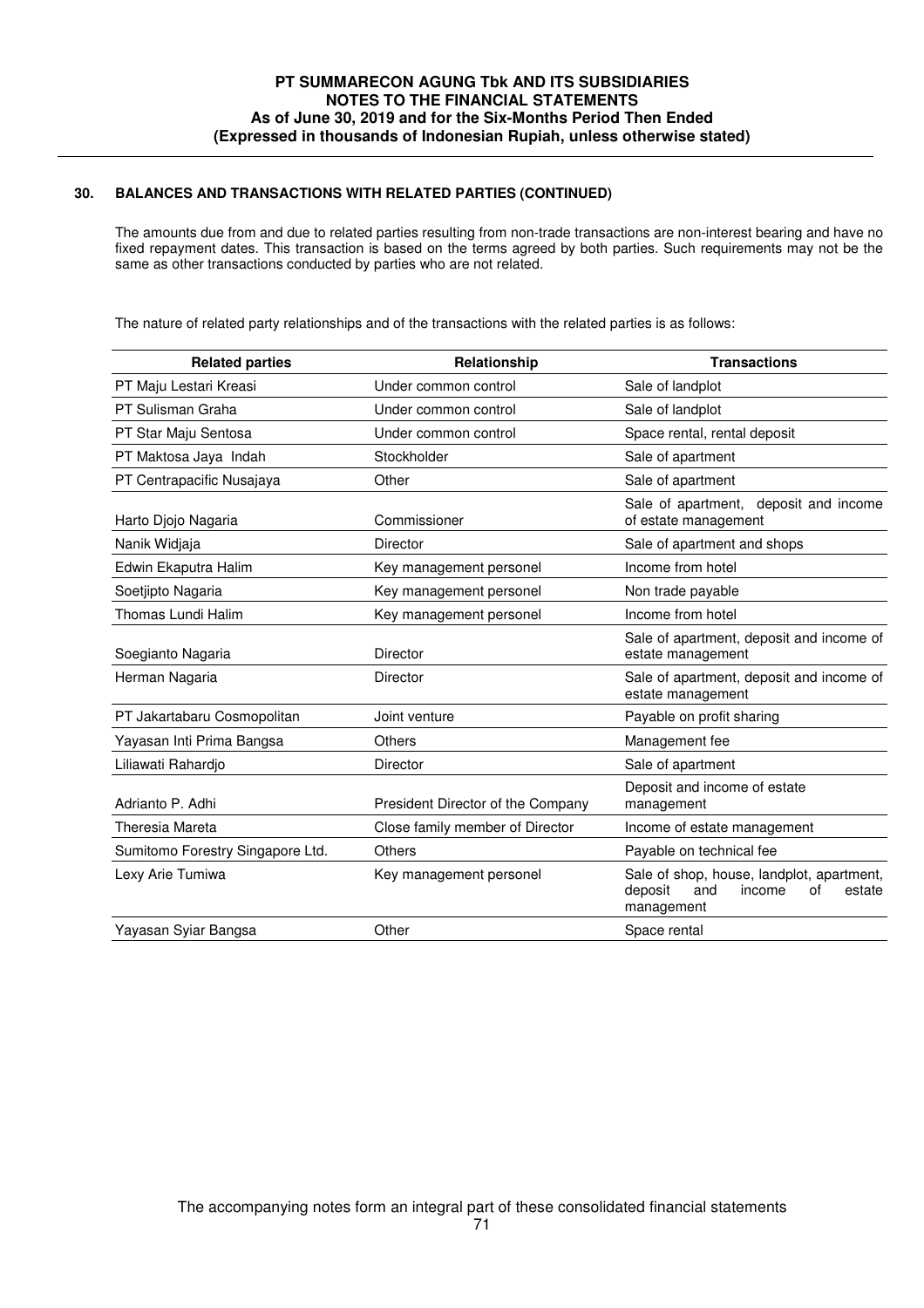### **31. ASSETS AND LIABILITIES IN FOREIGN CURRENCIES**

 As of June 30, 2019 and December 31, 2018, the Group has monetary assets and liabilities denominated in foreign currencies, as follows:

|                                         | June 30, 2019 |                            | December 31, 2018           |  |                            |                             |
|-----------------------------------------|---------------|----------------------------|-----------------------------|--|----------------------------|-----------------------------|
|                                         |               | Foreign<br><b>Currency</b> | Rupiah<br><b>Equivalent</b> |  | Foreign<br><b>Currency</b> | Rupiah<br><b>Equivalent</b> |
| <b>Assets</b>                           |               |                            |                             |  |                            |                             |
| Cash and cash equivalents               |               |                            |                             |  |                            |                             |
| U.S. Dollar                             | US\$          | 4,856,798                  | 68,679,981 US\$             |  | 4,881,826                  | 70,693,727                  |
| European Euro                           | Euro          | 10,459                     | 168,134 Euro                |  | 164,168                    | 2,718,583                   |
| <b>Australian Dollar</b>                | <b>AUD</b>    | 11,883                     | 117,693 AUD                 |  | 11,883                     | 121,340                     |
| <b>Others</b>                           |               |                            | 39,171                      |  |                            | 39,400                      |
| Total assets in foreign currencies      |               |                            | 69,004,979                  |  |                            | 73,573,050                  |
| <b>Liabilities</b>                      |               |                            |                             |  |                            |                             |
| Short-term bank loan                    |               |                            |                             |  |                            |                             |
| U.S Dollar                              | US\$          | 3,000,000                  | 42,423,000 US\$             |  | 3,000,000                  | 43,443,000                  |
| Long-term bank loan                     |               |                            |                             |  |                            |                             |
| U.S Dollar                              | US\$          | 8,020,723                  | 113,421,049 US\$            |  | 8,156,668                  | 118,116,707                 |
| Trade payables                          |               |                            |                             |  |                            |                             |
| U.S Dollar                              | US\$          | 257,216                    | 3,637,287 US\$              |  | 257,216                    | 3,724,740                   |
| Euro Eropa                              | Sin\$         | 25,882                     | 270,363 Sin\$               |  | 25,882                     | 274,430                     |
| <b>Thailand Baht</b>                    | <b>THB</b>    | 259,521                    | 119,289 THB                 |  | 259,521                    | 115,457                     |
| Singapore Dollar                        | Euro          | 3,870                      | 62,212 Euro                 |  | 3,870                      | 64,086                      |
| Australian Dollar                       | <b>AUD</b>    | 2,178                      | 21,567 AUD                  |  | 2,178                      | 22,235                      |
| Accrued expenses                        |               |                            |                             |  |                            |                             |
| U.S Dollar                              | US\$          | 381,849                    | 5,399,730 US\$              |  | 381,849                    | 5,529,558                   |
| Total liabilities in foreign currencies |               |                            | 165,354,497                 |  |                            | 171,290,213                 |
| Liabilities in foreign currencies, net  |               |                            | (96, 349, 518)              |  |                            | (97, 717, 163)              |

## **32. OPERATING SEGMENT**

|                                      | As of June 30, 2019 and<br>for the six-months period then ended |                                      |                                 |               |                      |
|--------------------------------------|-----------------------------------------------------------------|--------------------------------------|---------------------------------|---------------|----------------------|
|                                      | <b>Property</b><br><b>Development</b>                           | <b>Investment</b><br><b>Property</b> | Leisure &<br><b>Hospitality</b> | <b>Others</b> | <b>Consolidation</b> |
| Net revenues                         | 1,597,172,982                                                   | 761,034,277                          | 186,479,834                     | 133,123,381   | 2,677,810,474        |
| Gross profit                         | 768,726,787                                                     | 426,185,316                          | 61,971,333                      | 29,667,468    | 1,286,550,904        |
| Income from operations               | 333,971,903                                                     | 303,741,464                          | 28,125,629                      | (9,702,280)   | 656,136,716          |
| Finance income                       |                                                                 |                                      |                                 |               | 61,940,742           |
| Finance costs                        |                                                                 |                                      |                                 |               | (381, 246, 288)      |
| Equiy in net income of<br>associates |                                                                 |                                      |                                 |               | 3,499,281            |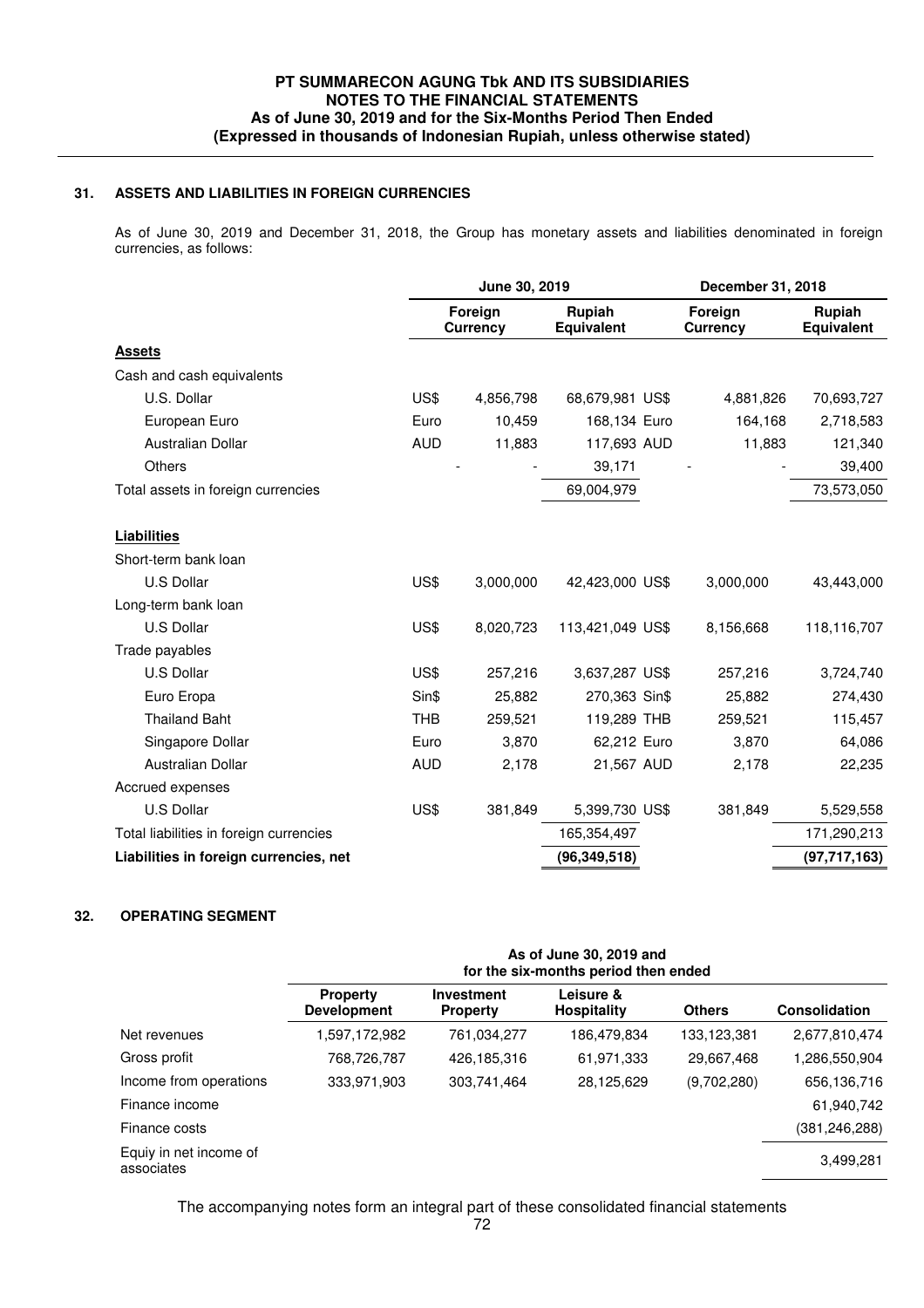# **PT SUMMARECON AGUNG Tbk AND ITS SUBSIDIARIES NOTES TO THE FINANCIAL STATEMENTS As of June 30, 2019 and for the Six-Months Period Then Ended (Expressed in thousands of Indonesian Rupiah, unless otherwise stated)**

# **32. OPERATING SEGMENT (CONTINUED)**

|                                                          | As of June 30, 2019 and<br>for the six-months period then ended |                               |                                 |               |                 |  |
|----------------------------------------------------------|-----------------------------------------------------------------|-------------------------------|---------------------------------|---------------|-----------------|--|
|                                                          | <b>Property</b><br><b>Development</b>                           | Investment<br><b>Property</b> | Leisure &<br><b>Hospitality</b> | <b>Others</b> | Consolidation   |  |
| Profit before final tax<br>and income tax expense        |                                                                 |                               |                                 |               | 340,330,451     |  |
| Final tax expense                                        |                                                                 |                               |                                 |               | (120, 826, 928) |  |
| Profit before income tax<br>expense                      |                                                                 |                               |                                 |               | 219,503,523     |  |
| Income tax expense                                       |                                                                 |                               |                                 |               | (3, 182, 377)   |  |
| Profit for the period                                    |                                                                 |                               |                                 |               | 216,321,146     |  |
| <b>Other information</b>                                 |                                                                 |                               |                                 |               |                 |  |
| Segment assets                                           | 18,805,105,367                                                  | 4,501,239,373                 | 327,631,790                     | 313,366,257   | 23,947,342,787  |  |
| Segment liabilities                                      | 12,552,209,716                                                  | 1,918,400,665                 | 155,200,503                     | 120,925,581   | 14,746,736,465  |  |
| Acquisition of fixed assets<br>and investment properties | 18,906,782                                                      | 51,304,808                    | 2,745,376                       | 22,602,303    | 95,559,269      |  |
| Depreciation                                             | 17,112,206                                                      | 100,119,940                   | 11,812,966                      | 11,911,526    | 140,956,638     |  |
|                                                          | As of June 30, 2018 and<br>for the six-months period then ended |                               |                                 |               |                 |  |
|                                                          | <b>Property</b><br><b>Development</b>                           | Investment<br><b>Property</b> | Leisure &<br><b>Hospitality</b> | <b>Others</b> | Consolidation   |  |
| Net revenues                                             | 1,613,993,063                                                   | 711,399,847                   | 188,171,005                     | 149,692,548   | 2,663,256,463   |  |
| Gross profit                                             | 766,467,823                                                     | 373,889,566                   | 59,511,595                      | 42,551,823    | 1,242,420,807   |  |
| Income from operations                                   | 384,630,605                                                     | 224,458,074                   | 25,592,157                      | (15, 249)     | 634,665,587     |  |
| Finance income                                           |                                                                 |                               |                                 |               | 31,873,500      |  |
| Finance costs                                            |                                                                 |                               |                                 |               | (341, 395, 638) |  |
| Profit before final tax<br>and income tax expense        |                                                                 |                               |                                 |               | 325, 143, 449   |  |
| Final tax expense                                        |                                                                 |                               |                                 |               | (117,052,107)   |  |
| Profit before income tax                                 |                                                                 |                               |                                 |               | 208,091,342     |  |
| Income tax expense                                       |                                                                 |                               |                                 |               | (6,828,925)     |  |
| Profit for the period                                    |                                                                 |                               |                                 |               | 201, 262, 417   |  |
| <b>Other information</b>                                 |                                                                 |                               |                                 |               |                 |  |
| Segment assets                                           | 17,838,972,499                                                  | 4,550,289,198                 | 329,730,207                     | 315,317,203   | 23,034,309,107  |  |
| Segment liabilities                                      | 12,264,791,123                                                  | 2,050,991,205                 | 182,637,034                     | 123,965,537   | 14,622,384,899  |  |
| Acquisition of fixed assets<br>and investment properties | 16,596,743                                                      |                               |                                 |               |                 |  |
|                                                          |                                                                 | 37,578,802                    | 6,649,402                       | 4,958,507     | 65,783,454      |  |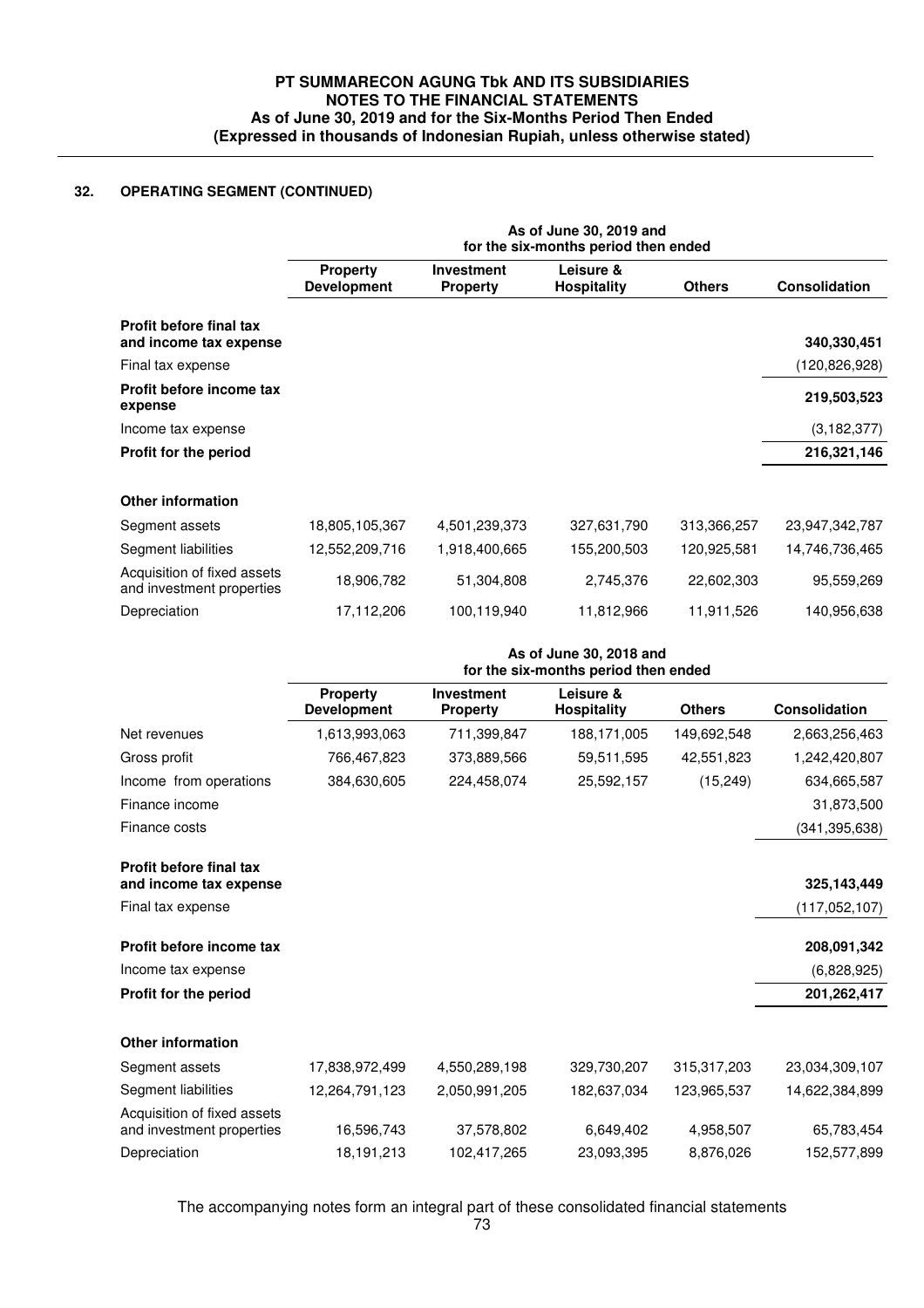#### **33. SIGNIFICANT AGREEMENTS AND COMMITMENTS**

- a. On March 8, 2018, PT Bhakti Karya Bangsa (BTKB) given credit facility to Yayasan Pendidikan Inti Prima Bangsa (YIPB), with plafond up to Rp18,784,000,000. This credit facility has a term of 60 Months and will mature on March 8, 2023. This credit facility bears an interest rate of 11.25% per annum and will be paid monthly.
- b. The Company and certain subsidiaries entered into agreements with several banks, wherein such banks will provide credit facilities to the buyers of shops, commercial building, apartments of the Company and certain subsidiaries. In general, the agreements valid until undetermined time since the agreement has been arrenged. In the agreements, the Company and certain subsidiaries will be fully responsible and act as guarantor for the payment of all amounts due to the Bank including, principal and other costs incurred in the loan agreements made by and between the Buyer/Debtor with the Bank (buy back guarantee):
	- 1. Before the buyer/debtor has signed Deed of Sale and Purchase (AJB),
	- 2. Before the buyer/debtor has signed Deed of Mortgage Agreement (APHT) and or,
	- 3. The buyer/debtor buyers had neglected its obligation to pay the installment for three months in succession to the Bank.

Guarantee will be provided as AJB has not been signed. This guarantee can not be withdrawn or revoked during AJB on certificate of Unit Rights and APHT has not been signed, and have not been submitted and accepted by the bank.

- c. On September 19, 2017, based on notarial deed No. 64 of Dewi Himijati Tandika, S.H., SPCK entered into an operational agreement named KSO Summarecon Lestari Lakeview (KSO SLL) with PT Lestari Kreasi (LK) to develop the land owned by PT Lestari Kreasi located in Tangerang. Profit or loss from operations will be distributed with percentages of 75% for SPCK and 25% for LK. Subsequently, based on notarial deed No. 62 dated January 31, 2019 of Dewi Himijati Tandika, S.H., distribution of profit of loss from operations now become 70% for SPCK and 30% for LK. This agreement is valid for 10 years until September 18, 2027.
- d. On September 19, 2017, based on notarial deed No. 65 of Dewi Himijati Tandika, S.H., SPCK entered into an operational agreement named KSO Summarecon Variatata Serpong (KSO SVS) with PT Variatata (VT) to develop the land owned by PT Variatata located in Curug, Tangerang. Profit or loss from operations will be distributed with percentages of 70% for SPCK and 30% for VT. Subsequently, based on notarial deed No. 63 dated January 31, 2019 of Dewi Himijati Tandika, S.H., distribution of profit of loss from operations now become 80% for SPCK and 20% for VT. This agreement is valid for 10 years until September 18, 2027.
	- e. Based on notarial deed No. 39 dated July 21, 2004 of Dewi Himijati Tandika, S.H., SPCK entered into a joint operation known as KSO Summarecon Serpong under an agreement with PT Jakartabaru Cosmopolitan (JBC). Under the agreement, both parties agreed to collaborate in developing 400 hectares of land belonging to JBC in Perumahan Gading Serpong Permai, Tangerang. Income or loss from operations will be distributed at 70% for SPCK and 30% for JBC. Subsequently, based on notarial deed No. 65 dated January 31, 2019 of Dewi Himijati Tandika, S.H., distribution of profit of loss from operations now become 80% for SPCK and 20% for JBC. This agreement is valid for a period of 10 years until July 18, 2029.
	- f. On July 30, 2009, SPCK entered into a joint operation, known as KSO Summarecon Lakeview (KSO-SL), with TGS and LK. Under the terms of the agreement, the parties agreed to collaborate to develop an area known as East Business Unit Land belonging to TGS. KSO-SL has been appointed as the sole party to develop, sell and manage the East Business Unit Land for a period of 10 years until April 29, 2019, and has been extended until April 29, 2029. The parties agreed that the net profit from the joint operation shall be distributed to the parties in the following manner: TGS at 5%, LK at 40% and SPCK at 55%. However, loss from the KSO operations, if any, shall be borne only by SPCK and LK in their respective proportions.
	- g. On November 13, 2017, PT Bintang Mentari Indah (BNMI) obtained a credit facility from PT Permata Cahaya Indah (PCI), a related party, amounting to Rp70,000,000. This credit facility matures in 1 year and can be extended under the agreement of both parties. This credit facility bore an interest at 9.00% per annum. In September 2018, BNMI has made payment for this loan.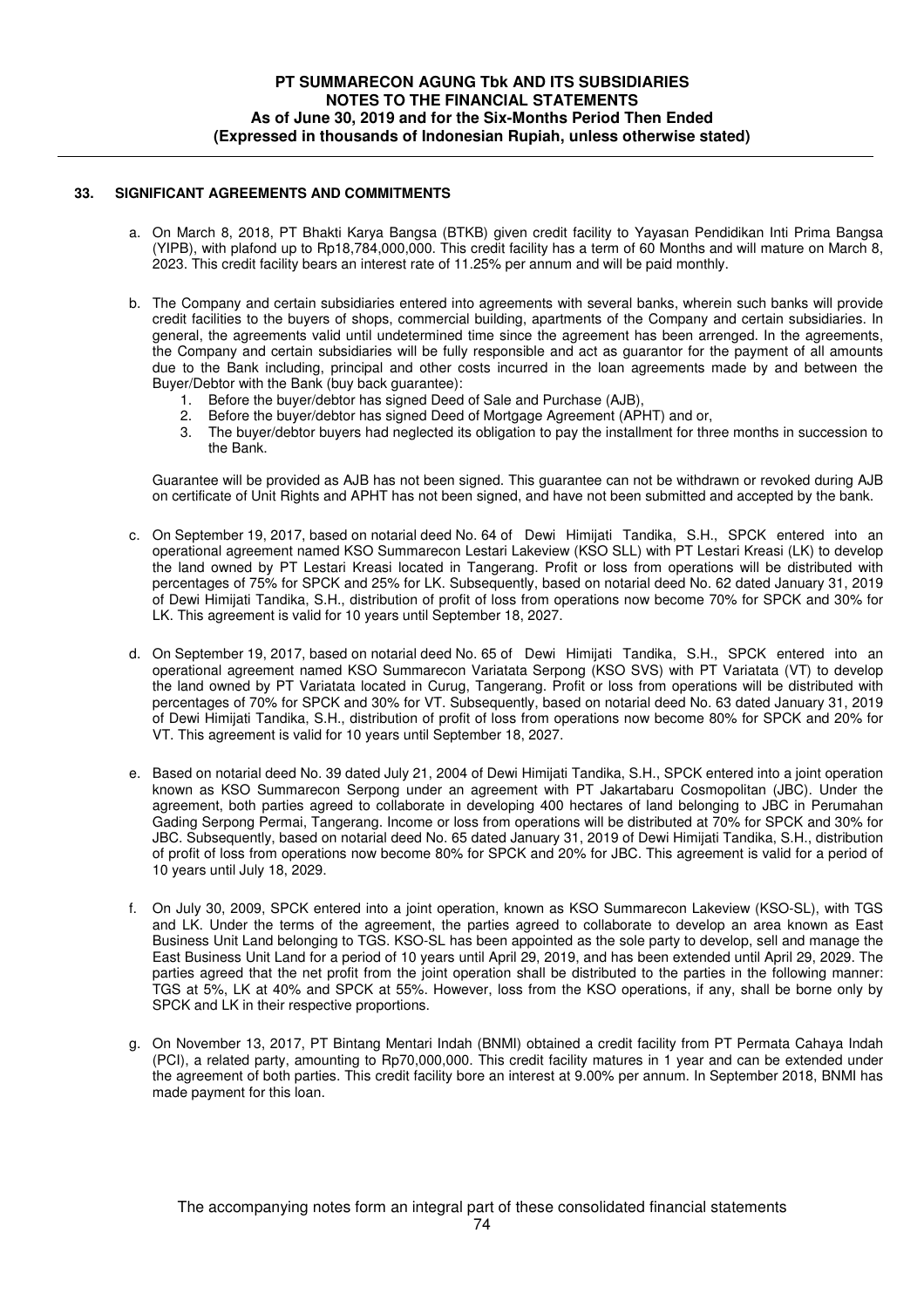#### **33. SIGNIFICANT AGREEMENTS AND COMMITMENTS (CONTINUED)**

- h. In 2016, PT Inovasi Jaya Properti (IVJP) and PT Bintang Mentari Indah (BNMI) obtained a credit facility from PT Sulisman Graha (SLG), a related party, amounting to Rp16,000,000 and Rp65,000,000, respectively. In 2017, BNMI obtained an additional facility amounting to Rp15,000,000, which bring the total credit facility to Rp80,000,000. This credit facility will mature in 1 year and can be extended under the agreement of IVJP and BNMI with SLG. This credit facility bore an annual interest of 9.25% in 2016, 9% in 2017 and 2018. In September 2018, IVJP and BNMI have made payment for this loan.
- i. On May 1, 2017, PT Hotelindo Permata Jimbaran (HOPJ) entered into tradename and trademark agreement with Soho Hospitality Co.,Ltd, wherein HOPJ is authorized to use the name "Above Eleven" and the café will be named "Above Eleven, Bali". HOPJ agreed to pay royalties to Soho Hospitality Co., Ltd. as compensation, which is computed at the rate in accordance with the terms of the agreement. This agreement is valid for 5 years.
- j. On July 28, 2016, PT Bhakti Karya Bangsa (BTKB) entered into an operational agreement with Yayasan Inti Prima Bangsa (YPIB), whereby BTKB agreed to collaborate with YPIB in reforming the quality of education and management system in YPIB, also to elevate Sekolah Tinggi Manajemen Informatika dan Komputer Inovasi Sains Teknologi dan Bisnis (STMIK ISTB) to a university with an international level of competency standard.
- k. In March 2014, PT Nirwana Jaya Semesta (NWJS) entered into the following agreements with PT AAPC Indonesia (AAPC):
	- 1. Hotel Technical Assistance Agreement, wherein AAPC agreed to provide technical assistance and consultation for the construction of Novotel Hotel located in Slipi, Jakarta. NWJS agreed to pay a fee as agreed based on agreement for the service rendered by AAPC. This agreement is valid until the opening and commencement of operations of the Hotel.
	- 2. Hotel Management Agreement, wherein AAPC is engaged as the operator of Novotel Hotel, Jakarta. As compensation, AAPC is entitled to receive fees, which are computed at the rate in accordance with the terms of the agreement.
- l. In November 2014, PT Summarecon Hotelindo (SMHO) entered into the following agreements with Pop! International Hotels Corporation (PIHC) and PT Tauzia International Management (Tauzia) as follow:
	- 1. Tradename and Trademark License Agreements, wherein SMHO is authorized to use the name "Pop Hotels" and its hotel will be named "Pop! Hotel Kelapa Gading". SMHO agreed to pay royalty as compensation, in accordance with the terms of the agreement, at the rate of 2.5% of total revenue. This agreement is valid for 10 years starting from the commercial operations of the hotel.
	- 2. Hotel Management Agreement, wherein Tauzia is engaged as the operator of Pop! Hotel Kelapa Gading. Tauzia is entitled to receive fees which are computed at the rate in accordance with the terms of the agreement.
- m. In December 2011, PT Hotelindo Permata Jimbaran (HOPJ) entered into the following agreements with Movenpick Hotels and Resort Management AG (MH&R) as follows:
	- 1. Marketing and Hotel Services Agreement with MH&R, wherein MH&R agreed to provide hotel management services including human resource development, marketing and reservations. MH&R is entitled to receive contribution and marketing fees as compensation, which are computed at the rate in accordance with the terms of the agreement. This agreement is valid for 15 years starting from the commercial operations of the hotel.
	- 2. Tradename and Trademark License Agreements with MH&R, wherein HOPJ is authorized to use the name "Movenpick" and the hotel will be named "Movenpick Resort & Spa Jimbaran, Bali". HOPJ agreed to pay royalty as compensation, which are computed at the rate in accordance with the terms of the agreement. This agreement is valid for 15 years, commencing from the start of the commercial operations of the hotel.
	- 3. Hotel Management Consulting Agreement with MH&R, wherein MH&R is engaged as the sole and exclusive advisor and consultant to supervise, direct, manage and control the operations of Movenpick Resort & Spa Jimbaran, Bali. MH&R is entitled to receive consultation fees as compensation, which are computed at the rate in accordance with the terms of the agreement. This agreement is valid for 15 years, commencing from the start of the commercial operations of the hotel.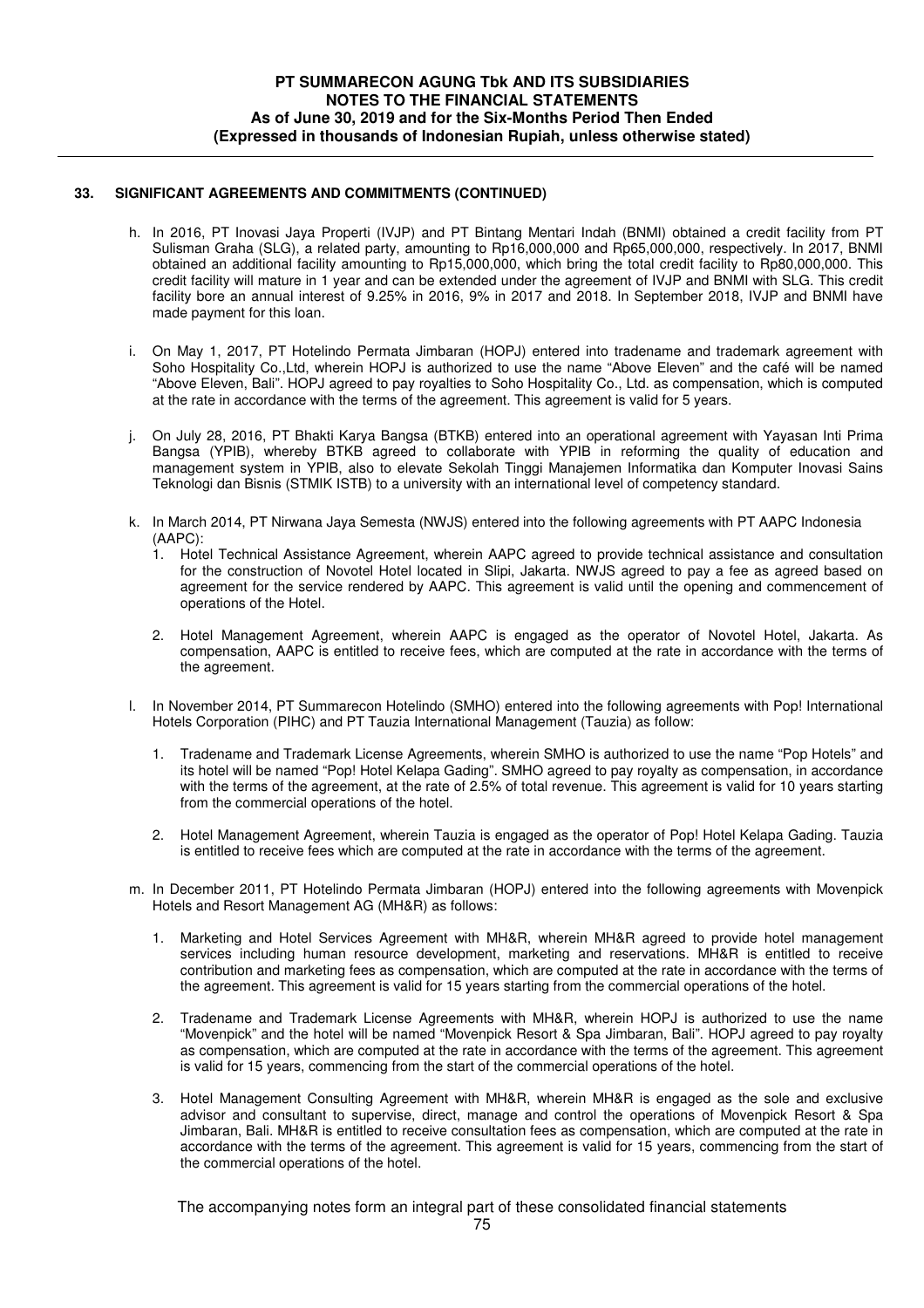### **34. LITIGATIONS**

Certain subsidiaries in the Group are involved in several lawsuits as follows:

 a. PT Jakartabaru Cosmopolitan (JBC) (Defendant I) and SPCK (Defendant II) vs Leliana Hananto (Plaintiff) and other Defendants in relation to the installation of net at Gading Raya Padang Golf & Club, Tangerang. The appeal was filed on August 21, 2013. On May 14, 2014, Tangerang High Court decided to refuse the Plaintiff's claim. On May 20, 2014, the Plaintiff filed an appeal to Banten High Court. On September 22, 2014, Banten High Court has made the decision of ruling Tangerang High Court's decision to be legally binding.

Based on Banten High Court's decision, on October 30, 2014, the Plaintiff filed an appeal to the Supreme Court. On July 9, 2015, Supreme Court issued a judgement ruling to decline Banten High Court's decision.

Based on Supreme Court's decision, on December 5, 2016, the Defendants appealed for Judicial Review to Supreme Court. As of the completion date of the consolidated financial statements, the aforementioned case is still under review by the Supreme Court.

- b. The Company (Plaintiff) vs Robert Sudjasmin (Defendant I) and other Defendants and Co-defendants in relation to the correction of typing error in the minutes of auction numbers in dictum of North Jakarta District Court Decision No.17/Pdt.G/1991/PN.JKT.UT jo. Jakarta High Court Decision No.158/PDT/1993/PT.DKI jo. Supreme Court Decision No. 538 K/Pdt/1994 jo. No. 466 PK/Pdt/2002. The claim was filed on August 20, 2013 and on September 1, 2014, the North Jakarta District Court accepted the Plaintiff's appeal. Based on that decision, on September 11, 2014, Defendant I filed an appeal to Jakarta High Court. On November 26, 2015, Jakarta High Court has bound the decision of North Jakarta District Court. Based on Jakarta High Court's decision, Defendant I has filed cassation to the Supreme Court. On June 21, 2017, the Supreme Court issued a judgement ruling to decline an appeal from Defendant I.
- c. KCJA (Intervenor I) and other Defendants vs Jantje Manesah Agung (Plaintiff) in relation to land dispute over 85,940m2 of land located in Bogor. On October 29, 2015, this claim was filed to North Jakarta District Court. On April 7, 2016, KCJA has requested to intervere in this case. On April 3, 2017, North Jakarta District Court decided to refuse Plaintiff's claim. Based on North Jakarta District, Plaintiff filed an appeal to Jakarta High Court. As of the date of approval and authorization for issuance of these consolidated financial statements, the aforementioned case is still under review by the Jakarta Hight Court.
- d. KCJA (Intervenor II) vs Jantje Manesah Agung (Plaintiff) in relation to land dispute over 82,082m2 of land located in Bogor. On December 23, 2016, this claim was filed to Bandung Administrative Court. On February 3, 2017, KCJA has requested to intervere in this case. On June 6, 2017 Bandung Administrative Court decided to granted the Plaintiff claim and declared the cancellation of decree which issued by Bogor District Land Agency. Based on Bandung Administrative Court's decision, on June 14, 2017, the Defendant (in this case Bogor District Land Agency) and Intervenor filed an appeal. On October 30, 2017, DKI Jakarta High Administrative Court issued a judgement ruling to decline Bandung Administrative Court. Based on DKI Jakarta High Administrative Court Decision, the Defendant filed an cassation appeal to Supreme Court. As of the completion date of the consolidated financial statements, the aforementioned case is still under review in cassation level by the Supreme Court.
- e. MKPP (Defendant I) and other Defendants vs Hj. Sukaesih Binti Suarma Alias Ny. Tjartjih Binti Suarma (Deceased Plaintiff) in relation to land dispute over 8,050m2 of land located in Bandung. On April 7, 2017, this claim was filed to Bandung District Court. Bandung district court decided to grant the Plaintiff's claim. On March 1, 2018, the Plaintiff filed an appeal to Bandung High Court. On November 13, 2018, The Bandung High Court has issued verdict which basically rejected the Plaintiff's claim in its entirety. Upon the decision of the Bandung High Court, on December 10, 2018, the Plaintiff has filed a appeal to the Supreme Court of the Republic of Indonesia.
- f. The Company (Defendant I) vs Ny. Hj. Zakiyah (Plaintiff) in relation to land dispute over 6,980 m2 of land located in Rorotan, Cilincing, North Jakarta. On October 30, 2017, this claim was filed at North Jakarta District Court. On October 4, 2018, North Jakarta District Court decided to accept some of Plaintiff's claim. As of judgment by North Jakarta District Court, Defendant (PT Nusa Kirana Real Estate) filed an appeal to Jakarta High Court. As of the date of approval and authorization for issuance of these consolidated financial statements, the aforementioned case is still under review by the Jakarta High Court.